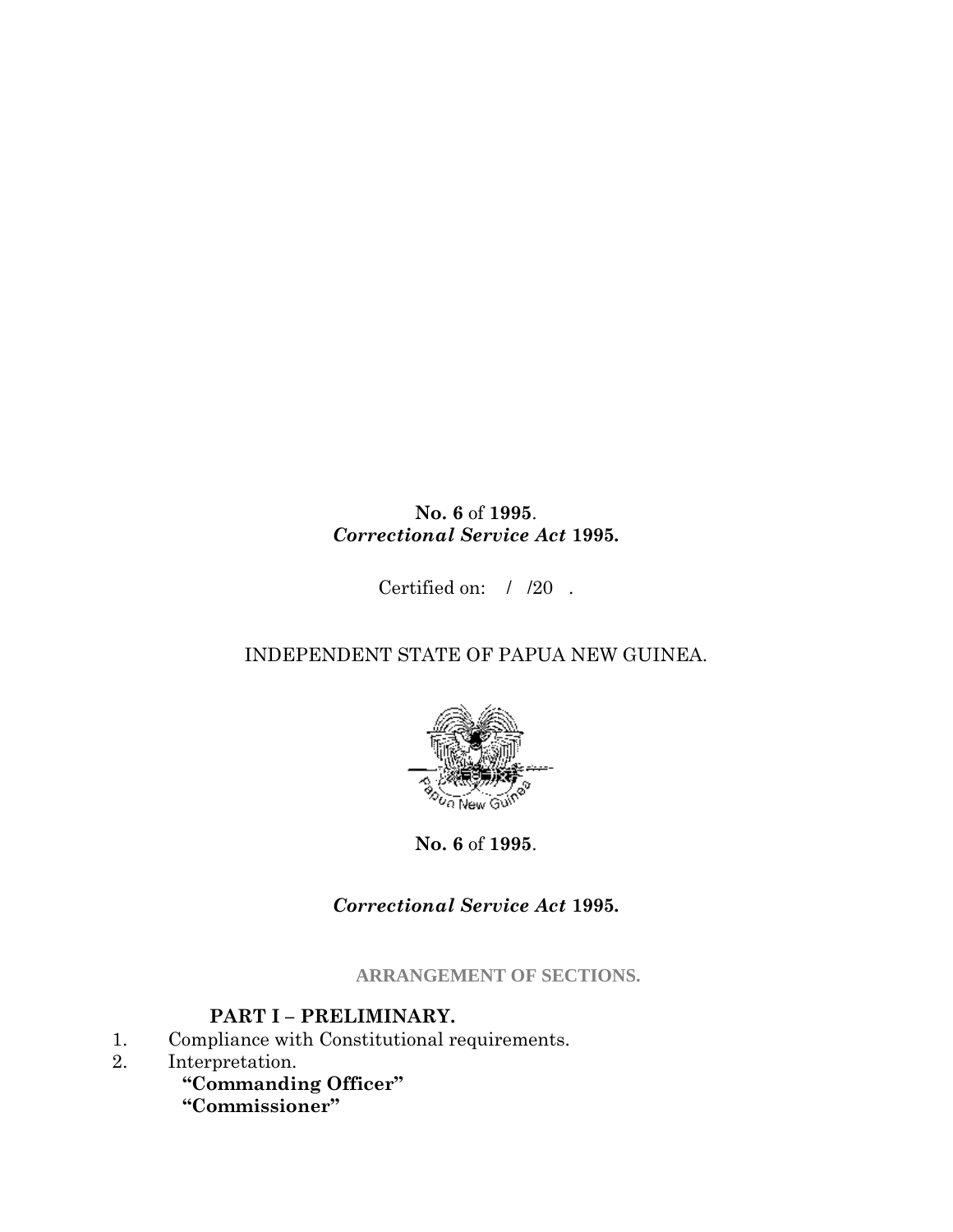**"correctional institution" "correctional officer" "Correctional Service Appeal Tribunal" "Correctional Service Gazette" "detainee" "Disciplinary Board" "disciplinary offence" "Duty Officer" "lawful direction" "magistrate" "medical officer" "member" "police lock-up" "records" "rural lock-up" "Service" "Standing Orders" "this Act" "Tribunal" "Visiting Magistrates" "young detainee"**

3. Application.

#### **PART II – THE CORRECTIONAL SERVICE.**

- 4. Establishment of Correctional Service.
- 5. Status of Correctional Service.
- 6. Control of the Correctional Service.
- 7. Functions of the Service.

#### **PART III – COMMISSIONER OF THE CORRECTIONAL SERVICE.**

- 8. Commissioner of the Correctional Service.
- 9. Leadership code applies.
- 10. Disqualifications from office.
- 11. Resignation.
- 12. Retirement.
- 13. Duties and responsibilities of the Commissioner.
- 14. Special powers of the Commissioner.
- 15. Annual reports, etc., by the Commissioner.

#### **PART IV – MEMBERS OF THE CORRECTIONAL SERVICE.**

- 16. Appointments to the Service.
- 17. Recruitment.
- 18. Probation.
- 19. Qualifications for appointment.
- 20. Appointment to vacancies.
- 21. Prescribed qualifications.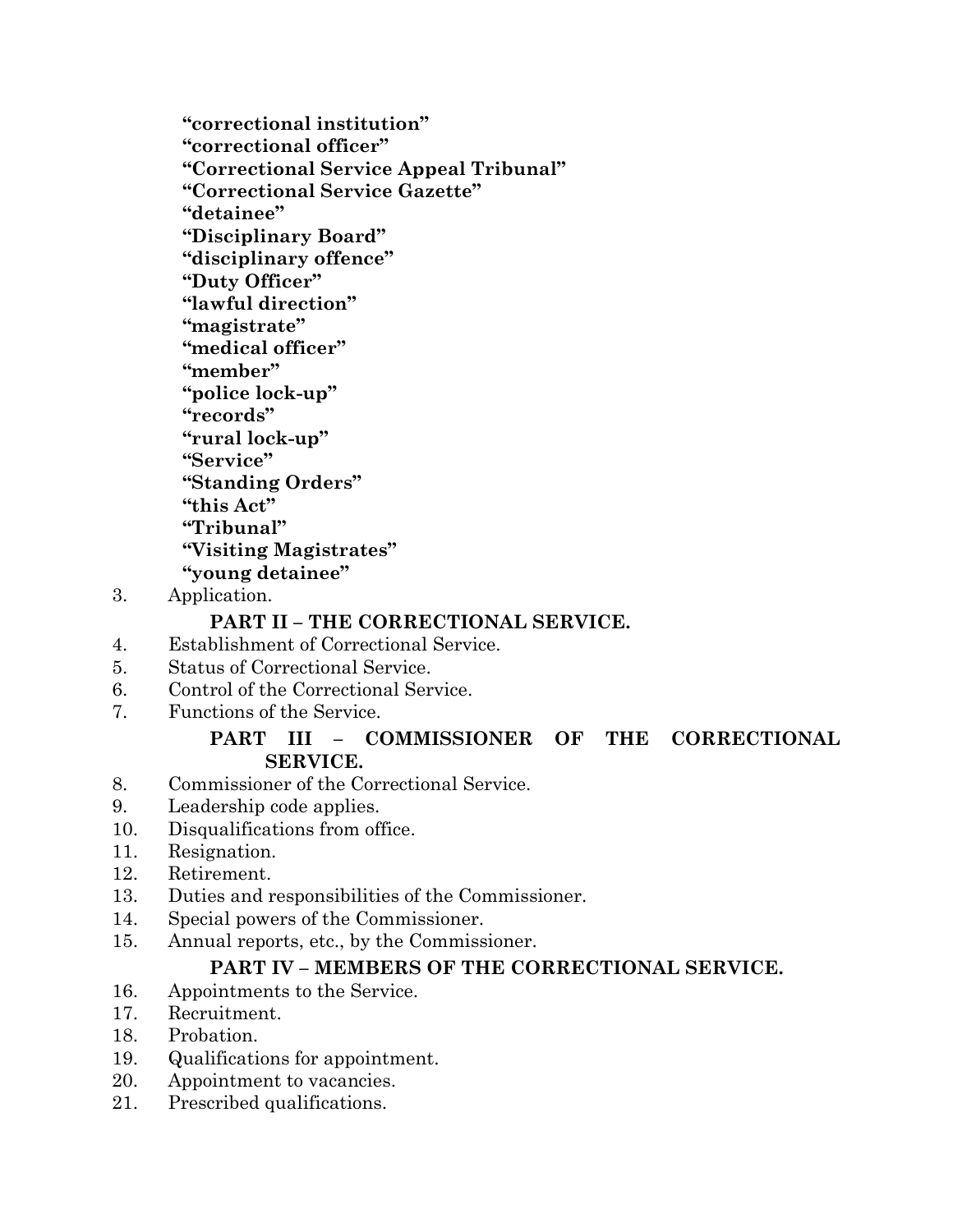- 22. Examinations for promotion, appointment, etc.
- 23. Ranks.
- 24. Establishment of ranks.
- 25. Seniority.
- 26. Promotion.
- 27. Re-appointment of members retired on account of mental or bodily infirmity.
- 28. Re-appointment of persons who have resigned from the Service to become candidates at elections.
- 29. Re-appointment of certain convicted persons.
- 30. Terms and conditions of employment.
- 31. Transfers.
- 32. Member not to engage in outside employment.
- 33. Fares and travel expenses.
- 34. Training of members.
- 35. Powers to apprehend escapees.
- 36. Members may give orders.
- 37. Duties of members.

## **PART V – DISCIPLINE OF MEMBERS.**

38. Interpretation.

# **"Commanding Officer"**

## **"Discipline Officer"**

- 39. Disciplinary offences.
- 40. Procedure for dealing with offences.
- 41. Minor offences.
- 42. Serious offences.
- 43. Penalties for minor offences.
- 44. Penalties for serious offences.
- 45. Correctional Service Appeal Tribunal.
- 46. Appeals.
- 47. Notification of findings.
- 48. Date of hearing of appeal.
- 49. Duties of the Commissioner as to appeals.
- 50. Proceedings before the Correctional Service Appeal Tribunal.
- 51. Powers of Correctional Service Appeal Tribunal.
- 52. Suspension.
- 53. Pay during suspension.
- 54. Deduction of fines, etc., from pay.
- 55. Offences.
- 56. Procedure where address of member unknown.
- 57. Member charged with criminal offence.

## **PART VI – MISCELLANEOUS PROVISIONS RELATING TO MEMBERS.**

- 58. Uniforms.
- 59. Bankrupt members.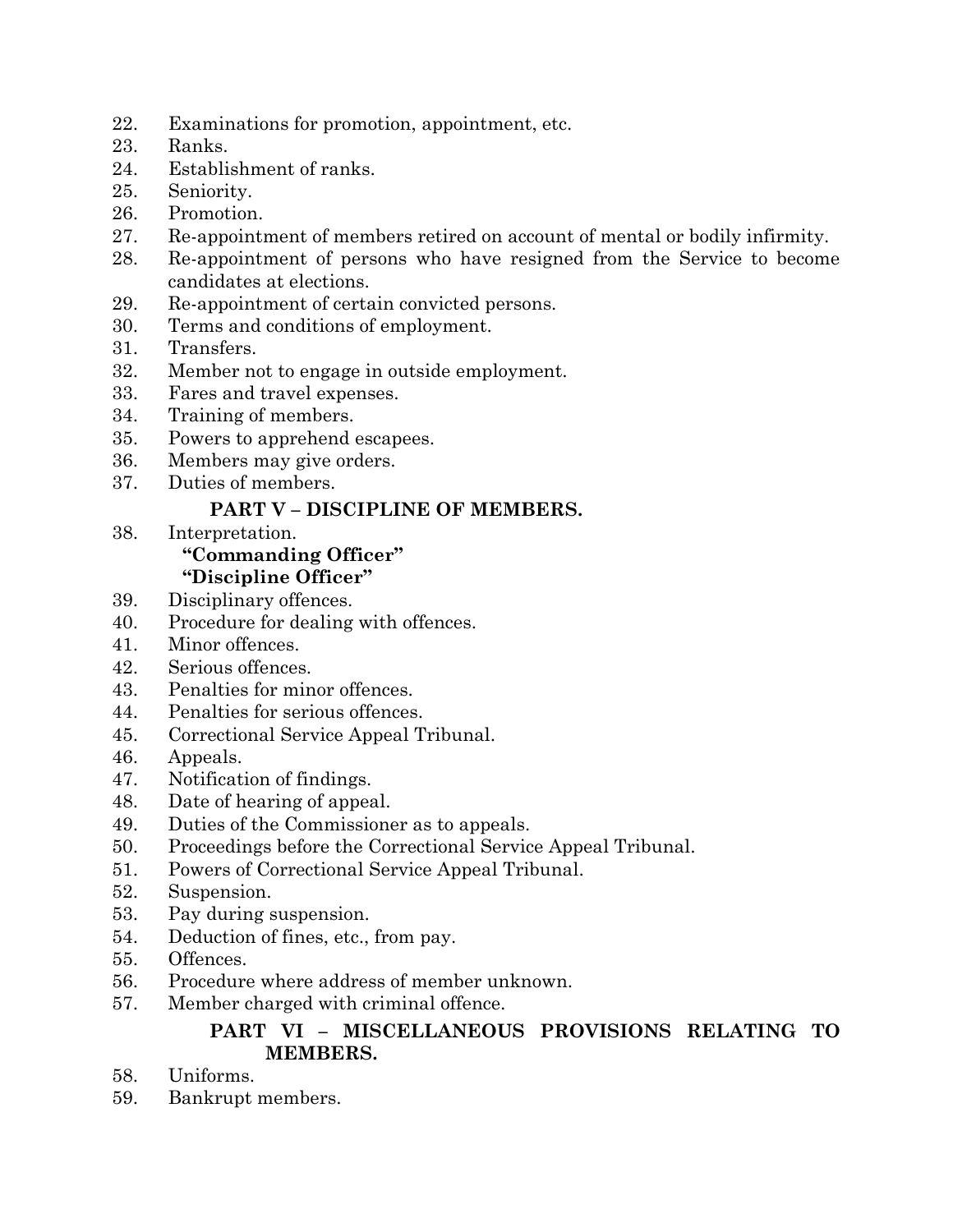- 60. Holidays.
- 61. Attachment of salaries.
- 62. Protection of members of the Service.

## **PART VII – ESTABLISHMENT AND ADMINISTRATION OF CORRECTIONAL INSTITUTIONS, ETC.**

- 63. Correctional institutions.
- 64. Rural lock-ups.
- 65. Police lock-ups.
- 66. Correctional Officer-in-Charge.
- 67. Functions of a Commanding Officer.
- 68. Orders and directions.
- 69. Lawful directions.
- 70. Reports.

## **PART VIII – SECURITY AND CONTROL OF CORRECTIONAL INSTITUTIONS.**

## *Division 1 – Visitors.*

- 71. Interpretation. **"Visiting Magistrate" "visitor"**
- 72. Visits by relatives and friends.
- 73. Visits by Judges and Magistrates.
- 74. Visits by a member of the Ombudsman Commission or officer of the Ombudsman Commission.
- 75. Visits by Lawyers.
- 76. Visits by persons authorized by the Minister or Commissioner.
- 77. Persons entering a Correctional Institution.
- 78. Terms and conditions of visits.
- 79. Refusal to obey an order.

## *Division 2 – Powers of Search.*

- 80. Search of a visitor.
- 81. Search.
- 82. Strip searches.
- 83. Searches of detainees.
- 84. Offences.
- 85. Seizure of unauthorized articles, etc.

## *Division 3 – Powers in relation to Detainees.*

- 86. Fingerprinting and photographing.
- 87. Property of detainees.
- 88. Medical examination of detainee.
- 89. Infectious diseases.
- 90. Medical tests and samples generally.
- 91. Medical tests in special circumstances.
- 92. Taking of samples of drugs and alcohol.

### *Division 4 – Secrecy.*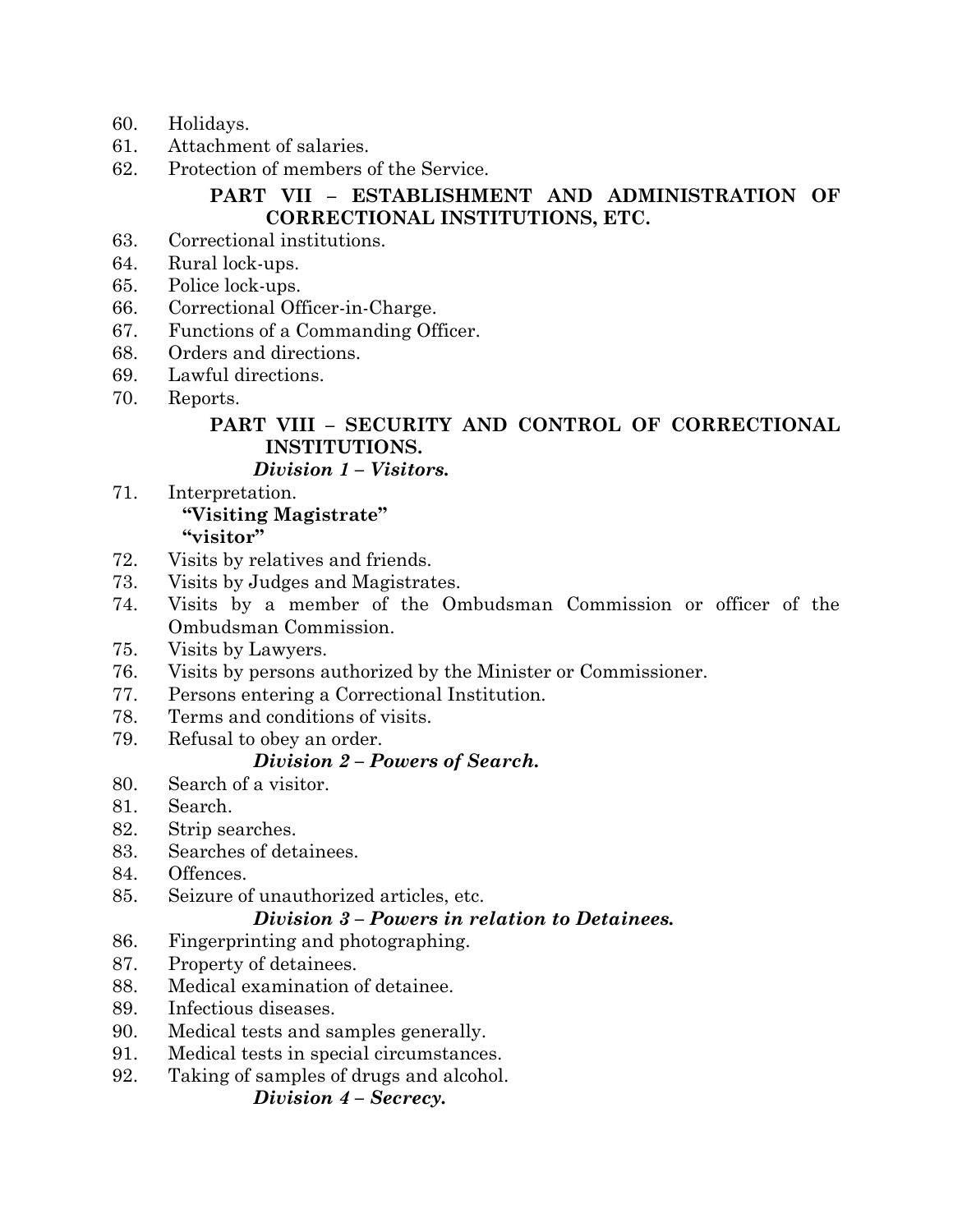- 93. Misuse of official information and public comment.
- 94. Secrecy of information.

## *Division 5 – Movement and Transfer of Detainees.*

- 95. Interpretation.
- 96. Power to transfer detainees.
- 97. Custody of detainee during transfer.
- 98. Unconvicted detainees may be transferred.
- 99. Attendance at court, etc.
- 100. Custody of detainee in hospital.
- 101. Absence from a Correctional Institution.
- 102. Other procedures relating to transfer, etc.

## *Division 6 – Reports and Detainee Records.*

- 103. Warrant of committal.
- 104. Reports and detainee records.
- 105. Secrecy of records.

## *Division 7 – Other Provisions Relating to Security and Control.*

- 106. Inspections.
- 107. Separation of detainees generally.
- 108. Separation of one detainee from other detainees.
- 109. Classification of detainees.
- 110. Tool and material control.
- 111. General duties of Correctional Officer in relation to order and discipline, etc.
- 112. Powers of a Correctional Officer.
- 113. Offences to breach security.
- 114. Apprehension without warrant.
- 115. Use of dogs.

## **PART IX – STATUS OF DETAINEES.**

- 116. Custody.
- 117. Commissioner to provide system for sentence calculation.
- 118. Cumulation of terms of imprisonment.
- 119. Expiration of terms of imprisonment.
- 120. Remission to be granted.
- 121. Special remission.

## **PART X – CONDITIONS OF DETENTION.**

- 122. Accommodation.
- 123. Food.
- 124. Clothing.
- 125. Hygiene.
- 126. Exercise.
- 127. Work generally.
- 128. Organization and method of work.
- 129. Use of outside contractors in relation to work.
- 130. Safety precautions.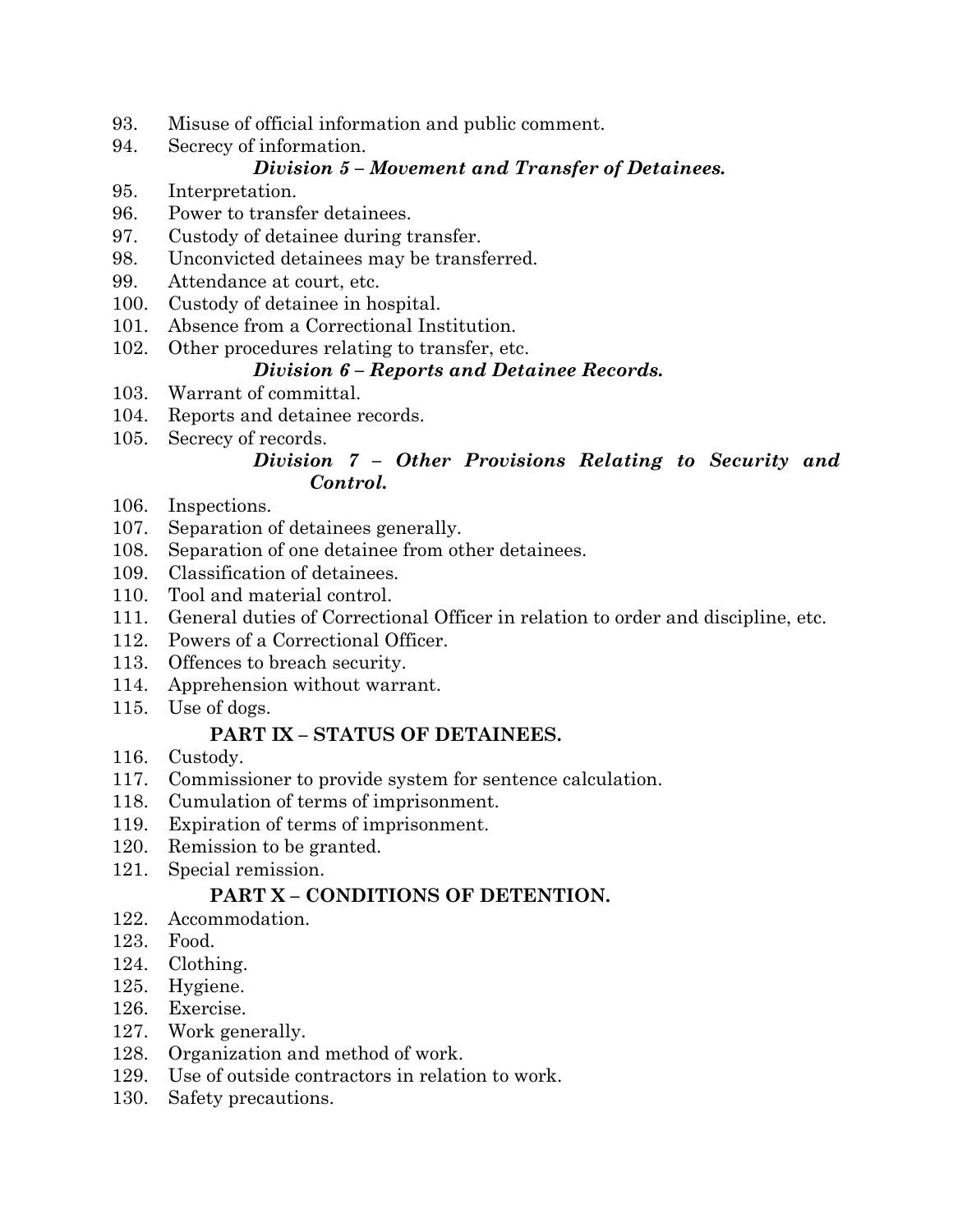- 131. Working hours.
- 132. Supervision, etc., of work.
- 133. Work on public holidays.
- 134. Hard labour.
- 135. Light labour.
- 136. Institutional maintenance.
- 137. Removal of detainees for work.
- 138. Articles made by a detainee.
- 139. Children of detainees.
- 140. Disabled detainees.

## **PART XI – SERVICES FOR DETAINEE CARE AND WELFARE.**

- 141. Health.
- 142. Visiting medical officers.
- 143. Religion.
- 144. Visiting Magistrates.
- 145. Duties of Visiting Magistrate.
- 146. Inability of Visiting Magistrate to act.
- 147. Additional Visiting Magistrates.
- 148. *Ex officio* Visiting Magistrates.
- 149. Training and education.
- 150. Recreation and welfare.

## **PART XII – DETAINEE DISCIPLINE.**

- 151. Interpretation. **"Discipline Officer" "offence"**
- 152. Offences.
- 153. Discipline Officer to be appointed.
- 154. Offence to be reported.
- 155. Investigation of offence.
- 156. Duties of Discipline Officer after investigations.
- 157. Duties of Commanding Officer.
- 158. Commissioner to appoint another Commanding Officer to hear charge if requested.
- 159. Commanding Officer's hearing.
- 160. Penalties which may be imposed.
- 161. Loss of remission.
- 162. Charge referred to court of competent jurisdiction.

## **PART XIII – MISCELLANEOUS.**

- 163. Correctional Service Gazette.
- 164. Delegation.
- 165. Workers' compensation.
- 166. Misrepresentation by applicants for appointment.
- 167. Regulations.
- 168. Standing Orders.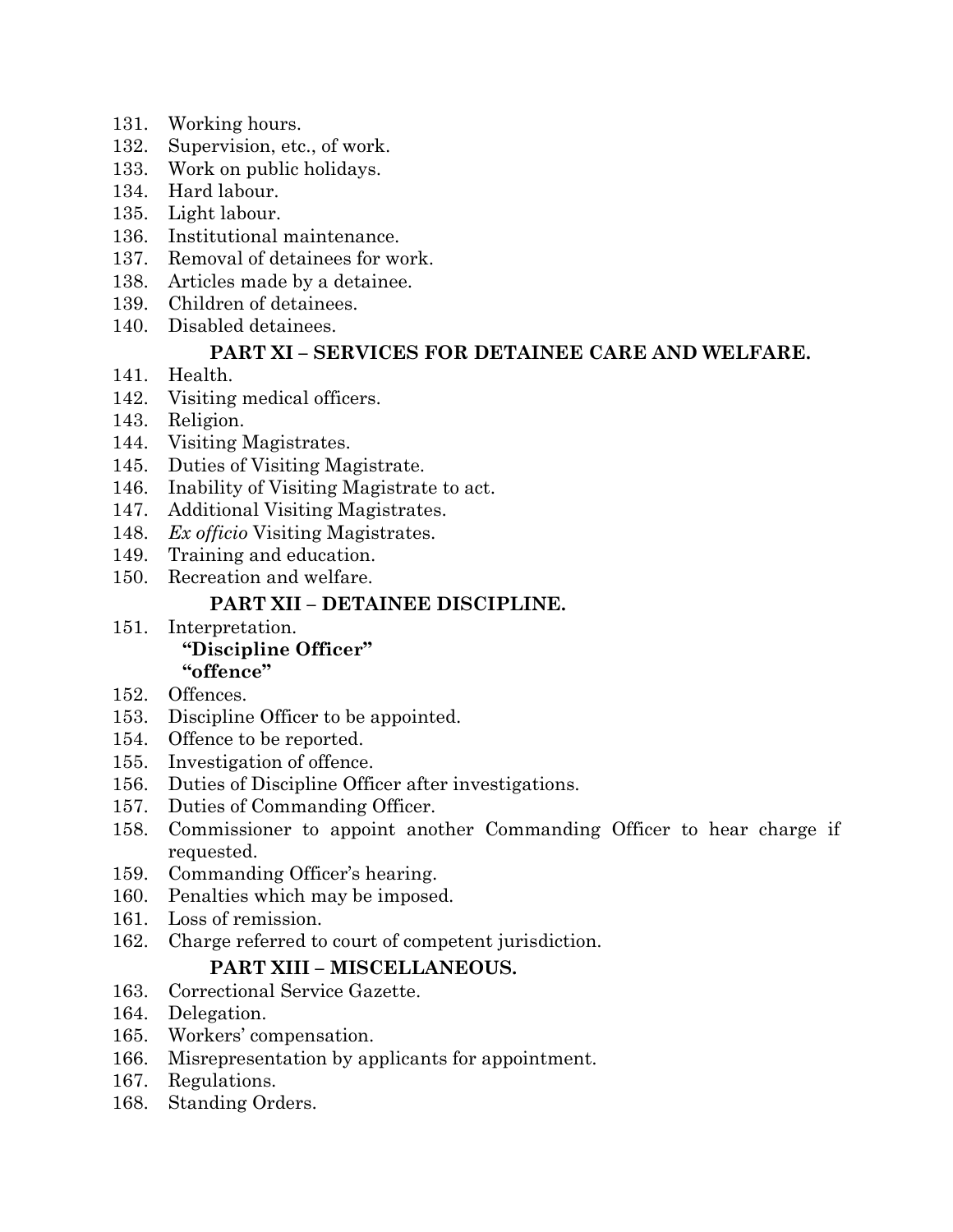## **PART XIV – REPEAL.**

169. Repeal.

## **PART XV – TRANSITIONAL AND SAVINGS.**

- 170. Interpretation.
- 171. Commissioner.
- 172. Correctional Officers.
- 173. Assistant Correctional Officers.
- 174. Pensions.
- 175. Continuation and completion of disciplinary proceedings.
- 176. Disciplinary offence alleged to have been committed under *Corrective Institutions Act* in respect of which disciplinary proceedings had not been commenced at the coming into operation of this Act.
- 177. Visiting Justices.
- 178. Warrants.
- 179. Orders, directions and authorizations.
- 180. Continuation and completion of disciplinary proceedings against detainees.
- 181. Corrective institution and lock-up offences alleged to have been committed under *Corrective Institutions Act* in respect of which disciplinary proceedings had not been commenced at the coming into operation of this Act.
- 182. Actions, etc., not to abate.
- 183. Application of Acts, etc.

**SCHEDULE 1 SCHEDULE 2 – Correctional Institutions. SCHEDULE 3 – Rural Lock-ups. SCHEDULE 4 – Police Lock-ups. SCHEDULE 5 – Repealed Acts.**

## **INDEPENDENT STATE OF PAPUA NEW GUINEA.**



AN ACT

entitled

*Correctional Service Act* **1995***,*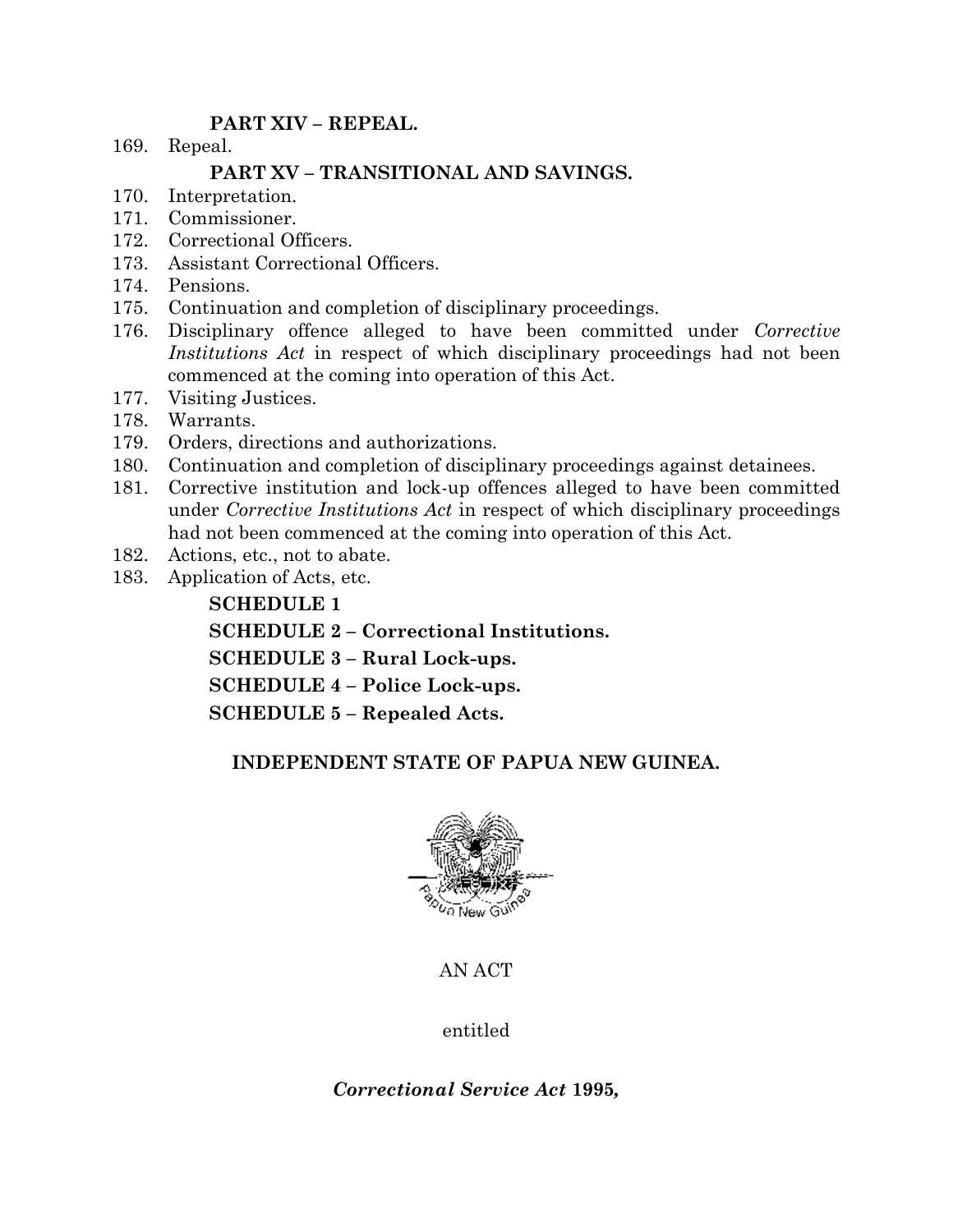Being an Act to–

- (*a*) establish a Correctional Service comprised of correctional officers and declare it to be a State Service as permitted by Section 188(2) of the *Constitution*; and
- (*b*) provide for the functions and powers of the Correctional Service and its members and declare the Correctional Officers to be a disciplined force as provided in Section 207 of the *Constitution*; and
- (*c*) establish correctional institutions and provide for their administration and for security and control therein; and
- (*d*) provide for the custody, status, care, welfare and discipline of detainees; and
- (*e*) repeal various Acts,

and for related purposes.

## **PART I. – PRELIMINARY.**

## **1. COMPLIANCE WITH CONSTITUTIONAL REQUIREMENTS.**

(1) This Act, to the extent that it regulates or restricts a right or freedom referred to in Subdivision III.3.C (*qualified rights*) of the *Constitution*, namely–

- (*a*) the right to freedom from arbitrary search and entry conferred by Section 44 of the *Constitution*; and
- (*b*) the right to freedom of expression and publication conferred by Section 46 of the *Constitution*; and
- (*c*) the right to freedom of assembly and association conferred by Section 47 of the *Constitution*; and
- (*d*) the right to privacy conferred by Section 49 of the *Constitution*; and
- (*e*) the right to freedom of information conferred by Section 51 of the *Constitution*,

is a law that is made for the purpose of public safety, public order and public welfare.

(2) For the purposes of Section 53(1) (*protection from unjust deprivation of property*) of the *Constitution*, it is hereby declared that the purposes of this Act are public purposes.

#### **2. INTERPRETATION.**

In this Act, unless the contrary intention appears–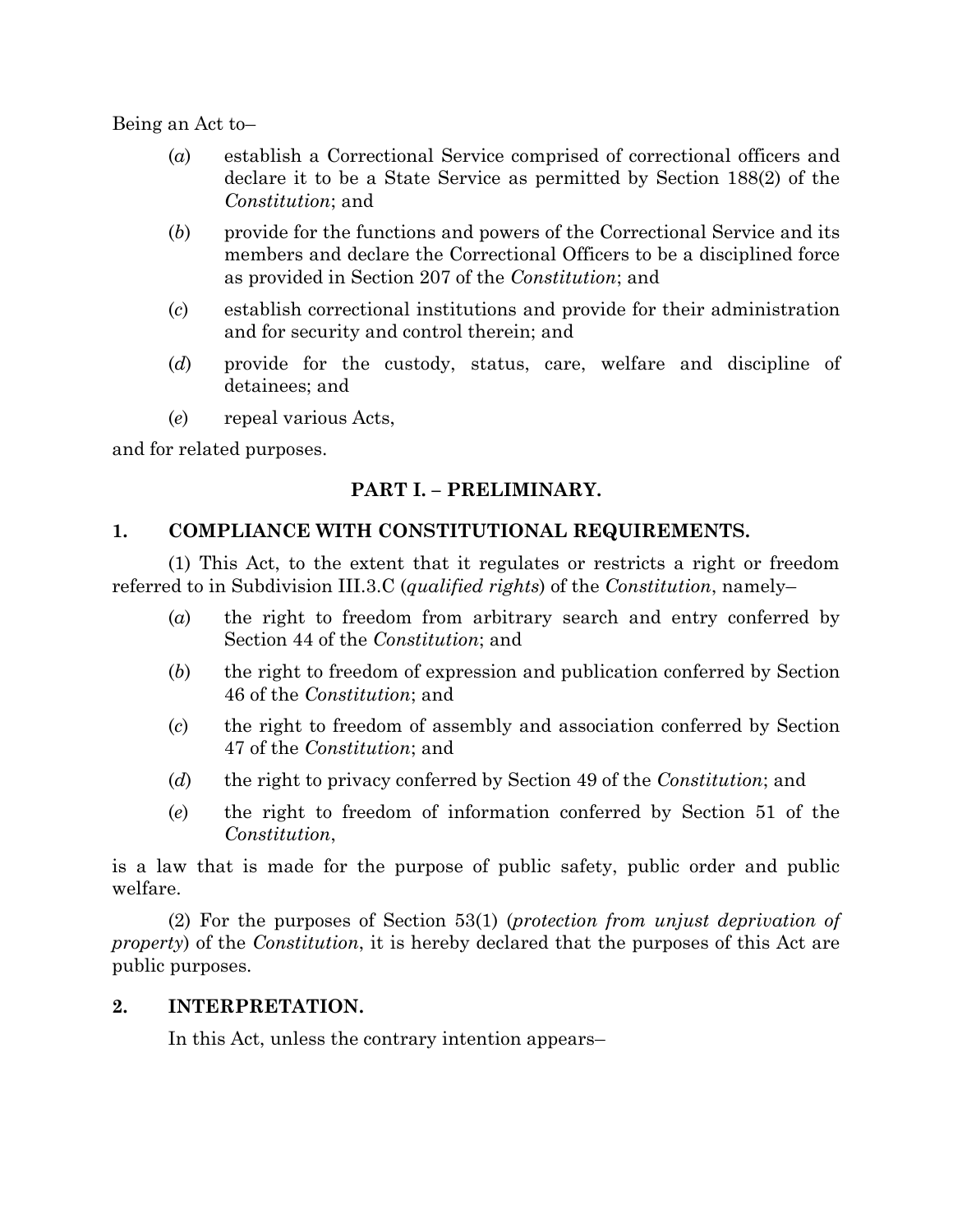- **"Commanding Officer"**, in relation to a correctional institution, means the Commanding Officer referred to in Section 66(2) and the Duty Officer referred to in Section 66(3) and (4);
- **"Commissioner"** means the Commissioner of the Correctional Service appointed under Section 8;
- **"correctional institution"** means a correctional institution declared under Section 63 and, except in Sections 63 and 64, includes a rural lock-up and a police lock-up;
- **"correctional officer"** means a member of the Correctional Service holding a rank prescribed in Section 23;
- **"Correctional Service Appeal Tribunal"** means a Correctional Service Appeal Tribunal constituted under Section 45;
- **"Correctional Service Gazette"** means the Correctional Service Gazette provided for in Section 163;
- **"detainee"** means a person who, by virtue of Section 116, is deemed to be in the custody of the Commissioner;
- **"Disciplinary Board"** means a Disciplinary Board appointed under Section 42, and in relation to a serious offence means the Disciplinary Board appointed in respect of that serious offence;
- **"disciplinary offence"** means a disciplinary offence referred to in Section 39;
- **"Duty Officer"** means a Duty Officer referred to in Section 66;
- **"lawful direction"** means a lawful direction under this Act or any other Act or law currently in force;

**"magistrate"** does not include a Village Court Magistrate;

**"medical officer"** includes a visiting medical officer under Section 142;

**"member"** means an employee of the Correctional Service;

**"police lock-up"** means a police lock-up declared under Section 65;

**"records"** means any official reports or records prescribed under Section 104;

**"rural lock-up"** means a rural lock-up declared under Section 64;

**"Service"** means the Correctional Service established by Section 4;

**"Standing Orders"** means Standing Orders issued under Section 168;

**"this Act"** includes the Regulations and Standing Orders;

**"Tribunal"** means the Correctional Service Appeal Tribunal established under Section 45;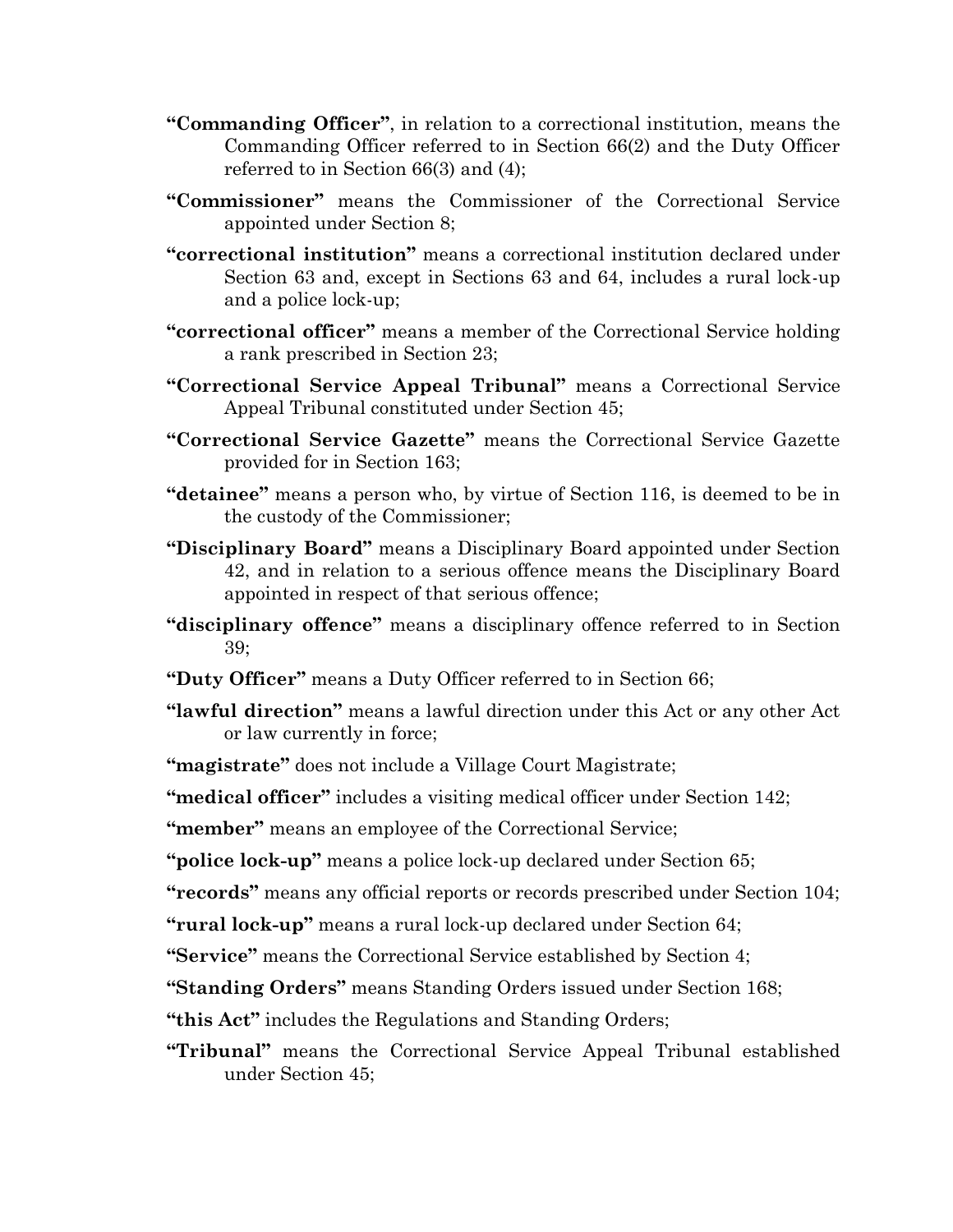**"Visiting Magistrates"** means a magistrate appointed as a Visiting Magistrate under Section 144 and includes a Temporary Visiting Magistrate under Section 146 and an additional Visiting Magistrate appointed under Section 147 and a Judge when acting in the capacity of a Visiting Magistrate under Section 148;

**"young detainee"** means a person of or under the age of 18 years.

## **3. APPLICATION.**

- (1) This Act binds the State.
- (2) This Act does not affect the operation of the *Juvenile Courts Act 1991*.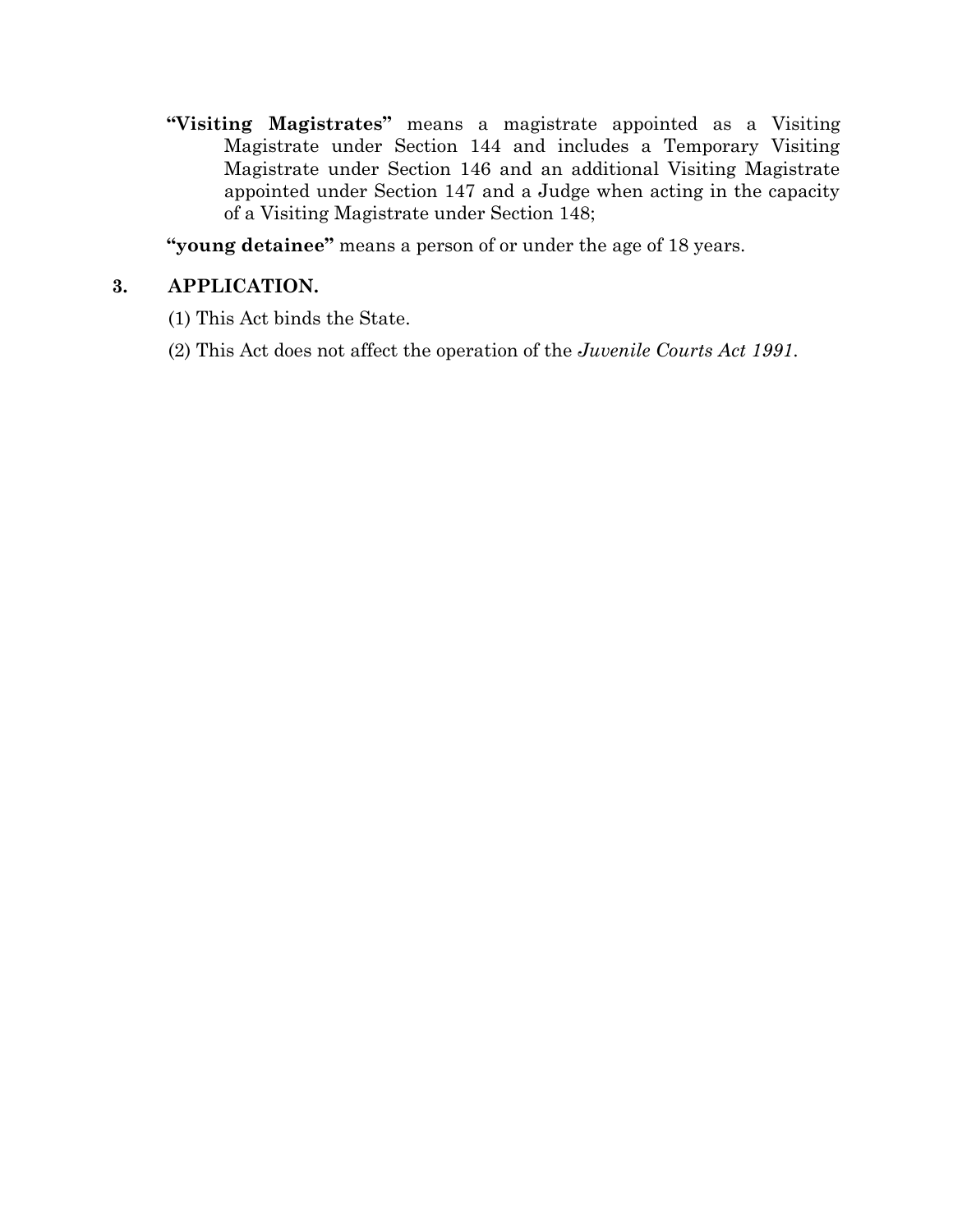## **PART II. – THE CORRECTIONAL SERVICE.**

## **4. ESTABLISHMENT OF CORRECTIONAL SERVICE.**

(1) A Correctional Service is hereby established.

- (2) The Service shall consist of–
- (*a*) the Commissioner; and
- (*b*) the members of the Service.

## **5. STATUS OF CORRECTIONAL SERVICE.**

The Correctional Service is, for the purposes of Section 188 (*establishment of the State Services*) of the *Constitution*, a State Service.

## **6. CONTROL OF THE CORRECTIONAL SERVICE.**

(1) The Correctional Service is subject to the control of a Minister through the Commissioner.

(2) The Minister has no power of command within the Correctional Service, except to the extent provided for by a Constitutional Law or by this Act or by any other law and the day-to-day control of operational matters remains with the Commissioner.

## **7. FUNCTIONS OF THE SERVICE.**

(1) The functions of the Service are–

- (*a*) to take custody and control of all persons committed to-
	- (i) correctional institutions upon warrant or order of a court; or
	- (ii) the custody of the Service by any other competent authority under any law in force in the country; and
- (*b*) to provide secure, efficient and humane facilities for the purposes of Paragraph (a) and to manage and maintain them in accordance with this Act; and
- (*c*) to develop and provide meaningful educational training and rehabilitation programmes for the benefit of detainees; and
- (*d*) to provide a commitment to the ongoing pursuit of excellence in correctional management.

(2) So far as it is the prime function of the Service to imprison persons the subject of a warrant or order of a court or judicial officer, the members of the Service are not subject to direction or control by a person outside the Service in the exercise of that function.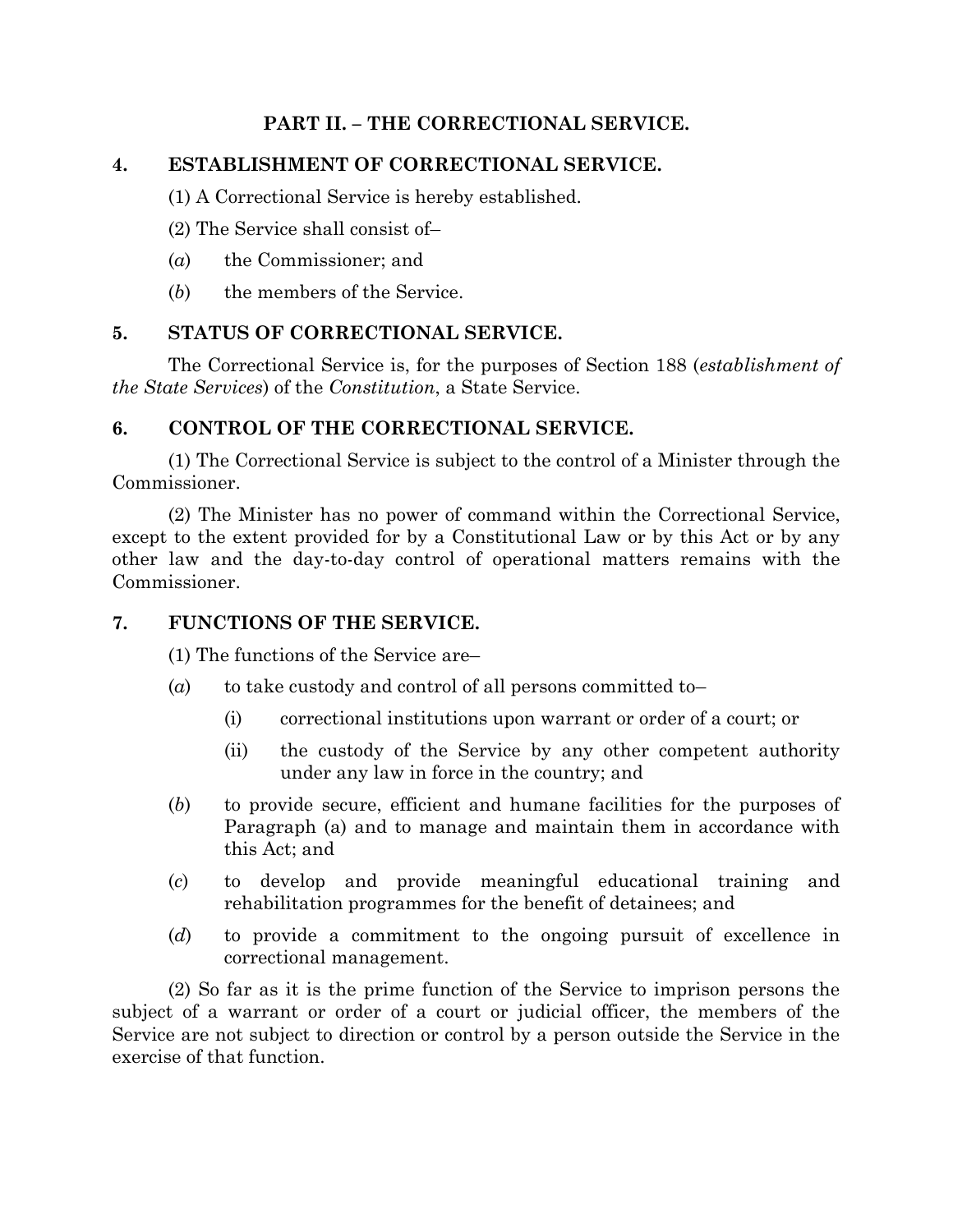## **PART III. – COMMISSIONER OF THE CORRECTIONAL SERVICE.**

## **8. COMMISSIONER OF THE CORRECTIONAL SERVICE.**

(1) There is established, within the Correctional Service, an Office of Commissioner of the Correctional Service.

(2) The Commissioner–

- (*a*) is a member of the Service; and
- (*b*) shall be appointed, suspended or dismissed in the manner as is specified in the *Regulatory Statutory Authorities (Appointment to Certain Offices) Act 2004*; and
- (*c*) shall hold office under such terms and conditions as, subject to the *Salaries and Conditions Monitoring Committee Act 1988*, are determined by the Head of State, acting on advice.

(3) A person appointed to be Commissioner shall be appointed for a term of not less than four years and is eligible for re-appointment.

(4) Where the Commissioner was, immediately before his appointment as Commissioner, an officer of the Public Service, his service as a member of the Public Service shall be counted as service in the Service for the purpose of determining his rights (if any) in respect of–

- (*a*) absence or leave on the grounds of illness; and
- (*b*) furlough or pay in lieu (including pay to dependants or personal representatives on the death of the Commissioner).

(5) Where the Commissioner resigns as a member of the Service and is appointed to an office in the Public Service, his service as Commissioner shall be counted as service in the Public Service for the purpose of determining his rights (if any) in respect of–

- (*a*) absence or leave on the grounds of illness; and
- (*b*) furlough or pay in lieu (including pay to dependants or personal representatives on the death of the Commissioner).

(6) The provisions of the *Public Services (Management) Act 1995* relating to leave to serve under other Acts apply in relation to the office of Commissioner as if that office had been specifically included in the provisions.

*Note* The *Public Services (Management) Act 1986* was repealed and replaced by the *Public Services (Management) Act 1995*.

(7) For the purposes of Subsection (4), a transfer under Section 171 is deemed to be appointment as Commissioner.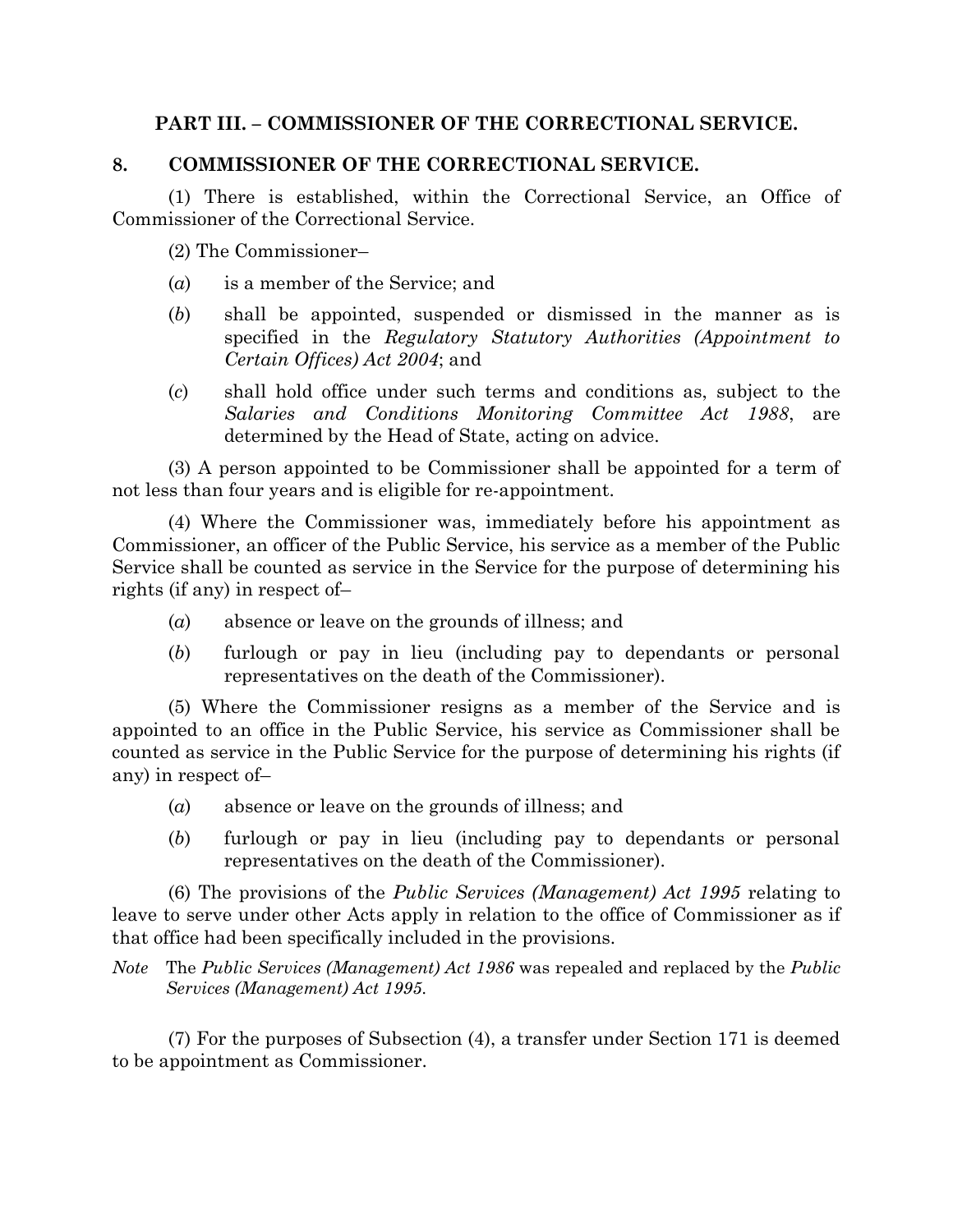## **9. LEADERSHIP CODE APPLIES.**

The office of Commissioner of Correctional Institutions is hereby declared under Section 26(3) (*application of Division 2*) of the *Constitution* to be a public office to and in relation to which Division III.2 (*leadership code*) of the *Constitution* applies.

## **10. DISQUALIFICATIONS FROM OFFICE.**

A person is not qualified to be, or to remain in the office of, Commissioner if he is–

- (*a*) a member of the Parliament or of a Provincial Assembly; or
- (*b*) an undischarged bankrupt; or
- (*c*) of unsound mind within the meaning of any law relating to the protection of the person and property of persons of unsound mind; or
- (*d*) under sentence of death or imprisonment; or
- (*e*) an official, member or active supporter of a political party or of an organization having political aims.

## **11. RESIGNATION.**

(1) The Commissioner may resign by giving three months' notice in writing of his intention to do so to the Head of State.

(2) The period of three months referred to in Subsection (1) shall be deemed to commence on the twenty-second day after receipt of the notice by the Head of State, except where the Head of State, acting on advice, and the Commissioner by agreement fix an earlier date for the commencement.

(3) The Commissioner may withdraw his resignation at any time before the period of three months referred to in Subsection (1) commences.

## **12. RETIREMENT.**

(1) Subject to Subsection (2), a person who has attained the age of 55 years shall not be appointed or re-appointed as Commissioner and a person shall not be appointed or re-appointed for a period that extends beyond the date on which he will attain the age of 55 years.

(2) The Head of State, acting on advice, may for special reasons in a particular case, appoint or re-appoint a person who is over the age of 55 years to be the Commissioner but in no case shall the Commissioner continue to act as Commissioner after he has attained the age of 60 years.

## **13. DUTIES AND RESPONSIBILITIES OF THE COMMISSIONER.**

(1) The Commissioner–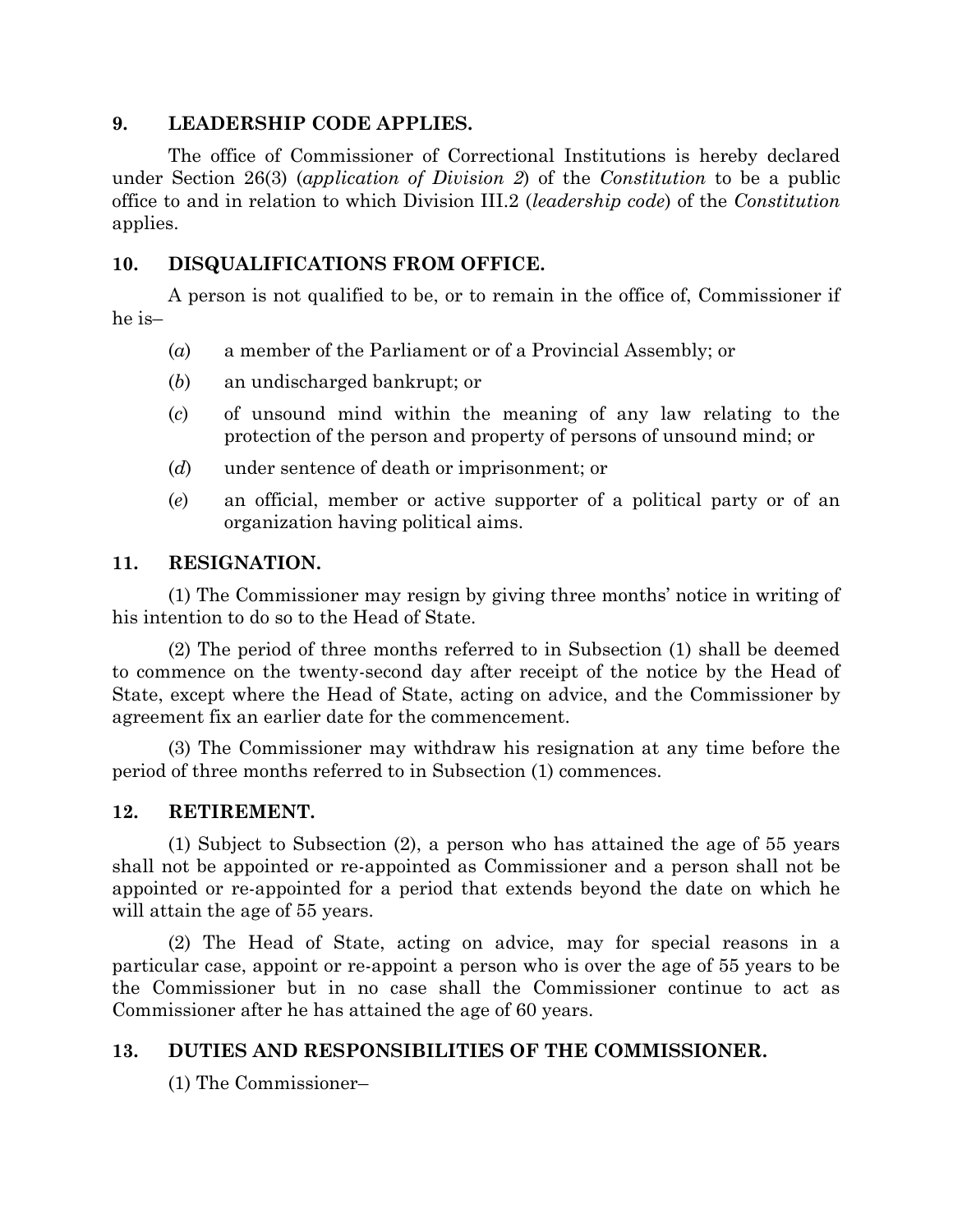- (*a*) is the head of the Correctional Service; and
- (*b*) subject to this Act and to any directions of the Minister, has the responsibility–
	- (i) for the superintendence and efficient organization and management of the Service; and
	- (ii) for the proper performance by the Service of its functions; and
	- (iii) for the welfare and safe custody of all detainees; and
	- (iv) for ensuring that correctional institutions are inspected on a regular basis.

(2) The Commissioner shall report to the Minister, wherever the necessity arises–

- (*a*) any alterations in the organization, staffing or management of the Service that are, in the opinion of the Commissioner, necessary or expedient for the more economical, efficient or convenient working of the Service or any division of it; and
- (*b*) any alterations that are, in the opinion of the Commissioner, necessary in the salaries or allowances of members.

#### **14. SPECIAL POWERS OF THE COMMISSIONER.**

(1) The Commissioner may at any time, for the purpose of carrying out his duties and functions under this Act–

- (*a*) enter premises occupied by or used by the Service; and
- (*b*) summon a person whose evidence appears to be material to the determining of any subject of inspection, inquiry or investigation being conducted by the Commissioner; and
- (*c*) take evidence on oath or affirmation and for that purpose administer oaths and affirmations; and
- (*d*) require any person to produce documents within his possession or subject to his control.

(2) A person shall not knowingly make any false or misleading statement in any evidence before the Commissioner.

Penalty: A fine not exceeding K500.00.

(3) A member of the Service or an officer of the Public Service or a member of the Police Force who neglects or fails, without reasonable cause (the burden of proof of which lies upon him), to attend in obedience to a summons under Subsection (1), or to be sworn or answer questions or produce documents relevant to the subject of the inspection, inquiry or investigation when required to do so under that subsection, is guilty of an offence.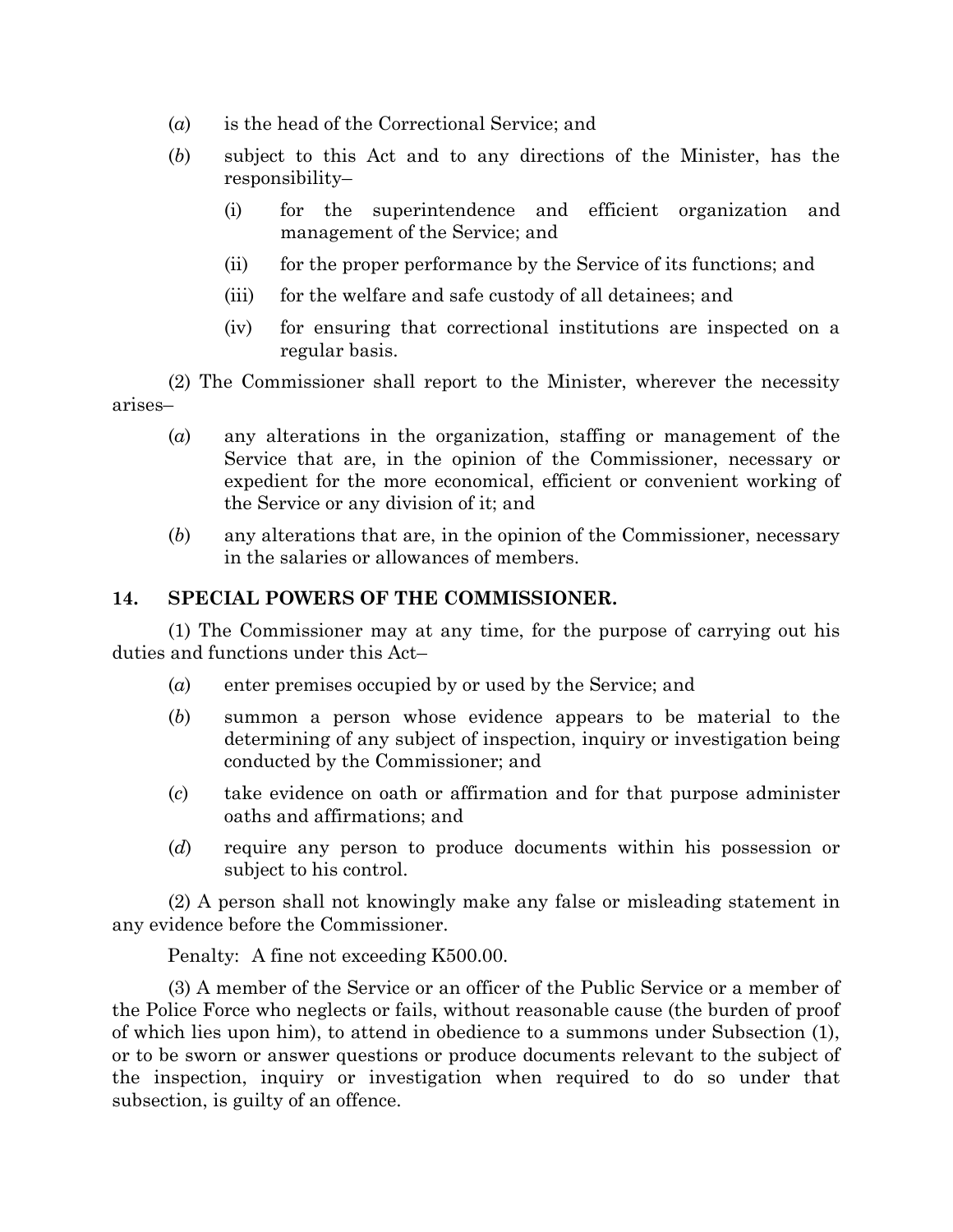Penalty: A fine not exceeding K500.00.

(4) A person other than a member of the Service or an officer of the Public Service or a member of the Police Force who neglects or fails, without reasonable cause (the burden of proof of which lies upon him), to attend in obedience to a summons under Subsection (1), or to be sworn or answer questions or produce documents relevant to the subject of the inspection, inquiry or investigation when required to do so under that subsection, is guilty of an offence.

Penalty: A fine not exceeding K500.00.

#### **15. ANNUAL REPORTS, ETC., BY THE COMMISSIONER.**

(1) The Commissioner shall, before 31 March in each year, prepare and give to the Minister for presentation to the National Parliament a report on the work of the Service for the year ending on the preceding 31 December, with such recommendations for improvement as to the Commissioner seem proper.

(2) As soon as practicable after receiving a report under Subsection (1) the Minister shall present the report to the Speaker for tabling before the National Parliament.

(3) Nothing in Subsection (1) prevents the Commissioner from making, on his own initiative or at the request of the Minister or of the National Parliament, other reports on the work of the Service with the necessary recommendations.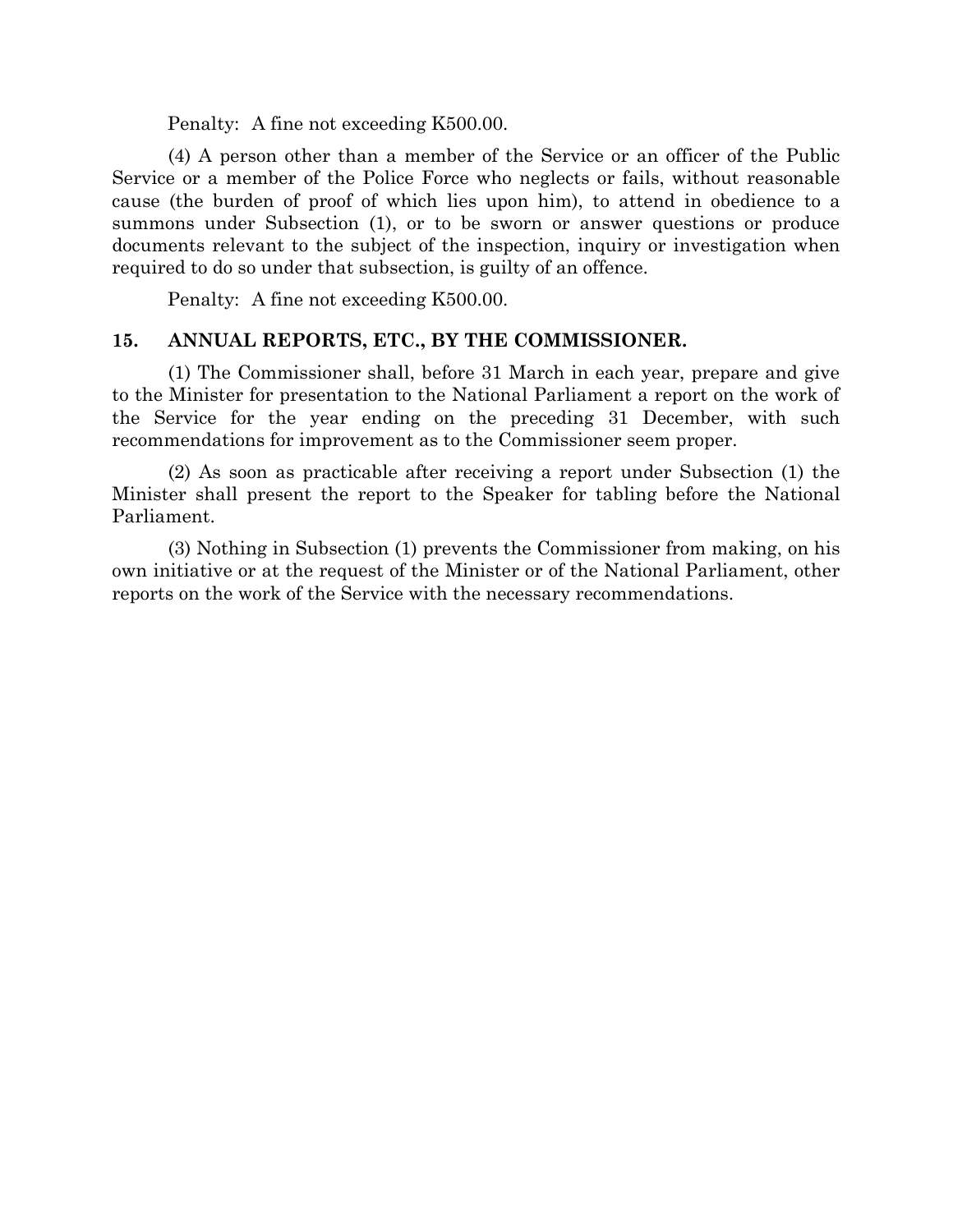## **PART IV. – MEMBERS OF THE CORRECTIONAL SERVICE.**

## **16. APPOINTMENTS TO THE SERVICE.**

(1) A person may be appointed a member of the Service in accordance with this Act.

(2) The Commissioner may appoint persons to be members of the Service.

#### **17. RECRUITMENT.**

(1) The Commissioner may, by notice in the National Gazette or elsewhere, invite persons to apply for appointment to the Service.

- (2) A notice under Subsection (1) shall specify–
- (*a*) the rank or ranks in respect of which applications for appointment are invited; and
- (*b*) the salaries, or limits of salaries, that will be applicable on appointment; and
- (*c*) where applicable–
	- (i) the age limits for appointments; and
	- (ii) the qualifications required to be possessed for appointment and the period (if any) within which the qualifications or any of them must have been obtained; and
	- (iii) that, in order to attain the necessary number and location of male and female members, a position is available only to male or female applicants; and
- (*d*) the date by which applications are required to be made; and
- (*e*) such other matters (if any), not inconsistent with this Act, as the Commissioner thinks necessary or desirable.

(3) (3) Appointment to the rank of Deputy Commissioner or Assistant Commissioner shall be made by the Head of State, acting on advice.

(4) A vacancy in the Service below the rank of Assistant Commissioner shall be filled by a correctional officer unless the Commissioner, by written notice, certifies that to the best of his knowledge there is not a correctional officer who is–

- (*a*) available for promotion or transfer to the vacancy; or
- (*b*) willing to be promoted or transferred on the conditions applicable to the vacancy; or
- (*c*) as capable of performing the duties of the rank as the proposed appointee.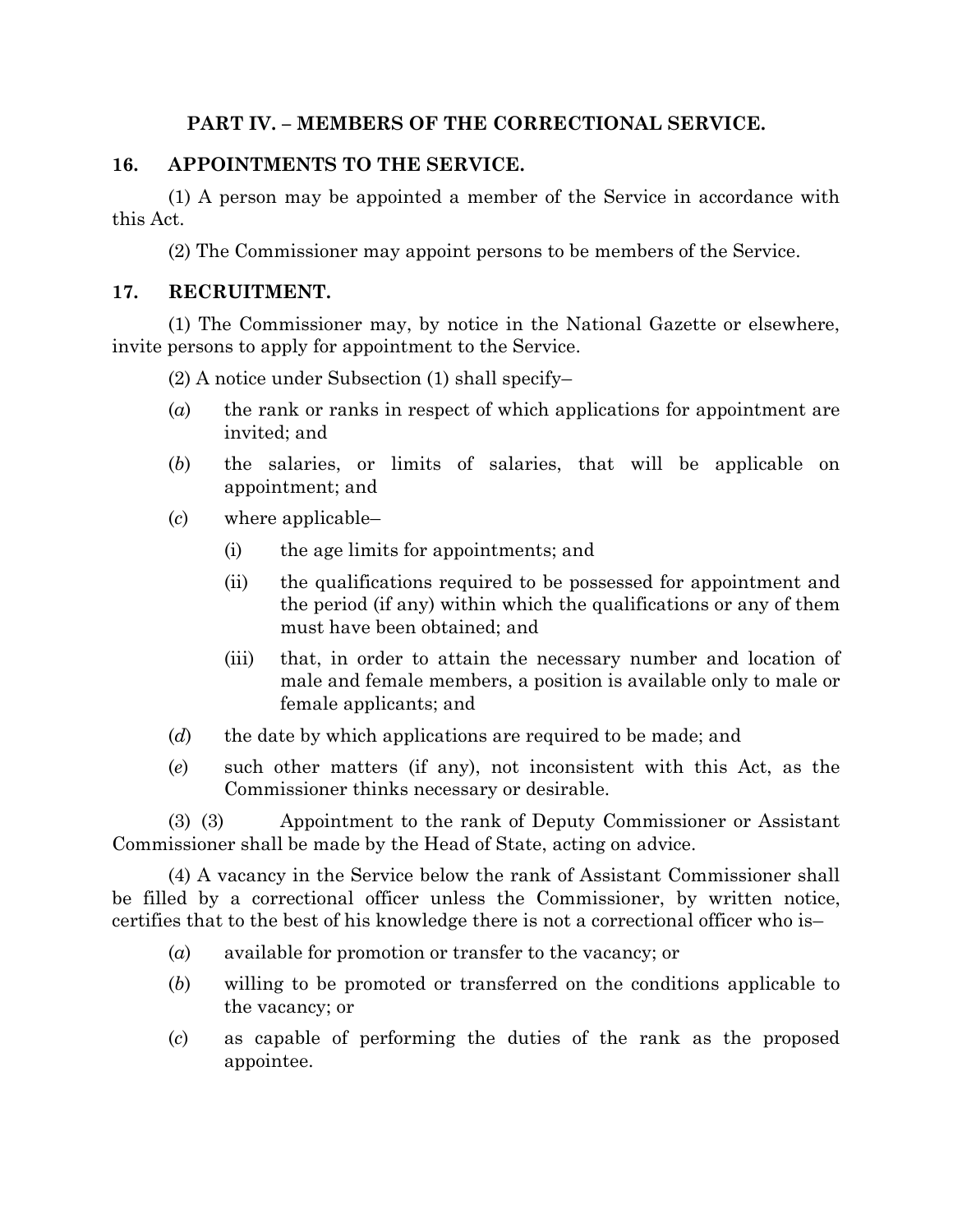#### **18. PROBATION.**

(1) Except as is otherwise provided in this section, every appointment to the Service is probationary until confirmed.

(2) Subject to Subsection (3), the period of probation is 12 months.

- (3) The Commissioner may–
- (*a*) for any position or class of positions, extend the period of probation for a further period not exceeding 12 months; or
- (*b*) where he considers it expedient or desirable in the interest of the Service to do so, dispense with, or shorten, the period of probation.

(4) The service of a probationer in the Service may be terminated by the Commissioner at any time.

(5) A member may be required to undergo a course of training before confirmation of appointment, and in any such case the period of probation may be extended until the completion of the course of training.

(6) At the expiration of the period of probation the Commissioner may confirm or annul the appointment.

(7) A member transferred or promoted within the Service is excluded from the operation of this section.

(8) The appointment to the service of a person who is a member of the Public Service, the Defence Force or the Police Force is not subject to this section.

## **19. QUALIFICATIONS FOR APPOINTMENT.**

A person shall not be appointed to the Service unless–

- (*a*) he provides evidence to the satisfaction of the Commissioner as to–
	- (i) his health and physical fitness; and
	- (ii) his possession of qualifications that will enable him to perform the duties of the rank to which he is appointed; and
	- (iii) his age; and
	- (iv) his good character; and
- (*b*) he makes or subscribes, in the prescribed manner, the Oath or Affirmation in Schedule 1.

## **20. APPOINTMENT TO VACANCIES.**

(1) The Commissioner may, by notice in the National Gazette or other National publication, invite members to apply for appointment to vacancies within the Service.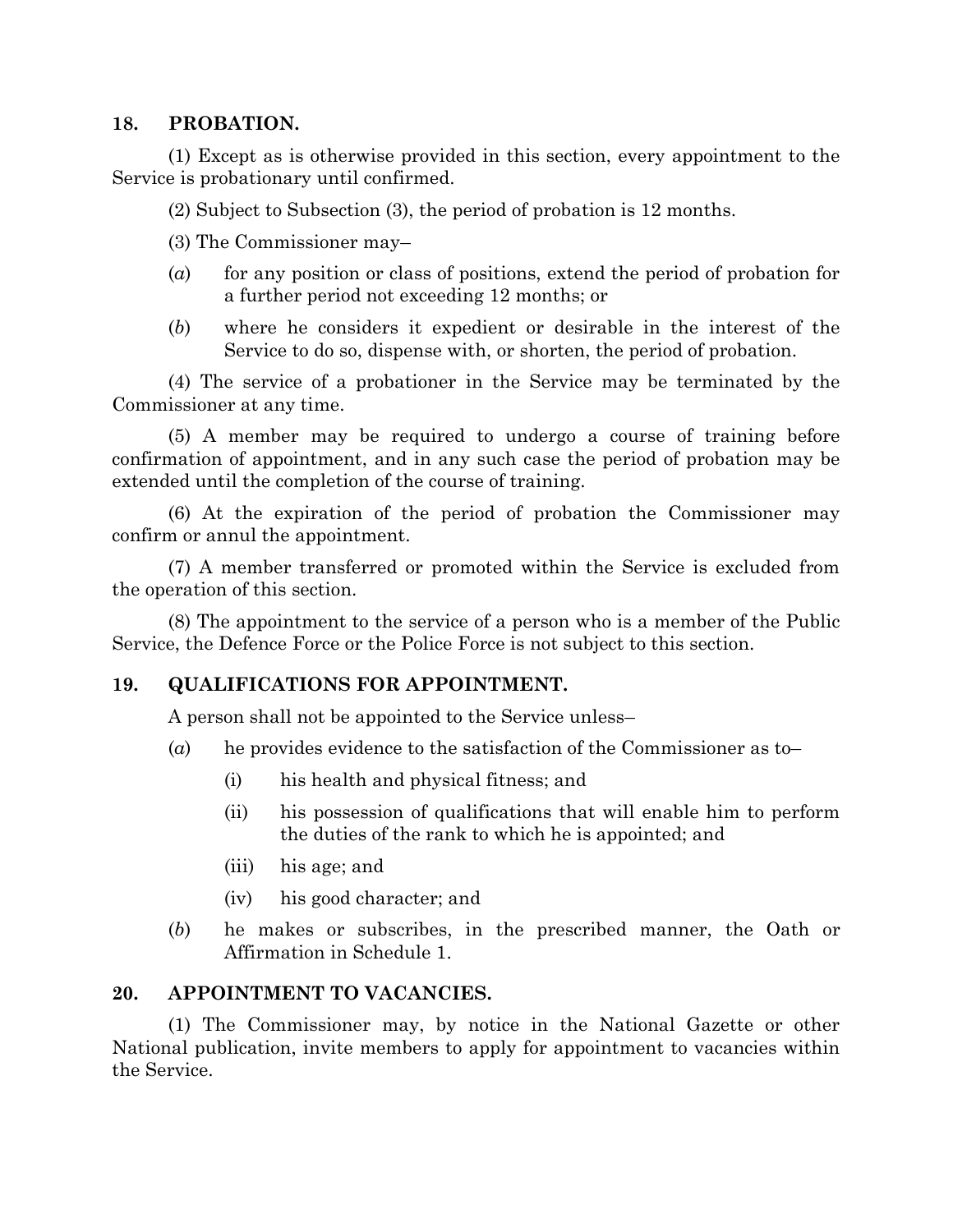(2) A notice under Subsection (1) shall specify all matters required to be specified under Section 17(2).

(3) Subject to Section 17(3), a vacancy in a commissioned rank of the Service shall be filled by a member unless the Commissioner, by written notice, certifies that to the best of his knowledge there is not a member who is–

- (*a*) available for promotion or transfer to the vacancy; or
- (*b*) willing to be promoted or transferred on the conditions applicable to the vacancy; or
- (*c*) as capable of performing the duties of the rank as the proposed appointee.

## **21. PRESCRIBED QUALIFICATIONS.**

(1) A person shall not be appointed, promoted or transferred to a rank in the Service unless he possesses the qualifications prescribed.

(2) Except as is otherwise specifically provided, the provisions of this section do not apply to a member or class of members to whom the Commissioner, by notice in the National Gazette, declares that the provisions of this section do not apply.

## **22. EXAMINATIONS FOR PROMOTION, APPOINTMENT, ETC.**

For the purpose of ascertaining whether a person possesses the prescribed qualifications for promotion, appointment or transfer to a rank in the Service, the Commissioner may–

- (*a*) hold, or authorize the holding of, such examinations as he thinks fit; and
- (*b*) determine the conditions of entry for any such examination; and
- (*c*) appoint examiners for the purpose of any such examination.

#### **23. RANKS.**

(1) The following, listed in order of precedence and seniority, are the ranks of correctional officers:–

| Commissioner           |  |
|------------------------|--|
| Deputy Commissioner    |  |
| Assistant Commissioner |  |
| Chief Superintendent   |  |
| Superintendent         |  |
| Chief Inspector        |  |
| Inspector              |  |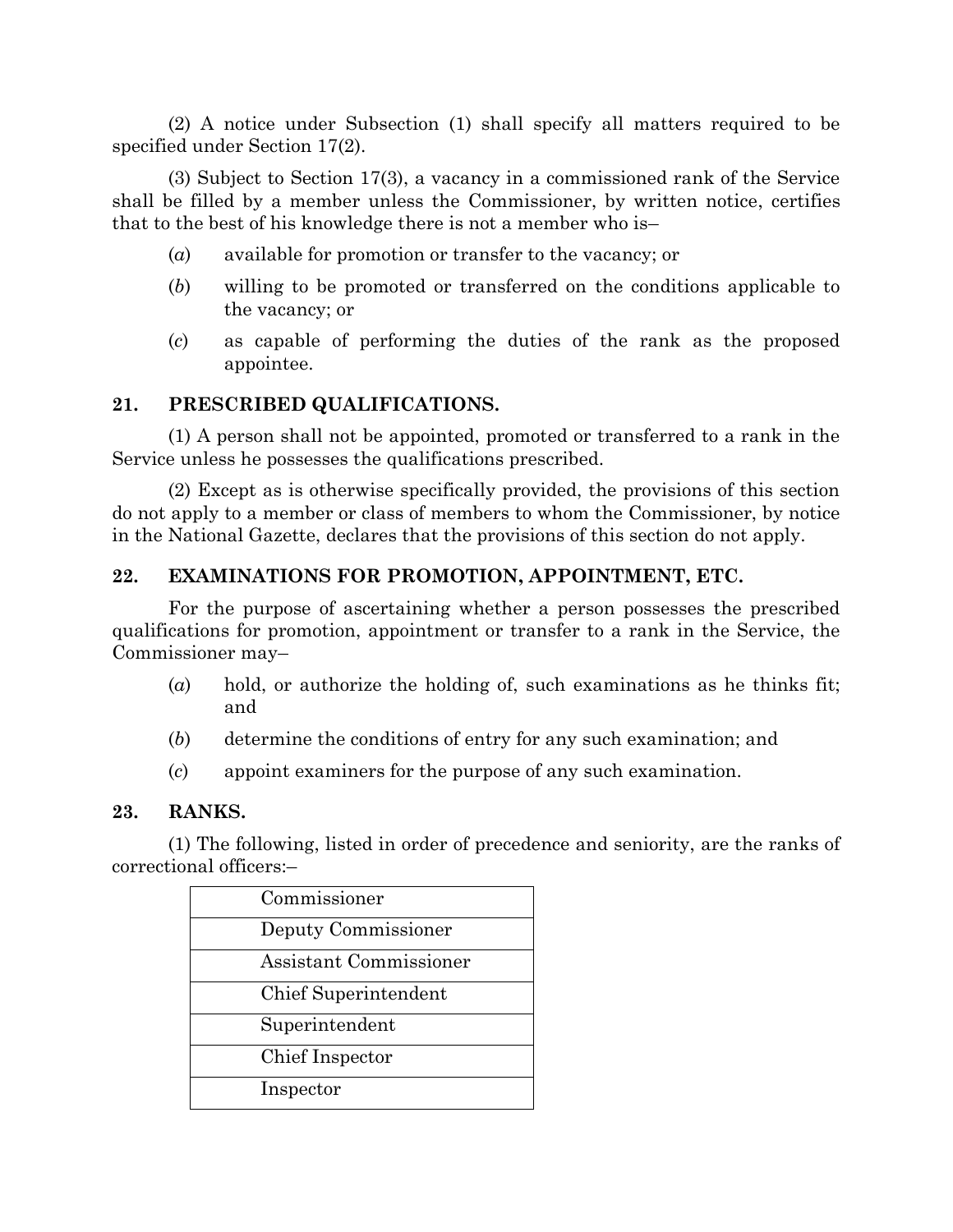| Sergeant Major |
|----------------|
| Sergeant       |
| Corporal       |
| Lance Corporal |
| Warder.        |

(2) The ranks–

- (*a*) including and above the rank of Inspector are commissioned ranks; and
- (*b*) including and below the rank of Sergeant Major are non-commissioned ranks.

(3) The classification and qualification for each rank are as prescribed.

(4) After consultation with the Departmental Head of the Department responsible for personnel management matters, the Commissioner may, by notice in the Correctional Service Gazette–

- (*a*) create an additional rank and declare its order of precedence and seniority; or
- (*b*) abolish a rank; or
- (*c*) alter the designation of a rank.

(5) On publication of a notice under Subsection (4), Subsection (1) shall be deemed to be amended–

- (*a*) by the addition of the name of a rank that has been created, in the declared order of precedence and seniority; or
- (*b*) by the omission of a rank that has been abolished; or
- (*c*) by the alteration of the designation of a rank,

as the case requires.

(6) Where a rank is abolished under Subsection (4)(b), all members holding that rank immediately before the abolition become unattached members with the same salary classification as they had immediately before the abolition.

## **24. ESTABLISHMENT OF RANKS.**

(1) Subject to this section, the Commissioner, after consultation with the Departmental Head of the Department responsible for personnel management matters, shall, by notice in the Correctional Service Gazette, determine the establishment of each rank in the Service.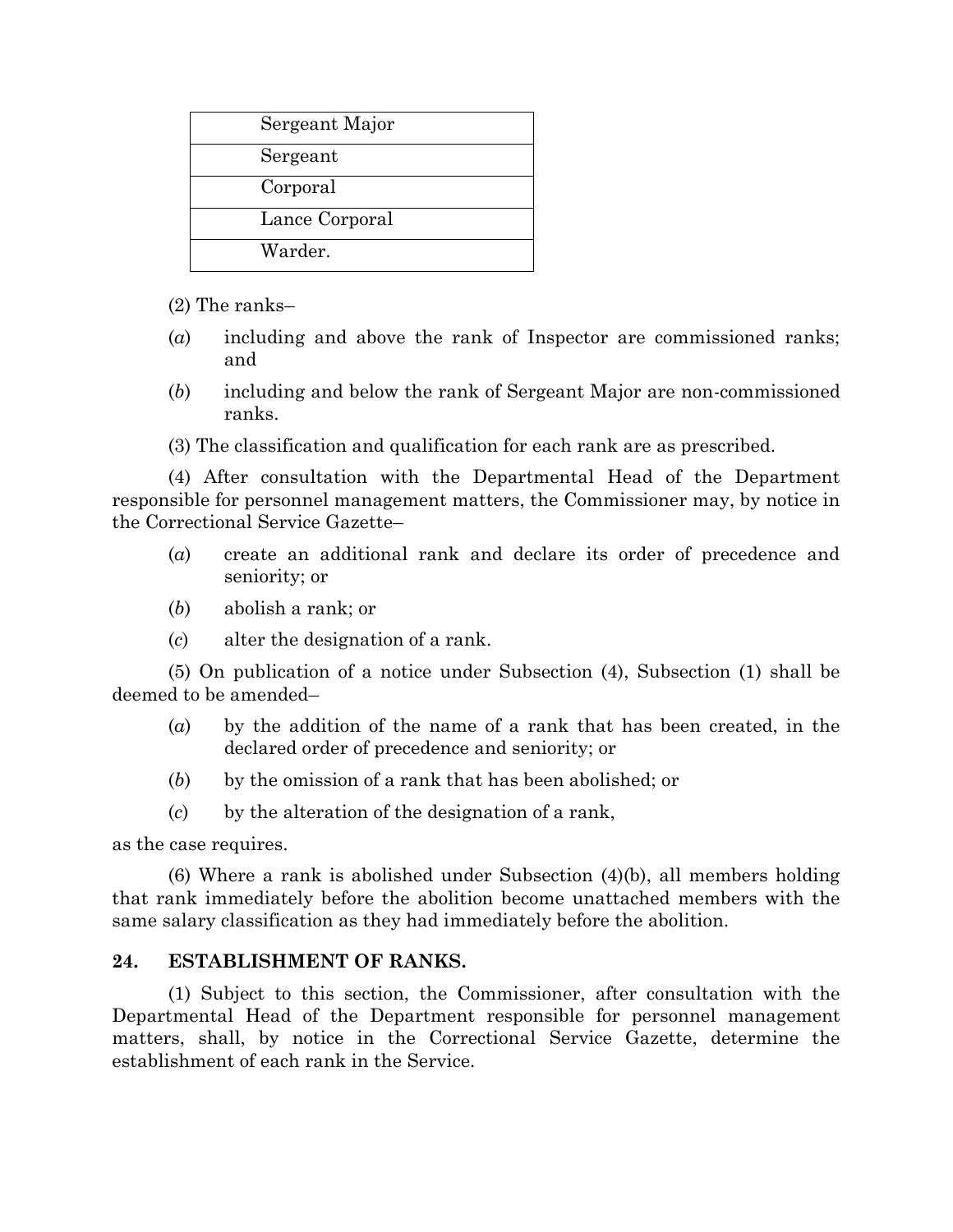(2) For the purposes of a determination under Subsection (1), the Commissioner, after consultation with the Departmental Head of the Department responsible for personnel management matters, may treat the ranks of noncommissioned ranks as a single rank.

(3) A determination under this section does not have effect so as to reduce the establishment of a rank, or a group of ranks, below the number of serving members in that rank or group of ranks at the time of the determination.

#### **25. SENIORITY.**

(1) A member has seniority in the Service according to his rank.

(2) A member has seniority over other members of his own rank according to the date of his promotion to or appointment to that rank.

#### **26. PROMOTION.**

Qualifications for and procedures relating to promotion are as prescribed.

## **27. RE-APPOINTMENT OF MEMBERS RETIRED ON ACCOUNT OF MENTAL OR BODILY INFIRMITY.**

(1) This section applies to a person who–

- (*a*) has been retired from the Service under this Act on account of mental or bodily infirmity; and
- (*b*) after having been so retired, is to be appointed under this Division as a member by reason of having recovered his health and physical fitness.

(2) A person to whom this section applies shall be appointed to such rank as the Commissioner directs.

(3) In a calculation, for ascertaining the amount of pension due to a person by reason of his service in the Service, or the period of service of a person to whom this section applies, he shall, in addition to the period actually served by him since he was last appointed to the Service, be deemed to have served for such period, not exceeding the period of service before his retirement, as the Commissioner determines.

## **28. RE-APPOINTMENT OF PERSONS WHO HAVE RESIGNED FROM THE SERVICE TO BECOME CANDIDATES AT ELECTIONS.**

- (1) Where the Commissioner is satisfied that–
- (*a*) a person who was a member of the Service–
	- (i) resigned or retired from the Service in order to become a candidate for election as a member of the Parliament or of a Provincial Assembly; and
	- (ii) was a candidate at the election; and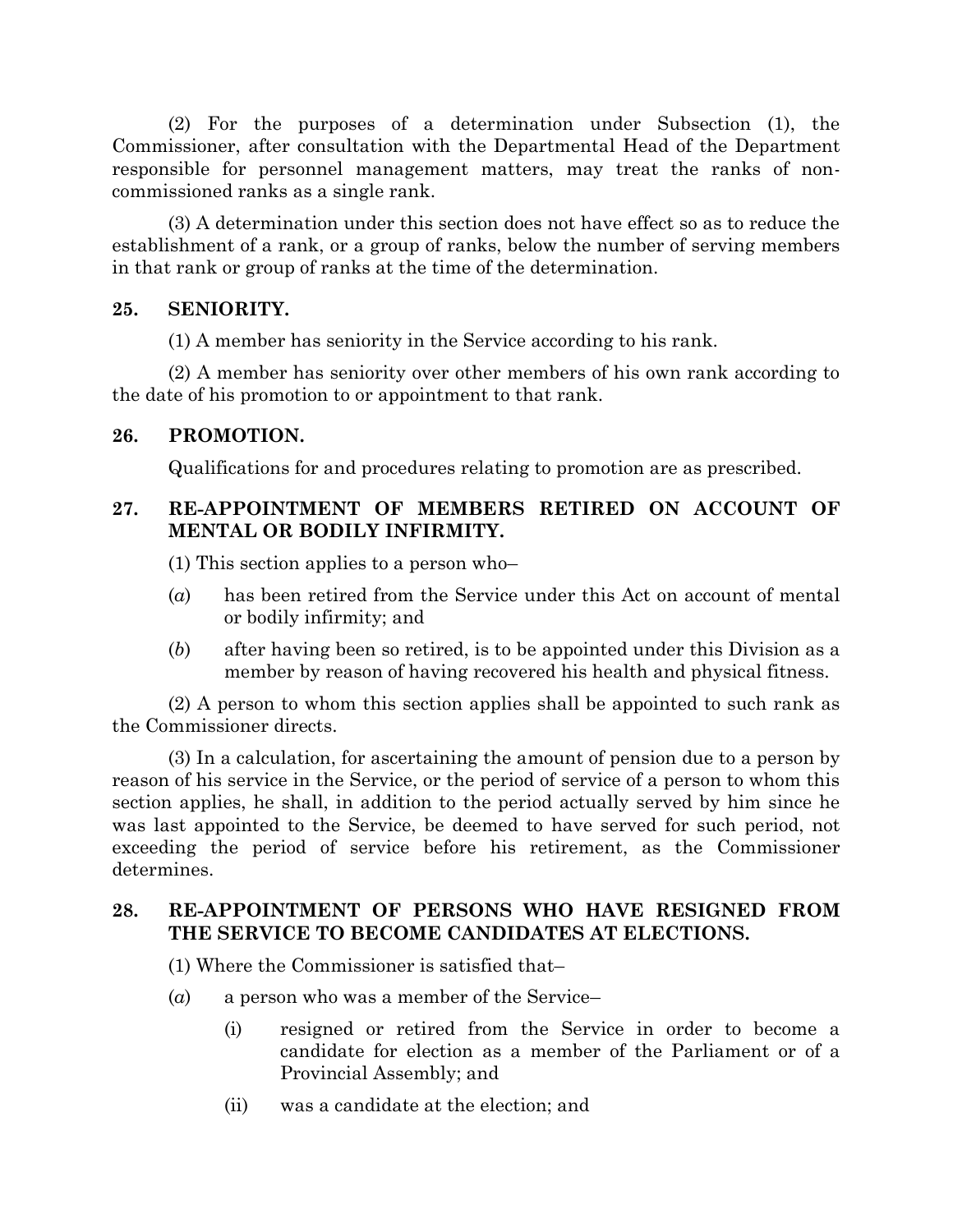- (iii) failed to be elected; and
- (*b*) the resignation or retirement took effect not earlier than one month before the date on which nominations for the election closed,

the Commissioner may, on application by the person within two months after the declaration of the result of the election, re-appoint him to the Service under this section in a rank equivalent to the rank that he held immediately before his resignation or retirement.

(2) A person may be re-appointed under this section without being required to undergo any medical examination.

(3) A person re-appointed under this section shall be deemed to have continued in the Service as if he had not resigned or retired but had been on leave without pay during the period from the day on which his resignation or retirement became effective to and including the day immediately preceding the day on which he was re-appointed.

(4) The period referred to in Subsection (4) shall, for all purposes, be deemed to form part of the member's period of service.

## **29. RE-APPOINTMENT OF CERTAIN CONVICTED PERSONS.**

(1) This section applies to a person who has been dismissed from the Service or reduced to a lower rank or salary under Section 44 and subsequently–

- (*a*) the conviction is quashed; or
- (*b*) the conviction is otherwise nullified.

(2) A person to whom this section applies may be re-appointed to the Service or re-instated in the Service by the Head of State, acting on advice, or by the Commissioner, as the case may be, in the rank equivalent to the rank which he held immediately prior to his dismissal or reduction in rank, or in the case of a person who has been reduced in salary alone at a salary to which he was entitled immediately prior to his reduction in salary.

(3) A person may be re-appointed under this section without being required to undergo a medical examination.

(4) A person re-appointed under this section shall be deemed to have continued in the Service as if he had not been dismissed but had been on leave of absence without pay during the period from the day on which his dismissal became effective to and including the day before the day on which he was re-appointed.

(5) The period referred to in Subsection (4) shall form part of the member's service for all purposes.

(6) A person re-instated in rank under this section has the same seniority in the rank in which he is appointed and is entitled to the same salary as if he had not been reduced in salary.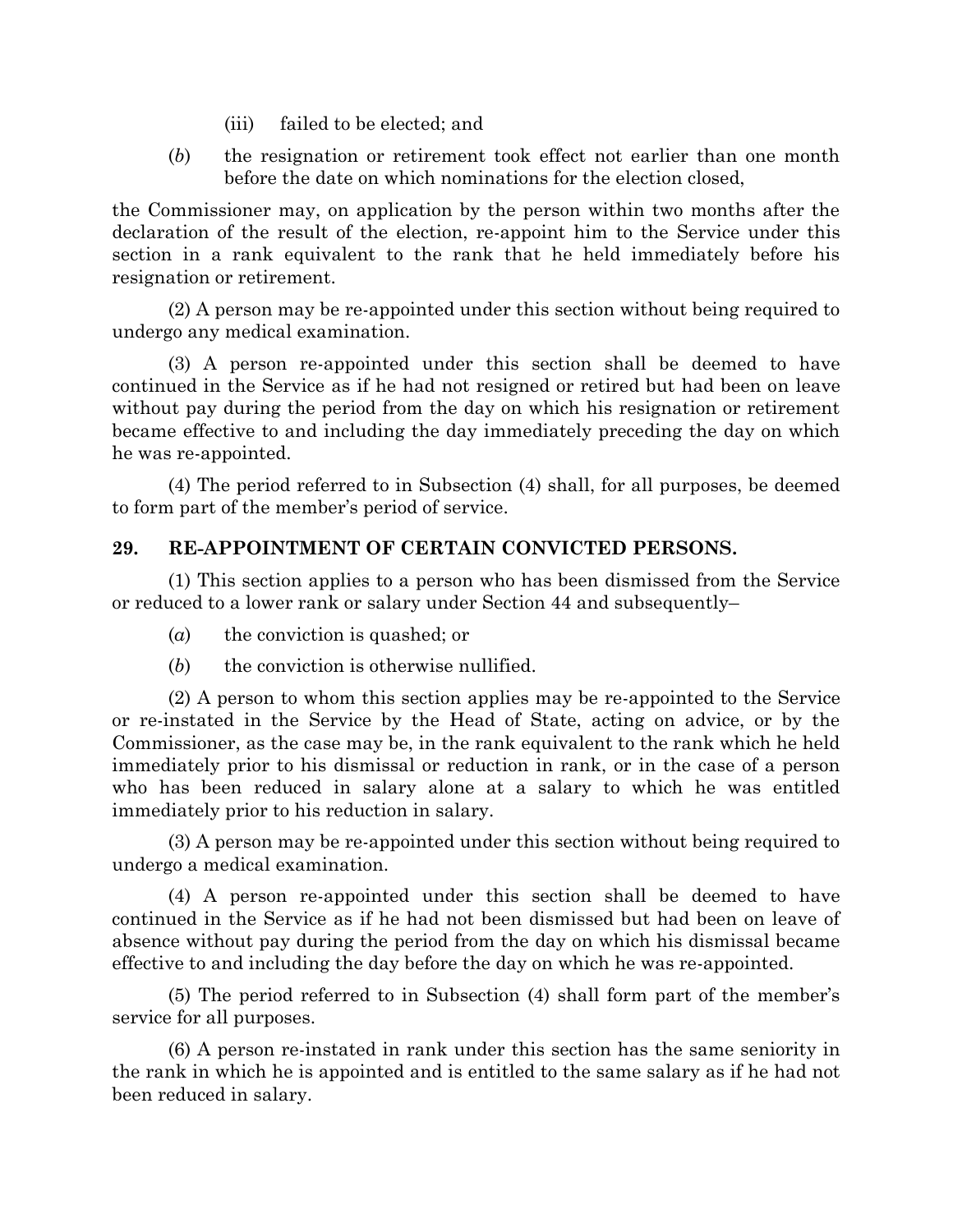#### **30. TERMS AND CONDITIONS OF EMPLOYMENT.**

- (1) Subject to–
- (*a*) this Act; and
- (*b*) the *Salaries and Conditions Monitoring Committee Act 1988*,

a member is employed on such terms and conditions as are prescribed or as are determined by the Commissioner.

(2) Where a member was, immediately before his appointment to the Service, an officer of the Public Service, his service as a member of the Public Service shall be counted as service in the Service for the purposes of determining his rights (if any) in respect of–

- (*a*) absence or leave on the grounds of illness; and
- (*b*) furlough or pay in lieu (including pay to dependants or personal representatives on the death of the member).

(3) Where a member was, immediately before his appointment to the Service, an assistant correctional officer under the *Corrective Institutions Act* (Chapter 63), his service as an assistant correctional officer shall be counted as service in the Service for the purposes of determining his rights (if any) in respect of–

- (*a*) absence or leave on the grounds of illness; and
- (*b*) furlough or pay in lieu (including pay to dependants or personal representatives on the death of the member).

(4) Where a member resigns as a member of the Service and is appointed to an office in the Public Service, his service as a member shall be counted as service in the Public Service for the purpose of determining accrued and future entitlements to–

- (*a*) absence or leave on the grounds of illness; and
- (*b*) furlough or pay in lieu (including the pay to dependants or personal representatives on the death of the member).

(5) The provisions of the *Public Services (Management) Act 1995* relating to leave to serve under other Acts apply in relation to members as if they had been specifically included in the provisions.

*Note* The *Public Services (Management) Act 1986* was repealed and replaced by the *Public Services (Management) Act 1995*.

(6) For the purposes of Subsections (2) and (3), a transfer under Section 172 or 173 is deemed to be appointment to the Service.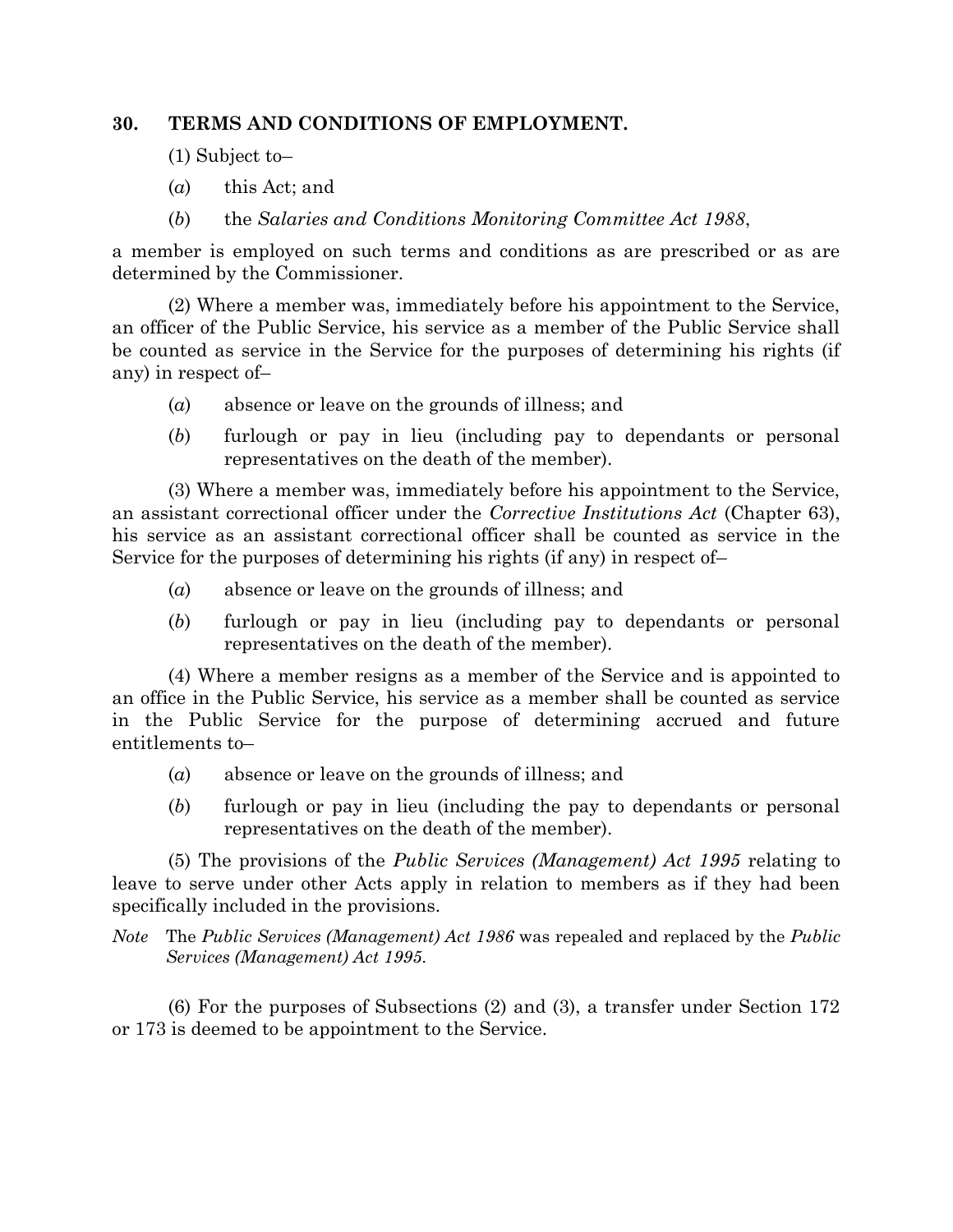#### **31. TRANSFERS.**

(1) Subject to this section, the Commissioner may transfer a member to any place to perform duties as directed at any time where that transfer is necessary or desirable for the Commissioner to satisfy his duties under Section 13.

(2) Subject to Subsections (4) and (5), a member has no right to refuse a transfer under Subsection (1) and such refusal constitutes a disciplinary offence.

(3) Before making a transfer of a member under Subsection (1), the Commissioner shall give consideration to the personal circumstances of that member.

(4) Where a transfer of a member under Subsection (1) is attached to the promotion of that member, that member may refuse to accept the promotion.

(5) A member may refuse a transfer under Subsection (1) where the transfer will have the effect of subordinating that member to a member of lesser rank.

## **32. MEMBER NOT TO ENGAGE IN OUTSIDE EMPLOYMENT.**

(1) Except with the permission of the Commissioner, which permission may be withdrawn at any time, a member shall not–

- (*a*) accept or continue to hold an office in any political party or under any public or municipal corporation or in or under the National Government or a provincial government; or
- (*b*) engage in or undertake any business whether as principal or agent or employee, whether paid or unpaid; or
- (*c*) engage or continue in the private practice of a profession or trade; or
- (*d*) accept or engage in employment, whether remunerative or otherwise,

other than in direct connection with his duties as a member of the Service.

(2) Subsection (1) does not prevent a member from becoming a registered shareholder of a company or society of persons registered under the law of Papua New Guinea or elsewhere, but the member shall not take part in the conduct of the business of the company or society otherwise than by the exercise of his right to vote as a member or shareholder.

#### **33. FARES AND TRAVEL EXPENSES.**

(1) Expenses and allowances (including fares and travel expenses) shall be payable to a member as prescribed.

(2) Subject to Subsection (3) and to such conditions as are prescribed, a member approved by the Commissioner for the purposes of this section is entitled to fares and travel expenses for himself and his family.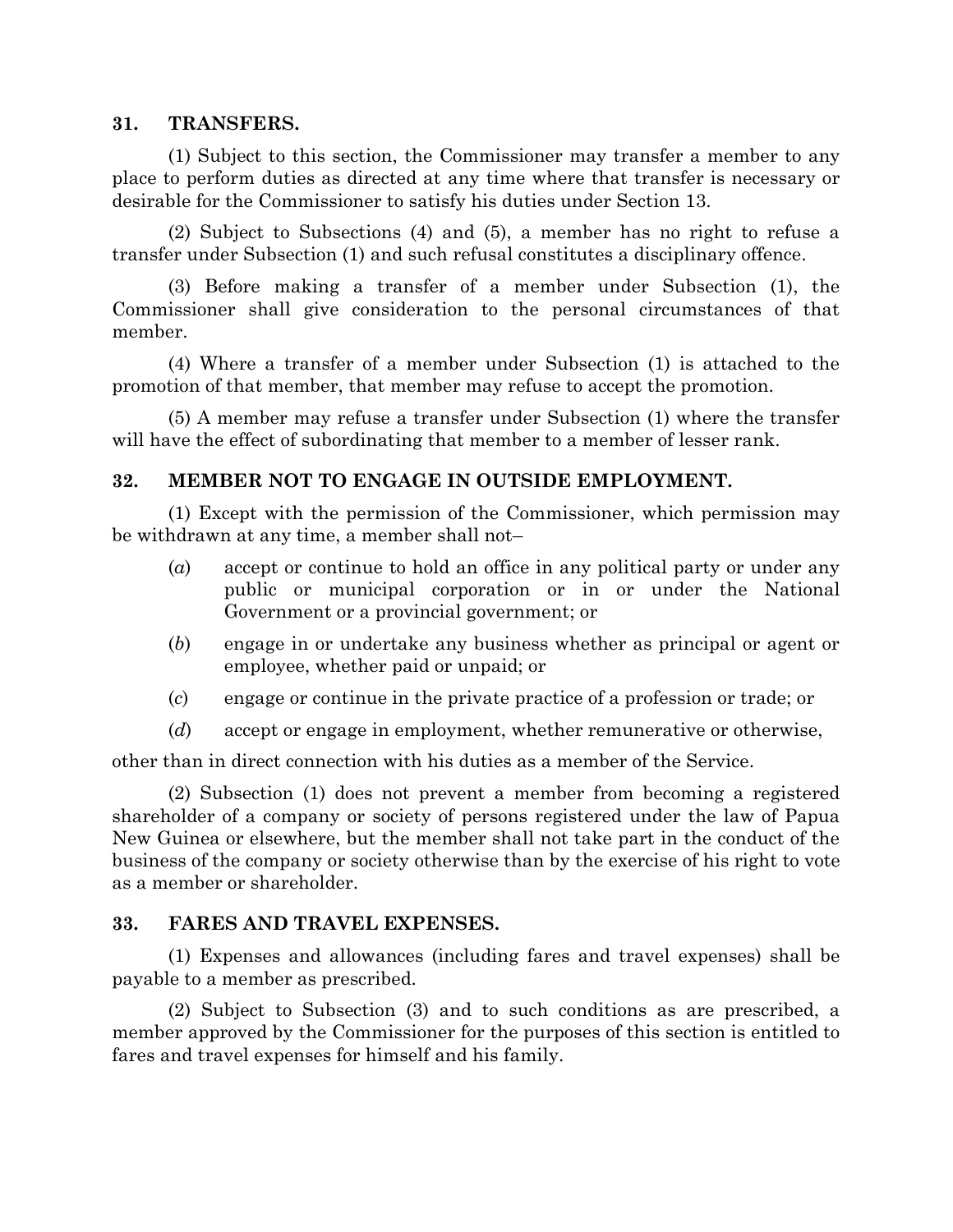(3) For the purposes of Subsection (2), a member who is the spouse of another member is entitled to fares and removal expenses in his capacity as member or in his capacity as spouse but not in both capacities.

## **34. TRAINING OF MEMBERS.**

(1) The Commissioner may–

- (*a*) establish training programmes concerning the management and security of correctional institutions, the welfare of detainees and the professional capacity of members; and
- (*b*) determine the content of those programmes; and
- (*c*) direct members to attend those programmes at the places determined by the Commissioner.

(2) The Commissioner and Commanding Officers are responsible for ensuring ongoing training is provided to members in relation to changes in policy and procedures and the continuing development of management skills.

## **35. POWERS TO APPREHEND ESCAPEES.**

(1) The Commissioner may direct a correctional officer to assist the Commissioner of Police in the apprehension of an escapee.

(2) A correctional officer directed under Subsection (1) has the powers of a member of the Police Force for the purposes of the apprehension of the escapee.

#### **36. MEMBERS MAY GIVE ORDERS.**

A member may give to a detainee any order which the member believes to be necessary for the security, good order and management of a correctional institution or for the safe custody of a detainee.

#### **37. DUTIES OF MEMBERS.**

The duties of a member are–

- (*a*) to be responsible for the preservation of order, cleanliness and peace within the correctional institution and among the detainees and for the diligent performance by the detainees of their allotted tasks; and
- (*b*) to ensure that the security of a correctional institution or the custody of a detainee is not jeopardized; and
- (*c*) to respect and protect human dignity and maintain and uphold the human rights of all persons in the performance of the member's duties; and
- (*d*) where he is the correctional officer in charge of a correctional institution or part of a correctional institution, to take all reasonable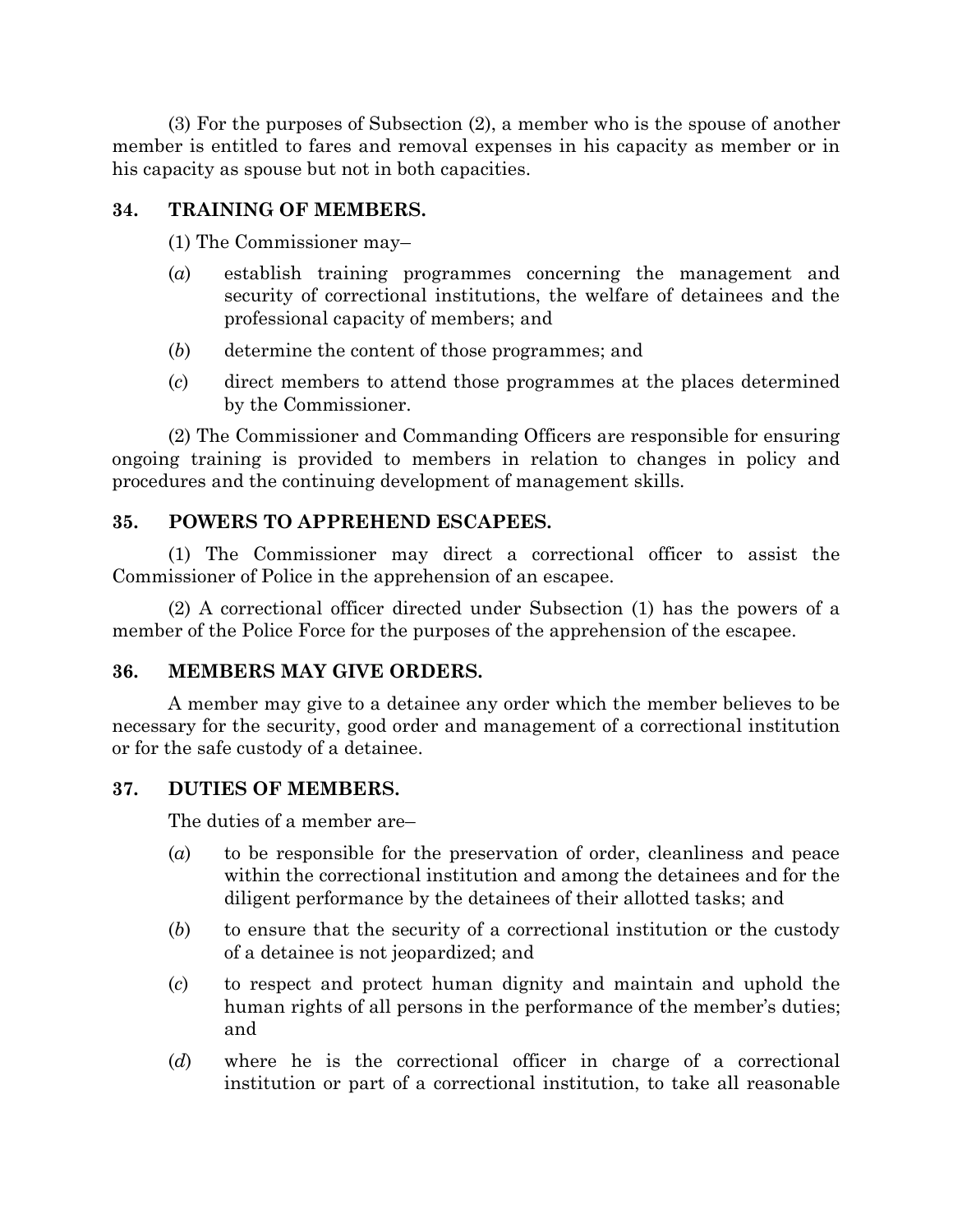steps for the security of that correctional institution or that part of that correctional institution; and

- (*e*) where he is a correctional officer in charge of detainees, to take all reasonable steps for their safe custody and welfare; and
- (*f*) such other duties as are contained in this Act or as are prescribed by the Regulations or Standing Orders or as are directed by the Commissioner.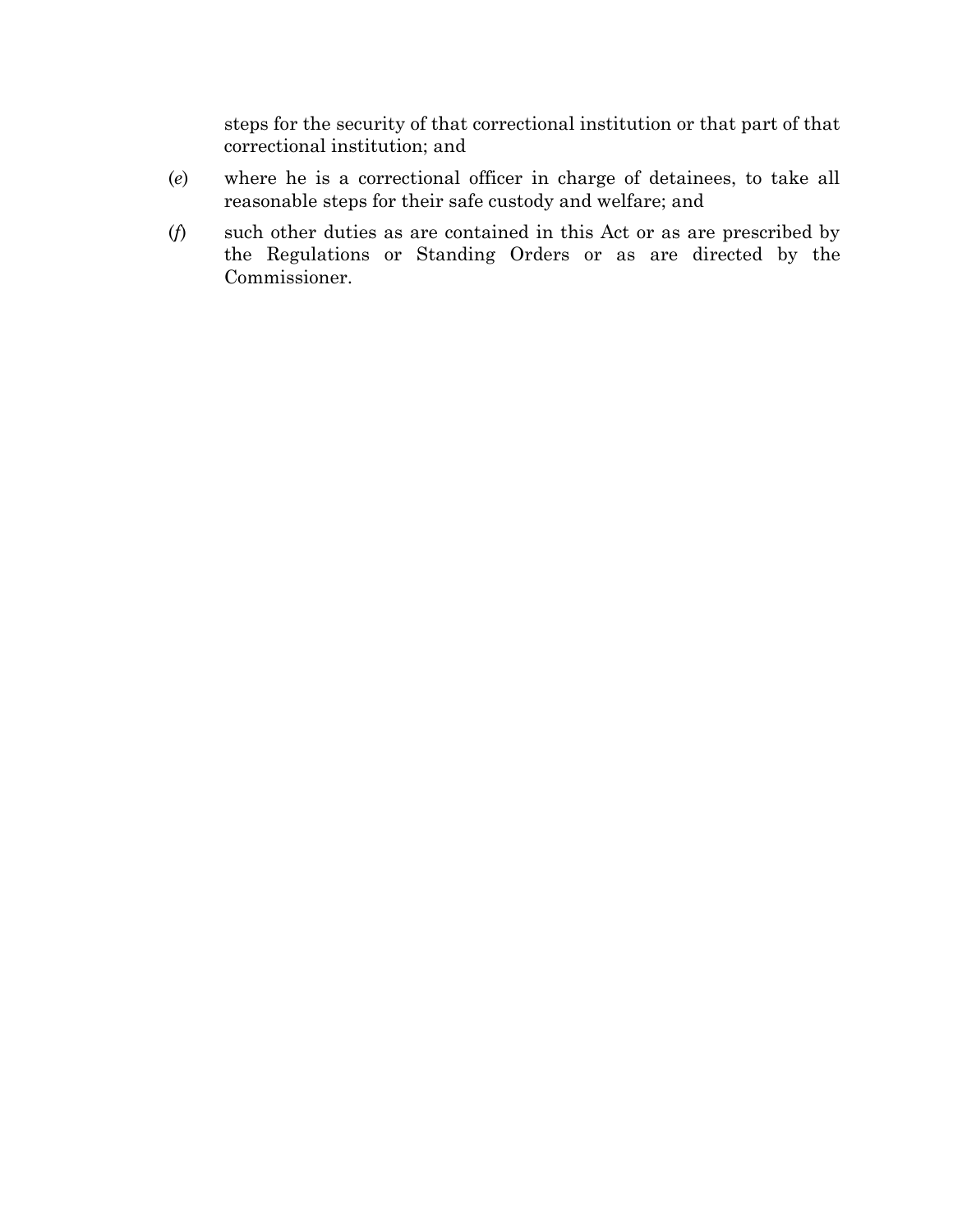## **PART V. – DISCIPLINE OF MEMBERS.**

#### **38. INTERPRETATION.**

In this Part, unless the contrary intention appears–

**"Commanding Officer"** means the Commanding Officer of a correctional institution or a member nominated by the Commissioner;

**"Discipline Officer"** means a member appointed by the Commissioner to be a Discipline Officer for the purposes of this Part.

#### **39. DISCIPLINARY OFFENCES.**

A member who–

- (*a*) commits a breach of the provisions of this Act, the Regulations or the Standing Orders; or
- (*b*) absents himself from duty other than as is provided under this Act; or
- (*c*) is insubordinate or wilfully disobeys or disregards a lawful order made or given by any person having authority to make or give it; or
- (*d*) is inefficient or incompetent from causes within his own control; or
- (*e*) uses intoxicating liquor or drugs to excess; or
- (*f*) solicits or accepts a fee, reward, gratuity or gift in connection with the discharge of his official duties (other than his official remuneration); or
- (*g*) if guilty of any disgraceful or improper conduct either in his official capacity or otherwise; or
- (*h*) having made or subscribed an oath or affirmation in the form in Schedule 1, does anything or says anything in violation of that oath or affirmation; or
- (*i*) through carelessness, neglect, inattention to duty or proper control, permits a detainee to escape; or
- (*j*) is dishonest, or obtains financial advantage through deception; or
- (*k*) refuses to accept a transfer, except as provided by Section 31(5),

is guilty of a disciplinary offence and is liable to be dealt with and punished under this Act.

#### **40. PROCEDURE FOR DEALING WITH OFFENCES.**

(1) A person who believes that an offence has been committed by a member may make a complaint to the Discipline Officer.

(2) The Discipline Officer shall make an investigation of a complaint under Subsection (1).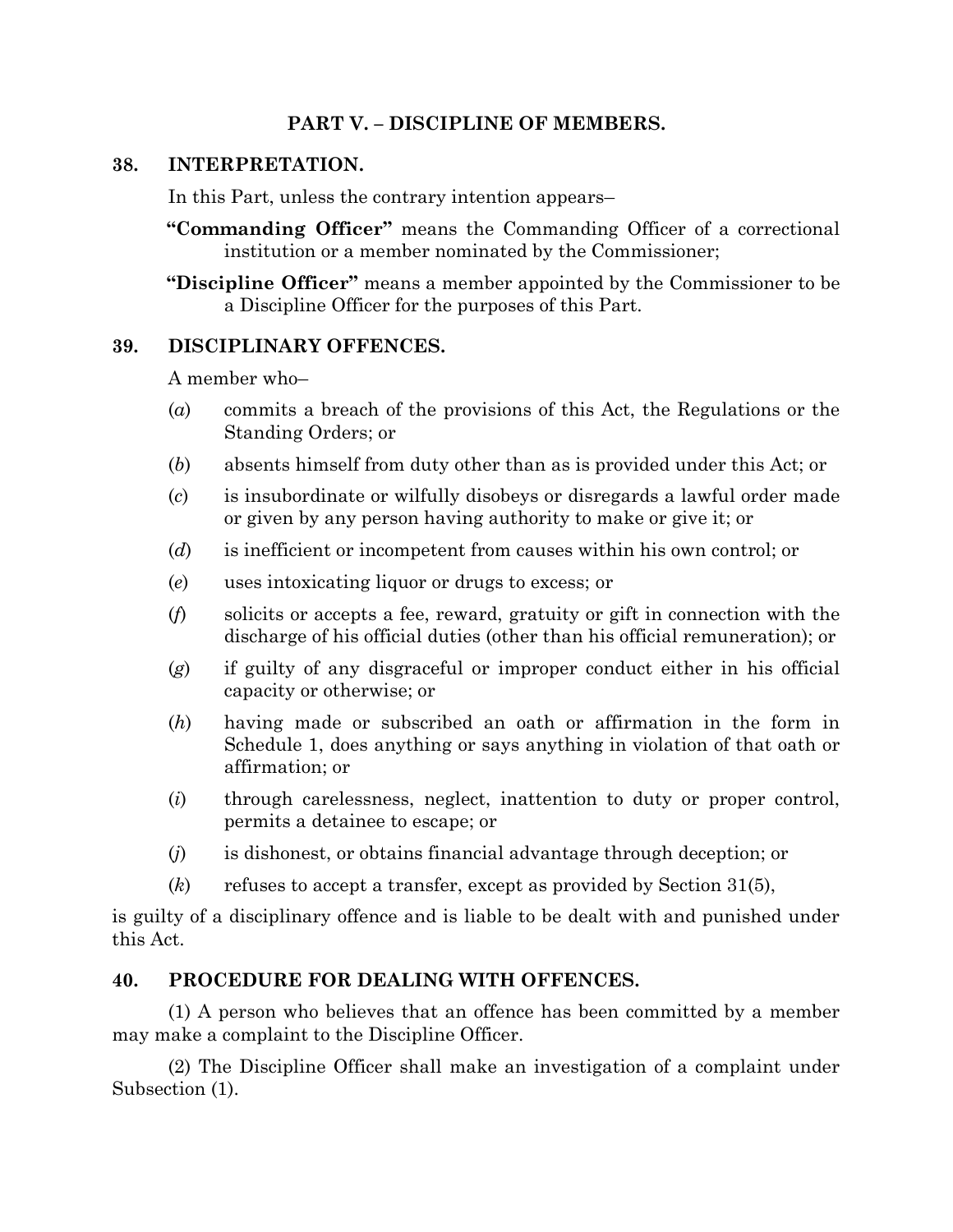(3) An investigation under Subsection (2) shall include an opportunity for the member alleged to have committed the offence to give an explanation or reason for the alleged offence.

(4) Following an investigation under Subsection (2), the Discipline Officer shall–

(*a*) dismiss the matter as trivial; or

(*b*) charge the member with a minor or serious offence.

(5) A member charged with an offence under this Part shall be given at least 72 hours notice of the hearing of a minor offence and 7 days notice of the hearing of a serious offence unless the member and Commanding Officer or Disciplinary Board agree to a lesser period.

(6) All procedures and proceedings shall, except where provision is made for a specific period of time, be conducted as expeditiously as possible.

#### **41. MINOR OFFENCES.**

(1) Subject to this section, a charge of a minor offence shall be heard by the Commanding Officer.

(2) The Commanding Officer may disqualify himself from hearing a charge of a minor offence and request the Commissioner to nominate another Commanding Officer to hear the charge.

(3) Where a request is made to the Commissioner under Subsection (2), the Commissioner shall nominate a correctional officer, of the rank held by the Commanding Officer disqualifying himself from hearing the charge or above, to hear the charge.

(4) In hearing a charge of a minor offence the Commanding Officer shall–

- (*a*) dismiss the matter if trivial or if he is not satisfied on the evidence; or
- (*b*) determine that the matter is a serious offence and refer the matter to the Disciplinary Board; or
- (*c*) if satisfied on the evidence, find the charge proven and impose a penalty in accordance with this Act.

(5) In hearing a charge of a minor offence the Commanding Officer shall not be bound by the rules of evidence but shall ensure that the proceedings are conducted in accordance with the rules of natural justice and the procedures prescribed.

#### **42. SERIOUS OFFENCES.**

(1) A charge for a serious offence shall be heard by the Disciplinary Board.

(2) The Commissioner shall appoint for each correctional institution a Disciplinary Board which shall be comprised of the Commanding Officer of that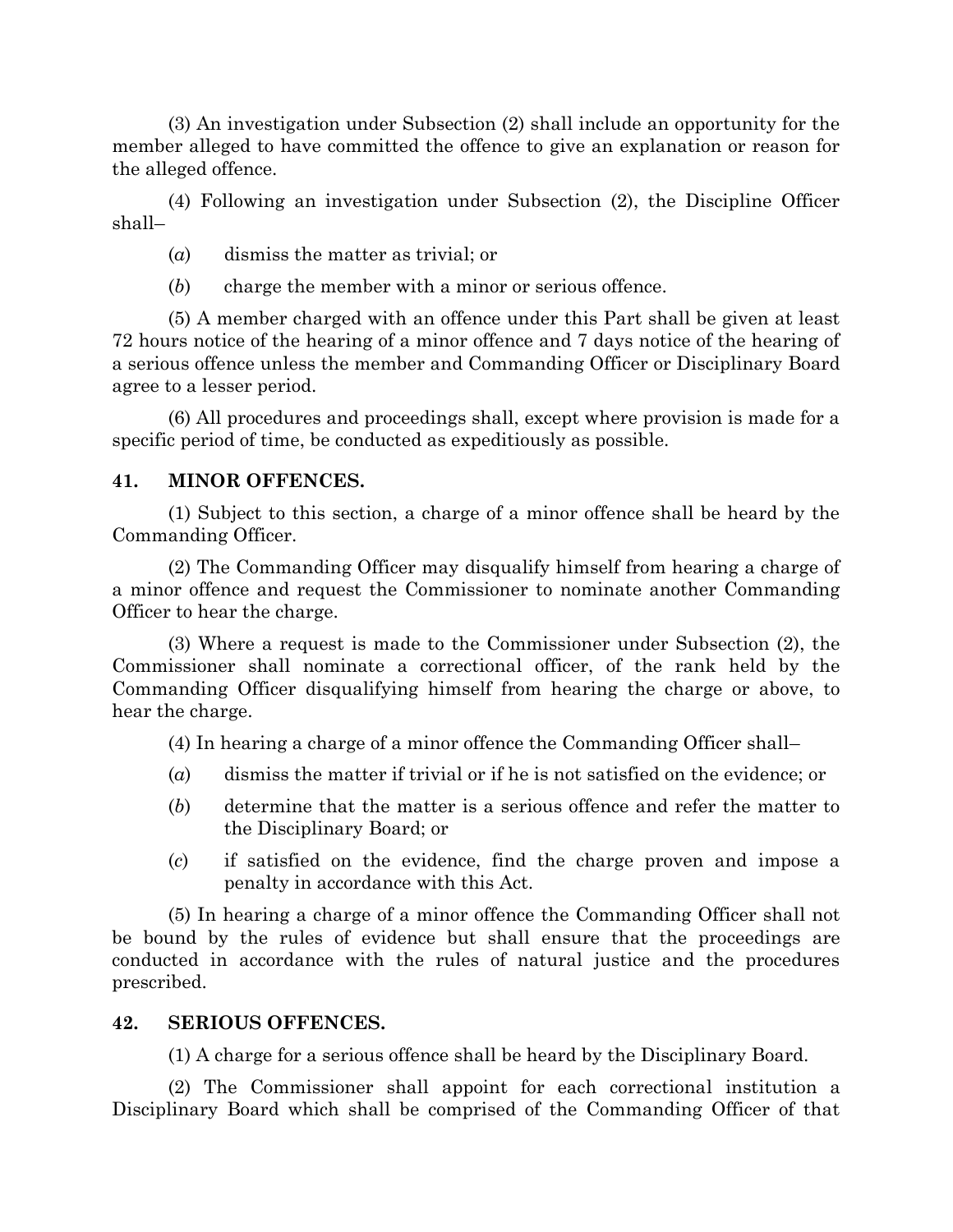correctional institution, the Deputy Commanding Officer of that correctional institution and another senior correctional officer or member of that correctional institution.

(3) A member of a Disciplinary Board may disqualify himself or herself and the Commissioner shall appoint another member of the same or senior rank to the disqualifying member.

(4) In hearing the offence a Disciplinary Board shall–

- (*a*) if not satisfied on the evidence, dismiss the matter; or
- (*b*) if satisfied on the evidence, find the charge proven and apply one of the penalties prescribed under this Act.

(5) A Disciplinary Board shall not be bound by the rules of evidence in the conduct of a hearing under this section, but shall conduct the hearing in accordance with the rules of natural justice and the procedures prescribed.

## **43. PENALTIES FOR MINOR OFFENCES.**

(1) One of the following penalties may be imposed under this section in respect of a minor offence–

- (*a*) a caution; or
- (*b*) a reprimand; or
- (*c*) a fine not exceeding K40; or
- (*d*) restitution by way of payment of compensation for damage or loss sustained by an injured party including, where applicable, the State, not exceeding K40.

(2) The Commissioner shall institute a monitoring process to ensure that there is consistency in the penalties imposed under Subsection (1) by Commanding Officers and Disciplinary Boards throughout the country.

#### **44. PENALTIES FOR SERIOUS OFFENCES.**

(1) One of the following penalties may be imposed under this section in respect of a serious offence:–

- (*a*) a fine not exceeding K200.00;
- (*b*) a recommendation to the Commissioner that the member be reduced to a rank having a lower classification, and to a salary within that classification;
- (*c*) a penalty referred to in Section 43(a) or (b);
- (*d*) a recommendation to the Commissioner that the member be dismissed from the Service.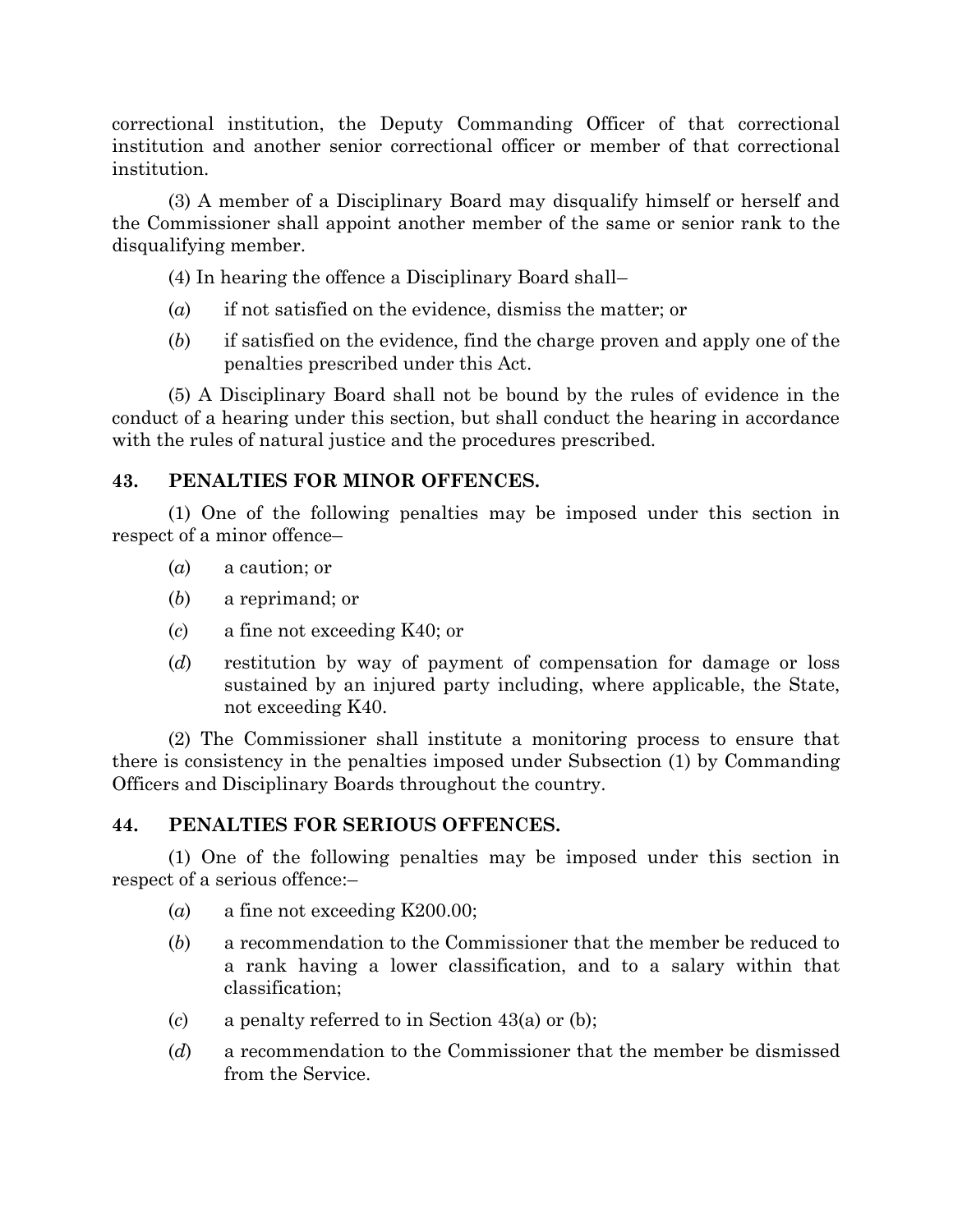(2) Apart from any penalty imposed under Subsection (1), a member may also be required to make restitution for loss or damage by way of payment of compensation to an injured party including, where applicable, the State.

(3) Where the Disciplinary Board makes a recommendation to the Commissioner under Subsection (1)(b) or (d), the Commissioner may accept or vary that recommendation.

(4) Before imposing the punishment recommended by the Disciplinary Board or varied by the Commissioner, the Commissioner shall consider–

(*a*) the reports relating to the offence and the charge; and

- (*b*) the reply and explanation of the member charged; and
- (*c*) the evidence given before the Disciplinary Board.

(5) The Commissioner shall institute a monitoring process to ensure that there is consistency in the penalties imposed under Subsection (1) by Commanding Officers and Disciplinary Boards throughout the country.

## **45. CORRECTIONAL SERVICE APPEAL TRIBUNAL.**

The Minister shall from time to time by notice in the Correctional Service Gazette constitute a Correctional Service Appeal Tribunal consisting of a Magistrate nominated by the Judicial and Legal Services Commission or by the Minister.

#### **46. APPEALS.**

(1) An appeal against the decision of the Commanding Officer or the Disciplinary Board may be made on the ground of innocence of the offence, excessive severity of the punishment, or abuse of process.

(2) An appeal against the decision of the Commanding Officer or the Disciplinary Board may be made within 14 days of the date on which notification of the decision was served on the member concerned and the appeal is to be directed to the Correctional Service Appeal Tribunal.

(3) The Correctional Service Appeal Tribunal may confirm, annul or vary the decision appealed against and if the Tribunal varies the decision it may impose a punishment specified in Section 44.

(4) In deciding an appeal made on the ground of excessive severity of the punishment, the Correctional Service Appeal Tribunal shall take into consideration the previous record of the member concerned.

(5) Except where the Correctional Service Appeal Tribunal recommends that a member be subject to a penalty prescribed in Section  $44(1)(b)$  or (d), its decision is final.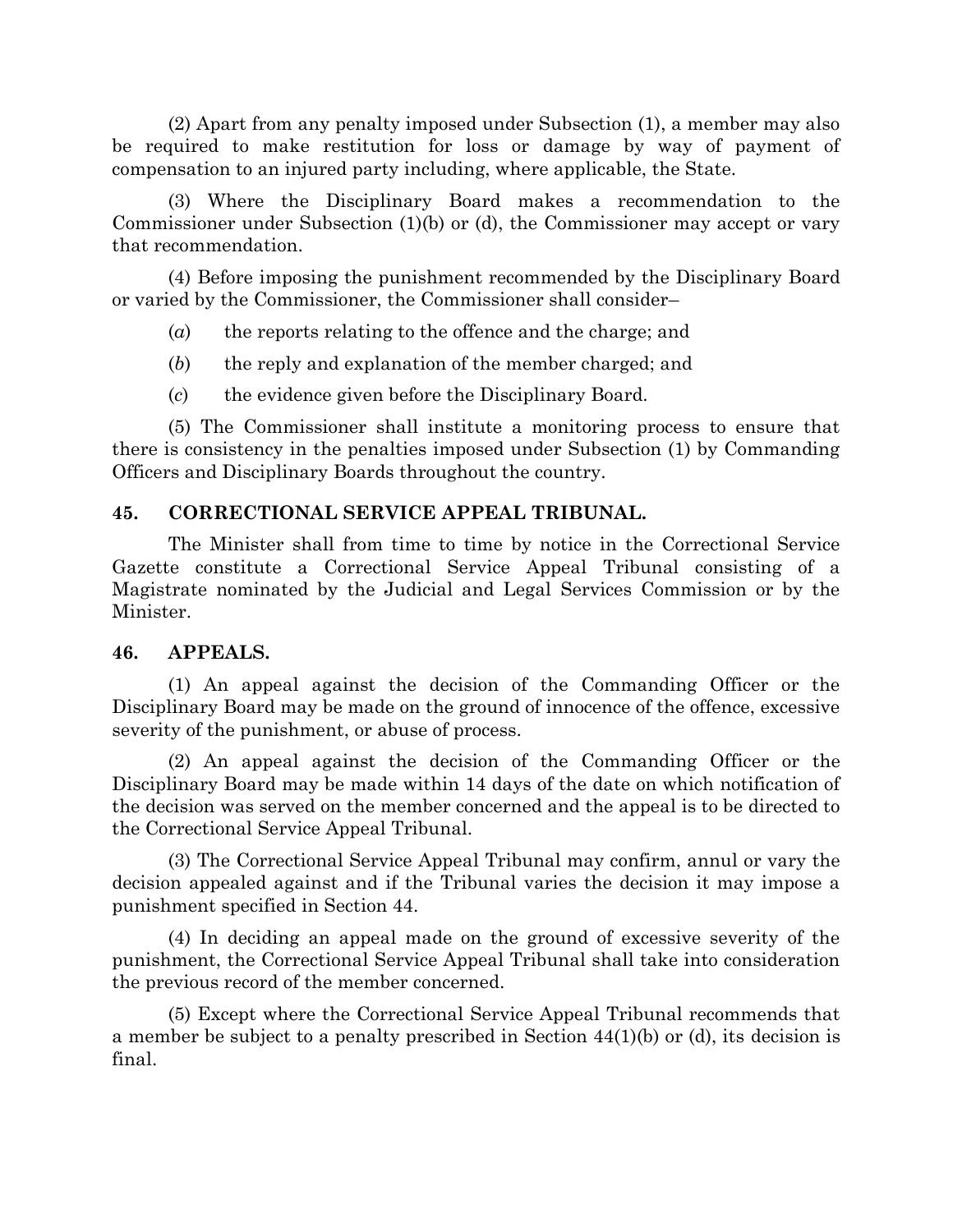(6) Where, under this section, the Correctional Service Appeal Tribunal recommends to the Commissioner that a member be subject to a penalty prescribed in Section 44(1)(b) or (d), the Commissioner may dismiss the member from the Service.

(7) Before accepting the recommendation of the Correctional Service Appeal Tribunal, the Commissioner shall consider–

- (*a*) the reports relating to the offence and the charge; and
- (*b*) the reply and explanation of the member charged; and
- (*c*) the evidence given before the Correctional Service Appeal Tribunal.

(8) The Commissioner's decision is final.

## **47. NOTIFICATION OF FINDINGS.**

(1) Where the Correctional Service Appeal Tribunal considers that a member should be subject to a penalty prescribed in Section 44(1)(b) or (d), it shall forward its recommendation to the Commissioner.

(2) Where the Correctional Service Appeal Tribunal considers that a member should be dealt with otherwise than by imposition of a penalty prescribed in Section 44(1)(b) or (d), it shall notify the Commissioner of the punishment imposed, and the Commissioner shall promptly inform the member of the decision of the Tribunal.

## **48. DATE OF HEARING OF APPEAL.**

(1) Where an appeal has been directed to the Correctional Service Appeal Tribunal under Section 46(2), the Correctional Service Appeal Tribunal shall–

- (*a*) fix a date for hearing of the appeal; and
- (*b*) promptly notify the Commissioner and the appellant or his lawyer or agent of the date fixed.

(2) The date fixed for the hearing of an appeal shall not be less than 28 days after the date of the notice to the Commissioner under Subsection (1).

(3) Notification to the Commissioner under Subsection (1)(b) shall be accompanied by a copy of the appeal.

## **49. DUTIES OF THE COMMISSIONER AS TO APPEALS.**

On receipt of notice of the date fixed for the hearing of an appeal, the Commissioner shall promptly make arrangement for the attendance of prosecution witnesses.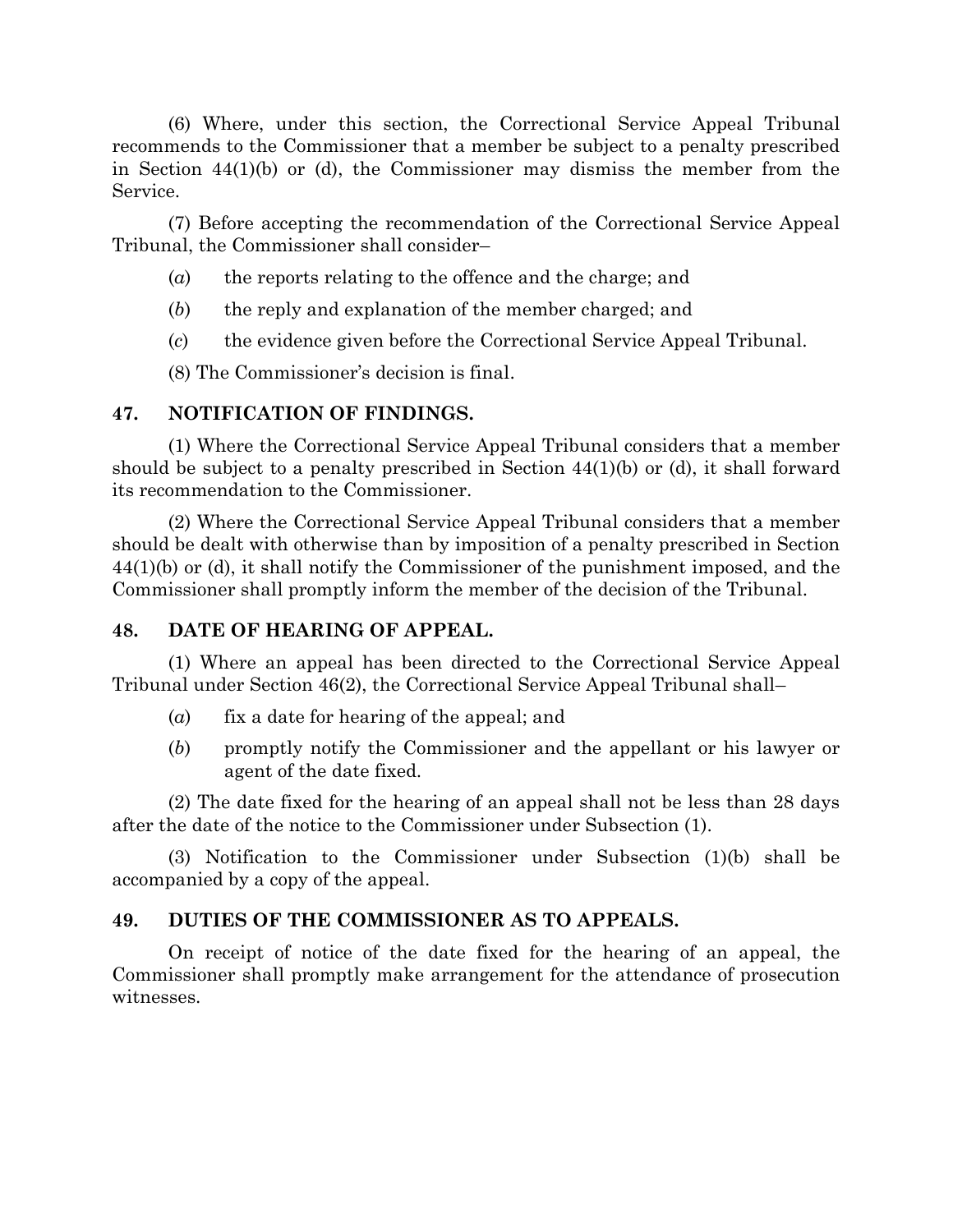## **50. PROCEEDINGS BEFORE THE CORRECTIONAL SERVICE APPEAL TRIBUNAL.**

(1) A member whose appeal is being heard is entitled to be represented by an advocate before the Correctional Service Appeal Tribunal.

(2) The Correctional Service Appeal Tribunal is not bound by the rules of evidence but has the powers prescribed in Section 37 of the *Interpretation Act 1975*.

(3) Where it appears to the Correctional Service Appeal Tribunal that it is unreasonable, by reason of–

- (*a*) the member charged being stationed in a remote locality; or
- (*b*) expense, inconvenience or delay,

to require a member who has been charged under this Part or a witness, to attend before it to give evidence, the Correctional Service Appeal Tribunal may, by written order, appoint a fit and proper person to take the evidence of the member or witness.

## **51. POWERS OF CORRECTIONAL SERVICE APPEAL TRIBUNAL.**

The Correctional Service Appeal Tribunal may–

- (*a*) summon any person whose evidence is likely to be material to the consideration of any question that the Correctional Service Appeal Tribunal has to determine under this Act; and
- (*b*) administer an oath of affirmation to any person summoned by it or appearing voluntarily before it; and
- (*c*) require any person to produce documents in his possession or subject to his control.

## **52. SUSPENSION.**

(1) Where a member is suspected of having committed a serious offence, or an offence under circumstances which are such that the Commissioner believes that the member concerned should not continue the performance of his duty, the member may be suspended by the Commanding Officer.

(2) Suspension may be effected before, at the time of or after the laying of the charge, and may be lifted by the Commanding Officer.

(3) An order suspending a member shall expire immediately upon–

- (*a*) failure to lay a charge within two weeks; or
- (*b*) the dismissal of the charge; or
- (*c*) the imposition of a penalty, except a penalty under Section 44(1)(b) or (d).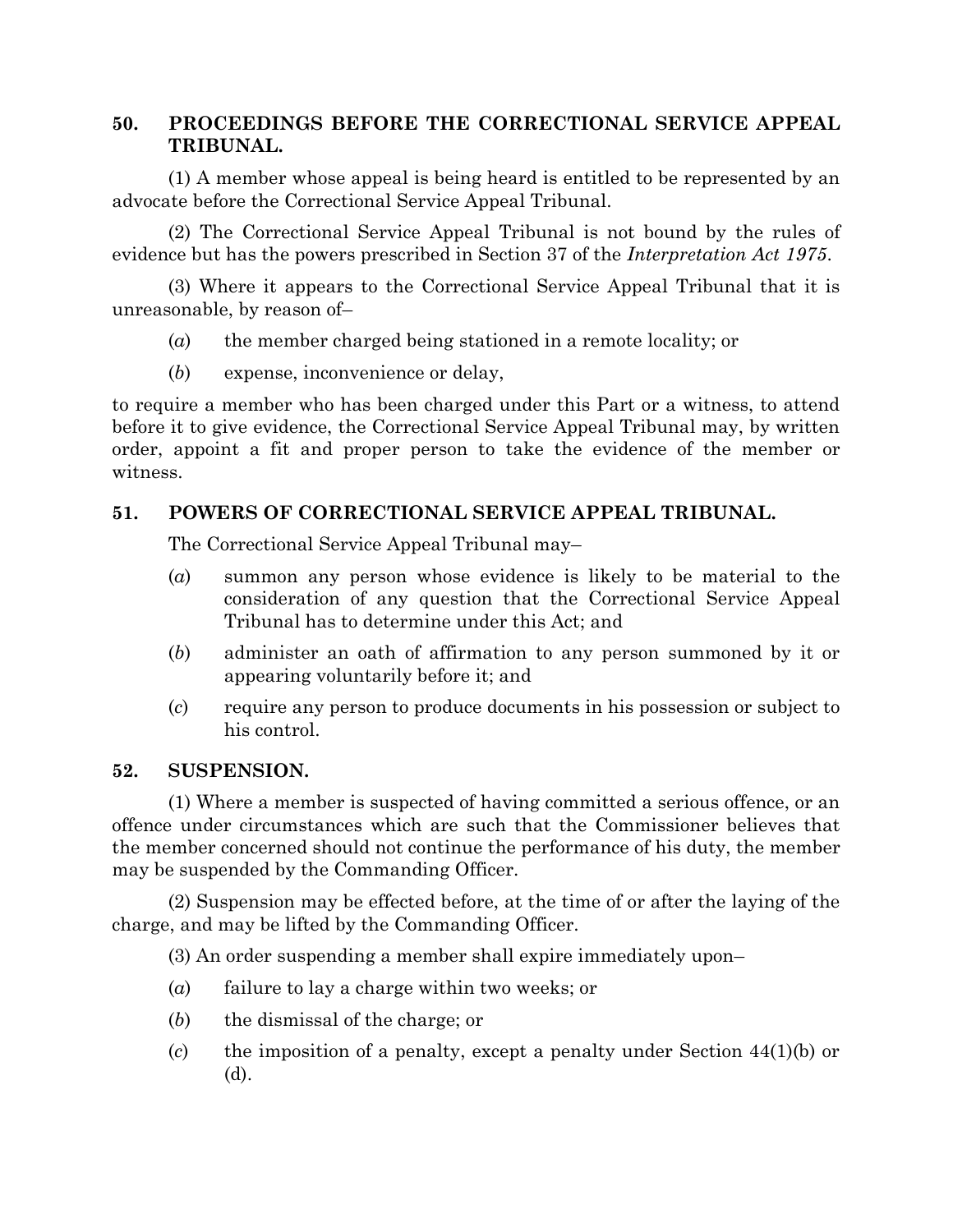(4) Where a penalty is imposed on a member pursuant to Section 44(1)(b) or (d), and that member appeals, the order suspending the member will remain in force until the appeal is determined.

#### **53. PAY DURING SUSPENSION.**

(1) Subject to Subsection (2), where a member has been suspended in connection with a charge of an offence under this Act, he is entitled to receive his pay during the period of suspension unless he absconds or the Commissioner orders otherwise.

(2) A member on suspension for an alleged offence of misappropriation, fraud or stealing of Government property or funds shall not be eligible to receive his pay during the period of suspension, unless the Commissioner otherwise determines to pay to the member a certain percentage of the member's salary.

#### **54. DEDUCTION OF FINES, ETC., FROM PAY.**

(1) Where a fine or pecuniary penalty is imposed on a member under this Act, the amount of the fine or penalty may be deducted from the pay of the member.

(2) A deduction under Subsection (1) shall be made by instalments each not exceeding 25% of the net pay payable from time to time to the member, and calculated in accordance with the Standing Orders.

(3) All fines and penalties imposed and recovered under the Act shall be paid into the Consolidated Revenue Fund.

#### **55. OFFENCES.**

(1) A person, who knowingly makes a false or misleading statement in any evidence given in the hearing of a disciplinary offence, is guilty of an offence.

Penalty: A fine not exceeding K40.00.

(2) A member who neglects or fails, without reasonable excuse (proof of which is on him), to attend in obedience to a summons under Section 51(a), or to be sworn or affirmed or to answer questions or produce a document, when required to do so under that subsection, is guilty of an offence.

Penalty: A fine not exceeding K40.00.

(3) A person other than a member or an Officer of the Public Service who, after payment or tender of reasonable expenses, neglects or fails, without reasonable excuse (proof of which is on him) to attend in obedience to a summons under Subsection (1), or to be sworn or affirmed or to answer questions or to produce a document, when required to do so under that subsection, is guilty of an offence.

Penalty: A fine not exceeding K40.00.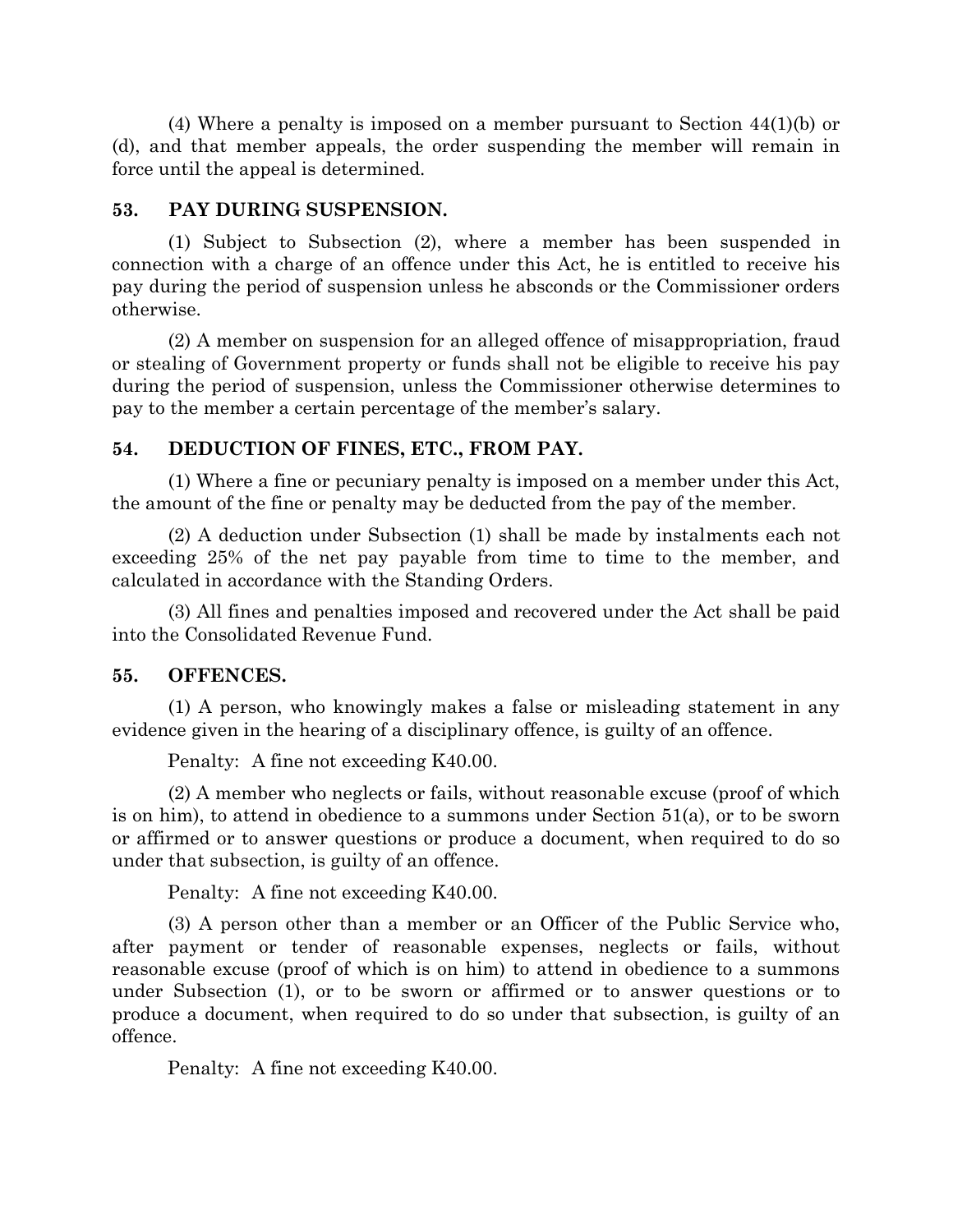(4) This section does not make any person compellable to answer any question that might tend to incriminate him.

#### **56. PROCEDURE WHERE ADDRESS OF MEMBER UNKNOWN.**

(1) In the event of the address of a member being unknown, all notices, orders or communications to or from the member may be posted to the last-known address of the member, and compliance with this subsection is sufficient service on the member of any such notice, order or communication.

(2) Where–

- (*a*) a notice, order or communication posted to a member in accordance with Subsection (1)–
	- (i) related to a charge made against him; and
	- (ii) asks whether he admits the truth of the charge; and
- (*b*) no answer is received by the authority giving the notice, order or communication within a reasonable time specified in it,

the member shall be deemed to have admitted the truth of the charge, and it may be dealt with in his absence.

## **57. MEMBER CHARGED WITH CRIMINAL OFFENCE.**

(1) Where a member is charged with having committed an offence against any criminal law of the country he may be suspended by the Commissioner or an officer authorized by the Commissioner.

(2) If a member referred to in Subsection (1), is convicted of a criminal offence by a court, the Commissioner may dismiss the member from the Service.

(3) Where a member is received into a correctional institution as a consequence of legal proceedings against the member, the member shall be dismissed from the Service.

(4) Where–

- (*a*) a member is charged with having committed an offence against a criminal law; and
- (*b*) he has been suspended under Subsection (1); and
- (*c*) the charge is dismissed and the member acquitted,

the suspension of the member shall expire immediately.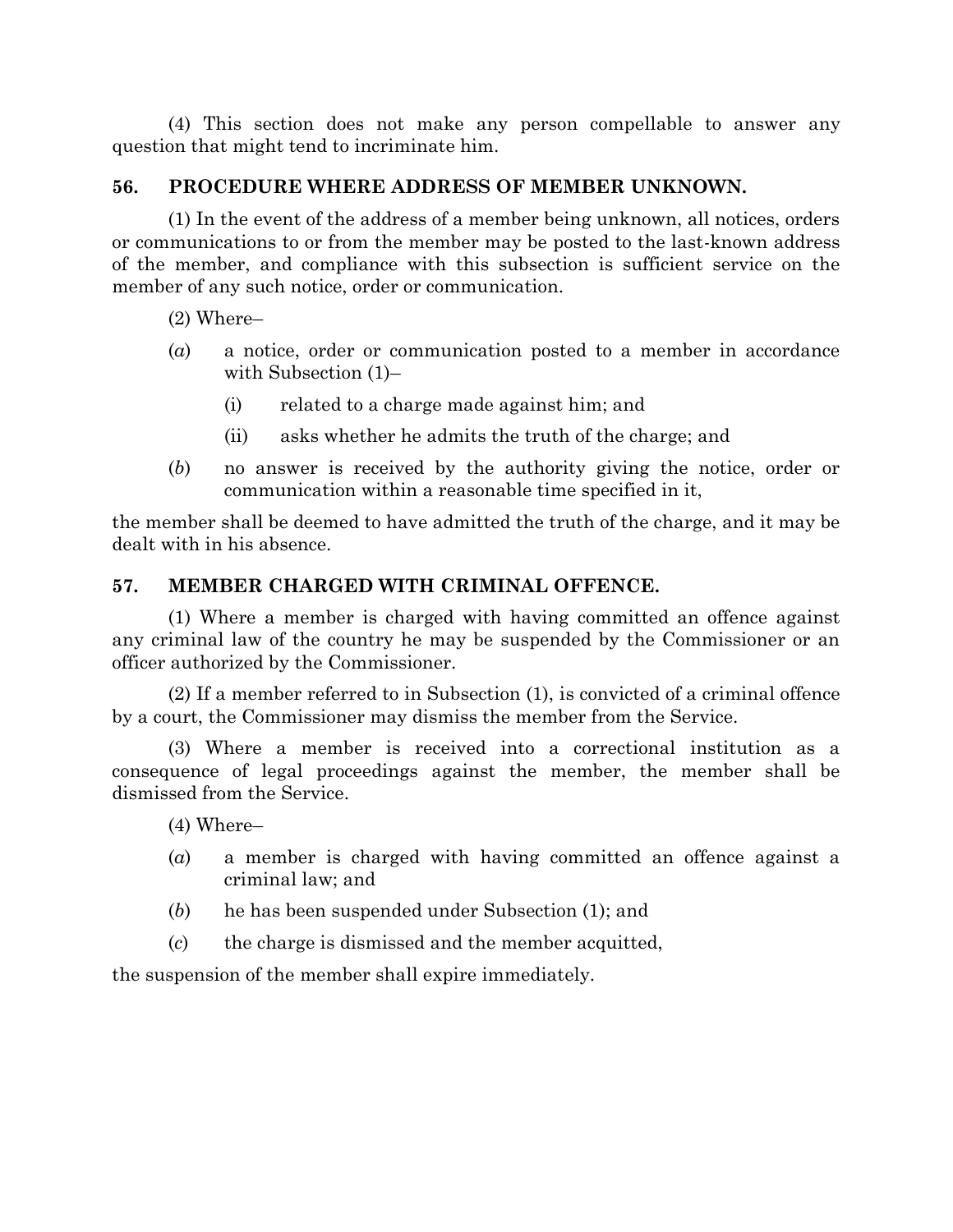## **PART VI. – MISCELLANEOUS PROVISIONS RELATING TO MEMBERS.**

## **58. UNIFORMS.**

The issue, use, replacement, cost and description of uniforms to be worn by members and standards of personal appearance are as prescribed.

#### **59. BANKRUPT MEMBERS.**

A member who becomes bankrupt or insolvent or whose estate is sequestrated voluntarily or compulsorily for the benefit of his creditors shall–

- (*a*) forthwith give notice to the Commissioner of the fact; and
- (*b*) furnish, as and when required to do so by the Commissioner, such information relating to the bankruptcy, insolvency or sequestration as the Commissioner requires.

## **60. HOLIDAYS.**

(1) Subject to Subsection (2), a day or part of a day designated or appointed as a holiday in the Public Service throughout Papua New Guinea or in a part of Papua New Guinea, is a holiday in the Correctional Service throughout Papua New Guinea or in a part of Papua New Guinea as the case may be.

(2) The Commissioner may, where in his opinion it is in the public interest to do so, require a member to work for the whole or part of a holiday.

## **61. ATTACHMENT OF SALARIES.**

An order for the attachment of salaries, wages or pay of a member may be made by any court of competent jurisdiction in Papua New Guinea.

## **62. PROTECTION OF MEMBERS OF THE SERVICE.**

Where an action is brought against a member for an act done in obedience to a warrant or order of a court, magistrate, the Parole Board or officer of the Service having authority over the member–

- (*a*) the member is not responsible for–
	- (i) irregularities in the issue of the warrant or order; or
	- (ii) want of jurisdiction in the court, magistrate, Parole Board or officer who issued it; and
- (*b*) upon production of the warrant or order and proof that–
	- (i) the court has, or that person is reputed to be and acts as a magistrate or member of the Parole Board, or officer of the Service possessing jurisdiction in the matter and in the case of the officer, has authority over the member executing the warrant or order; and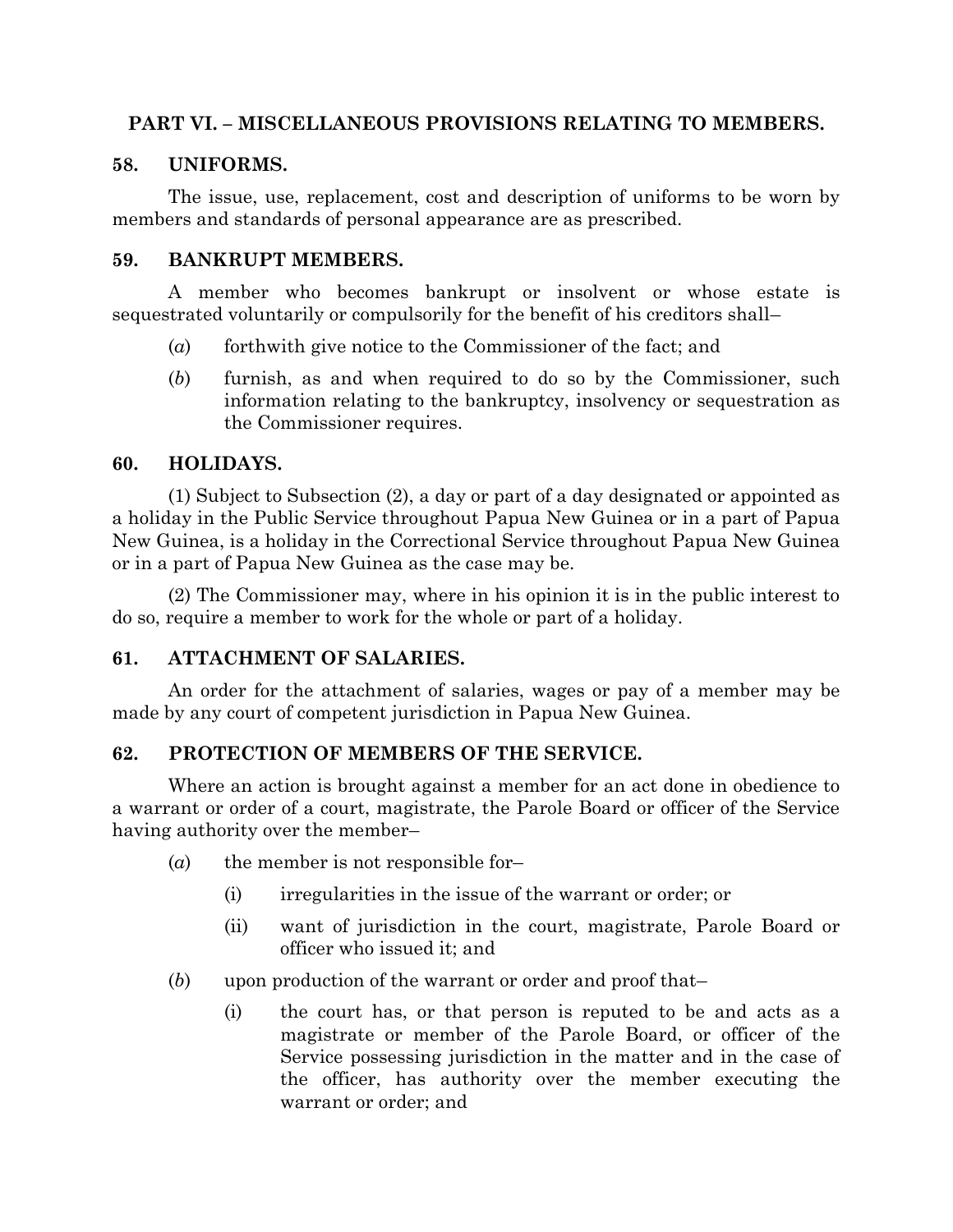(ii) the act, the subject of the complaint, was done in obedience to the warrant or order,

a verdict shall be returned for the member of the Service concerned and he shall be awarded the costs of the suit.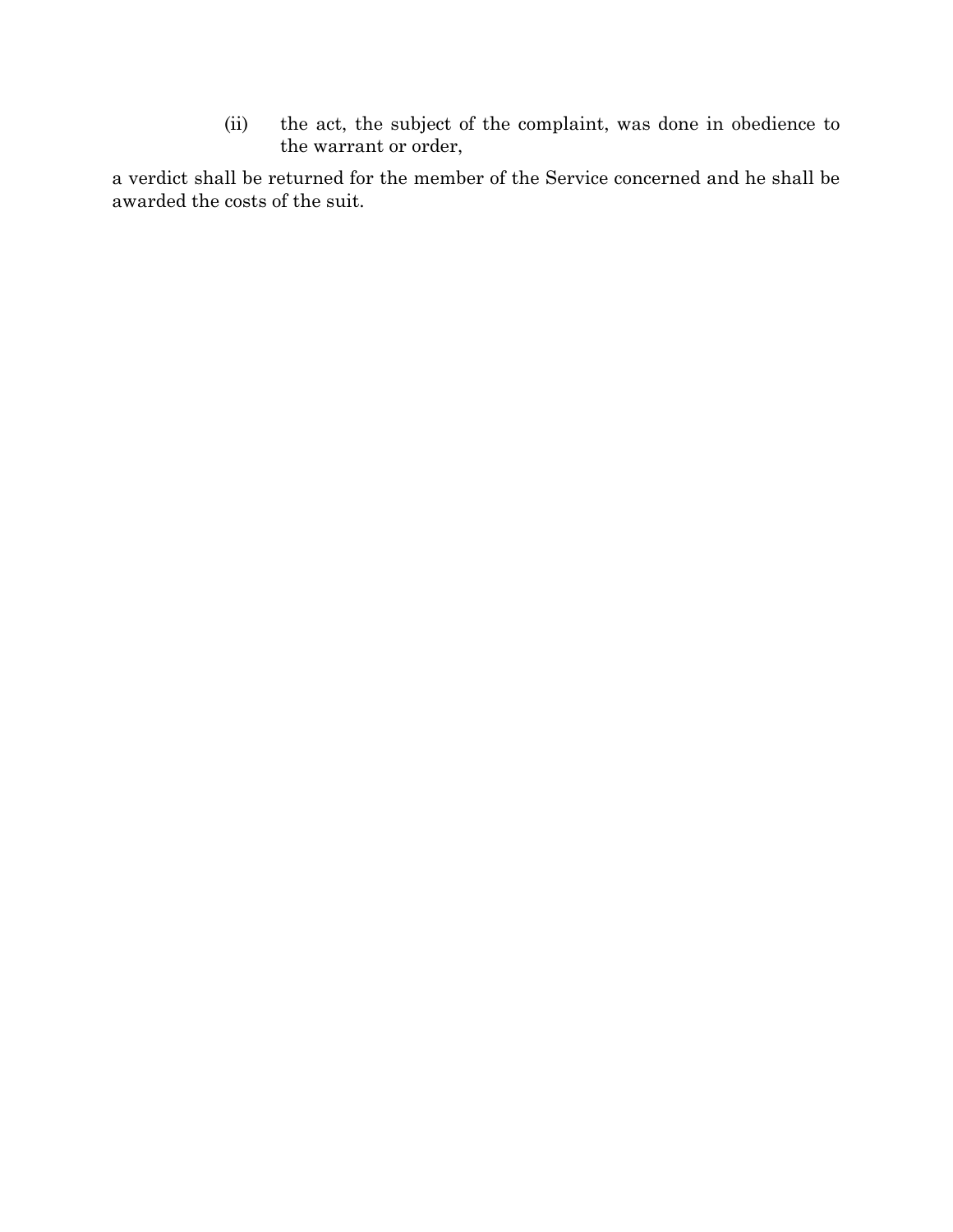#### **PART VII. – ESTABLISHMENT AND ADMINISTRATION OF CORRECTIONAL INSTITUTIONS, ETC.**

#### **63. CORRECTIONAL INSTITUTIONS.**

(1) The Minister may, by notice in the National Gazette, declare any premises or place to be a correctional institution.

(2) A declaration under Subsection (1) shall–

- (*a*) specify a name by which the correctional institution is to be known; and
- (*b*) indicate, by reference to land registration references and survey diagram, the area of the premises or place declared; and
- (*c*) specify the date on which the declaration is to come into operation.

(3) A description of a correctional institution in any writ, warrant, order or other legal instrument by its situation or other definite description or title, is valid by whatever title the correctional institution is usually known.

(4) The correctional institutions specified in Schedule 2 are deemed to be correctional institutions declared under Subsection (1) and to have satisfied the provisions of Subsections (1) and (2).

#### **64. RURAL LOCK-UPS.**

(1) The Minister may, by notice in the National Gazette, declare any premises or a part of any premises to be a rural lock-up.

(2) A declaration under Subsection (1) shall–

- (*a*) specify a name by which the rural lock-up is known; and
- (*b*) indicate, by reference to land registration references and survey diagram, the area of the premises or of the part of premises declared; and
- (*c*) specify the date on which the declaration is to come into effect.

(3) A description of a rural lock-up in any unit, warrant, order or other legal instrument by its situation or other definite description or title, is valid by whatever title the rural lock-up is usually known.

(4) Subject to this Act, a rural lock-up may be used for the reception and safe custody of–

- (*a*) detainees who have been sentenced to, and are undergoing terms of imprisonment not exceeding 12 months; and
- (*b*) persons in custody pending their being taken before a court or magistrate to be dealt with according to law; and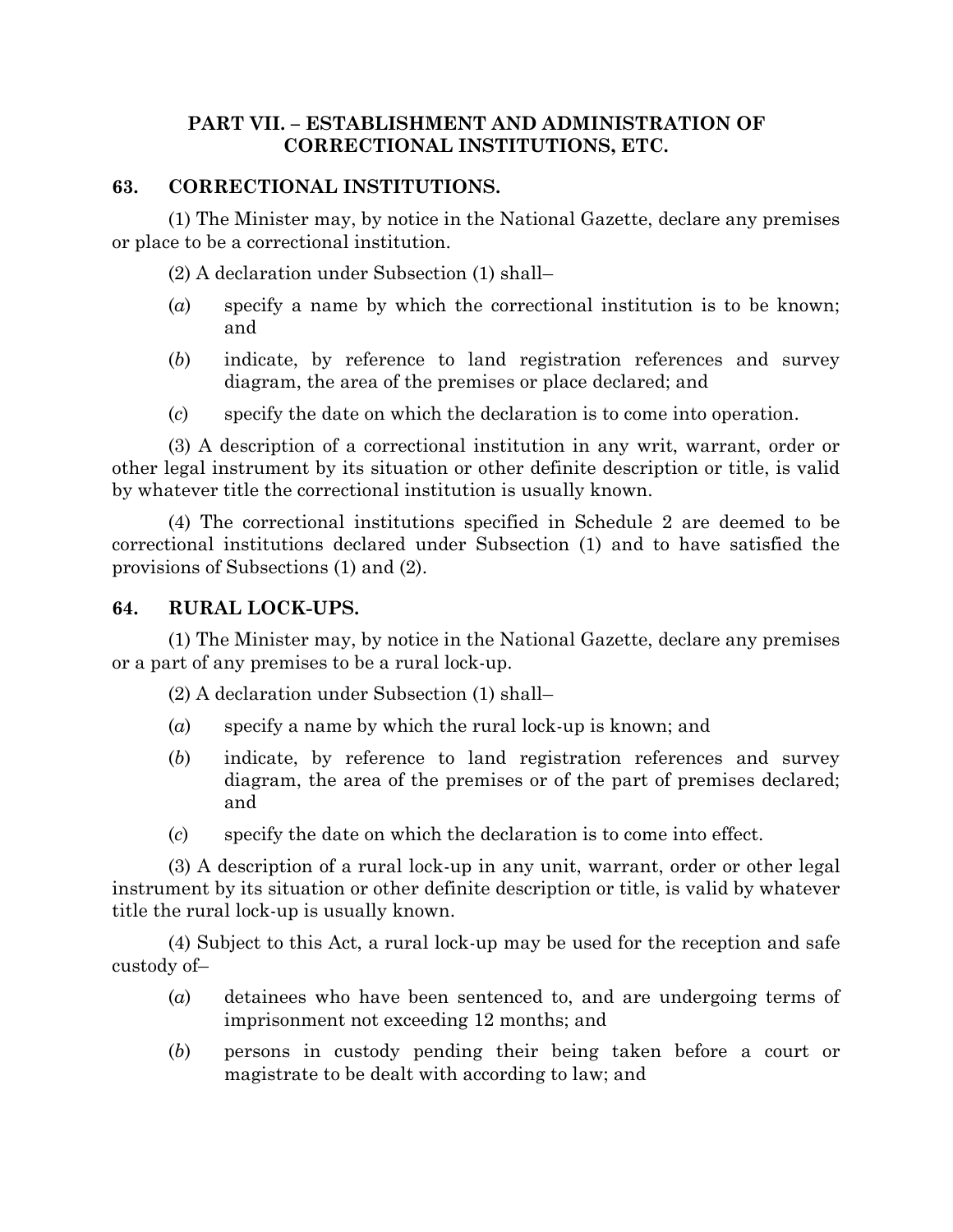(*c*) detainees who have been sentenced to, and are undergoing, a term of imprisonment, while they are awaiting transportation to a correctional institution declared under Section 63.

(5) The rural lock-ups specified in Schedule 3 are deemed to be rural lock-ups declared under Subsection (1) and to have satisfied the provisions of Subsections (1) and (2).

# **65. POLICE LOCK-UPS.**

(1) The Minister may, by notice in the National Gazette, declare any premises or a part of any premises to be a police lock-up.

(2) A declaration under Subsection (1) shall–

- (*a*) specify a name by which the police lock-up is to be known; and
- (*b*) indicate, by reference to land registration references and survey diagram, the area of the premises or of the part of the premises declared; and
- (*c*) specify the date on which the declaration is to take effect.

(3) A description of a police lock-up in any writ, warrant, order or other legal instrument by its situation or other definite description or title, is valid by whatever title the police lock-up is usually known.

(4) Subject to this Act, a police lock-up may be used for the reception and safe custody of persons in custody pending their being taken before a court or magistrate to be dealt with according to law.

(5) The police lock-ups specified in Schedule 4 are deemed to be police lockups declared under Subsection (1) and to have satisfied the provisions of Subsections (1) and (2).

# **66. CORRECTIONAL OFFICER-IN-CHARGE.**

(1) The Officer-in-Charge of a correctional institution is–

- (*a*) the Commanding Officer of the correctional institution; or
- (*b*) the Duty Officer.

(2) The most senior ranking correctional officer appointed to a correctional institution is the Commanding Officer of that correctional institution.

(3) Where the Commanding Officer of a correctional institution is to be absent temporarily from that institution, he may nominate a correctional officer to be in charge of that correctional institution during the Commanding Officer's absence and a correctional officer so nominated is the Duty Officer.

(4) Where–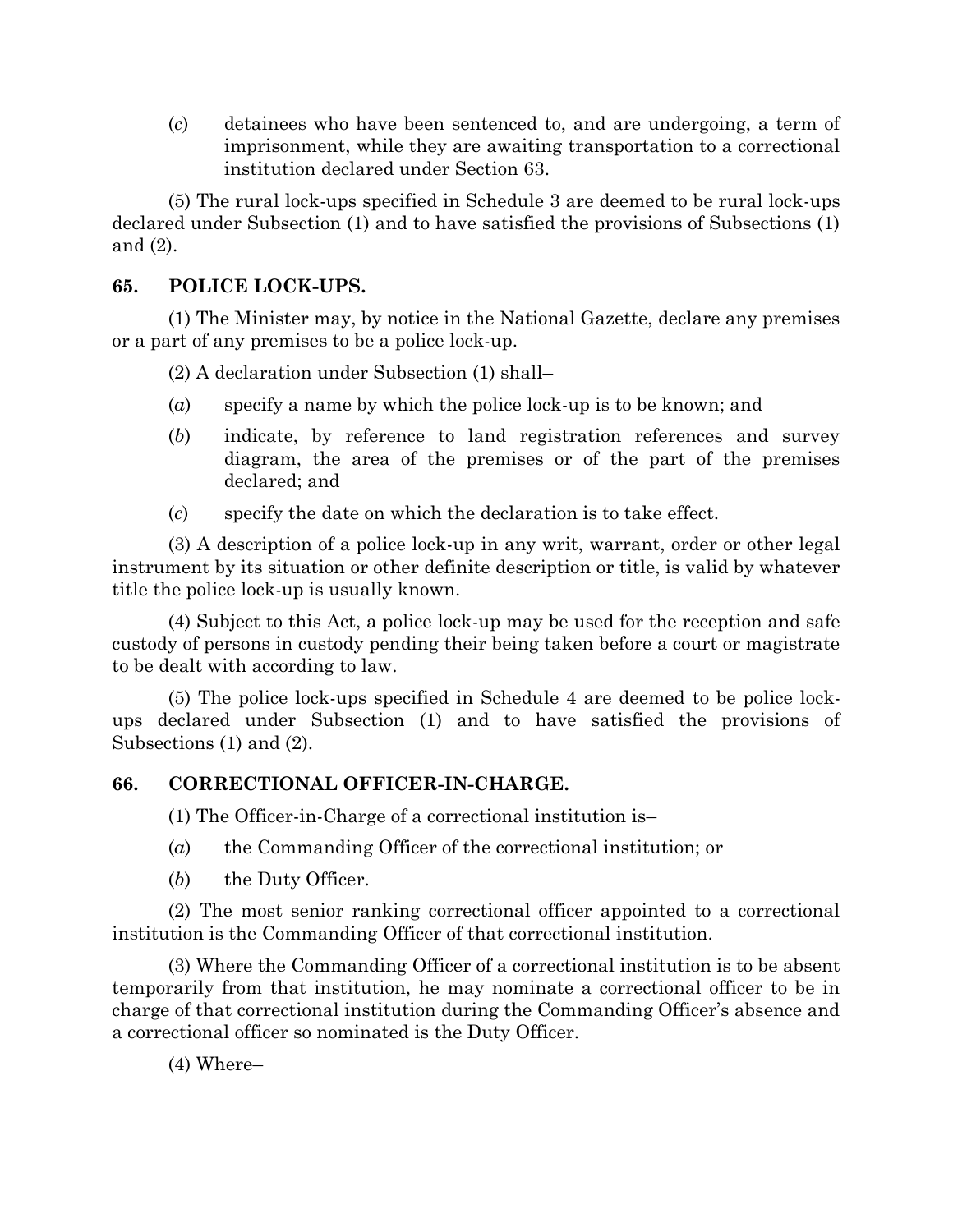- (*a*) the Commanding Officer is absent from the correctional institution; and
- (*b*) no Duty Officer has been nominated,

the most senior ranking correctional officer on duty in the correctional institution is the Duty Officer.

# **67. FUNCTIONS OF A COMMANDING OFFICER.**

The Commanding Officer of a correctional institution–

- (*a*) is responsible for the management, security and good order of the correctional institution and for the safe custody and welfare of the detainees; and
- (*b*) shall take reasonable steps to ensure that members assigned to the correctional institution know what their powers and duties are and what provision is made by or under this Act about correctional institutions and detainees; and
- (*c*) shall give all necessary directions to ensure that correctional officers and other members comply with the provisions of this Act; and
- (*d*) has such other functions as are prescribed.

# **68. ORDERS AND DIRECTIONS.**

(1) Subject to this section, members are subject only to the direction of the Commissioner.

(2) In relation to a correctional institution where a member is working, that member is subject to the directions of the Commanding Officer of that correctional institution with respect to the management, good order or security of the correctional institution.

## **69. LAWFUL DIRECTIONS.**

(1) A member shall obey promptly all instructions given to him by any member under whose control or supervision he is placed.

(2) Where a member considers that he has any ground for complaint arising out of an instruction given to him, or from any other cause, he may through his immediate superior, appeal to the Commissioner, who shall consider the appeal and advise the member of his decision.

(3) A member in a supervisory capacity receiving an appeal under Subsection (2) shall forward the appeal immediately and without delay through the chain of command.

(4) Whether or not he has appealed, or intends to appeal, under this section a member shall, as far as practicable, obey any instruction that is given to him until it is countermanded by a competent authority.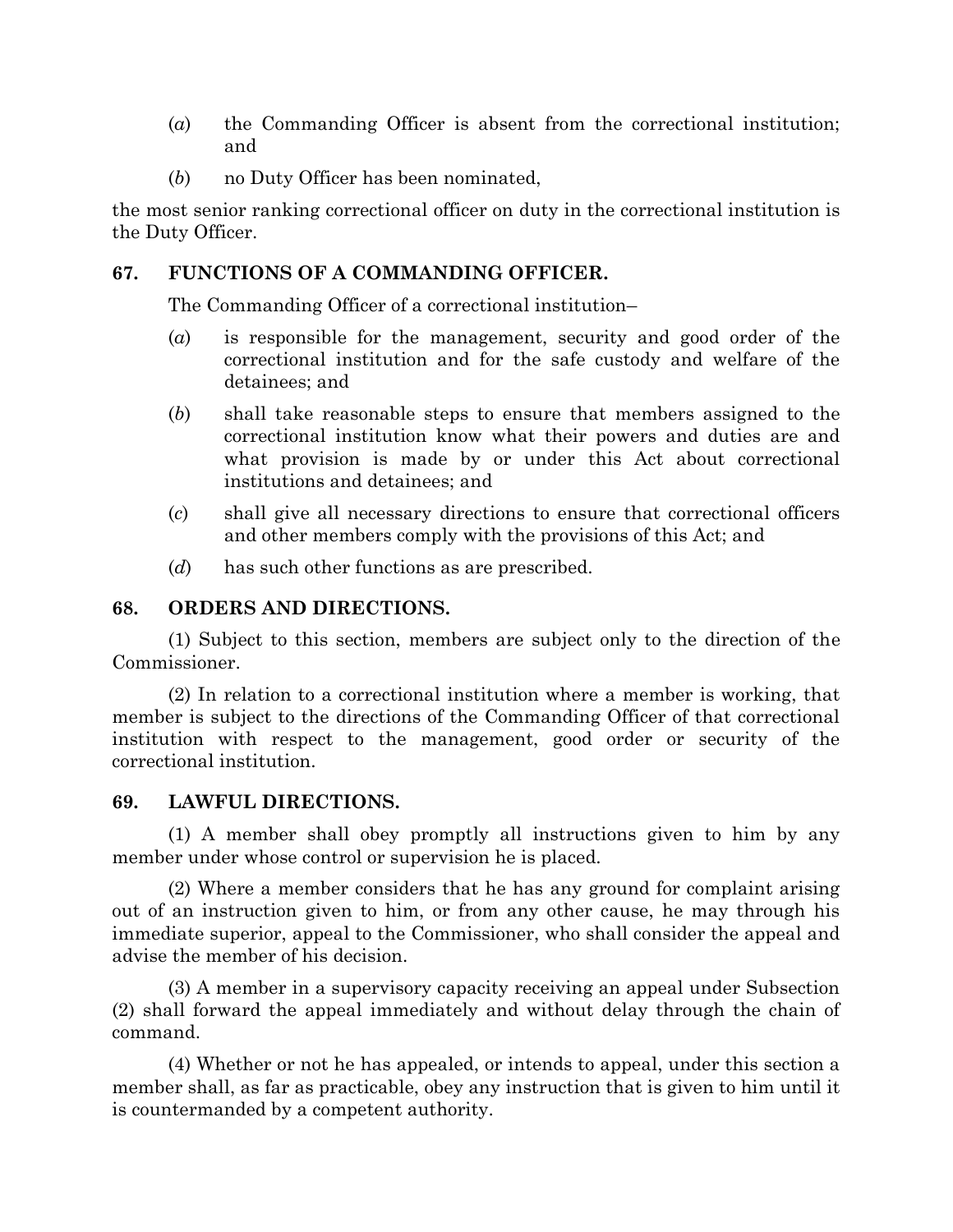### **70. REPORTS.**

(1) A member shall report immediately to the Commanding Officer–

- (*a*) anything which might reasonably be thought to jeopardize the security of the correctional institution or the safe custody or the welfare of detainees; or
- (*b*) the escape or suspected escape of a detainee in the member's charge; or
- (*c*) any escape or suspected escape when the escape or attempted escape comes to the member's notice.

(2) Where a correctional officer believes on reasonable grounds that a member under his supervision is unfit to perform the duties of that position properly by reason of alcohol consumption or drug use, the correctional officer–

- (*a*) shall stand the member down for the duration of the member's shift; and
- (*b*) shall report the matter promptly to the correctional officer's immediate superior.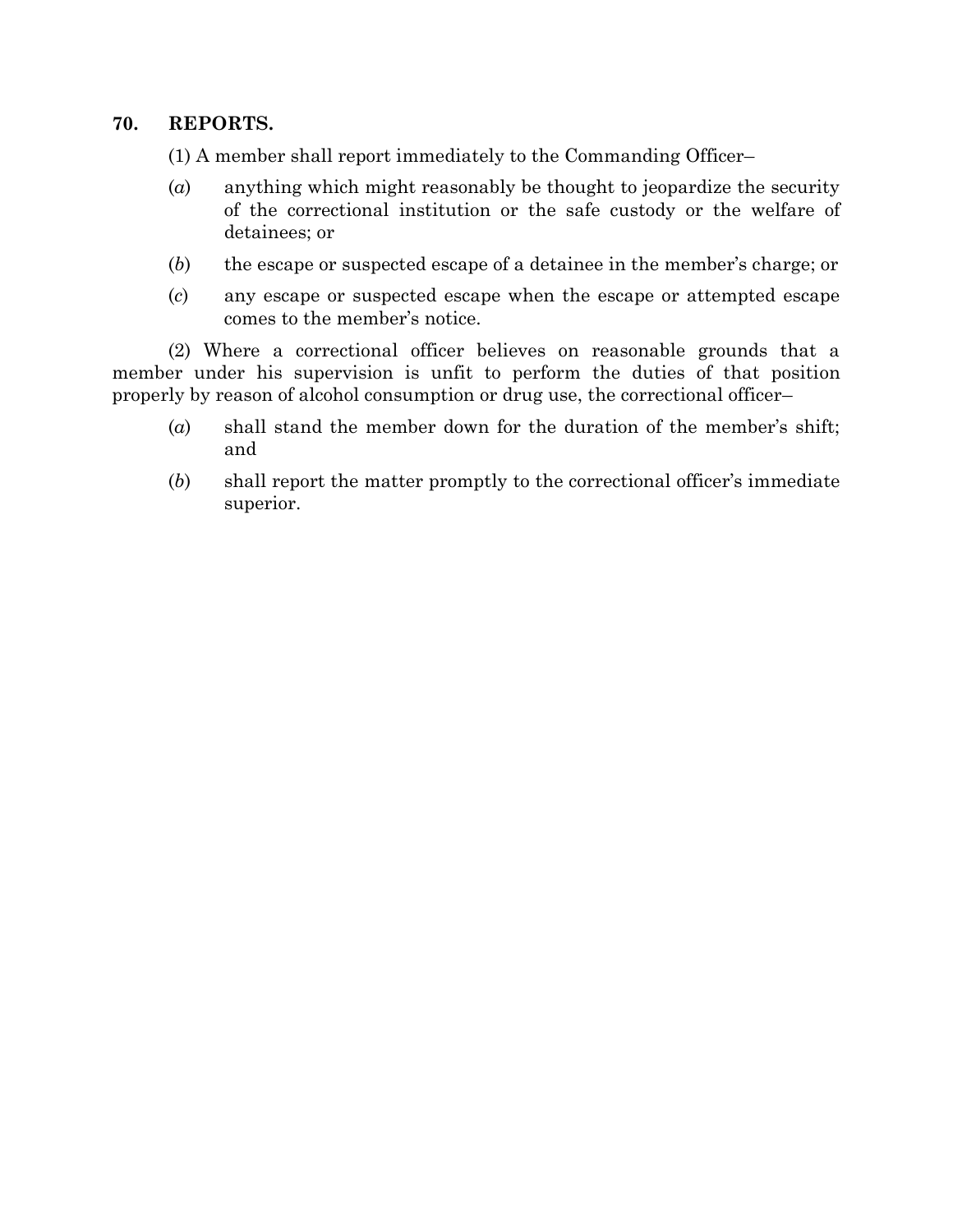## **PART VIII. – SECURITY AND CONTROL OF CORRECTIONAL INSTITUTIONS.**

## *Division 1.*

### *Visitors.*

## **71. INTERPRETATION.**

In this Part, unless the contrary intention appears–

**"Visiting Magistrate"** means a judge or magistrate whether appointed as a Visiting Magistrate or deemed to be a Visiting Magistrate;

## **"visitor"** includes–

- (*a*) a Judge of the National Court or the Supreme Court; and
- (*b*) a magistrate; and
- (*c*) a member of the Ombudsman Commission or an officer of the Ombudsman Commission; and
- (*d*) a person authorized by the Minister or the Commissioner to visit a detainee; and
- (*e*) a relative or friend of a detainee; and
- (*f*) a lawyer; and
- (*g*) a member of the Police Force.

## **72. VISITS BY RELATIVES AND FRIENDS.**

(1) A detainee may receive at least one visit weekly of no less than half an hour by a relative or friend.

(2) A person under the age of 16 years who wishes to visit a detainee shall be accompanied by a person aged 16 years or over unless–

- (*a*) the person is the legal wife or child of the detainee; or
- (*b*) the Commanding Officer determines otherwise.

(3) A member or a member of the member's immediate family may visit a detainee with the permission of the Commissioner.

(4) The Commissioner shall only approve a visit referred to in Subsection (3) in exceptional circumstances.

(5) A Commanding Officer may approve visits between detainees on conditions determined by the Commanding Officer that accord with the security, protection and management needs of the detainees.

# **73. VISITS BY JUDGES AND MAGISTRATES.**

(1) A Visiting Magistrate may–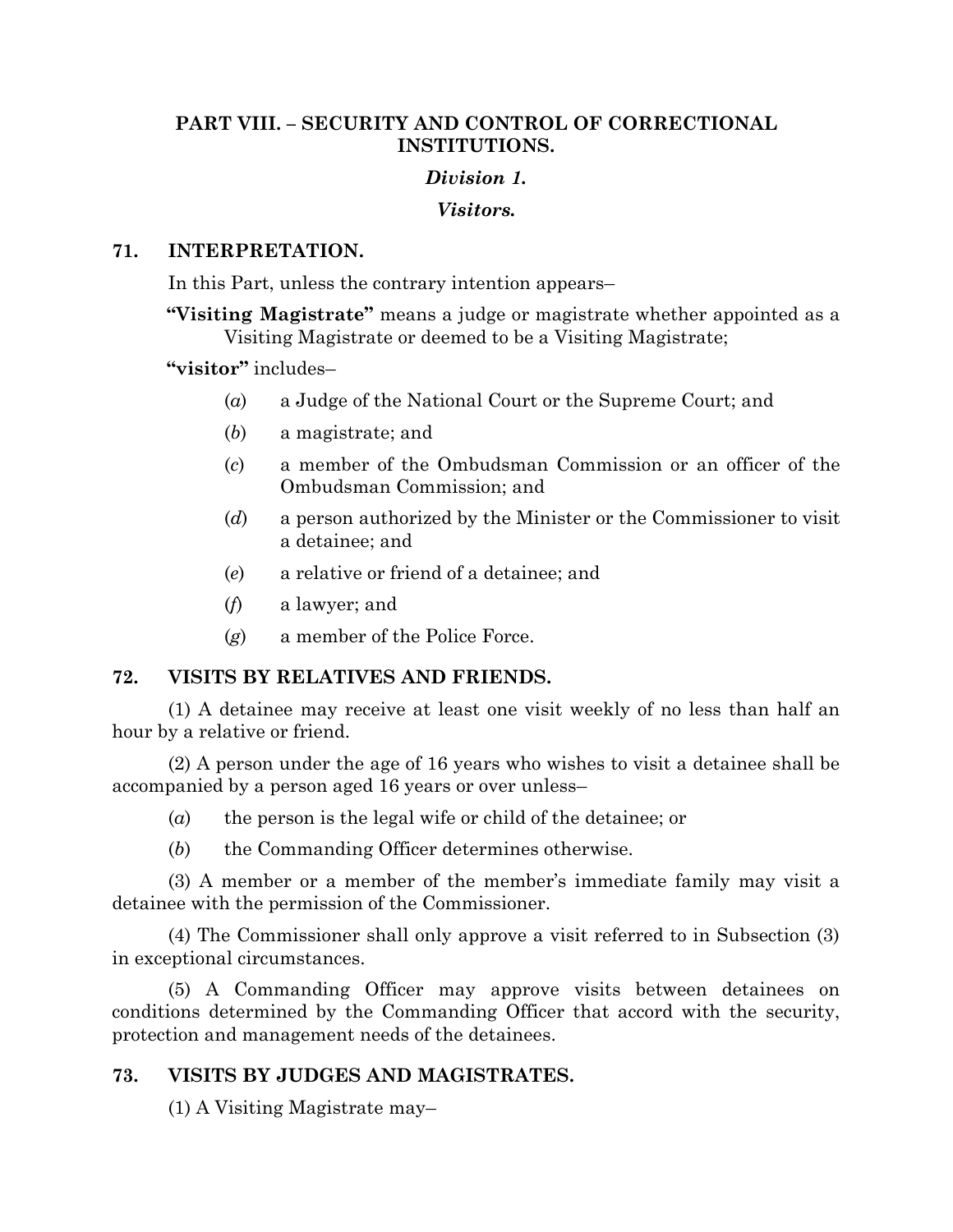- (*a*) visit a correctional institution at any time; and
- (*b*) make a report on any matter to the Commissioner.

(2) A Judge or magistrate who is not a Visiting Magistrate may make a report on any matter to the Commissioner.

(3) A Visiting Magistrate shall advise the Commanding Officer of his intention to visit a correctional institution and the Commanding Officer shall–

- (*a*) where possible, bring to the attention of members and detainees at the correctional institution the date and time of the visit; and
- (*b*) make arrangements necessary for the Visiting Magistrate to interview those detainees who wish to speak with him.
- (4) A Visiting Magistrate may–
- (*a*) interview a member in private; and
- (*b*) subject to any direction of the Commanding Officer made in the interest of security, interview a detainee out of hearing but in the sight of a correctional officer.

(5) The Regulations may make further provisions relating to visits by a Visiting Magistrate.

## **74. VISITS BY A MEMBER OF THE OMBUDSMAN COMMISSION OR OFFICER OF THE OMBUDSMAN COMMISSION.**

(1) A member of the Ombudsman Commission and any officer of the Ombudsman Commission may visit a correctional institution, member or detainee at any time.

(2) Where practicable, a member of the Ombudsman Commission or any officer of the Commission intending to visit a correctional institution, member or detainee shall give notice to the Commanding Officer of the correctional institution of the intended visit.

#### **75. VISITS BY LAWYERS.**

(1) A lawyer, acting in the course of the lawyer's practice, may visit a correctional institution or detainee at any time.

(2) A lawyer may visit a detainee at such times and in such places as the Commanding Officer or the Commissioner approves.

(3) The Regulations may make provision for the procedures relating to legal documents in a correctional institution.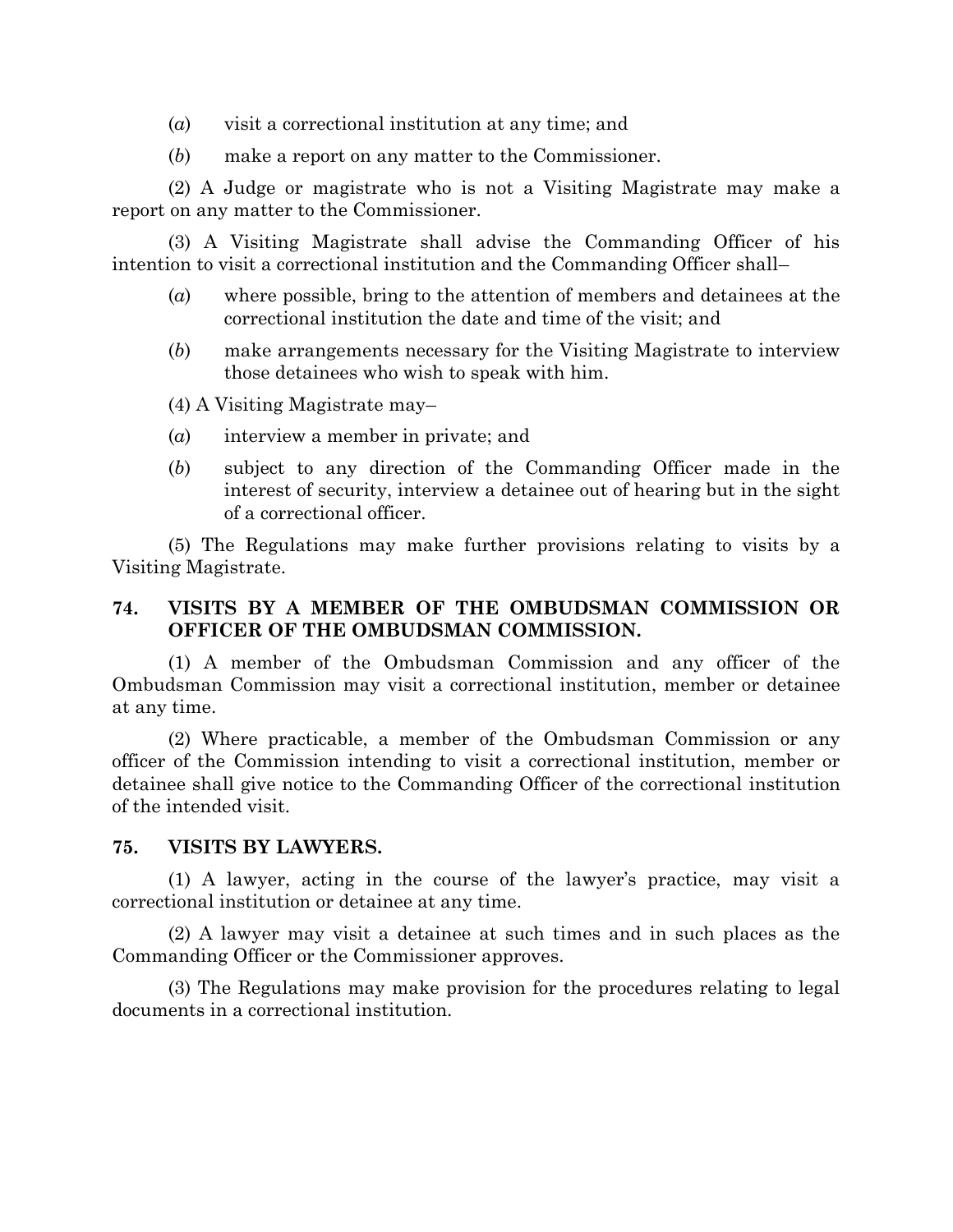# **76. VISITS BY PERSONS AUTHORIZED BY THE MINISTER OR COMMISSIONER.**

The visit of a person authorized by the Minister or the Commissioner to visit a correctional institution or detainee is subject to such terms and conditions as may be contained in the–

- (*a*) instrument of authority; or
- (*b*) Standing Orders.

## **77. PERSONS ENTERING A CORRECTIONAL INSTITUTION.**

(1) A person who wishes to enter, or who has entered, a correctional institution as a visitor shall, if asked by a correctional officer–

- (*a*) tell the correctional officer–
	- (i) his name, address and occupation; and
	- (ii) the name of the person being visited; and
	- (iii) his relationship (if any) to the person being visited; and
	- (iv) the purpose of his visit; and
- (*b*) sign the register kept for the purpose of recording visits; and
- (*c*) allow the correctional officer to sight a document confirming his name and address; and
- (*d*) provide such further information and give sight of such further identification as may be prescribed.

(2) A person, who wishes to enter, or has entered, a correctional institution as a visitor and who knowingly gives to a correctional officer information that is false or misleading, is guilty of an offence.

Penalty: A fine not exceeding K500.00.

(3) Where a person, when asked, does not give the information required under Subsection (1) or gives false information, the correctional officer may–

- (*a*) prohibit the person from entering; or
- (*b*) where the person has entered, order the person to leave,

the correctional institution.

## **78. TERMS AND CONDITIONS OF VISITS.**

(1) For the purposes of the security, good order and management of a correctional institution, the Commanding Officer–

(*a*) may determine terms and conditions that apply to visits by visitors to the correctional institution; and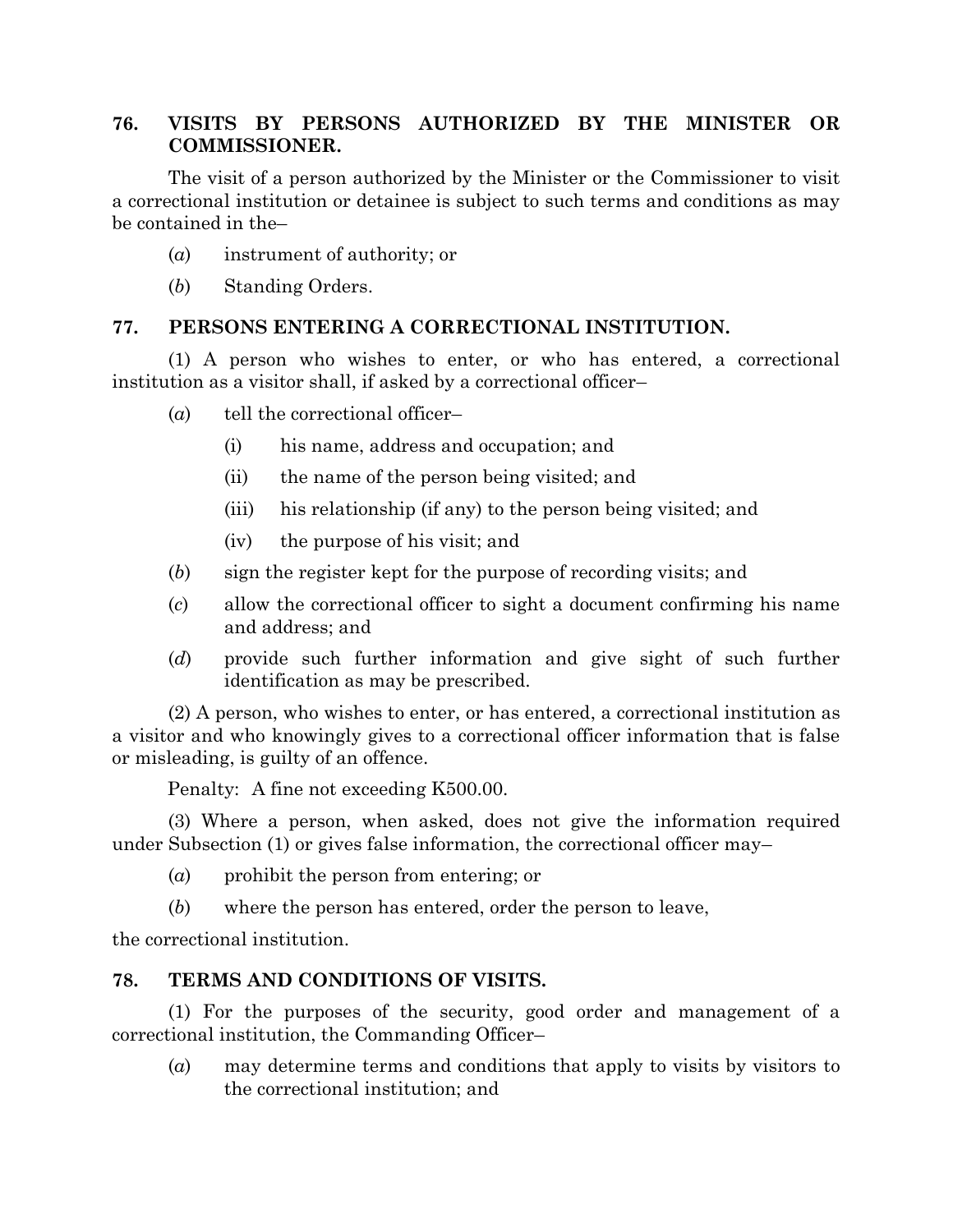(*b*) shall take all steps that the Commanding Officer considers reasonable to bring any terms and conditions determined under Paragraph (a) to the attention of visitors to, and persons wishing to visit, the correctional institution.

(2) Where the Commanding Officer of a correctional institution believes on reasonable grounds that the security of the correctional institution or the safety of any person is threatened, the commanding officer may–

- (*a*) by order, prohibit the person from entering the correctional institution as a visitor; or
- (*b*) order the visitor to leave the correctional institution immediately.

(3) The Commanding Officer may order a visitor who does not comply with any of the terms and conditions which apply to the visit to leave the correctional institution.

# **79. REFUSAL TO OBEY AN ORDER.**

(1) A person, who disobeys an order to leave a correctional institution, is guilty of an offence.

Penalty: A fine not exceeding K500.00.

(2) Where a person disobeys an order to leave a correctional institution, a correctional officer may use such force as is necessary to compel the person to leave.

(3) Where a correctional officer uses force against a visitor under Subsection (2) he shall report the matter to the Commanding Officer as soon as is practicable.

# *Division 2.*

## *Powers of Search.*

## **80. SEARCH OF A VISITOR.**

(1) A person, who wishes to enter a correctional institution as a visitor shall, if asked, submit to a rub-down search.

(2) Where a person refuses to submit to a rub-down search, a correctional officer may–

- (*a*) refuse the person entry to the correctional institution; or
- (*b*) if the person is in the correctional institution, order the person to leave the correctional institution immediately.

## **81. SEARCH.**

(1) In this section, **"correctional institution"** includes a place where detainees are, will soon be or have recently been.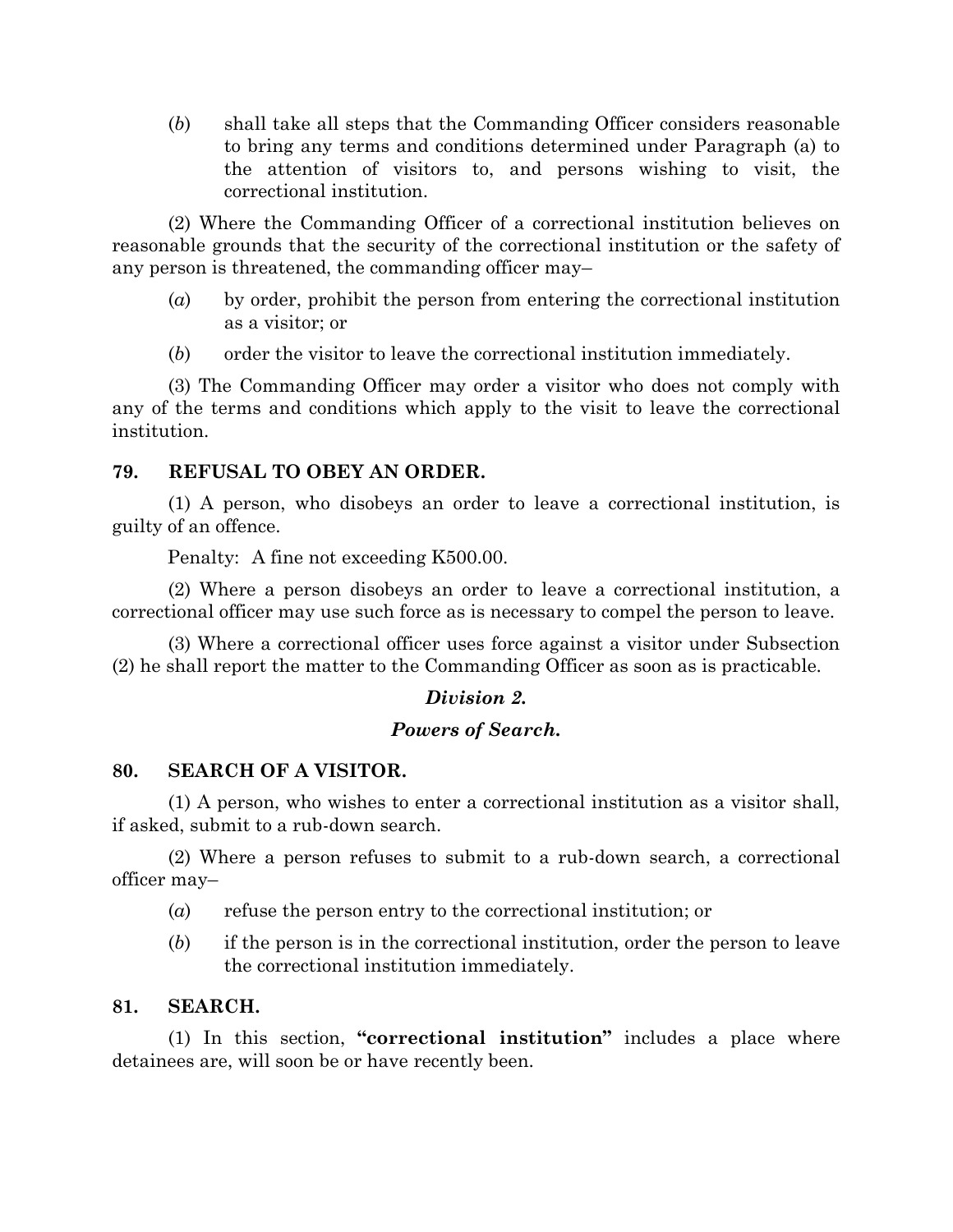(2) The Commanding Officer of a correctional institution may at any time order a correctional officer to–

- (*a*) search any part of the correctional institution; or
- (*b*) perform a rub-down search of–
	- (i) a detainee; or
	- (ii) a visitor to the correctional institution (except a Judge of the Supreme Court or the National Court or a Magistrate); or
	- (iii) a member; or
	- (iv) any other person in the correctional institution; or
- (*c*) search and examine any thing in the correctional institution.

(3) Where the Commanding Officer of a correctional institution believes on reasonable grounds that the security or good order of the correctional institution or a detainee is threatened, the Commanding Officer may order a correctional officer–

- (*a*) to search and examine any thing outside but near the correctional institution; and
- (*b*) require a person outside but near the correctional institution to submit to a search.

## **82. STRIP SEARCHES.**

(1) As well as the rub-down search under Sections 80 and 81, the Commanding Officer may require a person wishing to enter, or within, a correctional institution (other than a Judge of the Supreme Court or the National Court or a Magistrate) to submit to a strip search and examination of the person and of any thing in the person's possession or under the person's control, where the Commanding Officer believes that the search is necessary for the security or good order of the correctional institution or detainees.

(2) The Commanding Officer may require a medical officer to be present during a search under this section.

(3) A correctional officer shall not conduct a search under this section which requires the removal of all or most of a person's clothing unless the Commanding Officer, or a correctional officer authorized by the Commanding Officer, so orders.

(4) A correctional officer, in conducting a search under this section, shall ensure that the search is conducted as expeditiously as possible and with regard to the decency and self respect of the person searched.

(5) A search under this section of a female detainee shall be carried out only by a female correctional officer, or female member and if no such member is available, the search shall be carried out by a correctional officer in the presence of a female.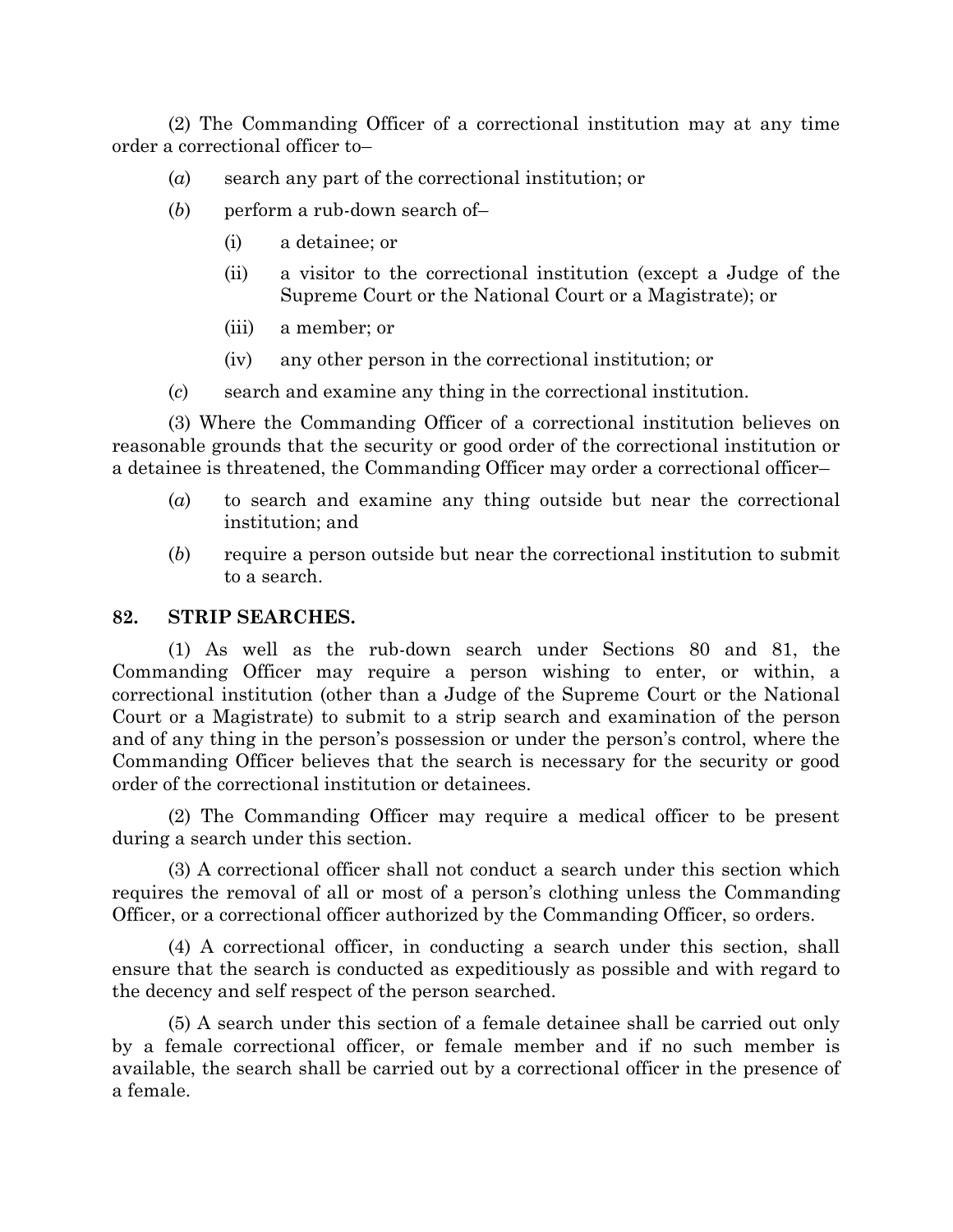(6) Where a search of a person under this section requires a medical examination, the medical examination shall be carried out–

- (*a*) by a medical officer or medical practitioner; and
- (*b*) if the person is female, in the presence of an adult female in addition to the medical officer or medical practitioner and person conducting the search.

(7) Where a person is searched under this section, the Commanding Officer shall complete such records of the search as the Commissioner determines.

(8) Where a person, other than a detainee or a correctional officer, refuses to submit to be searched under this section while inside the correctional institution, the Commanding Officer may order the person to leave the correctional institution immediately.

## **83. SEARCHES OF DETAINEES.**

The Commanding Officer shall ensure that a detainee is searched–

- (*a*) on admission to a correctional institution; and
- (*b*) prior to lock-up every night; and
- (*c*) prior to discharge from or transfer from a correctional institution.

#### **84. OFFENCES.**

(1) A person, who disobeys an order given by a Commanding Officer under Section 80(2) or 82(8), is guilty of an offence.

Penalty: A fine not exceeding K200.00.

(2) A correctional officer may, if necessary, use reasonable force to compel a person to obey an order under Section 81(2) or 82(8).

(3) A correctional officer is not liable for injury or damage caused in carrying out searches under this Part or in compelling a person to leave a correctional institution under Subsection (2).

(4) Where a correctional officer uses force against a person under Subsection (2), the correctional officer shall report the matter to the Commanding Officer as soon as practicable.

## **85. SEIZURE OF UNAUTHORIZED ARTICLES, ETC.**

(1) In carrying out a search, a correctional officer may seize any one or more of the following:–

(*a*) any thing found in the correctional institution, whether in a person's possession or not, which the correctional officer believes on reasonable grounds jeopardizes or is likely to jeopardize the security or good order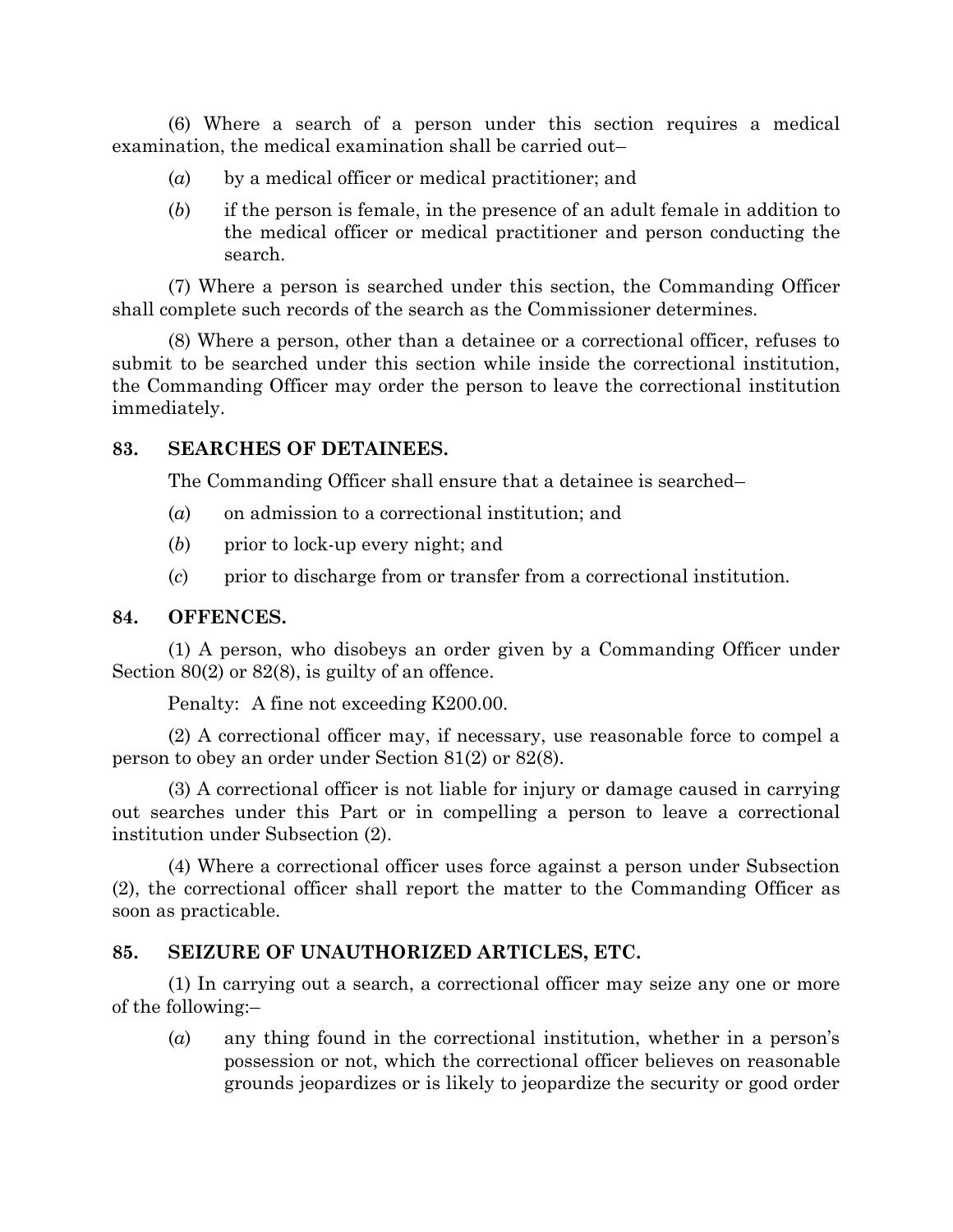of the correctional institution or the safety of persons in the correctional institution;

- (*b*) any thing found on a detainee or in a detainee's possession other than a thing which the detainee is authorized to wear or possess;
- (*c*) any thing which a detainee is authorized to wear or possess, which the correctional officer believes on reasonable grounds jeopardizes or is likely to jeopardize the security of the correctional institution or the safety of persons in the correctional institution.

(2) A correctional officer who seizes any thing under Subsection (1) shall immediately inform the Commanding Officer.

(3) A Commanding Officer shall deal in the prescribed manner with any thing, which is seized under this section.

# *Division 3.*

# *Powers in relation to Detainees.*

# **86. FINGERPRINTING AND PHOTOGRAPHING.**

(1) Where a detainee, other than a person detained solely as a witness, is in custody in a correctional institution, the Commanding Officer may take, or cause to be taken, all such particulars, including finger-prints and photographs as he thinks necessary or expedient for the identification of a detainee.

(2) Where a detainee referred to in Subsection (1) is found not guilty of the charge in respect of which he is in custody, or an appeal against his conviction on that charge is upheld, all finger-prints and photographs of the detainee taken under Subsection (1) shall be destroyed by a correctional officer as soon as possible after the release of the detainee from legal custody.

## **87. PROPERTY OF DETAINEES.**

The Regulations shall make provision for the surrender of property brought into a correctional institution by or for a detainee and for the handling, storage and disposal of such property.

## **88. MEDICAL EXAMINATION OF DETAINEE.**

Wherever practicable, a medical officer shall examine a detainee as soon as possible–

- (*a*) after the detainee has been admitted to; or
- (*b*) before the detainee is discharged or removed from,

a corrective institution.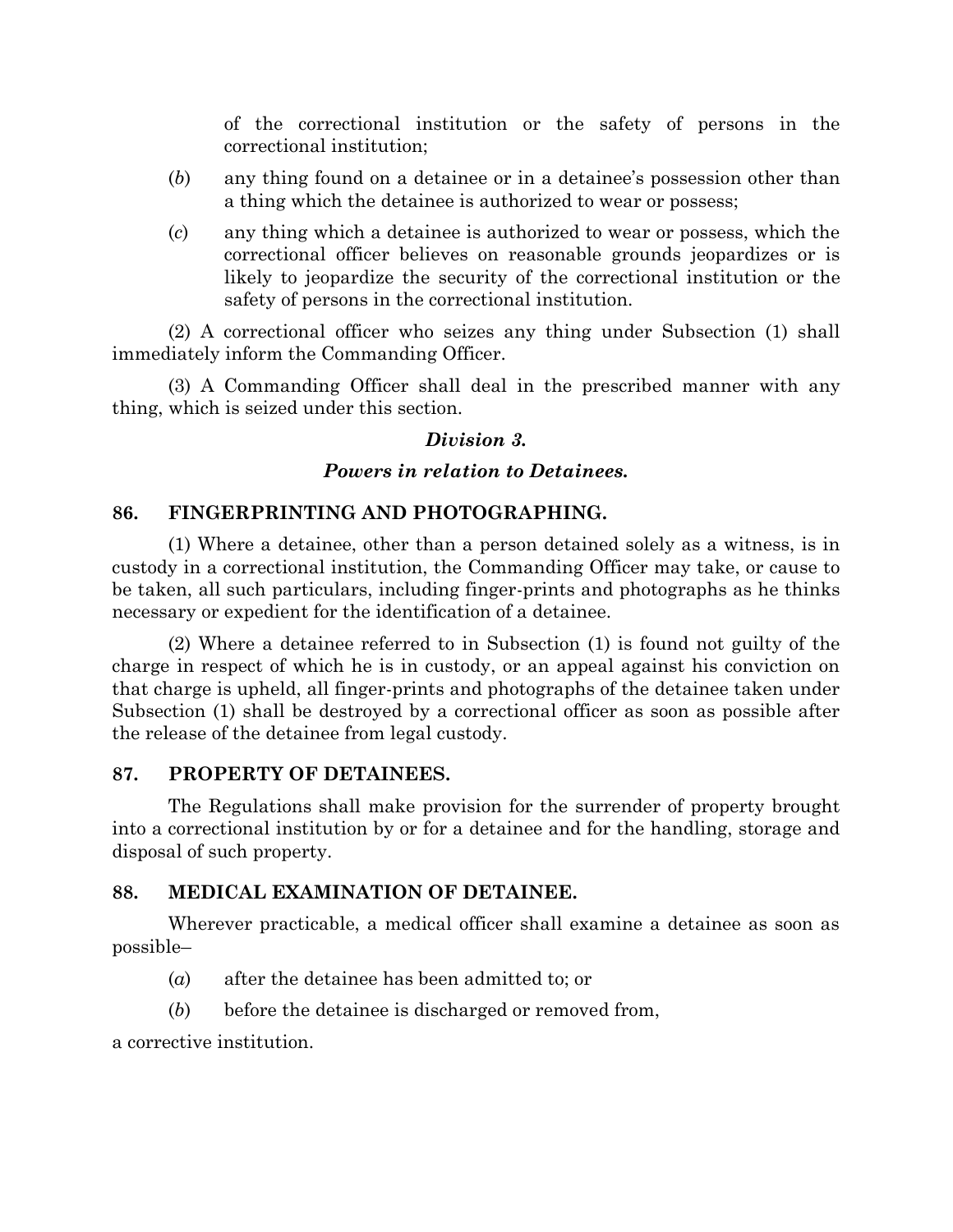#### **89. INFECTIOUS DISEASES.**

Where a medical officer believes or suspects that a person in a correctional institution is suffering from an infectious or quarantinable disease, he shall immediately–

- (*a*) notify the Commissioner and the Departmental Head of the Department responsible for health matters; and
- (*b*) take, or cause to be taken, all necessary measures to protect persons in the correctional institution against the disease; and
- (*c*) supervise the carrying out of the measures referred to in Paragraph (b) or cause then to be supervised.

# **90. MEDICAL TESTS AND SAMPLES GENERALLY.**

(1) In this section **"medical tests"** means any–

- (*a*) medical examination; and
- (*b*) tests (including the taking of samples of breath, blood and other bodily secretions) to assess a person's physical and mental health,

determined by the medical officer.

(2) As soon as possible after the reception of a detainee into a correctional institution, the detainee shall submit to medical tests.

(3) At any time after the reception of a detainee into a correctional institution, the medical officer may direct the detainee to submit to medical tests.

(4) In determining medical tests which a detainee is required to undergo under this section, the medical officer shall have regard to the safety and welfare of the other detainees in the correctional institution.

## **91. MEDICAL TESTS IN SPECIAL CIRCUMSTANCES.**

(1) Where a correctional officer reasonably believes that a detainee has taken a drug of dependence or alcohol–

- (*a*) that has not been lawfully issued to the detainee; or
- (*b*) in a manner that was not prescribed,

the correctional officer may take that detainee to, or arrange for that detainee to be seen by, a medical officer or a medical practitioner.

(2) Where a medical officer or medical practitioner believes that a detainee has taken a drug of dependence or alcohol in the circumstances described in Subsection (1)(a) or (b), the medical officer or medical practitioner shall take a sample of the blood, urine or saliva of the detainee, as the case requires.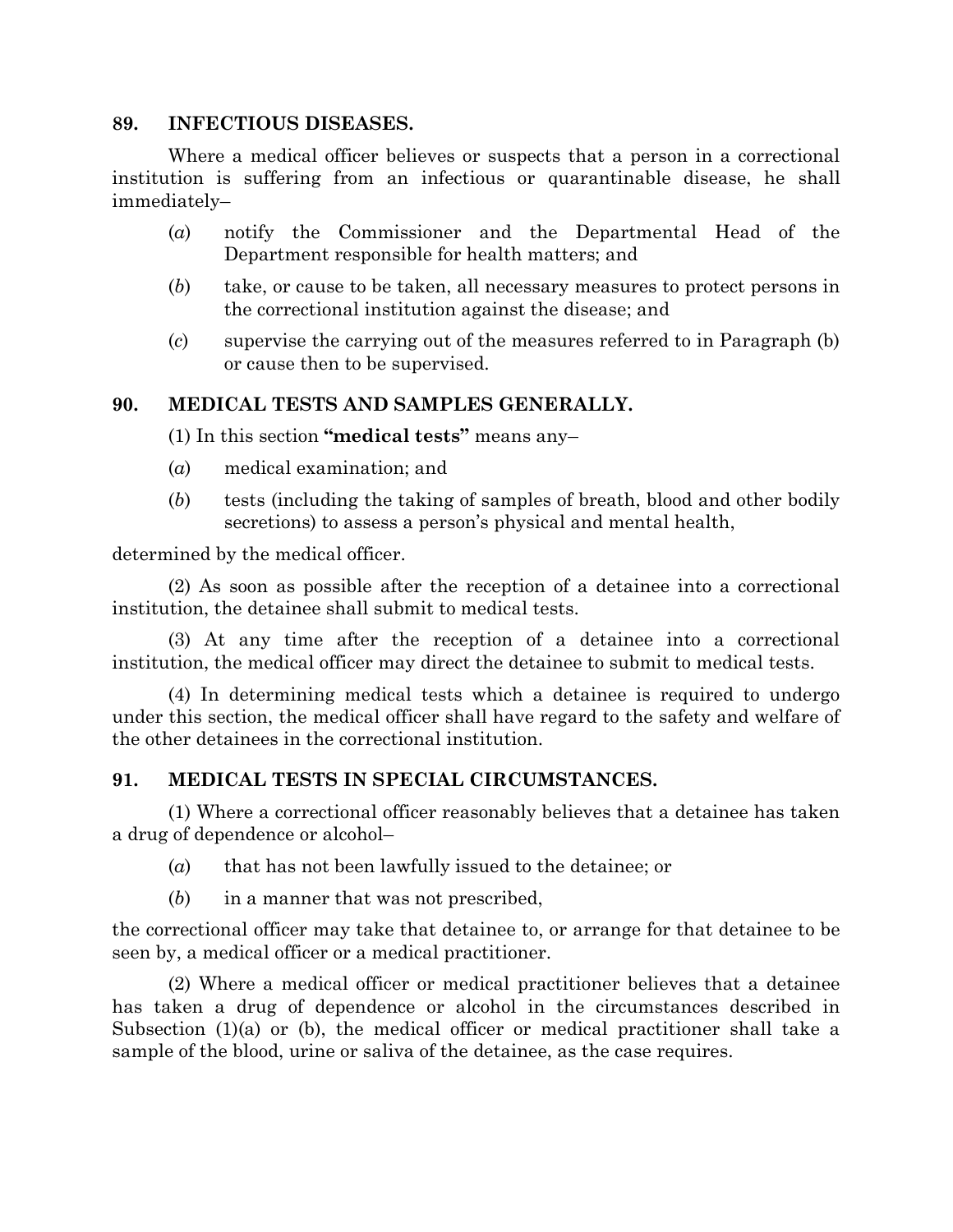(3) A detainee taken to a medical officer or medical practitioner under Subsection (1) shall submit to a test of the blood, urine or saliva of the detainee as directed.

(4) A sample of blood, urine or saliva taken under Subsection (2) and the results of a test of blood, urine or saliva under Subsection (3) may be–

- (*a*) used as evidence in any disciplinary procedures under this Act; or
- (*b*) made available to the Police for the purposes of criminal prosecution.

# **92. TAKING OF SAMPLES OF DRUGS AND ALCOHOL.**

(1) A correctional officer may take for analysis a sample of a substance that the correctional officer believes to be a drug of dependence or alcohol that is found in the possession of a detainee and was not lawfully issued to the detainee.

(2) A correctional officer who takes a sample of a substance under Subsection (1) shall, as soon as possible, advise the Commanding Officer accordingly.

(3) The Commanding Officer referred to in Subsection (2) shall ensure that the sample of a substance taken under Subsection (1) is sealed in a container in front of the detainee and delivered to the Officer-in-Charge of the nearest police station.

(4) A sample of a substance taken under Subsection (1) may be–

- (*a*) used as evidence in any disciplinary procedures under this Act; or
- (*b*) made available to the Police for the purposes of criminal prosecution.

## *Division 4.*

#### *Secrecy.*

## **93. MISUSE OF OFFICIAL INFORMATION AND PUBLIC COMMENT.**

- (1) A member shall not–
- (*a*) use for any purpose, other than the discharge of his official duties, information gained or conveyed to him through his connection with the Service; and
- (*b*) except with the consent of the Commissioner, publicly comment on administrative action by, or on the administration of, the Service.

(2) The provisions of Subsection (1)(b) do not prevent a member from commenting publicly on civic affairs.

## **94. SECRECY OF INFORMATION.**

(1) Except in the course of official duty, a member shall not divulge, directly or indirectly–

(*a*) any information concerning public business; or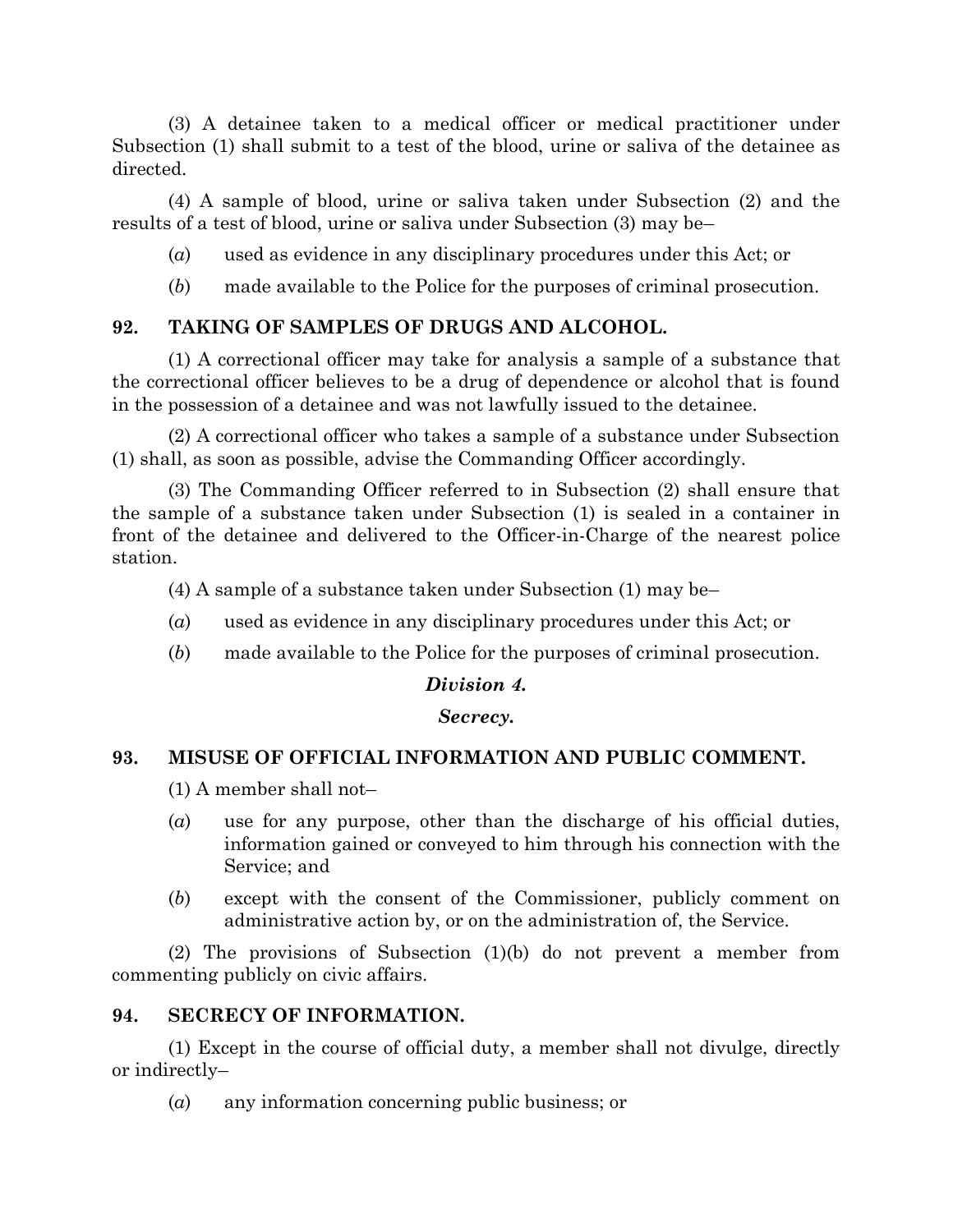(*b*) any matters of which he has knowledge officially.

(2) The provisions of Subsection (1) apply to persons visiting in an official capacity.

# *Division 5.*

# *Movement and Transfer of Detainees.*

## **95. INTERPRETATION.**

# In this Division, **"institution"** means–

- (*a*) a correctional institution; or
- (*b*) a juvenile institution; or
- (*c*) a remand centre; or
- (*d*) a medical facility; or
- (*e*) a court; or
- (*f*) a rural lock-up; or
- (*g*) a police lock-up.

# **96. POWER TO TRANSFER DETAINEES.**

The Commissioner may, by instrument in the prescribed form, authorize the transfer of a detainee or a class of detainees–

- (*a*) from one institution to another; or
- (*b*) from place to place within an institution.

# **97. CUSTODY OF DETAINEE DURING TRANSFER.**

(1) Where a detainee is transferred outside a correctional institution, the detainee is, during transfer–

- (*a*) if escorted by a correctional officer, in the custody of the Commissioner; or
- (*b*) if escorted by a police officer, in the custody of that member of the Police Force,

until the transfer is completed.

(2) A transfer of a detainee outside a correctional institution is completed when–

- (*a*) the detainee is received into the institution or place to which the detainee is going; and
- (*b*) the document authorizing the transfer of the detainee is produced to the appropriate officer of that institution or place.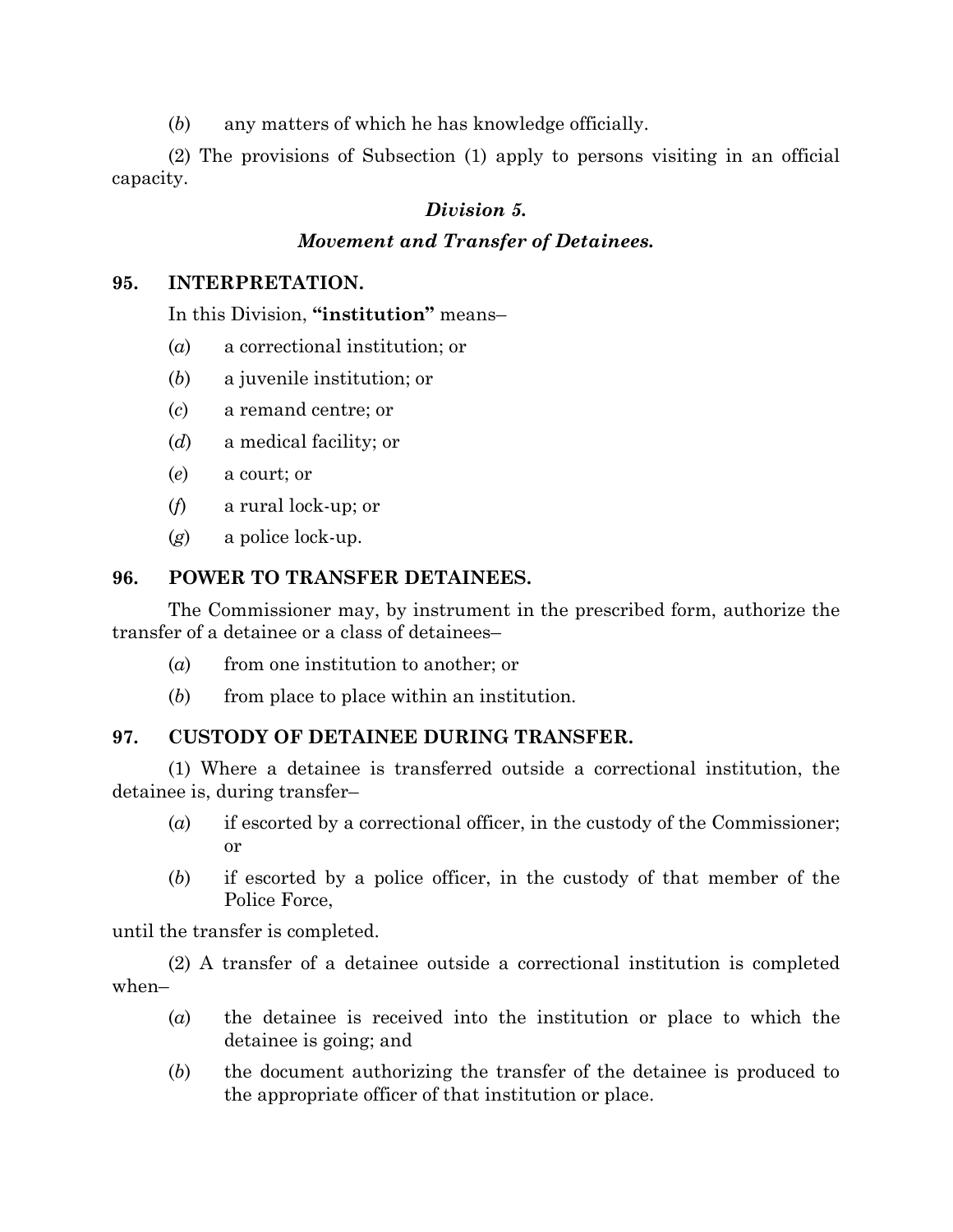## **98. UNCONVICTED DETAINEES MAY BE TRANSFERRED.**

- (1) Where a person–
- (*a*) has been committed for trial or sentence before the National Court; and
- (*b*) has been committed to a police lock-up,

the Commissioner of Police in consultation with the Commissioner or the Court may, at the end of one month or such shorter time as is agreed, transfer the detainee to a correctional institution until discharged by law.

(2) A transfer under this section shall be in the form prescribed.

# **99. ATTENDANCE AT COURT, ETC.**

(1) A detainee–

- (*a*) who is awaiting trial or sentence for an indictable offence; and
- (*b*) whose presence is required in or before a court or at an inquiry, examination or investigation to answer a charge, or as a witness or otherwise,

may, on the order of a Judge or a court or on the written direction of the Commissioner or a District Officer–

- (*c*) be transferred from one correctional institution, police lock-up or rural lock-up to another correctional institution, police lock-up or rural lockup; or
- (*d*) be transferred to the court or place where his attendance is required at such time and place as are necessary.

(2) During any transfer ordered under Subsection (1), the detainee will be in the custody of the Police Officer executing the transfer until returned to the custody of the Commissioner.

# **100. CUSTODY OF DETAINEE IN HOSPITAL.**

Where a detainee is removed to a medical facility under this Division the–

- (*a*) Commanding Officer of the correctional institution; or
- (*b*) officer-in-charge of the lock-up,

nearest to the medical facility, shall provide such correctional officers or police officers and shall make such arrangements as he thinks necessary to ensure the safe custody of the detainee while in the medical facility.

# **101. ABSENCE FROM A CORRECTIONAL INSTITUTION.**

(1) The Commissioner may, by instrument in the prescribed form, authorize a detainee to be absent from a correctional institution.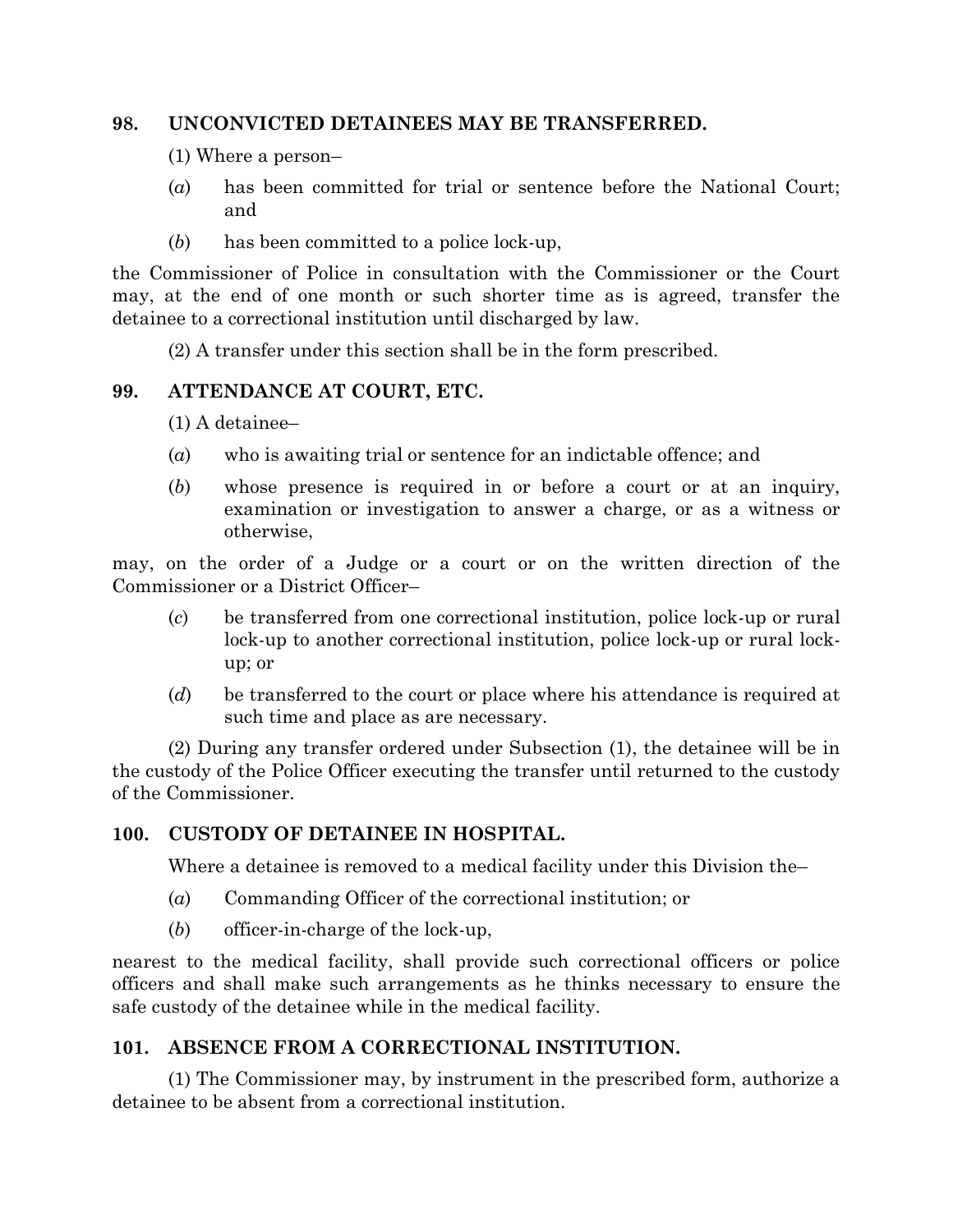(2) An instrument under Subsection (1) authorizing the absence of a detainee from a correctional institution shall specify–

- (*a*) the purpose of the absence; and
- (*b*) the duration of the absence; and
- (*c*) the conditions imposed for the security, custody or supervision of the detainee while absent from the correctional institution.

(3) The purposes for which absence may be authorized under Subsection (1) include but are not limited to–

- (*a*) visiting a member of the immediate family of the detainee or of another person who had a long standing close personal relationship with the detainee where that person is dangerously ill; or
- (*b*) attending the funeral of a person referred to in Paragraph (a); or
- (*c*) attending a doctor, dentist, hospital or clinic; or
- (*d*) taking part in an approved programme; or
- (*e*) attending an educational or training institution; or
- (*f*) doing work approved by the Commissioner; or
- (*g*) attending court.

(4) A detainee whilst under an order authorizing absence from a correctional institution remains in the custody of the Commissioner.

(5) A detainee, who fails to comply with a condition imposed in an instrument under Subsection (1), is guilty of an offence.

Penalty: Imprisonment for a term not exceeding two years.

# **102. OTHER PROCEDURES RELATING TO TRANSFER, ETC.**

The Regulations or Standing Orders may make provisions for the forms of instruments relating to transfer, absence and movement of detainees.

# *Division 6.*

# *Reports and Detainee Records.*

# **103. WARRANT OF COMMITTAL.**

A warrant committing a person to a correctional institution shall be in the prescribed form.

## **104. REPORTS AND DETAINEE RECORDS.**

The Regulations and Standing Orders shall prescribe–

(*a*) the reports and records pertaining to a detainee which are required to be made and kept; and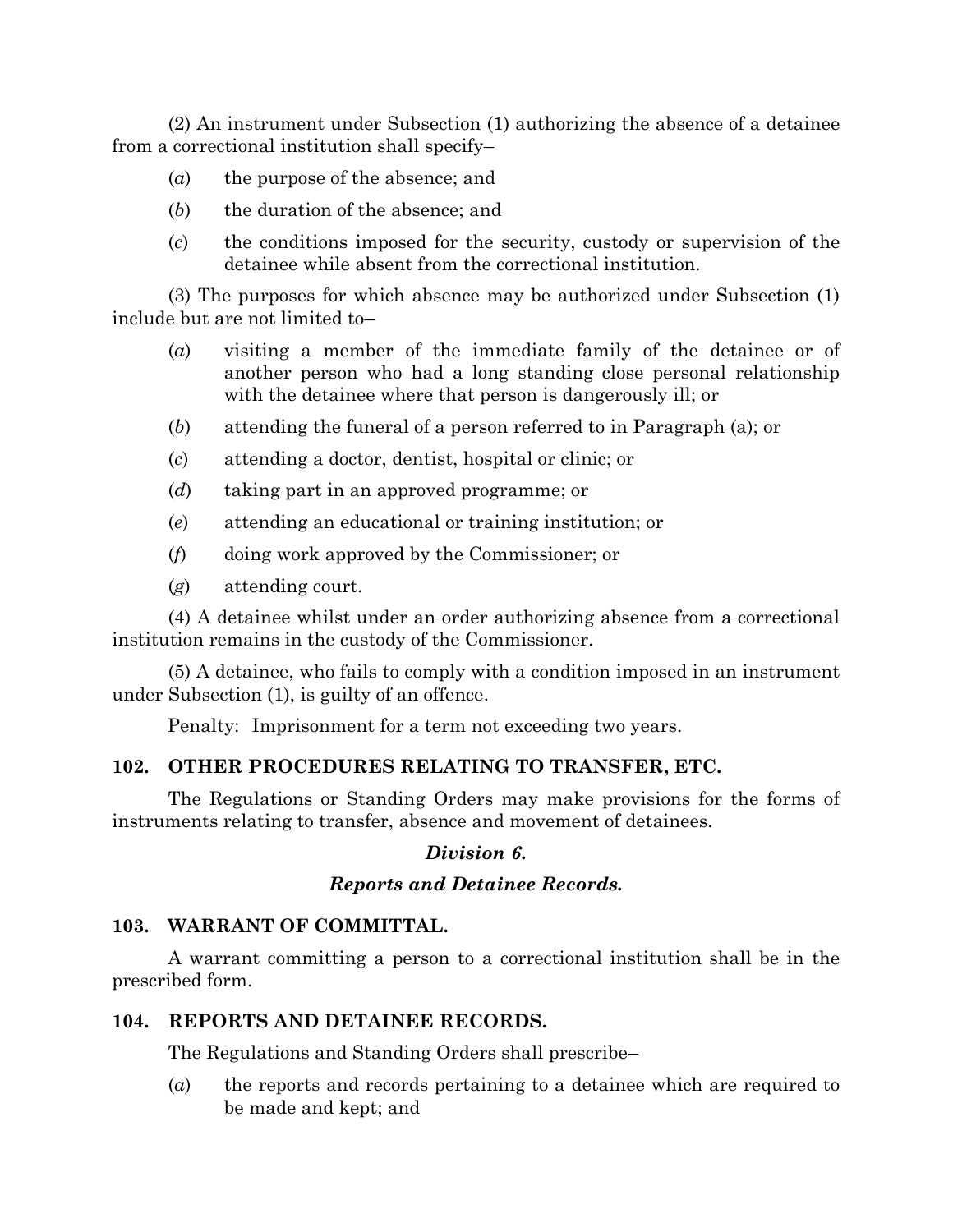- (*b*) the information to be contained in such reports and records; and
- (*c*) the manner of making and keeping such reports and records; and
- (*d*) the frequency of such reports and records; and
- (*e*) such other matters relating to such reports and records as may be necessary or desirable.

# **105. SECRECY OF RECORDS.**

(1) Notwithstanding any other law, the Commissioner shall not make available to any person, not being a member of–

- (*a*) the Service; or
- (*b*) the Correctional Service Promotions Selection Board; or
- (*c*) the Tribunal,

any–

- (*d*) official record kept by the Service; or
- (*e*) information obtained by a member in his official capacity that the Commissioner thinks should be privileged, unless for some special reason he considers it proper to make it available or on the order of a court of competent jurisdiction.

(2) This section does not affect the operations of the *Public Finances (Management) Act 1995*.

# *Division 7.*

# *Other Provisions Relating to Security and Control.*

## **106. INSPECTIONS.**

The Commissioner shall ensure that inspections of each correctional institution are conducted on a regular basis and at least annually in accordance with the Regulations and Standing Orders.

# **107. SEPARATION OF DETAINEES GENERALLY.**

(1) Detainees are divided into the following classes:–

- (*a*) those who are remandees; and
- (*b*) those who are sentenced persons.

(2) The separation of detainees shall be in accordance with the following provisions:–

(*a*) male detainees and female detainees shall be detained so far as possible in separate correctional institutions;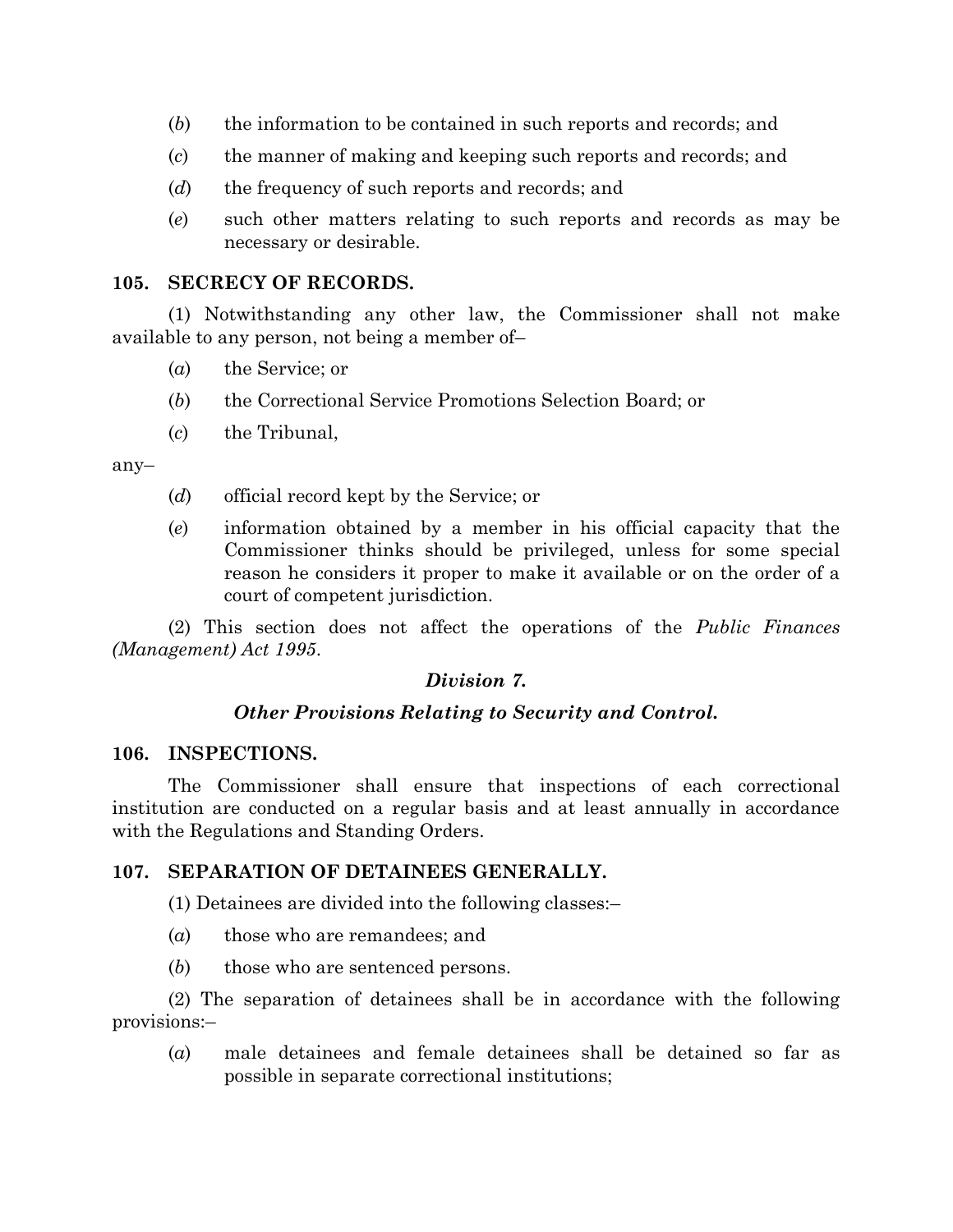- (*b*) where a correctional institution is used for the detention of both male detainees and female detainees, the part of the correctional institution allocated to the female detainees shall be entirely separate;
- (*c*) young detainees shall be kept separate from adult detainees;
- (*d*) separation within the classes of detainees specified under Subsection (1) shall be as prescribed by the Regulations and Standing Orders.

# **108. SEPARATION OF ONE DETAINEE FROM OTHER DETAINEES.**

(1) In addition to Section 107(2) and subject to Subsection (2), the Commissioner or a correctional officer authorized by him may, in writing, order the separation of a detainee from other detainees where–

- (*a*) the separation is necessary or desirable for the safety of the detainee or other persons, or the security, good order or management of the correctional institution; and
- (*b*) the detainee is only separated from other detainees while the safety of the detainee or other persons, or the security, good order or management of the correctional institution is at risk.

(2) A separation order under Subsection (1) is not required to be in writing where the separation of a detainee from other detainees is, in the opinion of the Commissioner or a correctional officer authorized by him, required urgently.

(3) Where an oral separation order is made under Subsection (2), the oral separation order shall be confirmed in writing within 24 hours.

(4) A separation order under this section shall specify that the detainee to be separated from other detainees be placed–

- (*a*) in a separate detention cell; or
- (*b*) in a separate section of the correctional institution.
- (5) A separation order made under this section shall not extend beyond–
- (*a*) 28 days for separate confinement; and
- (*b*) 90 days for confinement in a separate section.

(6) Where a separation order under this section specifies that a detainee be placed in a separate detention cell, the Commissioner or a correctional officer authorized by him–

- (*a*) shall assess the daily conduct of the detainee the subject of the order; and
- (*b*) may order that the detainee be removed from the separate detention cell prior to the expiration of the separation order; and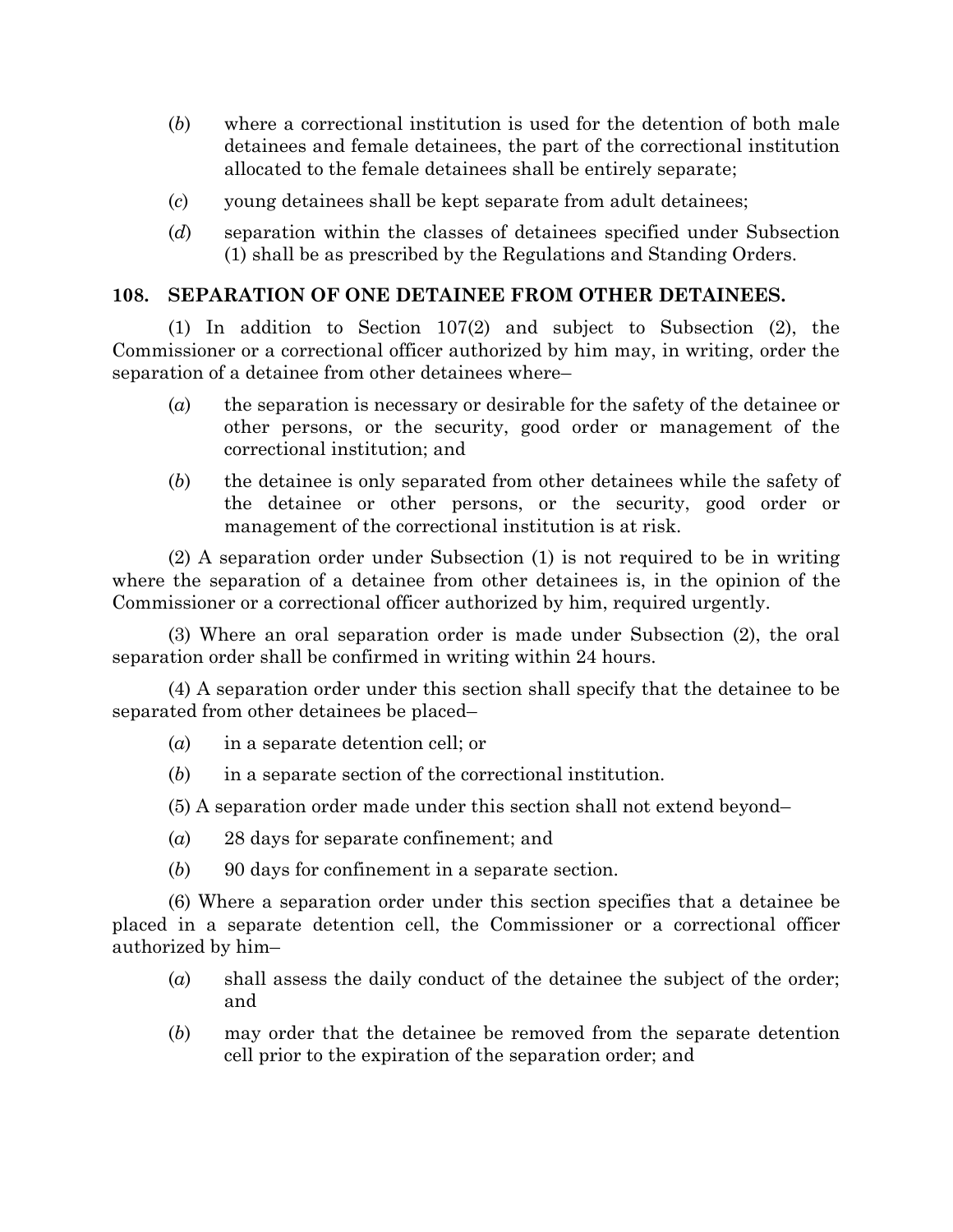(*c*) shall make an order under Paragraph (b) where a visiting medical officer determines removal to be necessary to safeguard the health of the detainee.

(7) A detainee shall be removed from the separate detention cell at the expiration of a separation order under this section or such lesser period as may be determined by the Commissioner.

(8) The Commissioner or a correctional officer authorized by him may in respect of a detainee make a second separation order under Subsection (4)(a) to take effect immediately on the expiration of a previous separation order under Subsection  $(4)(a)$  in respect of that detainee, but any further separation order under this section may be effected only after a Visiting Magistrate has–

(*a*) satisfied himself as to the need for a further separation order; and

(*b*) thereafter endorsed the further separation order.

(9) The Commissioner may make additional orders under Subsection (4)(b) to take effect immediately on the expiration of the previous orders as required.

# **109. CLASSIFICATION OF DETAINEES.**

(1) A detainee shall be classified in accordance with the Regulations as soon as possible after being sentenced.

(2) The Commissioner shall ensure that a classification under Subsection (1) shall be reviewed at least once annually.

# **110. TOOL AND MATERIAL CONTROL.**

The Commissioner shall determine a procedure for the control, accountability, security, maintenance, issue, use and storage of all tools, equipment and materials in correctional institutions, and each Commanding Officer shall establish and maintain such procedure in the correctional institution of which he is in command.

# **111. GENERAL DUTIES OF CORRECTIONAL OFFICER IN RELATION TO ORDER AND DISCIPLINE, ETC.**

A correctional officer shall–

- (*a*) maintain order and discipline with firmness, but with no more restriction or force than is required for safe custody and well-ordered life within the correctional institution; and
- (*b*) in controlling detainees, seek to influence them through example and leadership and endeavour to enlist willing co-operation; and
- (*c*) at all times treat detainees with due regard to the encouragement of self-respect and a sense of personal responsibility.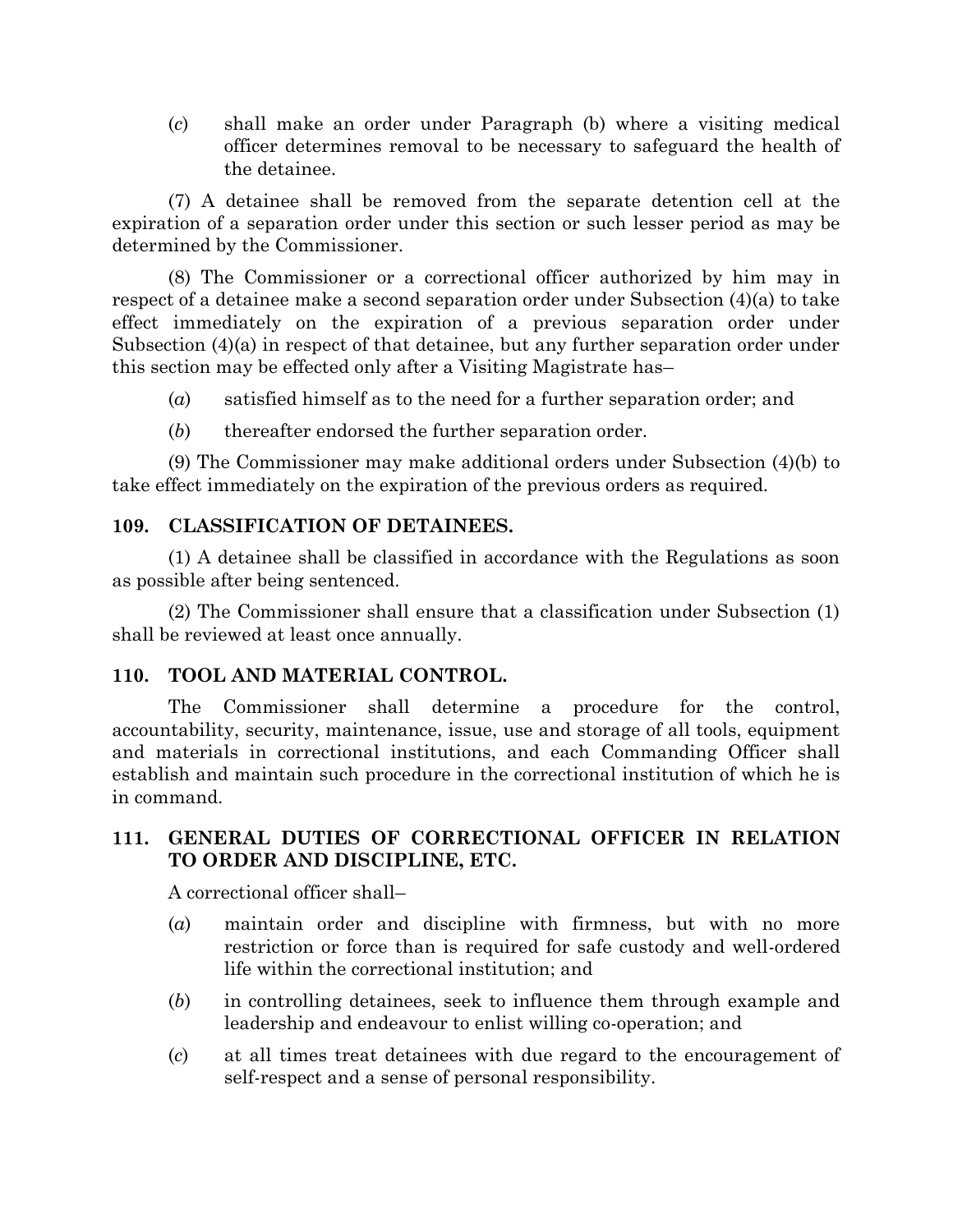#### **112. POWERS OF A CORRECTIONAL OFFICER.**

(1) A correctional officer may use reasonable force where the correctional officer believes it to be necessary to compel a detainee to obey an order given by a member or to compel a person in a correctional institution to comply with an order given by a member.

(2) A correctional officer authorized by the Commanding Officer may apply an instrument of restraint to a detainee in accordance with the Regulations where the correctional officer believes it to be necessary to maintain the security of the detainee or to prevent injury to any person.

(3) Subject to the Regulations, a correctional officer may use a firearm where the correctional officer believes it to be necessary to maintain the good order and security of the correctional institution or the custody of a detainee.

(4) A correctional officer is not liable for injury or damage caused by the use of force, instruments of restraint or firearms when acting in accordance with this section.

## **113. OFFENCES TO BREACH SECURITY.**

(1) A person who, without being authorized to do so by or under this Act–

- (*a*) enters or attempts to enter a correctional institution; or
- (*b*) communicates or attempts to communicate with a detainee; or
- (*c*) takes or sends, or attempts to take or send anything into or out of a correctional institution,

is guilty of an offence.

Penalty: A term of imprisonment not exceeding two years.

(2) Where a correctional officer believes on reasonable grounds that a person who is outside but near a correctional institution or near a place where detainees are, is acting in a way which threatens or is likely to threaten the security of the correctional institution or detainees, the correctional officer may order the person to leave the area.

(3) A person, who fails to comply with an order under Subsection (2), is guilty of an offence.

Penalty: A fine not exceeding K200.00.

(4) A person, who resists, obstructs or hinders a member acting in the execution of the member's duty, is guilty of an offence.

Penalty: A fine not exceeding K200.00 or imprisonment for a term not exceeding six months, or both.

(5) A person, who assaults a member acting in the execution of the member's duty, is guilty of an offence.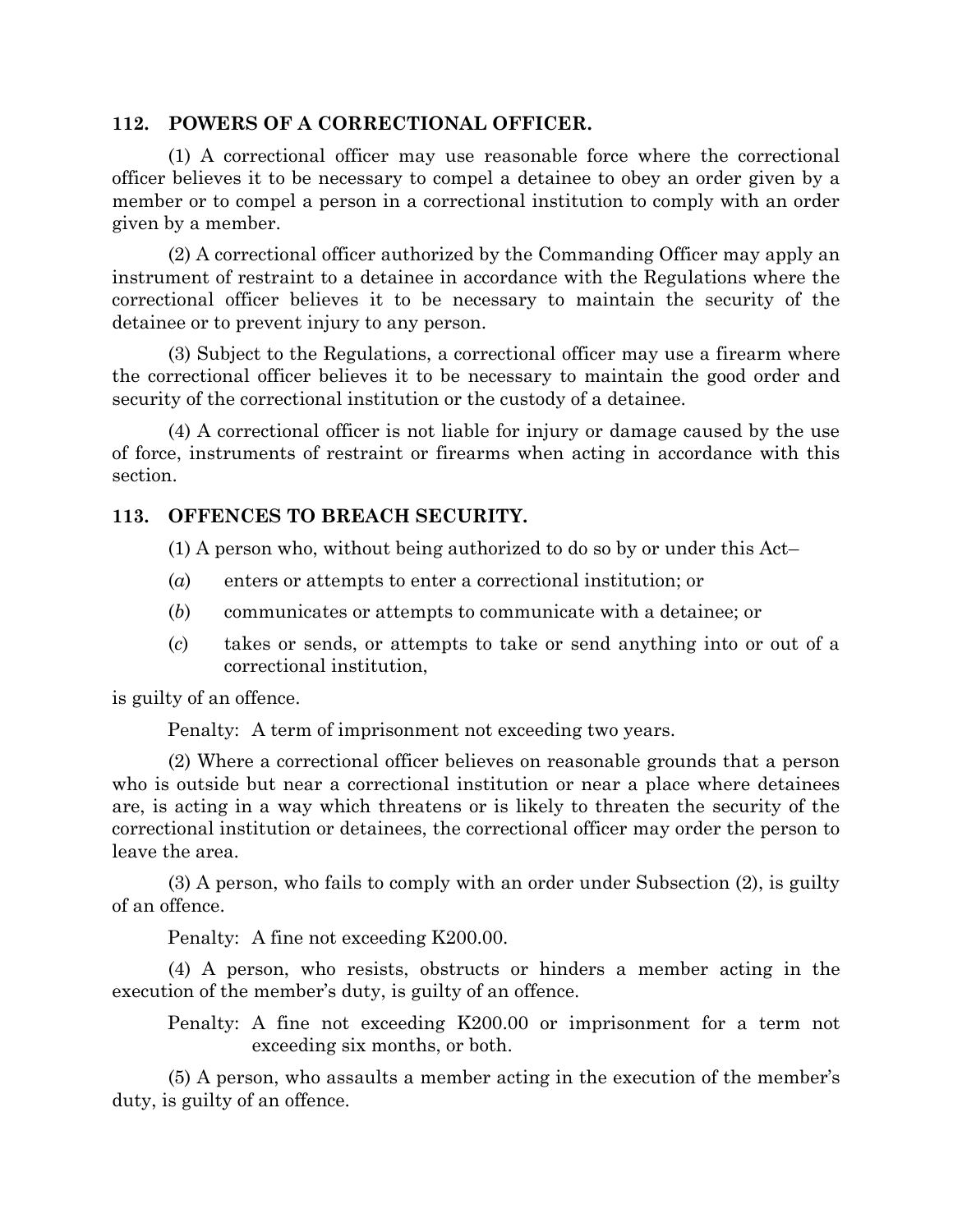Penalty: A fine not exceeding K200.00 or imprisonment for a term not exceeding six months, or both.

(6) Where a court convicts a person of an offence against Subsection (5), it may order him to pay to the member in relation to whom the offence was committed such amount by way of compensation for bodily injury or damage to the property of the member or Commissioner occasioned by or in the course of the commission of the offence, as it thinks just.

# **114. APPREHENSION WITHOUT WARRANT.**

A person found committing an offence against Section 113 may be apprehended without warrant by a correctional officer and delivered into the custody of a member of the Police Force as soon as practicable.

# **115. USE OF DOGS.**

The Regulations and Standing Orders may make provision for–

- (*a*) the use of dogs; and
- (*b*) the training of correctional officers and dogs; and
- (*c*) the care of dogs; and
- (*d*) the situations in which dogs may be used.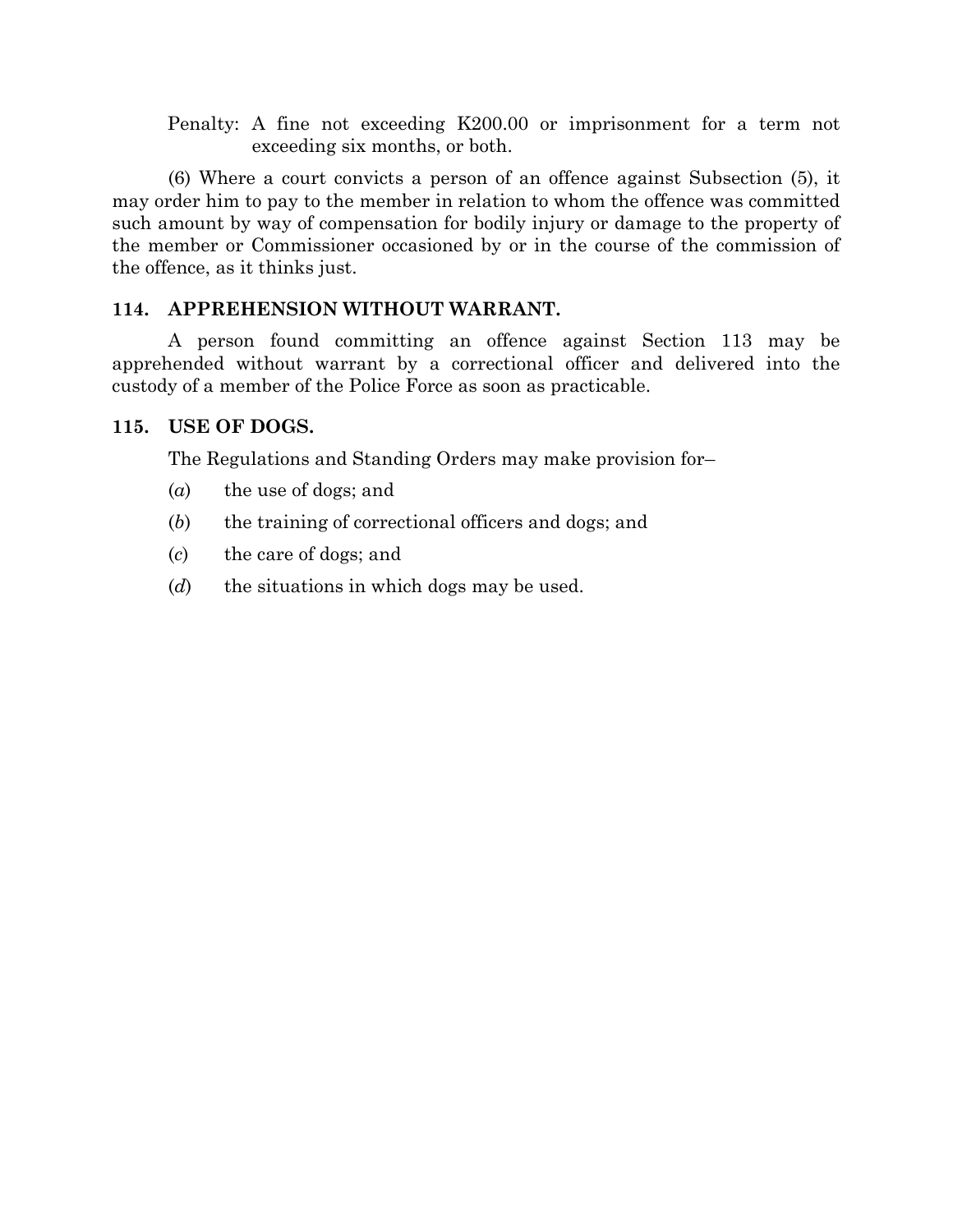# **PART IX. – STATUS OF DETAINEES.**

### **116. CUSTODY.**

- (1) A person is deemed to be in the custody of the Commissioner where–
- (*a*) the person is committed to a correctional institution by warrant or order of a court, judicial officer or Parole Board addressed to the Commissioner; or
- (*b*) the person is transferred to a correctional institution from a lock-up under Section 96,

and is delivered with the warrant, order or transfer authority to the Commissioner or to a correctional officer.

(2) The Commissioner's custody of a detainee ceases–

- (*a*) where the detainee is transferred into the custody of the Commissioner of Police; or
- (*b*) where the sentence expires; or
- (*c*) with the death of the detainee; or
- (*d*) when a detainee escapes; or
- (*e*) when the detainee is released on parole pursuant to Section 23 of the *Parole Act 1991*.

# **117. COMMISSIONER TO PROVIDE SYSTEM FOR SENTENCE CALCULATION.**

The Commissioner shall ensure that systems are established for–

- (*a*) the recording of sentences; and
- (*b*) the calculation of discharge dates; and
- (*c*) the calculation of remission; and
- (*d*) the notification of sentences to detainees.

## **118. CUMULATION OF TERMS OF IMPRISONMENT.**

Unless otherwise directed at the time of imposition, a sentence of imprisonment imposed on a detainee under this Act is cumulative on–

- (*a*) any sentence that the detainee is then serving; and
- (*b*) any other incompleted sentence to which the detainee has been sentenced.

## **119. EXPIRATION OF TERMS OF IMPRISONMENT.**

(1) A term of imprisonment–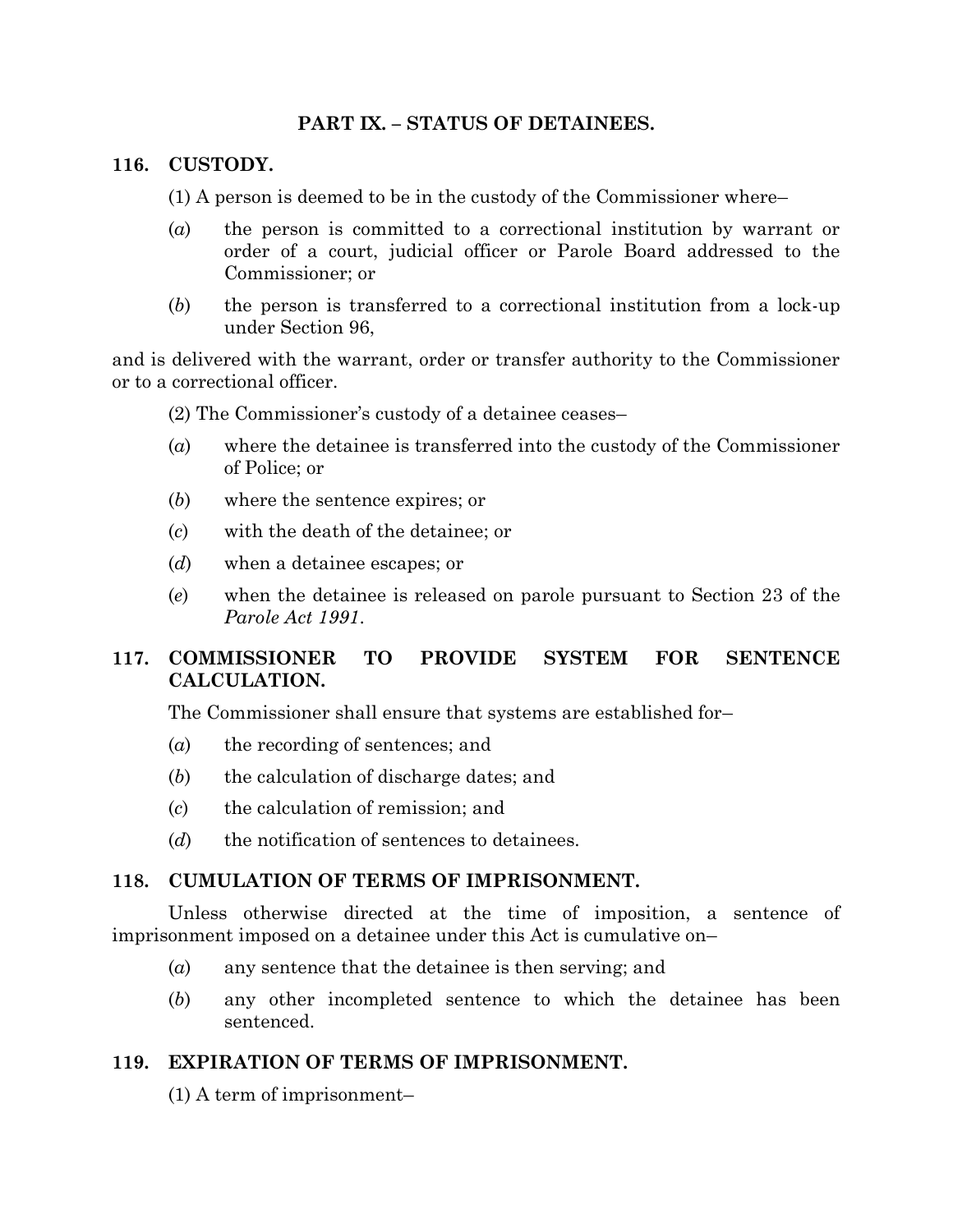- (*a*) expiring on a Sunday, Christmas Day or Good Friday or any day declared to be a public holiday under Section 2, 3, 4 or 5 of the *Public Holidays Act 1953*; or
- (*b*) expiring between Christmas Day and the day after New Year's Day,

shall be deemed to expire at noon on the day before–

- (*c*) the Sunday, Christmas Day or Good Friday; or
- (*d*) the day declared to be a public holiday under Section 2, 3, 4 or 5 of the *Public Holidays Act 1953*,

as the case may be.

- (2) Where–
- (*a*) the sentence of a detainee expires; or
- (*b*) a detainee dies,

while in the custody of the Commissioner, and that detainee has been transferred for management reasons to a correctional institution away from the normal place of residence of the detainee, the detainee or the body of the detainee shall be returned to–

- (*c*) the correctional institution to which the detainee was first received; or
- (*d*) the normal place of residence of the detainee.

#### **120. REMISSION TO BE GRANTED.**

(1) Subject to this section, the Commissioner shall grant to a detainee remission equal to one third of the period of sentence.

(2) A remission shall not be granted in respect of–

- (*a*) the period of any sentence imposed on a detainee in consequence of a conviction for escaping or attempting to escape from lawful custody; or
- (*b*) that period of a sentence which elapses between the escape and recapture of a detainee who escaped from lawful custody; or
- (*c*) the period of any sentence imposed on a detainee for a corrective institution offence of rural lock-up offence.

(3) Where a detainee is returned to custody pursuant to Section 26 of the *Parole Act 1991*, the detainee shall–

- (*a*) be granted by the Commissioner remission equal to one third of the period of sentence served by the detainee prior to release on parole; and
- (*b*) not be eligible for remission on the period of sentence served while on parole subject to the *Parole Act 1991*; and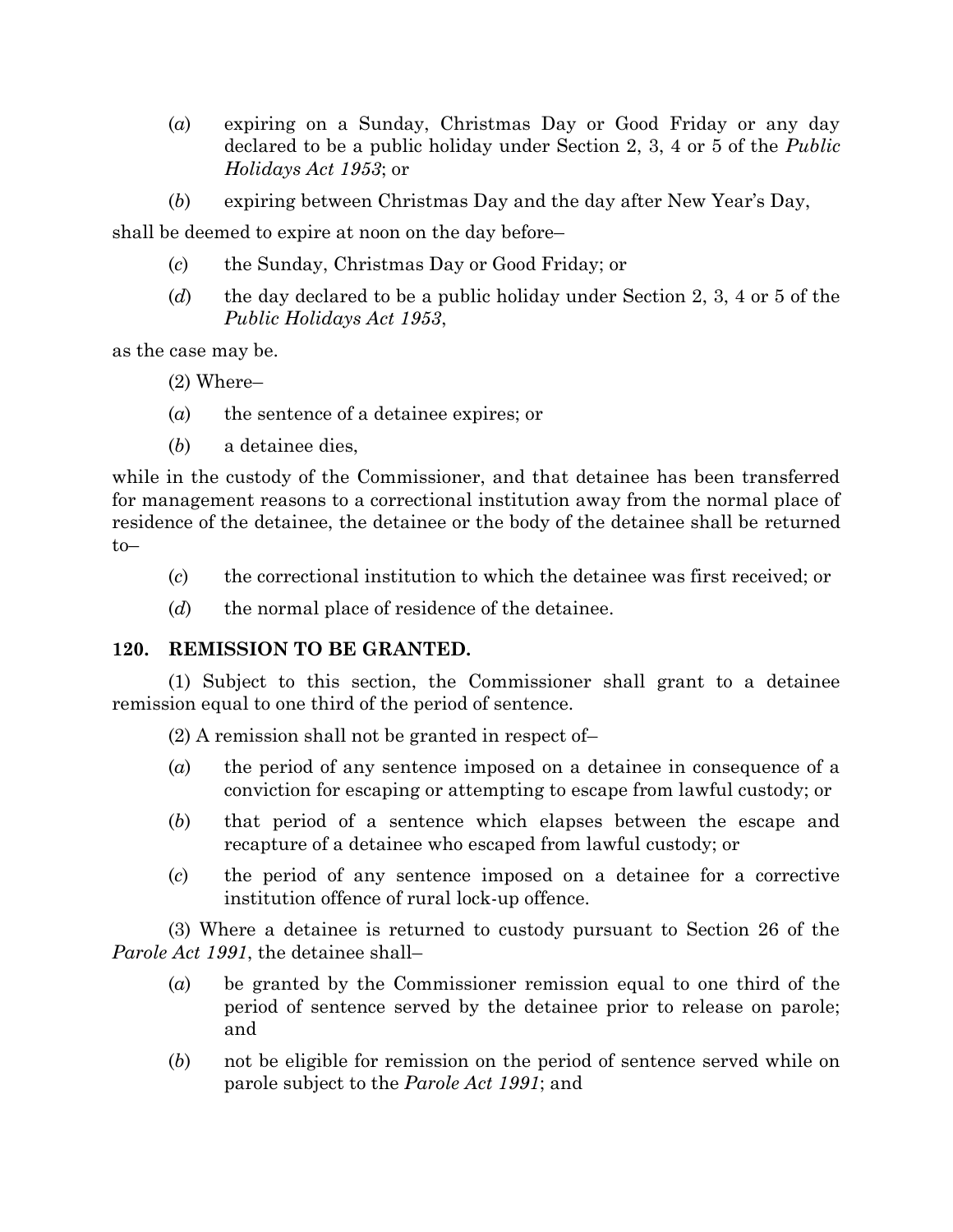- (*c*) not be deemed to be serving the sentence for any period which elapses between the laying of the charge for breach of parole and being returned to custody pursuant to Section 26 of the *Parole Act 1991*; and
- (*d*) be deemed to be serving the sentence of imprisonment if in custody pursuant to Section 25 of the *Parole Act 1991*; and
- (*e*) be eligible for remission on times spent in custody prior to a determination under Section 27 of the *Parole Act 1991*.

(4) In the case of a detainee who, immediately before the coming into operation of this Act, was a detainee under the *Corrective Institutions Act* (Chapter 63) repealed by Section 169, the provisions of this Act shall apply in respect of the calculation of remission (and loss of remission) to any portion of the sentence served before that coming into operation as they apply in respect of that portion of the sentence to be served after that coming into operation.

#### **121. SPECIAL REMISSION.**

(1) The Commissioner may, by instrument, grant special remission of any sentence or sentences of imprisonment as an incentive to or reward for good conduct while an emergency exists in the correctional institution where the detainee is serving a sentence of imprisonment.

(2) Special remission granted under Subsection (1) shall not exceed four days for each day or part of a day on which emergency exists.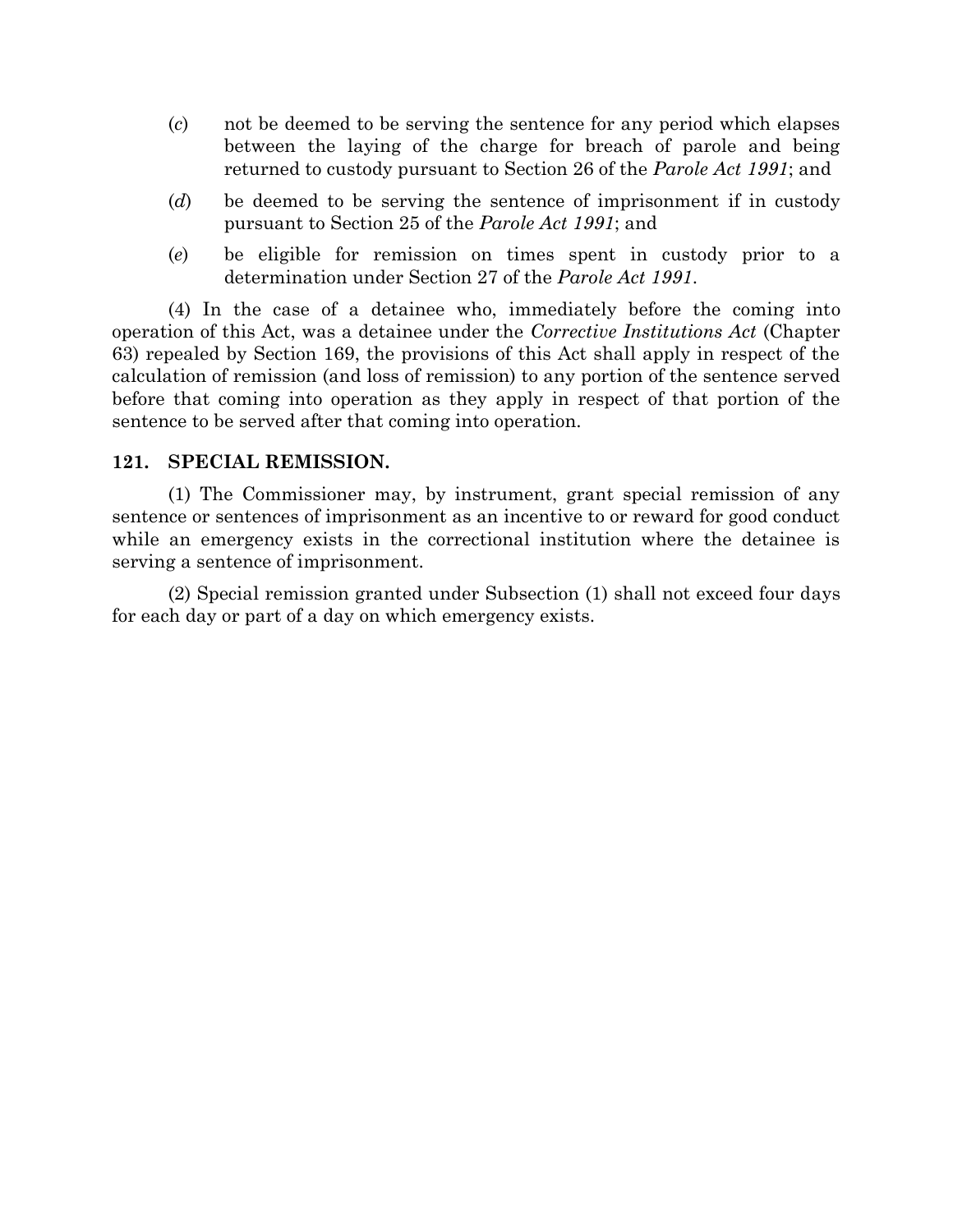# **PART X. – CONDITIONS OF DETENTION.**

#### **122. ACCOMMODATION.**

(1) All accommodation provided for the use of detainees, and in particular all sleeping accommodation, shall meet all requirements of health and climatic conditions as are consistent with local living conditions.

(2) Where sleeping accommodation is–

- (*a*) in dormitories–they shall be occupied by detainees selected as being suitable to associate with one another in such conditions and there shall be regular supervision by night in keeping with the nature of the correctional institution; and
- (*b*) in individual cells or rooms–each detainee shall occupy by night a cell or room by himself.

(3) The sanitary arrangements shall be adequate to enable a detainee to comply with the needs of nature when necessary and in a clean and decent manner.

(4) Adequate bathing and shower installations shall be provided so that a detainee may be enabled and required to have a bath or shower, at a temperature suitable to the climate, as frequently as necessary for the general hygiene according to season, but at least once a week.

(5) All parts of a correctional institution regularly used by a detainee shall be properly maintained and kept scrupulously clean at all times.

#### **123. FOOD.**

(1) A detainee has a right to be provided with food that is adequate to maintain the health and well being of the detainee.

(2) Where practicable, a detainee shall be provided with special dietary food where necessary on account of the health or religious beliefs of the detainee.

(3) The Regulations and Standing Orders may make provision for the scale of daily rations and for the purchase, preparation, distribution and disposal of foods.

(4) Where the management of a correctional institution is not jeopardized, the Commanding Officer may authorize the provision of food to a detainee at the detainee's own cost.

#### **124. CLOTHING.**

(1) A detainee shall be issued with clothing that is–

- (*a*) suitable for the climate and for any work that the detainee is required to do; and
- (*b*) adequate to maintain the health of the detainee.
- (2) Regulations and Standing Orders may provide for–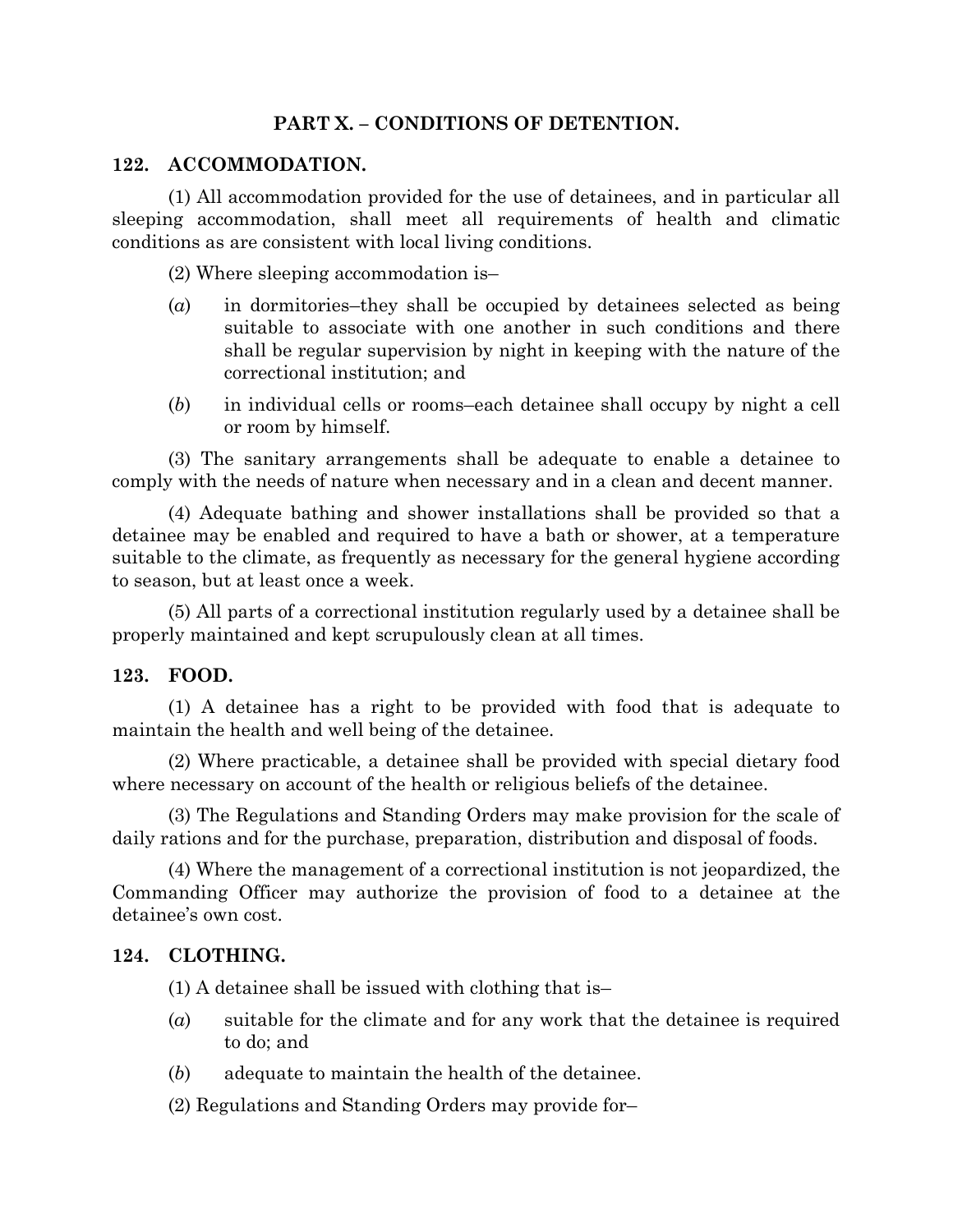- (*a*) the clothing issue of detainees; and
- (*b*) standards of personal appearance to be maintained, taking into consideration normal patterns of dress and behaviour and appearance and the security and good order of the correctional institution.

### **125. HYGIENE.**

The Regulations may prescribe standards of hygiene.

## **126. EXERCISE.**

The Regulations may make provision for exercise by a detainee.

## **127. WORK GENERALLY.**

(1) A detainee under sentence shall, subject to his physical and mental fitness as determined by the medical officer, be required to work.

(2) The work provided for a detainee to do under Subsection (1)–

- (*a*) shall be sufficient work of a useful nature to keep the detainee actively employed for a normal working day; and
- (*b*) shall not be of an afflictive nature; and
- (*c*) shall be such as will maintain or increase the ability of the detainee to earn an honest living after release.

(3) Vocational training in useful trades shall be provided where possible for a detainee (especially a young detainee) who is able to profit thereby.

(4) Within the limits compatible with proper vocational selection and with the requirements of institutional administration and discipline, a detainee shall be able to choose the type of work he wishes to perform.

# **128. ORGANIZATION AND METHOD OF WORK.**

(1) Subject to Subsection (2), the organization and methods of work for a detainee in a correctional institution shall resemble as closely as possible those of similar work outside the correctional institution so as to prepare the detainee for the conditions of normal occupational life.

(2) The interests of a detainee and his vocational training shall not be subordinated to the purpose of making a financial profit from an industry in the correctional institution.

## **129. USE OF OUTSIDE CONTRACTORS IN RELATION TO WORK.**

(1) An industry or other work in which a detainee is employed shall, whenever possible, be administered by the Service.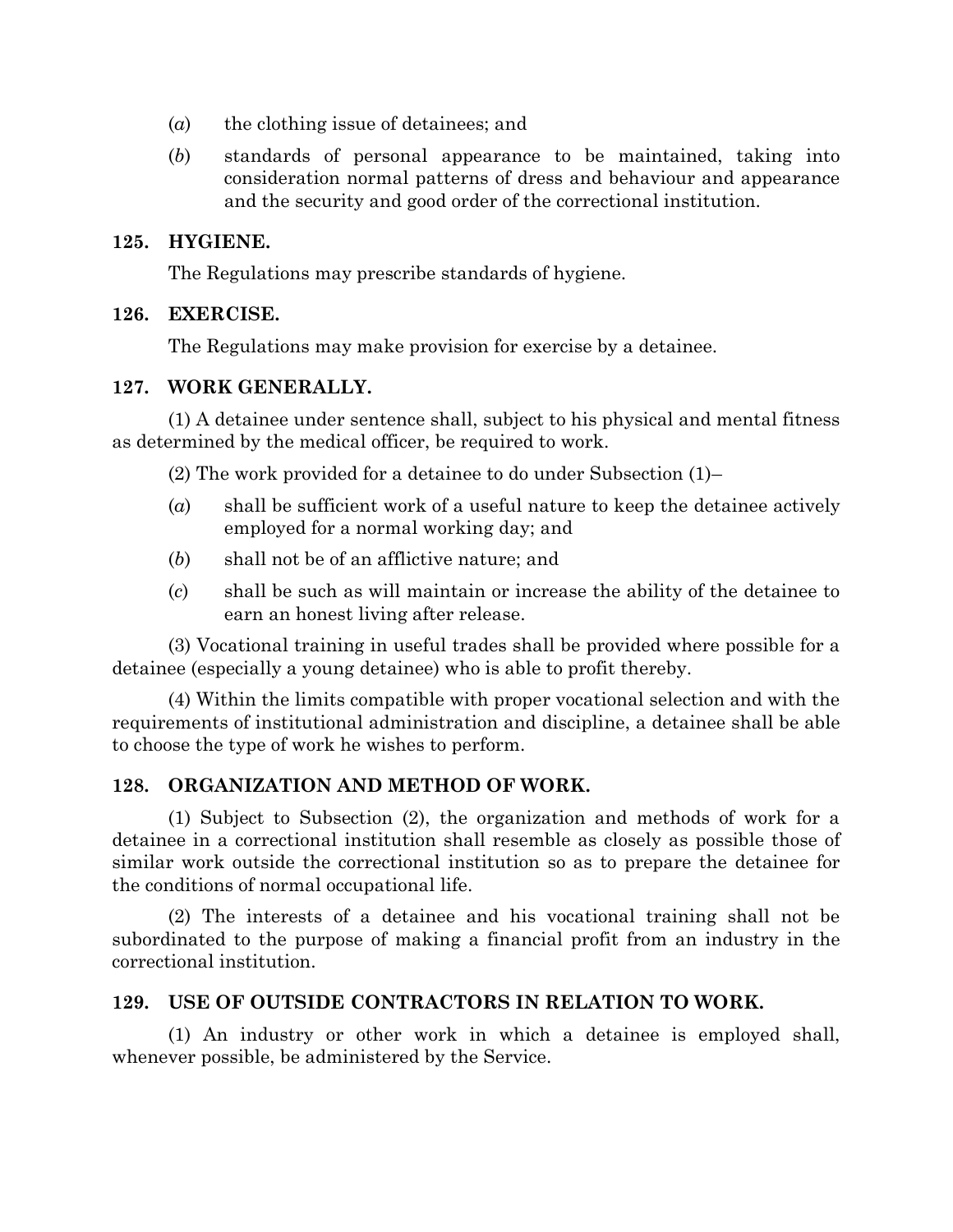(2) Where a detainee is employed in work not controlled by the Service, he shall at all times be under the supervision of a correctional officer.

#### **130. SAFETY PRECAUTIONS.**

The Commissioner shall ensure that the provisions of the *Industrial Safety, Health and Welfare Act 1961* are applied to all work engaged in by a detainee.

#### **131. WORKING HOURS.**

(1) Except where otherwise provided in this Part, a detainee shall not be required to work more than eight and one half hours in each day.

(2) For the purposes of Subsection (1), time spent by a detainee under instruction shall be deemed to be work.

#### **132. SUPERVISION, ETC., OF WORK.**

A member supervising a detainee at work shall–

- (*a*) carefully supervise and examine the work performed by the detainee; and
- (*b*) take full precautions to prevent injury to the detainee by machinery or other equipment; and
- (*c*) keep, or cause to keep, the detainee to his work; and
- (*d*) search, or cause to be searched, the detainees on leaving work; and
- (*e*) seize any unauthorized article found in the possession of a detainee.

#### **133. WORK ON PUBLIC HOLIDAYS.**

(1) Subject to Subsection (2), a detainee shall do only necessary work on Sundays, Christmas Day and Good Friday, but on all other public holidays shall work as on days other than public holidays, unless the Commissioner otherwise directs.

(2) Where required to do so by the Commanding Officer in case of emergency, a detainee shall perform such work as the Commanding Officer directs.

#### **134. HARD LABOUR.**

A detainee sentenced to imprisonment with hard labour shall be employed at such work as the Commissioner directs.

#### **135. LIGHT LABOUR.**

A detainee serving a tern of imprisonment without hard labour shall perform such moderate work as the Commanding Officer of the correctional institution or lock-up directs.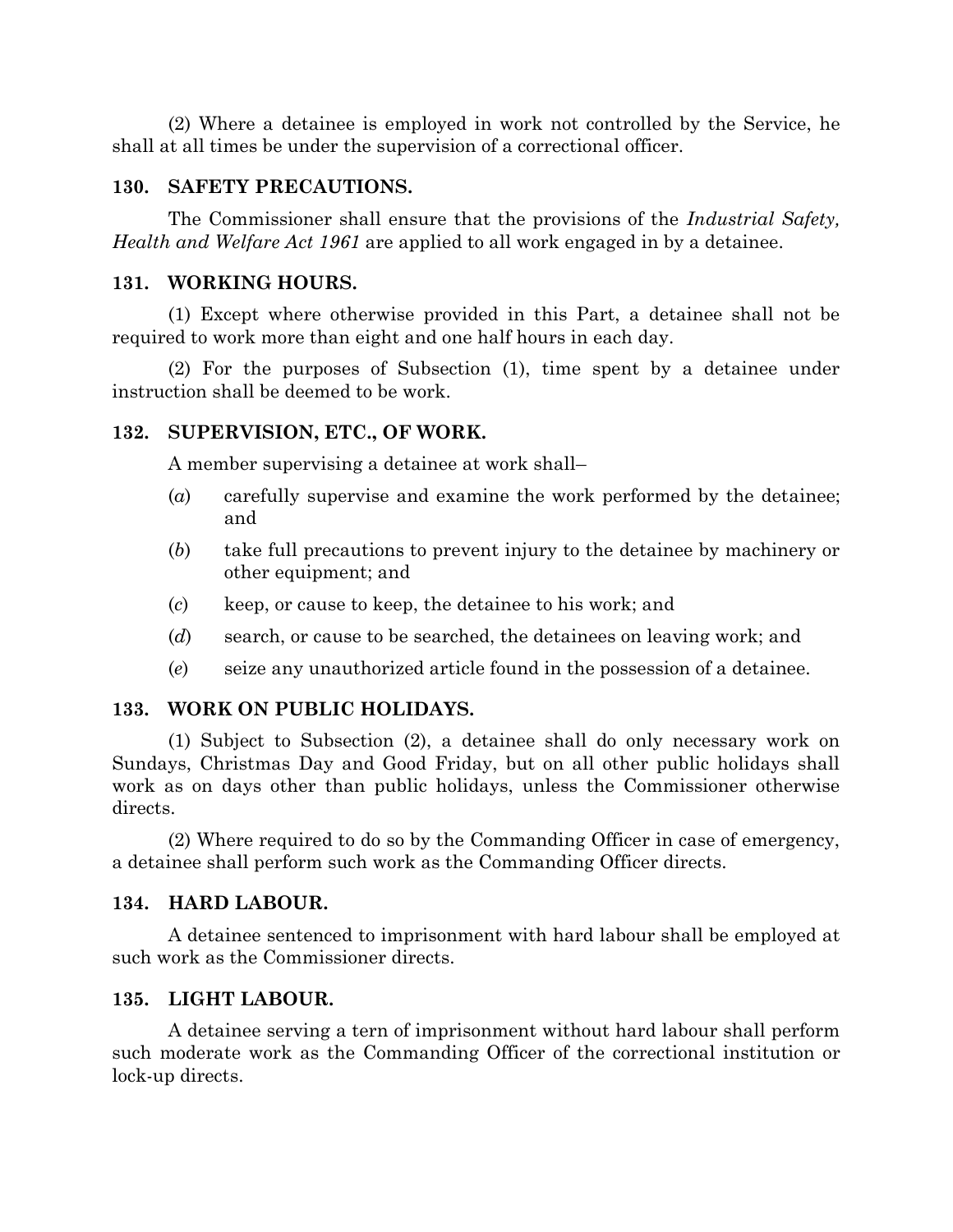#### **136. INSTITUTIONAL MAINTENANCE.**

Subject to this Act, the Commanding Officer of a correctional institution may direct a detainee to carry out work necessary for the maintenance, cleanliness and sanitation of the correctional institution.

## **137. REMOVAL OF DETAINEES FOR WORK.**

(1) The Commanding Officer of a correctional institution may authorize the temporary removal of a detainee under sentence of hard labour to a place outside the correctional institution for the purpose of carrying out in that place work for the benefit of the community.

(2) The Commissioner may, by written notice to the Commanding Officer of a correctional institution, direct the removal of all or any detainees confined in the correctional institution under sentence of hard labour to a place named in the direction for the purpose of carrying out in that place the labour portion of the sentences, provided that the labour is for the benefit of the community.

(3) A detainee employed under this provision shall return to the correctional institution each night unless leave of absence is granted under Section 101.

# **138. ARTICLES MADE BY A DETAINEE.**

All articles made by a detainee in the course of his work while a detainee are the property of the State.

## **139. CHILDREN OF DETAINEES.**

(1) At the request of a detainee who is the mother of a child, the Commissioner may permit the child to live with the detainee in the correctional institution, where the Commanding Officer is satisfied that–

- (*a*) the child is under the age of three; and
- (*b*) it is in the best interests of the child to live with his mother in the correctional institution; and
- (*c*) the management, good order and security of the correctional institution will not be threatened by the child living in the correctional institution; and
- (*d*) the child can be adequately cared for and maintained by the detainee in the correctional institution.

(2) The detainee is responsible for the safety and care of the child of the detainee while the child lives in the correctional institution.

(3) Where the Commanding Officer believes that the presence or behaviour of a child in a correctional institution under Subsection (1) is threatening the security or good order of the correctional institution, the Commanding Officer may cause the child to be removed from the correctional institution.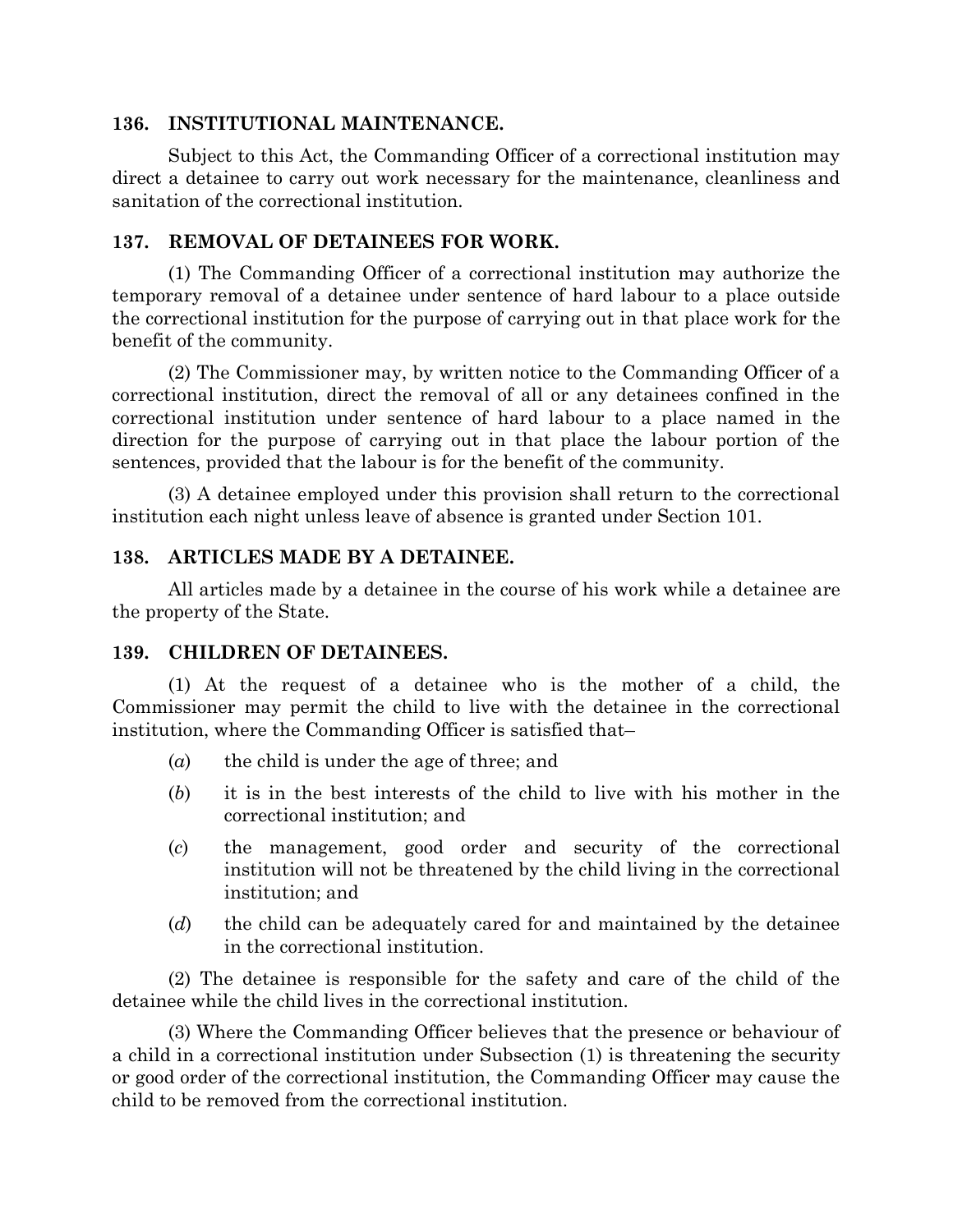(4) Where a child is removed from a correctional institution under Subsection (3), the Commissioner may apply to the court for directions and an order with respect to the child.

(5) A child living in a correctional institution under this section is not a detainee.

(6) The Regulations and Standing Orders may make further provision for the residence of a child in a correctional institution under this section.

#### **140. DISABLED DETAINEES.**

(1) A detainee with special needs shall have special access to such special care and treatment as is available.

(2) A detainee to whom Subsection (1) applies may be transferred into the custody of the Officer-in-Charge of a special facility on the agreement of the Commissioner.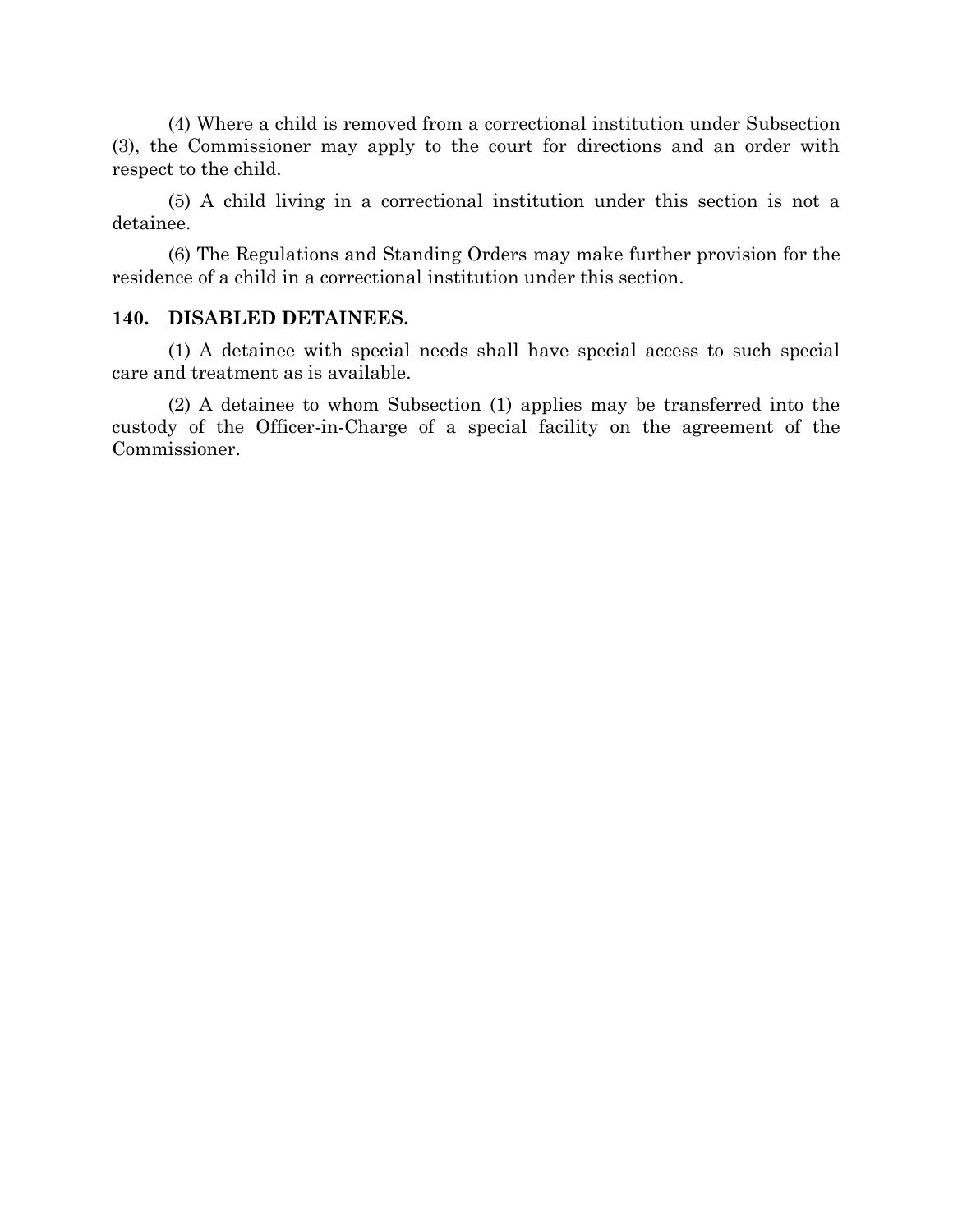## **PART XI. – SERVICES FOR DETAINEE CARE AND WELFARE.**

## **141. HEALTH.**

(1) A detainee has a right to reasonable medical care and treatment consistent with community standards and necessary for the preservation of health including, with the approval of the Departmental Head of the Department responsible for health matters but at the expense of the detainee, a private medical practitioner.

(2) The Commissioner shall appoint a medical officer with the prescribed qualifications to each correctional institution.

(3) The Regulations and Standing Orders may make further provisions in relation to the health of detainees.

## **142. VISITING MEDICAL OFFICERS.**

(1) The Minister may, by notice in the National Gazette, appoint a medical practitioner who is an officer of the Department responsible for health matters, to be a visiting medical officer of a correctional institution.

- (2) The–
- (*a*) Departmental Head of the Department responsible for health matters; or
- (*b*) where the Departmental Head of the Department responsible for health matters is not a medical practitioner, senior medical practitioner in the Department responsible for health matters,

is, *ex officio*, a visiting medical officer of all correctional institutions.

(3) The visiting medical officer shall–

- (*a*) visit each correctional institution not less than once in every four weeks; and
- (*b*) inspect the correctional institution; and
- (*c*) see every detainee or member, on request; and
- (*d*) see a detainee at the request of the medical officer or Commanding Officer; and
- (*e*) report to the Commissioner his observations with respect to the cleanliness of the institution and the health and hygiene of detainees.

## **143. RELIGION.**

(1) A detainee has a right–

- (*a*) to practise a religion of his choice; and
- (*b*) where consistent with security and good management–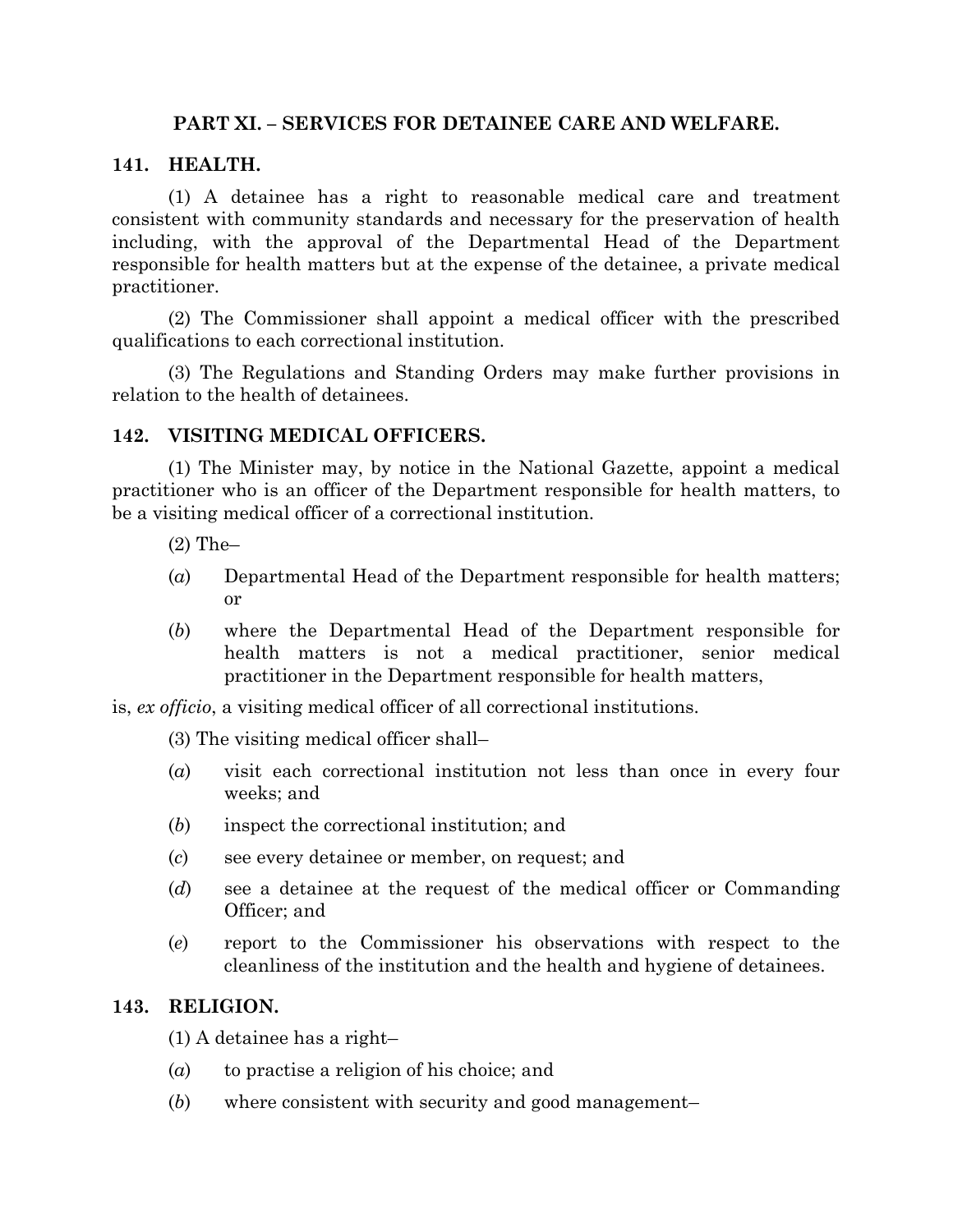- (i) to go in with other detainees in practising that religion; and
- (ii) to possess such articles as are necessary for the practice of that religion.

(2) The Regulations and Standing Orders may make further provision in relation to the practice of religion by detainees.

# **144. VISITING MAGISTRATES.**

(1) The Judicial and Legal Services Commission shall, in respect of each correctional institution and lock-up, appoint a magistrate to be a Visiting Magistrate.

(2) The Visiting Magistrate shall visit the correctional institution or lock-up in respect of which he is appointed–

- (*a*) at least once in every month; and
- (*b*) on such other occasions as the Commissioner requests.

# **145. DUTIES OF VISITING MAGISTRATE.**

(1) The Visiting Magistrate shall, in respect of the correctional institution for which he was appointed–

- (*a*) inquire into the treatment and conduct of the detainees; and
- (*b*) inspect and observe the correctional facilities and programmes; and
- (*c*) hear any complaints made to him by members; and
- (*d*) review the document of commitment of every detainee received into the correctional institution since the last visit of a Visiting Magistrate for apparent error or excess and to assist a detainee in the initiation of a review if appropriate; and
- (*e*) hear and determine appeals under Section 161 from hearings by the Commanding Officer of offences; and
- (*f*) inquire into such matters as he thinks fit or the Commissioner directs; and
- (*g*) perform such other duties as are prescribed.

(2) The Visiting Magistrate shall, within seven days, or such further time as the Commissioner allows, after making his visit, forward to the Commissioner a report concerning any of the matters referred to in Subsection (1).

# **146. INABILITY OF VISITING MAGISTRATE TO ACT.**

Where a Visiting Magistrate is unable to make a visit required under Section 145(2), he shall notify the Commissioner of his inability to do so and the reason for it and the Commissioner may request the Judicial and Legal Services Commission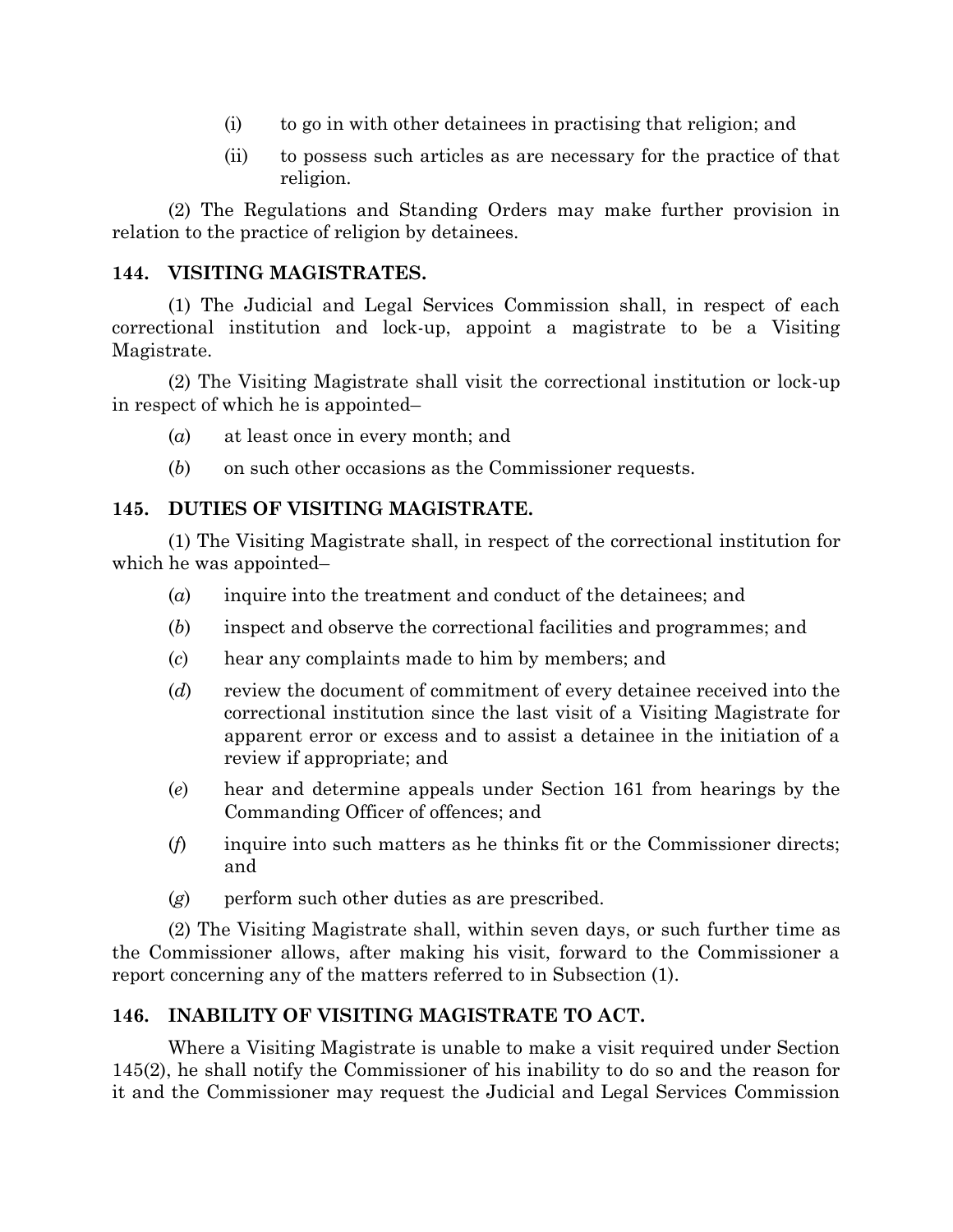to appoint another magistrate to act temporarily as a Visiting Magistrate of the correctional institution or lock-up in his place.

# **147. ADDITIONAL VISITING MAGISTRATES.**

(1) The Judicial and Legal Services Commission may appoint such magistrates, in addition to those appointed under Section 144(1), to be Visiting Magistrates for such correctional institutions as it thinks desirable.

(2) Where a Visiting Magistrate appointed under Subsection (1) thinks fit or is directed to do so by the Commissioner, he may–

- (*a*) visit a correctional institution for which he is appointed as a Visiting Magistrate; or
- (*b*) exercise all or any of the powers and authority and perform all or any of the functions of a Visiting Magistrate.

(3) Where a visiting Magistrate visits a correctional institution under Subsection (2), he shall, within seven days or such further time as the Commissioner allows, forward to the Commissioner his report on the institution.

# **148.** *EX OFFICIO* **VISITING MAGISTRATES.**

A Judge is *ex officio* a Visiting Magistrate for all correctional institutions and may, when he thinks fit–

- (*a*) visit a correctional institution as a Visiting Magistrate; or
- (*b*) exercise all or any of the powers and authority and perform all or any of the functions of a Visiting Magistrate.

# **149. TRAINING AND EDUCATION.**

The Regulations shall make provisions for the further education, including religious instruction, of all detainees capable of profiting thereby.

## **150. RECREATION AND WELFARE.**

(1) The Commissioner shall ensure that recreational and cultural activities shall be provided in all correctional institutions for the benefit of the mental and physical health of the detainees.

(2) At least one member shall be appointed to each correctional institution to assess and provide assistance for the welfare needs of detainees.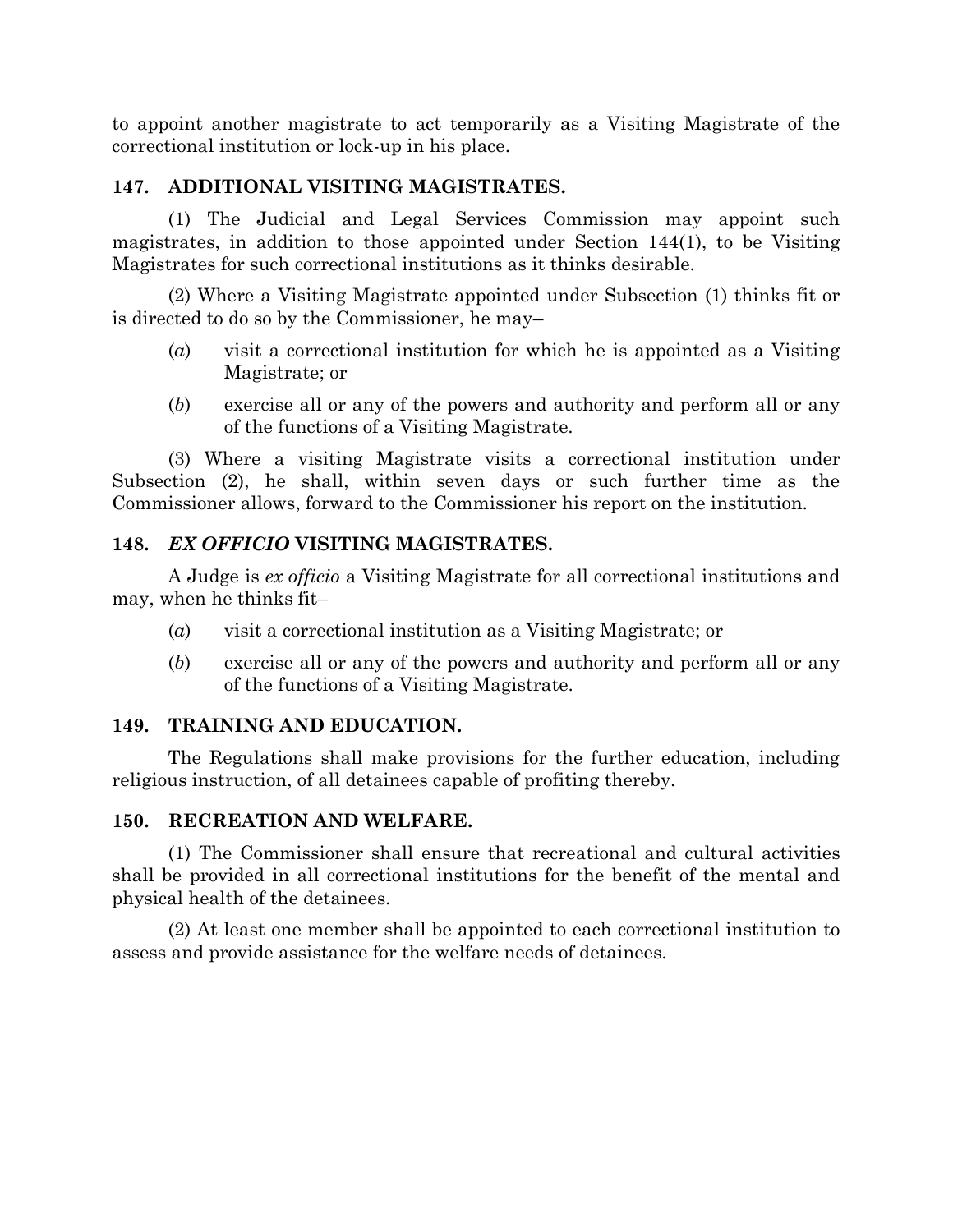# **PART XII. – DETAINEE DISCIPLINE.**

## **151. INTERPRETATION.**

In this Part–

**"Discipline Officer"** means a Discipline Officer appointed under Section 153, and in relation to a correctional institution, means the Discipline Officer appointed for that correctional institution;

**"offence"** means an offence under Section 152.

#### **152. OFFENCES.**

A detainee who does or attempts to do any of the following commits an offence:–

- (*a*) assaults or maliciously threatens another person;
- (*b*) acts in a disruptive, abusive or indecent manner, whether by language or conduct;
- (*c*) engages in gambling or trafficking in unauthorized articles or substances;
- (*d*) has in his possession an article or substance–
	- (i) not issued or authorized by a member; or
	- (ii) prescribed by a medical officer or medical practitioner; or
	- (iii) permitted by or under this Act;
- (*e*) takes or uses alcohol, a drug of dependence or an unauthorized substance or article that has not been issued to the detainee, or takes or uses alcohol or a drug of dependence lawfully issued in a manner that was not prescribed or authorized;
- (*f*) sends or receives a letter or parcel containing an article or substance that the detainee knows to be an unauthorized article or substance;
- (*g*) acts in a way which is prejudicial to or threatens correctional institution property;
- (*h*) without the direction or permission of a member–
	- (i) is in a place where he is not required or permitted to be; or
	- (ii) leaves the place where he is required to be;
- (*i*) works in a careless or negligent way;
- (*j*) breaches a condition of leave of absence from the correctional institution;
- (*k*) disobeys a lawful order of a member;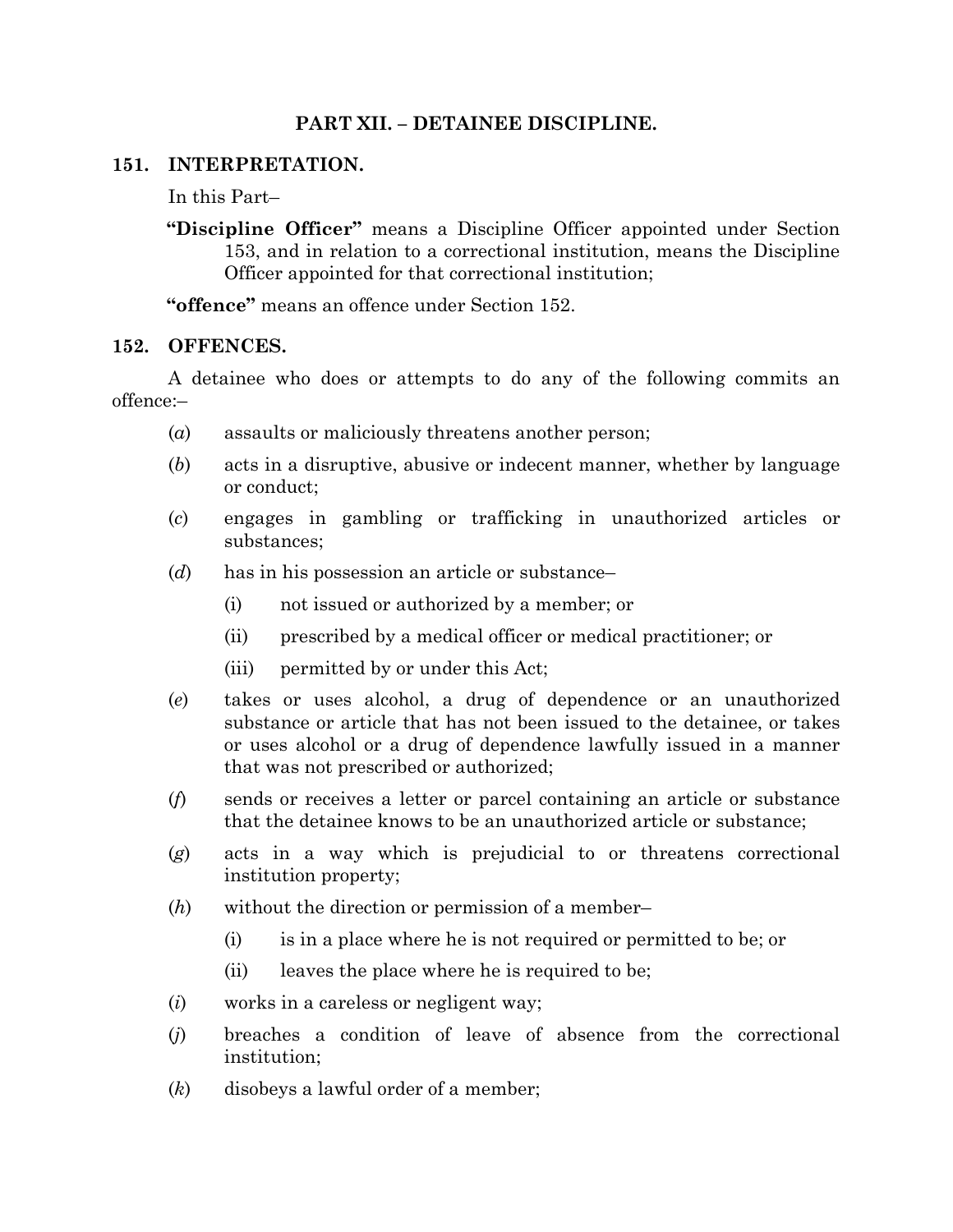- (*l*) commits an act or omission that is contrary to the good order, management or security of the correctional institution or the detainee;
- (*m*) repeatedly behaves in a way that is prejudicial to the good order and management of a correctional institution.

#### **153. DISCIPLINE OFFICER TO BE APPOINTED.**

The Commanding Officer of each correctional institution shall appoint a Discipline Officer who shall be, unless special circumstances exist, the second most senior officer appointed to a position at the correctional institution.

#### **154. OFFENCE TO BE REPORTED.**

Where a member suspects that a detainee has committed an offence under Section 152, the member shall report that offence to the Discipline Officer.

#### **155. INVESTIGATION OF OFFENCE.**

The Discipline Officer shall investigate the report under Section 154 of an offence and in doing so shall give the detainee suspected of having committed an offence an opportunity to give an explanation.

## **156. DUTIES OF DISCIPLINE OFFICER AFTER INVESTIGATIONS.**

(1) The Discipline Officer may, after carrying out an investigation under Section 155–

- (*a*) if satisfied that an offence has been committed, but that it was of a trivial nature–reprimand the detainee and take no further action; or
- (*b*) if satisfied that an offence has been or is likely to have been committed, and that the alleged offence is of such a serious nature as to require an official hearing–charge the detainee with the offence and notify the Commanding Officer of the charge; or
- (*c*) dismiss the allegations and take no further action.

(2) A charge under Subsection (1)(b) shall indicate whether the charge is to be heard by a Commanding Officer or referred to the local court.

## **157. DUTIES OF COMMANDING OFFICER.**

Where a Commanding Officer receives notification of a charge under Section  $156(1)(b)$ , he may-

- (*a*) if satisfied that the offence is of a trivial nature–refer the charge back to the Discipline Officer to be dealt with under Section 156(1)(a); or
- (*b*) if satisfied that the charge should be the subject of a hearing by a court of competent jurisdiction in the area where the offence is alleged to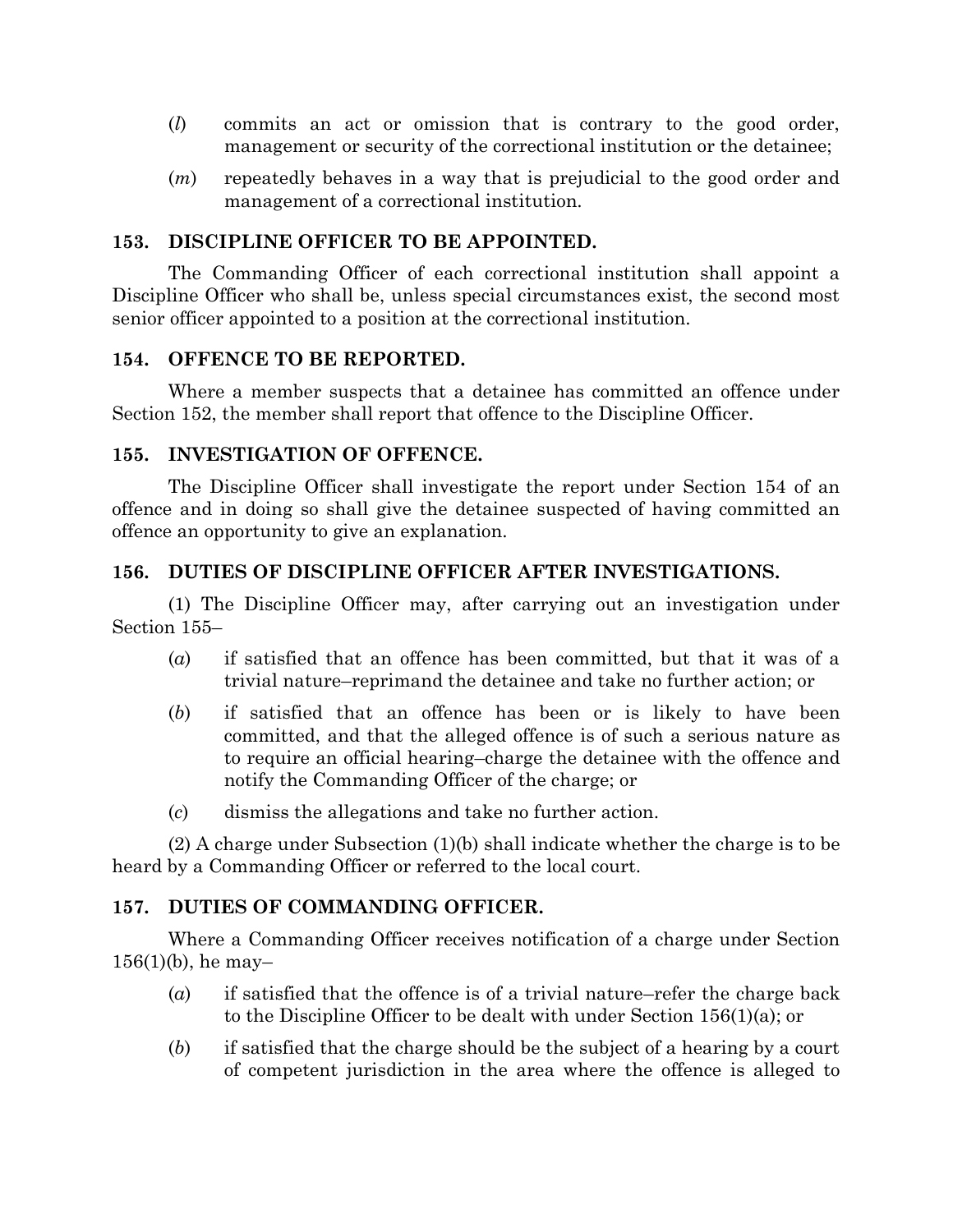have been committed–refer the charge back to the Discipline Officer for him to refer the matter to the appropriate authorities; or

- (*c*) if he believes that he has an interest which would prejudice the fair hearing of the charge–request the Commissioner to appoint another Commanding Officer to hear the charge; or
- (*d*) hear the charge.

# **158. COMMISSIONER TO APPOINT ANOTHER COMMANDING OFFICER TO HEAR CHARGE IF REQUESTED.**

The Commissioner shall, on receipt of a request under Section 157(c), appoint another Commanding Officer to hear the charge.

## **159. COMMANDING OFFICER'S HEARING.**

(1) Where a charge is to be heard by a Commanding Officer of a correctional institution or by another Commanding Officer, the Commanding Officer of the correctional institution shall, not less than 72 hours before the hearing (or where the Commanding Officer and the detainee agree to a shorter period, within that shorter period) give notice to the detainee of the time, date and place of the hearing.

(2) At a hearing, the Commanding Officer conducting the hearing shall allow the detainee reasonable opportunity to call relevant witnesses and cross examine the person conducting the case against the detainee and witnesses called by that person.

(3) At a hearing, the detainee charged may be represented by another detainee if the Commanding Officer approves.

(4) The procedure and conduct of a hearing are as prescribed.

# **160. PENALTIES WHICH MAY BE IMPOSED.**

Where, at a hearing, the Commanding Officer finds that the detainee is guilty of the offence or the detainee admits the truth of the charge, the Commanding Officer may impose on the detainee any one of the following penalties:–

- (*a*) a caution;
- (*b*) a reprimand;
- (*c*) withdrawal of one or more of the detainee's privileges for a period not exceeding 14 days for each offence committed, but not exceeding in total 30 days;
- (*d*) an order that a detainee is to lose, for each offence committed, up to 10 days of the period of remission to which the detainee is entitled, but not more than 10 days may be lost by the detainee in the 30 day period dating from 30 days prior to the date of hearing.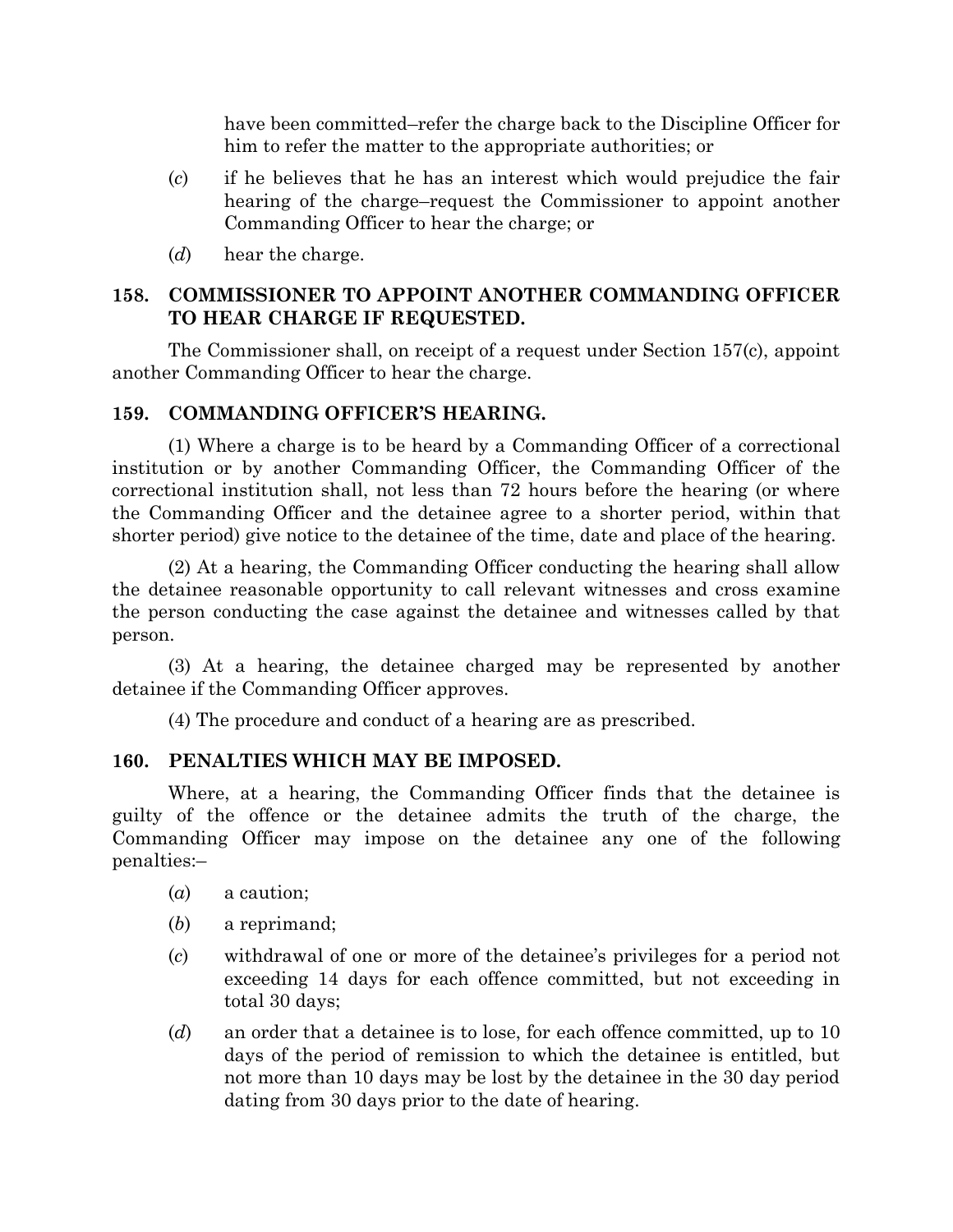#### **161. LOSS OF REMISSION.**

(1) An order under Section 160(d) that a detainee is to lose up to 10 days of remission takes effect immediately on the making of the order.

(2) Where an order under Section 160(d) is to the effect that the detainee is to lose eight days or more of a period of remission, the detainee may, within 14 days of being notified of the order, appeal against it to a Visiting Magistrate.

(3) On an appeal under Subsection (2), the Visiting Magistrate–

- (*a*) shall rehear and redetermine matters relating to the charge of the offence; and
- (*b*) may confirm, vary or quash the decision of the Commanding Officer under Section 160; and
- (*c*) has the powers of the Commanding Officer under Section 160.

(4) The determination by a Visiting Magistrate of an appeal under this section is final and conclusive and shall be given effect to by the Commanding Officer of the correctional institution in which the detainee is held.

(5) Where the determination of an appeal under this section varies a penalty of a loss of remission, the detainee is entitled to have remission recredited to the extent of the variation.

# **162. CHARGE REFERRED TO COURT OF COMPETENT JURISDICTION.**

(1) The Commissioner shall be the informant to a charge against a detainee to be heard in a court of competent jurisdiction, but the informant may appear–

- (*a*) by counsel or a lawyer or other person empowered by law to appear for the Commissioner; or
- (*b*) by another correctional officer.

(2) The court hearing a charge under this Part may, if the charge is found proven or is admitted by the detainee, impose on the detainee a sentence of imprisonment for a term not exceeding two years.

(3) A sentence of imprisonment imposed under Subsection (2)(b) is to be served cumulatively upon any other sentence that the detainee is serving unless otherwise ordered by the Court.

(4) A detainee may appeal against a sentence imposed under Subsection (2) through the appropriate processes of a court of competent jurisdiction.

(5) A penalty imposed under Subsection (2) s not to be given effect to until after the expiry of the period for appeals.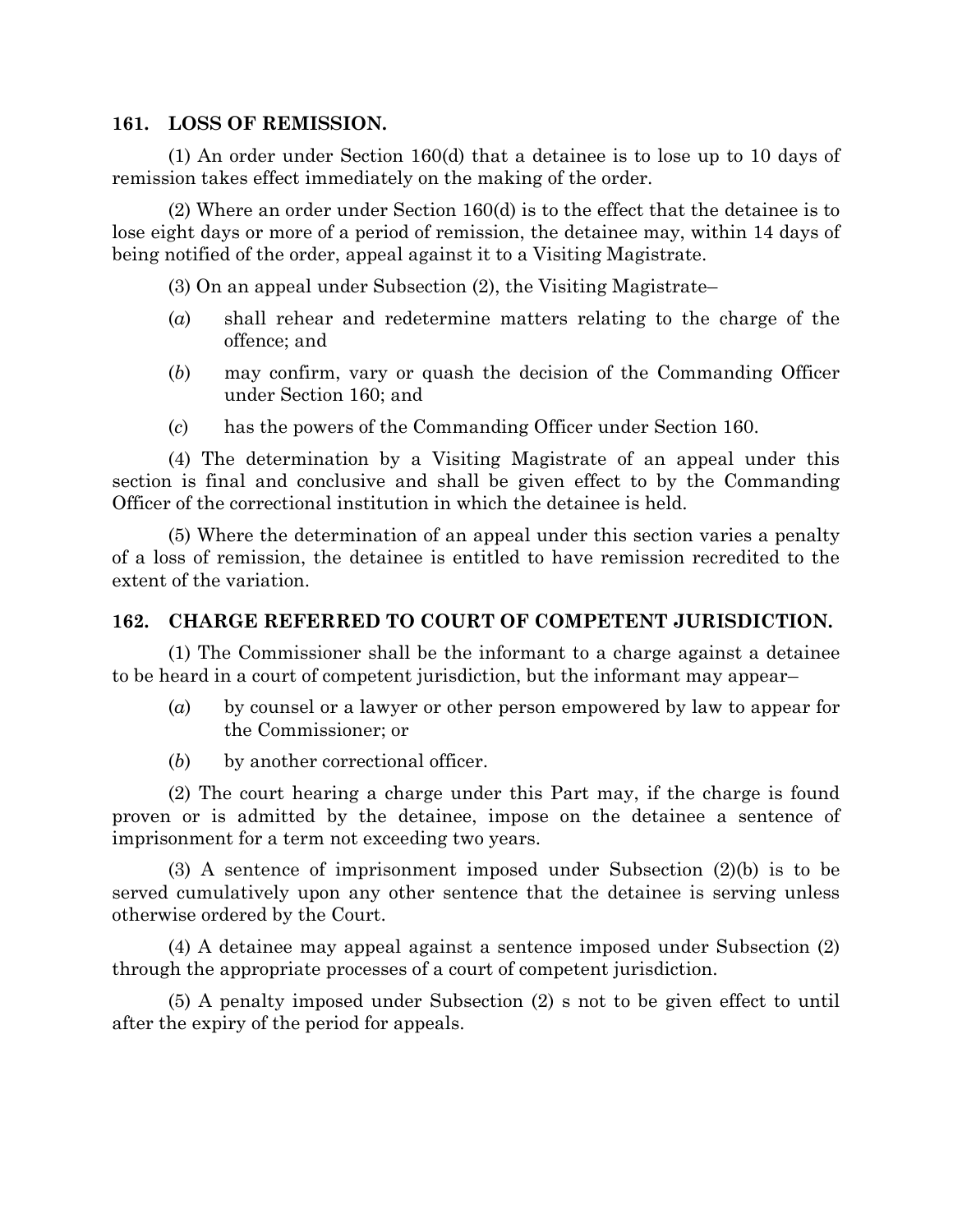# **PART XIII. – MISCELLANEOUS.**

#### **163. CORRECTIONAL SERVICE GAZETTE.**

(1) There shall be a *Correctional Service Gazette* which shall be published at least quarterly.

(2) There shall be published in the *Correctional Service Gazette*–

- (*a*) notices of all vacancies in the Service; and
- (*b*) notices of all appointments, promotions and transfers of members; and
- (*c*) findings of the Disciplinary Appeals Tribunal and the Commissioner with respect to appeals under Part V; and
- (*d*) regulations made under this Act; and
- (*e*) Standing Orders made under this Act; and
- (*f*) determinations with respect to salary, terms and conditions of service and allowances and expenses to be paid to members; and
- (*g*) any other matter or thing that is required to be so published by or under this Act or any other Act, or by direction of the Commissioner.

(3) The *Correctional Service Gazette* shall be distributed to each Commanding Officer within 14 days of Publication.

(4) A Commanding Officer shall ensure that each member under his command has access to the *Correctional Service Gazette*.

(5) All courts, Judges and persons acting judicially shall take judicial notice of any act, matter or thing of which publication in the *Correctional Service Gazette* is directed by or under an Act, when so published.

#### **164. DELEGATION.**

(1) The Commissioner may delegate to any member or class of members all or any of the Commissioner's powers, functions or duties under this Act (except this power of delegation) and any other power, function or duty prescribed in the Regulations.

(2) A Commanding Officer may delegate to any member or class of members all or any of the Commanding Officer's powers, functions or duties under this Act (except this power of delegation) and any other power, function or duty prescribed in the Regulations.

(3) A delegation under Subsection (1) or (2) shall be–

- (*a*) wherever possible, by written instrument; and
- (*b*) when given orally, confirmed by written instrument as soon as is practicable and in any event not more than 14 days after the delegation is made.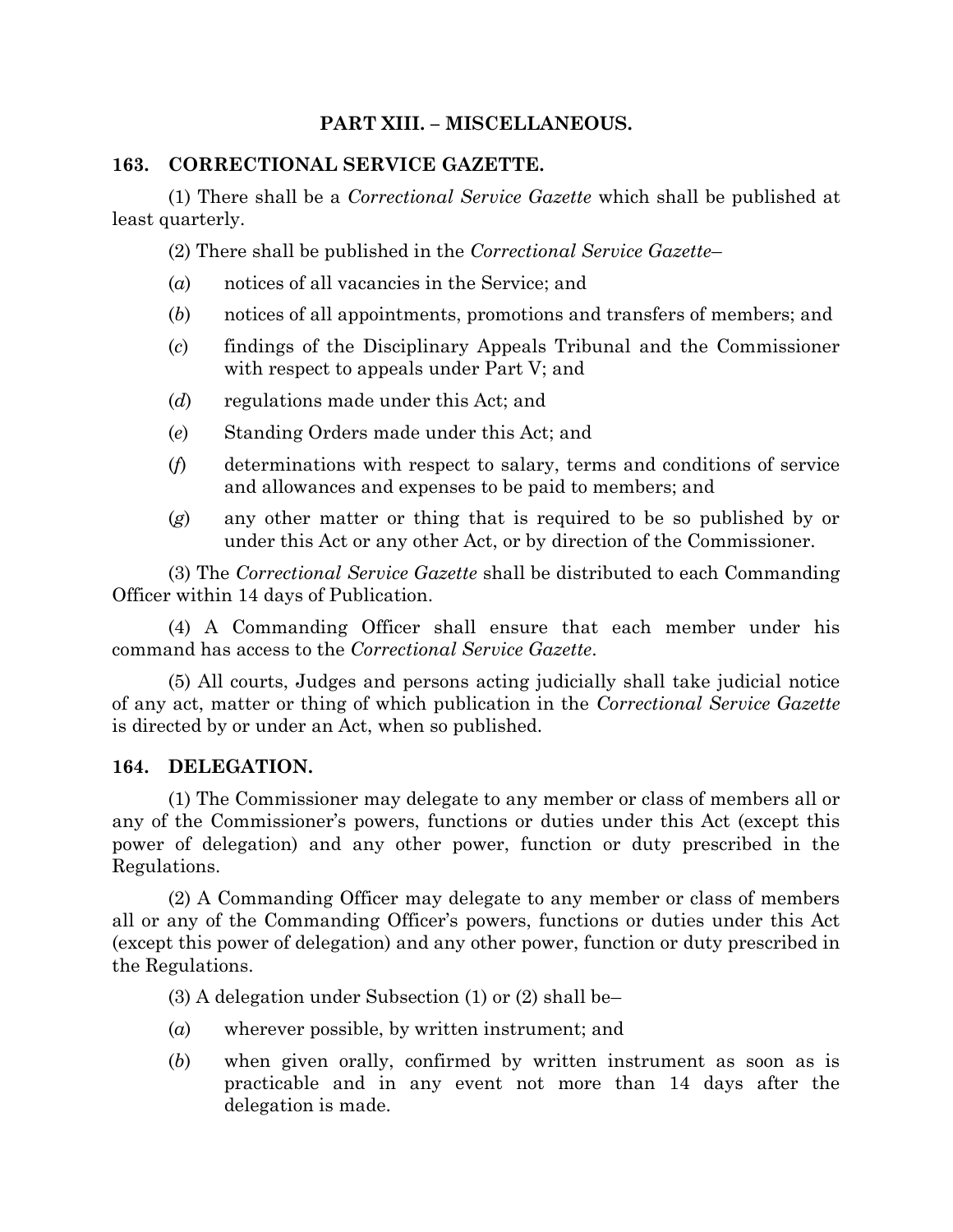#### **165. WORKERS' COMPENSATION.**

A member is considered to be a worker for the purposes of the *Workers' Compensation Act 1978*.

#### **166. MISREPRESENTATION BY APPLICANTS FOR APPOINTMENT.**

A person, who makes a false representation in applying for appointment as a member of the Service, is guilty of an offence.

Penalty: A fine not exceeding K100.00 or imprisonment for a term not exceeding three months.

#### **167. REGULATIONS.**

The Head of State, acting on advice, may make regulations, not inconsistent with this Act, prescribing all matters that by this Act are permitted or required to be prescribed or that are necessary or convenient to be prescribed for carrying out or giving effect to this Act, including, but without prejudice to the foregoing generality–

- (*a*) annual reports by the Commissioner, recruitment, appointment, terms and conditions of service (including salaries), transfer, promotion, discipline, training, qualifications of members;
- (*b*) the entitlements, expenses and allowances available to members and families of members and the conditions applicable thereto;
- (*c*) duties of members;
- (*d*) the issue, use, replacement, cost, maintenance and description of uniforms;
- (*e*) standards of appearance to be maintained by members and detainees;
- (*f*) the management, good order and security of correctional institutions;
- (*g*) the safe custody and welfare of detainees;
- (*h*) terms and conditions of visits, times when visits may be made, limits on the number of visitors that may be allowed in a correctional institution or to a detainee and information to be made available to visitors;
- (*i*) procedures relating to the entry, perusal, storage and access to legal documents in a correctional institution;
- (*j*) procedures for searching visitors, detainees, members, correctional institutions, articles to come into or out of a correctional institution, vehicles and places where a detainee is, has been or is to be;
- (*k*) seizure of articles and substances and procedures for the storage, identification and disposal of such;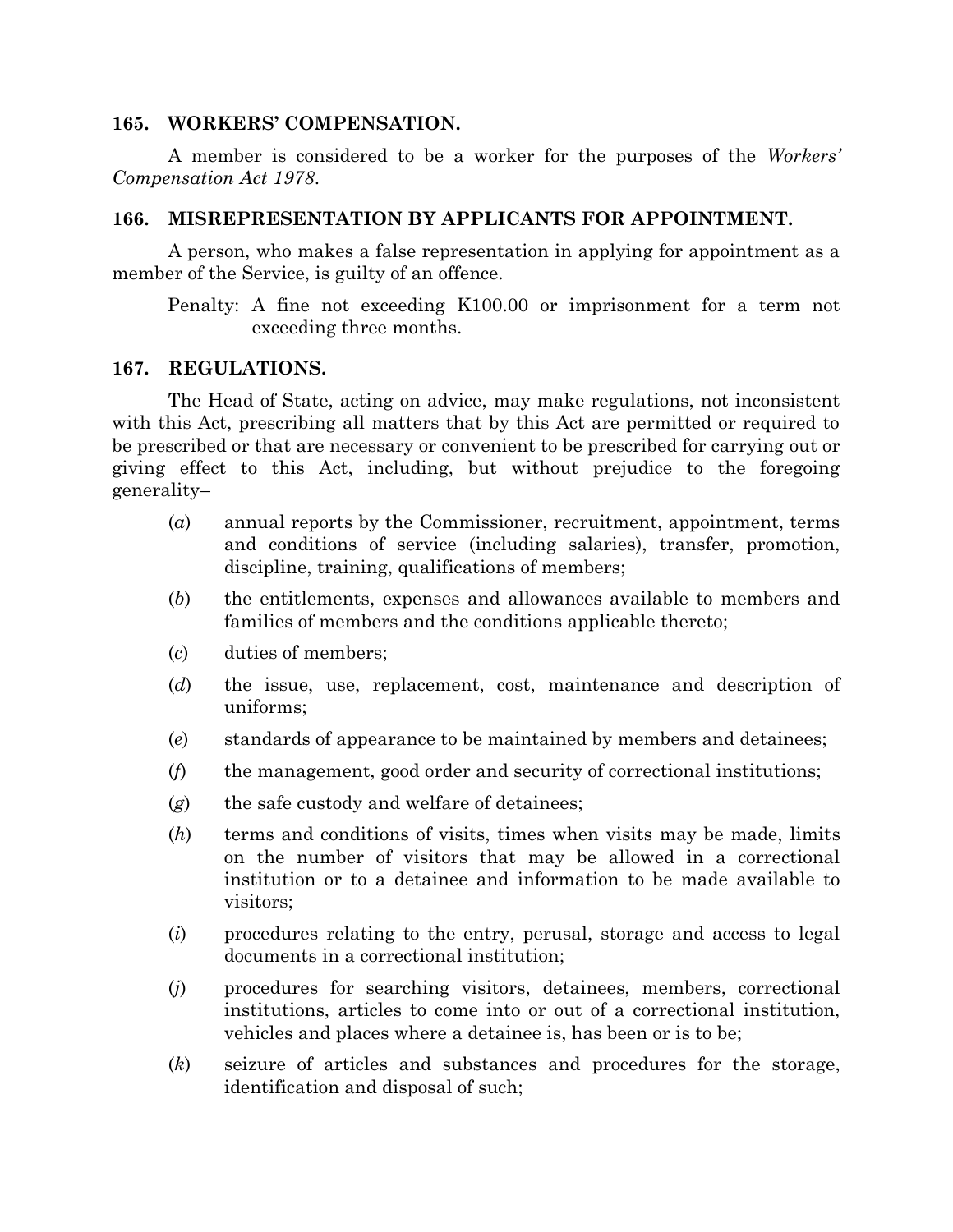- (*l*) procedures for dealing with detainees suspected of suffering from an infectious or quarantinable disease;
- (*m*) the preparation, maintenance, storage, and disposal of records required under this or any other Act for the good order and management of the Service, its members, or the security or welfare of detainees;
- (*n*) procedures relating to the taking of fingerprints and photographs and the use, storage and disposal thereof;
- (*o*) the surrender, handling, use of, access to, storage and disposal of the property of detainees;
- (*p*) medical examinations and medical tests of detainees;
- (*q*) transfer, absence and movement of detainees and forms of authority;
- (*r*) the custody, control and care of detainees and rights of a detainee during transfer;
- (*s*) access to and custody and control of a detainee transferred to another correctional institution or to a court;
- (*t*) programmes or classes of programmes which may be approved for the purposes of this Act and the method of approval;
- (*u*) the conduct of inspections;
- (*v*) the form authorizing the separation of detainees, the conditions to apply to a detainee subject to a separation order, and the minimum requirements of an area used for the separation of detainees;
- (*w*) stores acquisitions, use, disposal, storage, security and maintenance procedures;
- (*x*) the acquisition, storage, issue, use, accountability, security, maintenance and disposal of firearms, instruments of restraint and other security equipment;
- (*y*) the acquisition, training, care and maintenance and use of dogs, and the training of correctional officers to handle dogs, and on the use of dogs in correctional institutions, or in the vicinity of correctional institutions, or in any place where detainees have recently been, are or will soon be;
- (*z*) calculation of sentences, dates for discharge taking into account remission granted and lost, eligibility for parole and the notification of those dates to detainees;
- (*aa*) the calculation of and recording of remission;
- (*ab*) accommodation standards;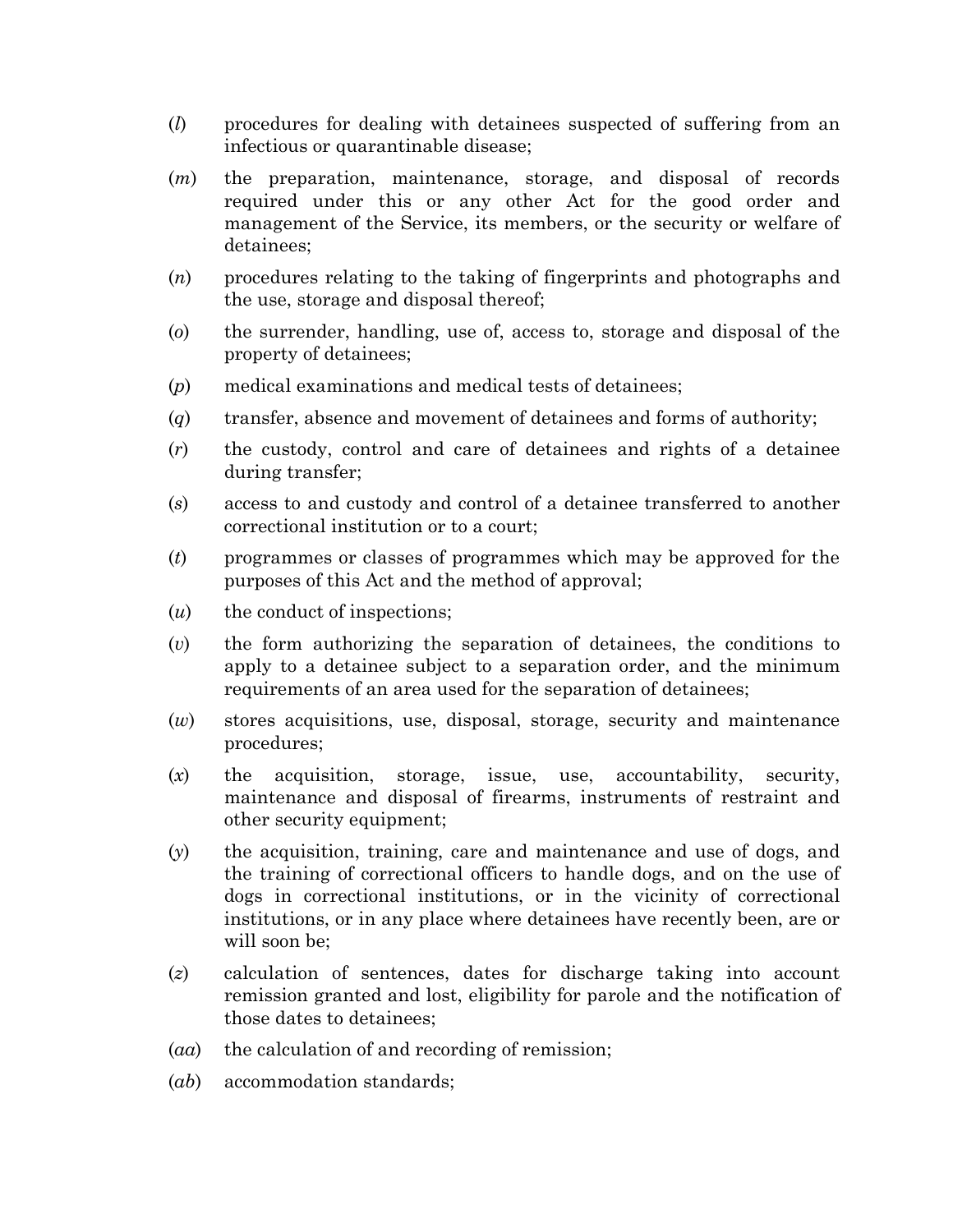- (*ac*) the purchase, production or supply of food for detainees, its storage, preparation, and presentation to detainees, facilities for food preparation and storage, types and amounts of food to be provided for detainees and their children;
- (*ad*) the purchase or manufacture of clothing for detainees, the issue of that clothing, the use of a detainee's personal clothing, the care and maintenance of detainees' clothing;
- (*ae*) standards of hygiene to be maintained by detainees, by members, and in correctional institutions;
- (*af*) opportunities to be made available to detainees for exercise;
- (*ag*) establishment of industry for the provision of work for detainees and food or materials for use in the correctional institution or by detainees;
- (*ah*) the classification of detainees and the conditions applicable to each class of detainees;
- (*ai*) conditions applying to the residence of a child in a correctional institution;
- (*aj*) medical care and treatment of detainees and general provisions relating to the health and well-being of detainees;
- (*ak*) the qualifications of medical officers;
- (*al*) the practice of religion by detainees;
- (*am*) education and training of detainees;
- (*an*) recreation and welfare activities for detainees;
- (*ao*) procedure and conduct of hearings of disciplinary offences by members, and offences by detainees;
- (*ap*) care and security of detainees condemned to death;
- (*aq*) offences and penalties.

#### **168. STANDING ORDERS.**

The Commissioner may issue directions and orders (to be known as "Standing Orders") not inconsistent with this Act as to any matter required by this Act to be so prescribed, which are permitted to be prescribed by Regulation or are necessary or desirable for the purposes of this Act.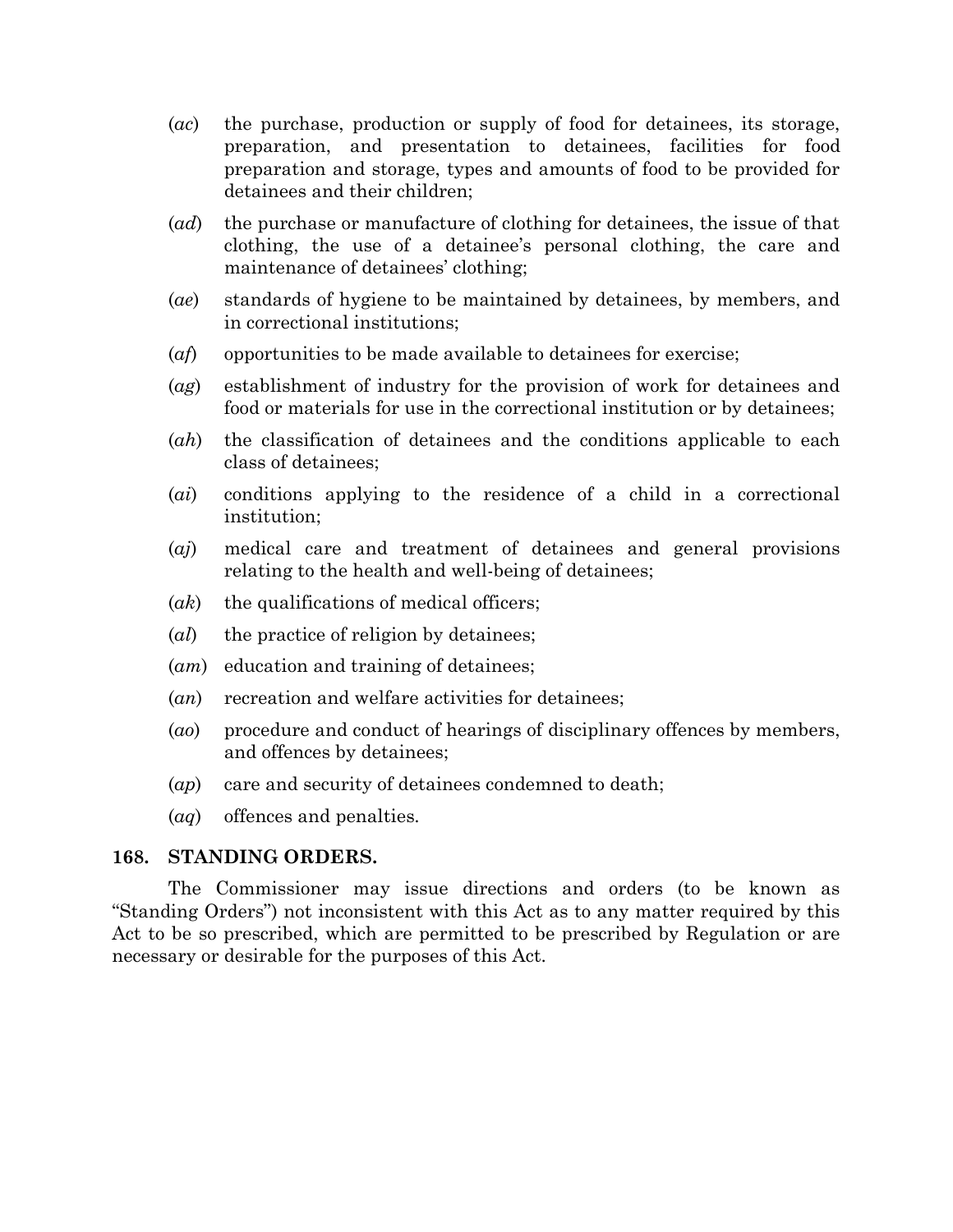# **PART XIV. – REPEAL.**

## **169. REPEAL.**

The Acts specified in Schedule 5 are hereby repealed.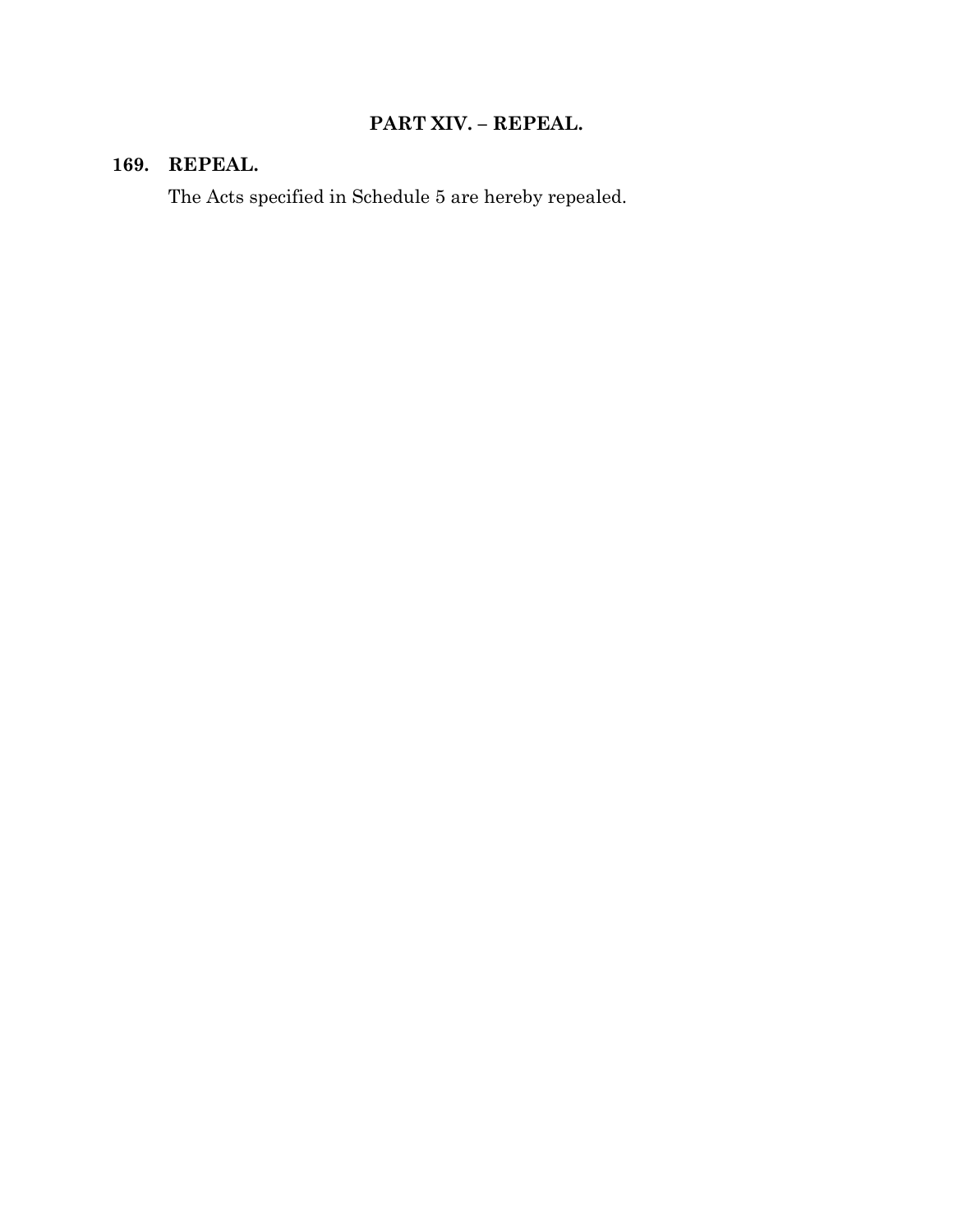#### **PART XV. – TRANSITIONAL AND SAVINGS.**

#### **170. INTERPRETATION.**

In this Part, **"***Corrective Institutions Act***"** means the *Corrective Institutions Act* (Chapter 63) repealed by Section 169.

### **171. COMMISSIONER.**

(1) The person who, immediately before the coming into operation of this Act, held the office of Commissioner of Correctional Services under the *Corrective Institutions Act* shall, on that coming into operation, hold office as the Commissioner until such time as–

- (*a*) a Commissioner or Acting Commissioner is appointed; or
- (*b*) his appointment otherwise expires or is terminated according to law,

whichever shall first happen.

(2) A person to whom Subsection (1) applies holds office, subject to the *Salaries and Conditions Monitoring Committee Act 1988*, on the same terms and conditions as those applying to him under the *Corrective Institutions Act* and the *Public Services (Management) Act 1995* until such time as terms and conditions are determined under Section 8.

*Note* The *Public Services (Management) Act 1986* was repealed and replaced by the *Public Services (Management) Act 1995*.

## **172. CORRECTIONAL OFFICERS.**

(1) A person who, immediately before the coming into operation of this Act, held office as a correctional officer under the *Corrective Institutions Act*, shall, on that coming into operation, hold office as a correctional officer in a rank under Section 23 determined by the Commissioner to be the rank equivalent to the rank held by that person under the *Corrective Institutions Act* until such time as–

- (*a*) appointments of correctional officers are made under this Act; or
- (*b*) that person's appointment otherwise expires or is terminated according to law,

whichever shall first happen.

(2) A person to whom Subsection (1) applies holds office, subject to the *Salaries and Conditions Monitoring Committee Act 1988*, on the same terms and conditions as those applying to him under the *Corrective Institutions Act* and *Public Services (Management) Act 1995* until such time as terms and conditions are determined under Section 30.

*Note* The *Public Services (Management) Act 1986* was repealed and replaced by the *Public Services (Management) Act 1995*.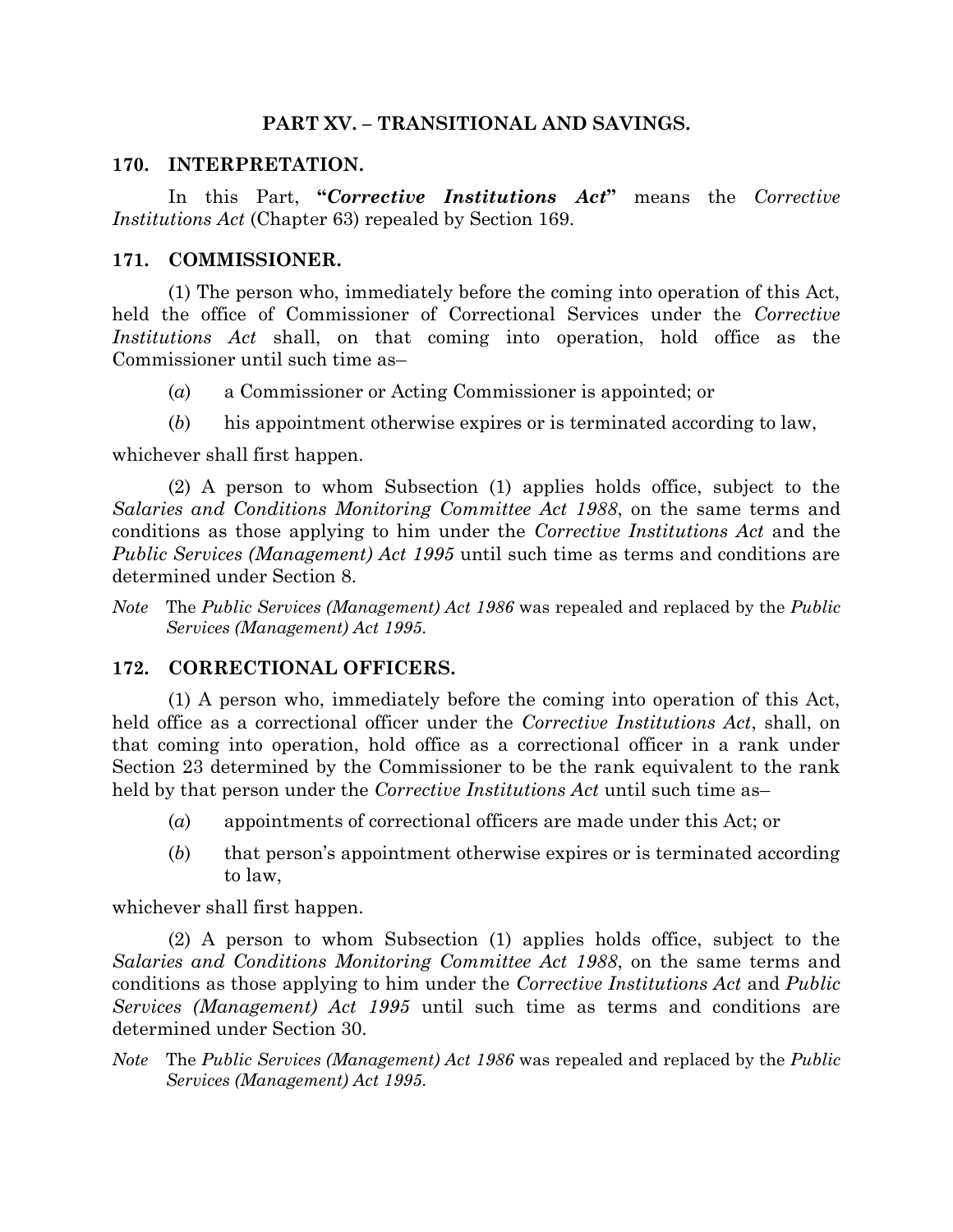#### **173. ASSISTANT CORRECTIONAL OFFICERS.**

(1) A person who, immediately before the coming into operation of this Act, held office as an Assistant Correctional Officer under the *Corrective Institutions Act*, shall, on that coming into operation, hold office as a correctional officer in a rank under Section 23 determined by the Commissioner to be appropriate to the duties of that person until such time as–

- (*a*) appointments of correctional officers are made under this Act; or
- (*b*) that person's appointment otherwise expires or is terminated according to law,

whichever shall first happen.

(2) A person to whom Subsection (1) applies holds office, subject to the *Salaries and Conditions Monitoring Committee Act 1988*, on the same terms and conditions as those applying to him under the *Corrective Institutions Act*.

#### **174. PENSIONS.**

Any pension payable to any person under the *Corrective Institutions Act* immediately before the coming into operation of this Act, continues, on that coming into operation to be so payable in accordance with the provisions of the *Corrective Institutions Act*, and the provisions of the *Corrective Institutions Act* are saved to the extent necessary to give effect to this section.

## **175. CONTINUATION AND COMPLETION OF DISCIPLINARY PROCEEDINGS.**

(1) Where, immediately before the coming into operation of this Act, any disciplinary proceedings under the *Public Services (Management) Act 1986* against a correctional officer under the *Corrective Institutions Act* had been commenced but not completed, such proceedings (whether arising from a breach of the *Public Services (Management) Act 1986* or of the *Corrective Institutions Act*) shall, notwithstanding that coming into operation, continue to be heard and determined in accordance with the provisions of the *Public Services (Management) Act 1986* and the provisions of the *Corrective Institutions Act* are saved to the extent necessary to give effect to this section.

(2) Where, immediately before the coming into operation of this Act, any disciplinary proceedings under the *Corrective Institutions Act* against an assistant correctional officer under the *Corrective Institutions Act* had been commenced but not completed, such proceedings shall be continued and completed in accordance with the provisions set out in this Act for dealing with disciplinary offences by members and–

(*a*) the offence in respect of which the disciplinary proceedings are taken is deemed to be the equivalent offence under this Act; and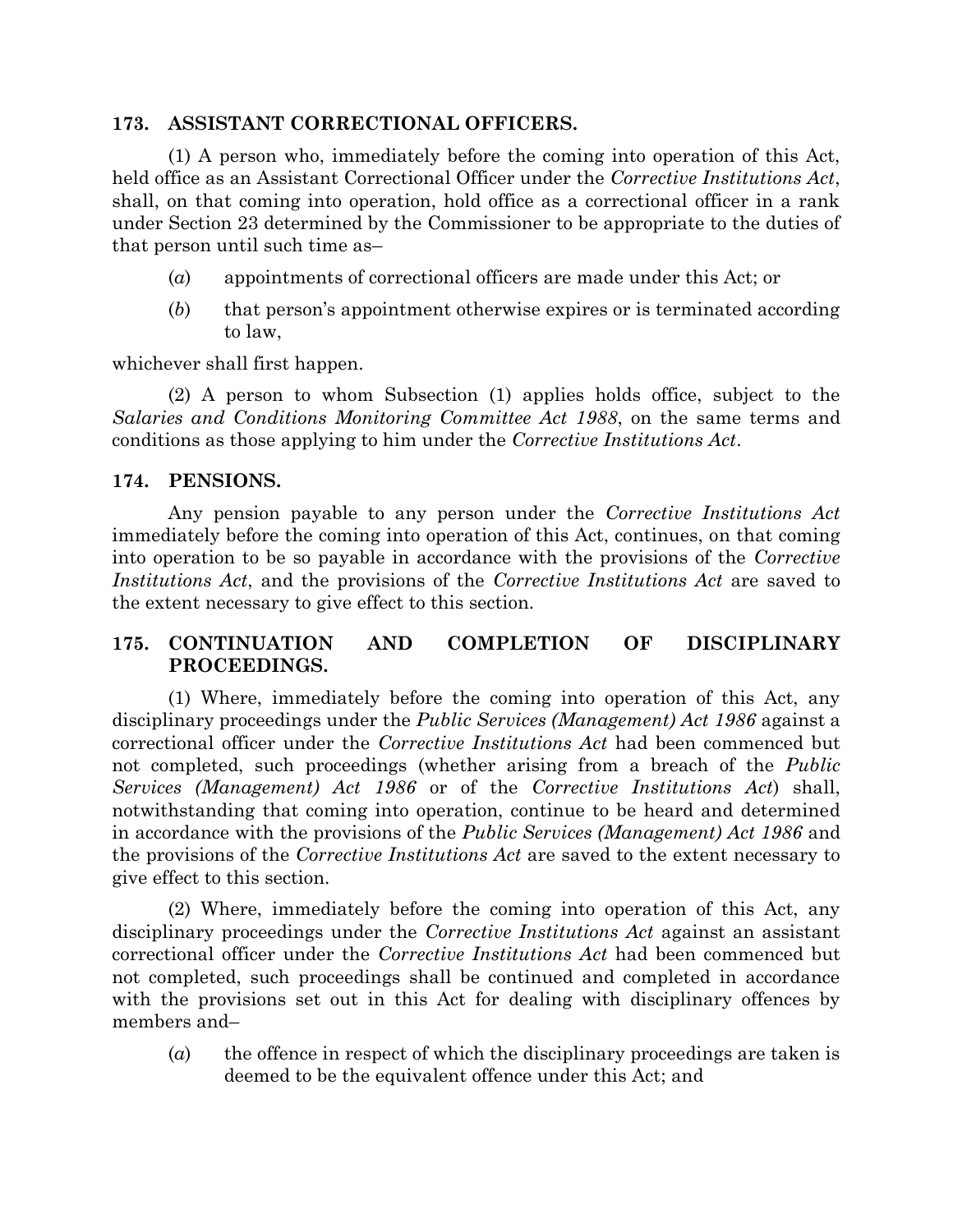(*b*) the procedure so far as completed under the *Corrective Institutions Act* is deemed to be the equivalent procedure under this Act.

### **176. DISCIPLINARY OFFENCE ALLEGED TO HAVE BEEN COMMITTED UNDER** *CORRECTIVE INSTITUTIONS ACT* **IN RESPECT OF WHICH DISCIPLINARY PROCEEDINGS HAD NOT BEEN COMMENCED AT THE COMING INTO OPERATION OF THIS ACT.**

A disciplinary offence, alleged to have been committed under the *Corrective Institutions Act* before the coming into operation of this Act by a person who becomes a member under Section 172 or 173, in respect of which offence no disciplinary proceedings have been commenced before that coming into operation, is deemed to be the equivalent disciplinary offence under this Act and may be investigated and prosecuted in accordance with the provisions of this Act.

#### **177. VISITING JUSTICES.**

A person holding office as a visiting justice under the *Corrective Institutions Act* immediately before the coming into operation of this Act is deemed to be a Visiting Magistrate under this Act.

#### **178. WARRANTS.**

A warrant, issued under the *Corrective Institutions Act* committing a person to a corrective institution, in so far as still unexpired immediately before the coming into operation of this Act, continues in force under this Act and has effect as if issued as a warrant under this Act.

#### **179. ORDERS, DIRECTIONS AND AUTHORIZATIONS.**

An order, direction or authorization, issued under a provision of the *Corrective Institutions Act*, in so far as still in force and not fully implemented immediately before the coming into operation of this Act, continues in force under this Act and has effect as if issued under the equivalent provision of this Act.

### **180. CONTINUATION AND COMPLETION OF DISCIPLINARY PROCEEDINGS AGAINST DETAINEES.**

Where, immediately before the coming into operation of this Act any proceedings in respect of a corrective institution and lock-up offence under the *Corrective Institutions Act* against a detainee under the *Corrective Institutions Act* had been commenced but not completed, such proceedings shall be continued and completed in accordance with the provisions set out in Part XII for dealing with detainee discipline and–

(*a*) the offence in respect of which the disciplinary proceedings were taken is deemed to be the equivalent offence under this Act; and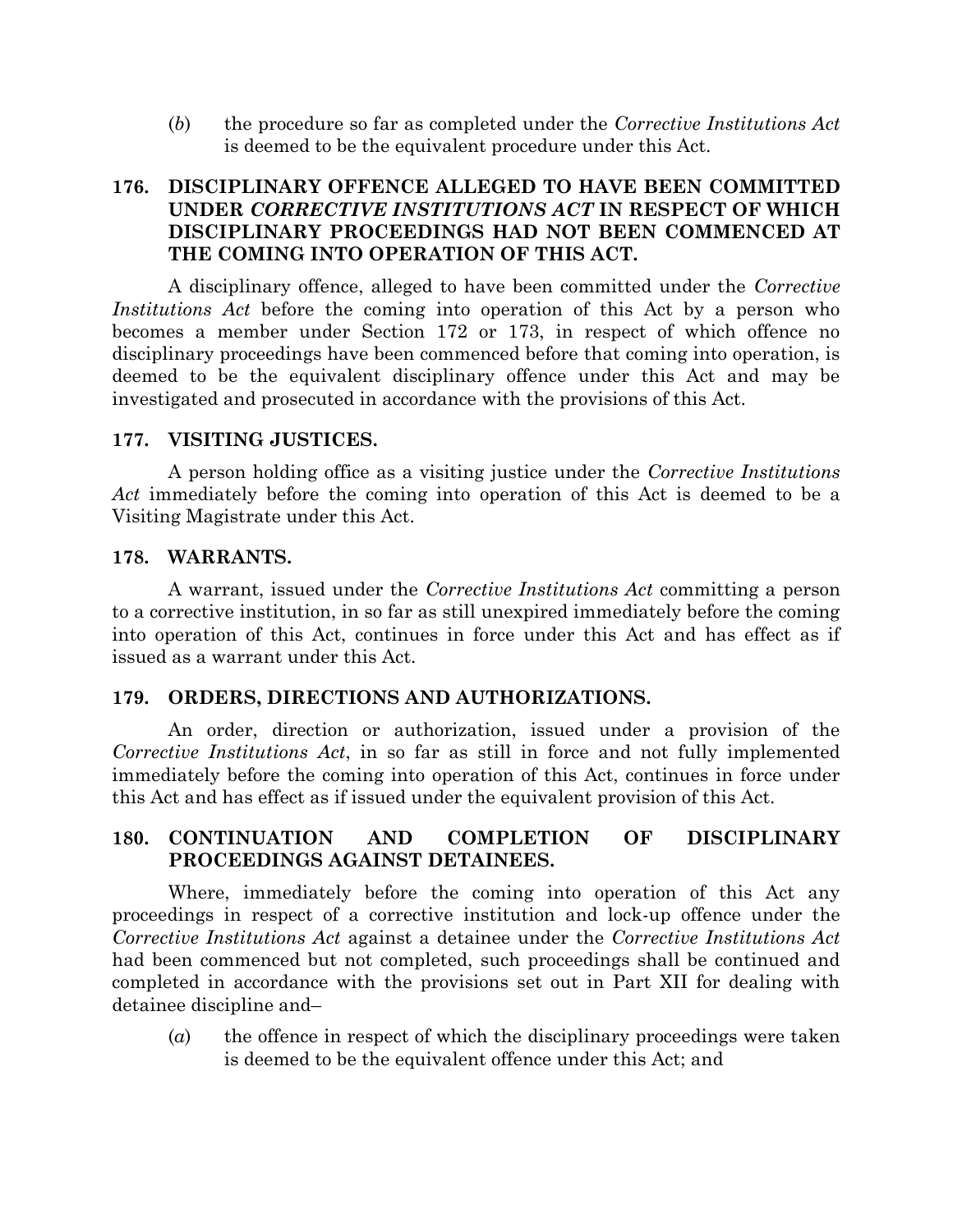(*b*) the procedure so far as completed under the *Corrective Institutions Act* is deemed to be the equivalent procedure under this Act.

## **181. CORRECTIVE INSTITUTION AND LOCK-UP OFFENCES ALLEGED TO HAVE BEEN COMMITTED UNDER** *CORRECTIVE INSTITUTIONS ACT* **IN RESPECT OF WHICH DISCIPLINARY PROCEEDINGS HAD NOT BEEN COMMENCED AT THE COMING INTO OPERATION OF THIS ACT.**

A corrective institution and lock-up offence, alleged to have been committed under the *Corrective Institutions Act* before the coming into operation of this Act by a detainee who becomes a detainee under Section 178, in respect of which offence no proceedings have been commenced before that coming into operation, is deemed to be the equivalent offence under Section 152 and may be investigated and prosecuted in accordance with the provisions of Part XII.

### **182. ACTIONS, ETC., NOT TO ABATE.**

Where, immediately before the coming into operation of this Act, any action, arbitration or proceeding was pending or existing by or against a person or body under the *Corrective Institutions Act*, it does not, on that coming into operation, abate or discontinue, or be in any way affected by any provisions of this Act but it may be prosecuted, continued and enforced by, against or in favour of the person or body as if this Act had not been made.

#### **183. APPLICATION OF ACTS, ETC.**

Where–

- (*a*) any Act, or subordinate enactment other than this Act; or
- (*b*) any document or instrument wherever made or executed,

contains a reference, express or implied, to a provision of any of the Acts repealed by Part XIV, that reference shall, on and after the coming into operation of this Act, except where the context otherwise requires, be read and construed and have effect as a reference to the equivalent provision under this Act.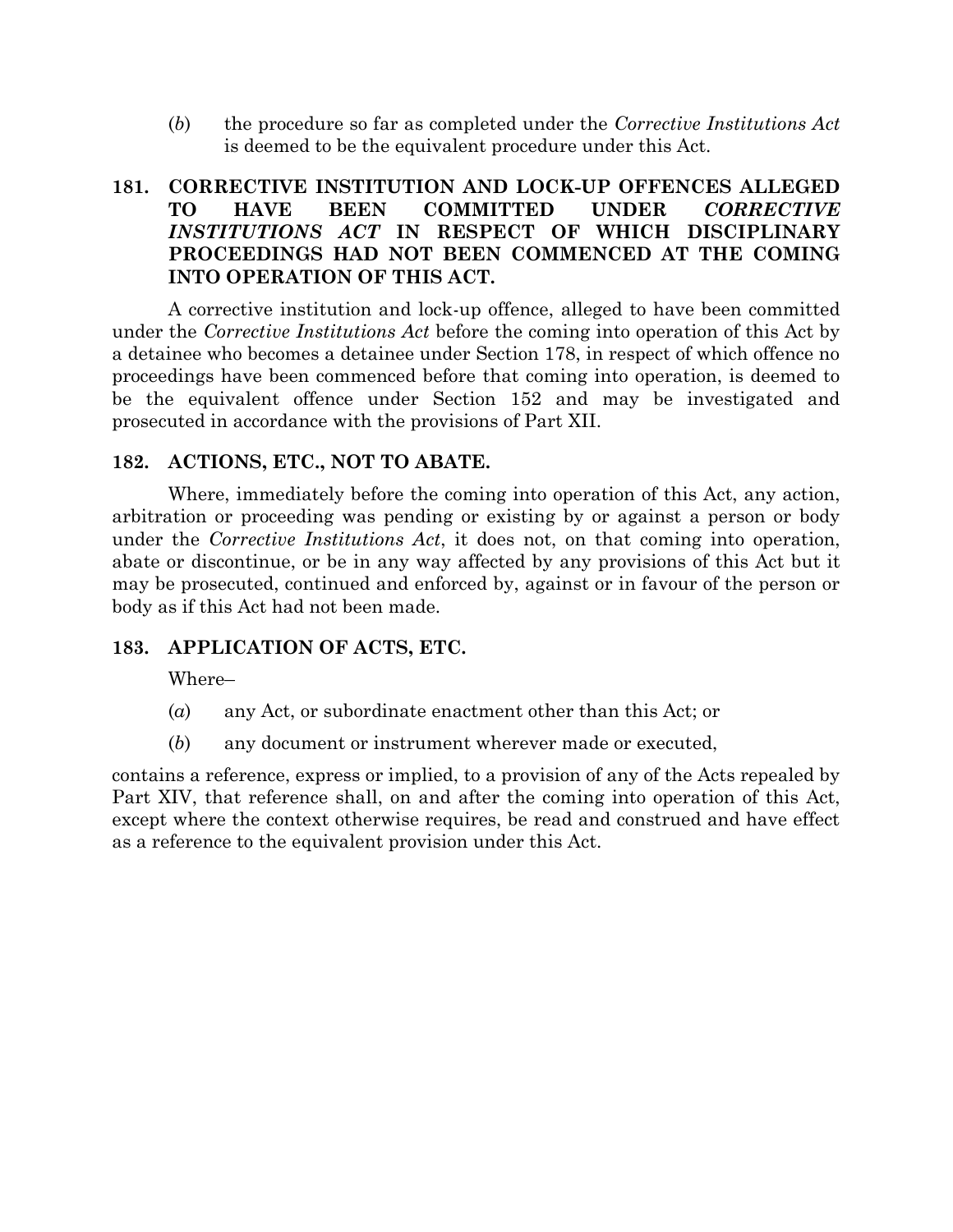## **SCHEDULE 1**

#### Sec. 19(b).

### *Oath*

"I, ... , do solemnly swear that I shall well and truly serve the Independent State of Papua New Guinea as a member of the Correctional Service.

#### SO HELP ME GOD"

|           | Signature of person making the<br>Oath. |  |  |
|-----------|-----------------------------------------|--|--|
| Sworn at  |                                         |  |  |
| Dated     |                                         |  |  |
| Before me |                                         |  |  |

## *Affirmation*

"I, ... , do solemnly and sincerely affirm and declare that I shall well and truly serve the Independent State of Papua New Guinea as a member of the Correctional Service."

|             | Signature of Declarant. |
|-------------|-------------------------|
| Declared at |                         |
| Dated       |                         |
| Before me   |                         |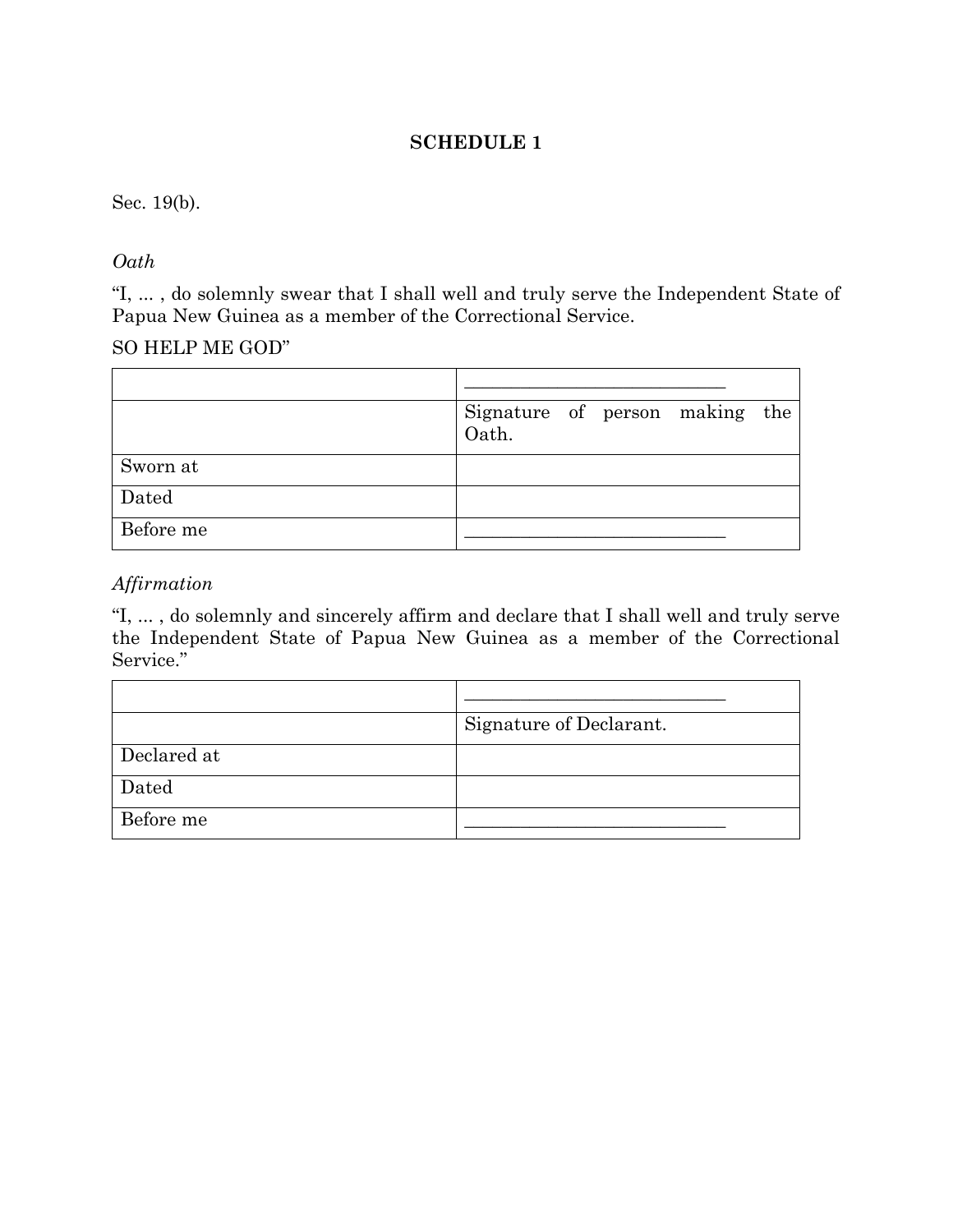# **SCHEDULE 2 – CORRECTIONAL INSTITUTIONS.**

Sec. 63(4).

|     | Name            | Town/City   | Province or                      |
|-----|-----------------|-------------|----------------------------------|
|     |                 |             | <b>National Capital District</b> |
| 1.  | Baisu           | Mt. Hagen   | Western Highlands                |
| 2.  | Barawagi        | Kundiawa    | Chimbu                           |
| 3.  | Beon            | Madang      | Madang                           |
| 4.  | Bihute          | Goroka      | Eastern Highlands                |
| 5.  | Biru            | Popondetta  | Northern                         |
| 6.  | Bomana          | Pt. Moresby | National Capital District        |
| 7.  | Boram           | Wewak       | East Sepik                       |
| 8.  | <b>Bui'iebi</b> | Mendi       | Southern Highlands               |
| 9.  | Buimo           | Lae         | Morobe                           |
| 10. | Bundaira        | Kainantu    | Eastern Highlands                |
| 11. | Daru            | Daru        | Western                          |
| 12. | Gile Gile       | Alotau      | Milne Bay                        |
| 13. | Hawa            | Tari        | Southern Highlands               |
| 14. | Kandrian        | Kimbe       | <b>West New Britain</b>          |
| 15. | Kavieng         | Kavieng     | New Ireland                      |
| 16. | Kerema          | Kerema      | Gulf                             |
| 17. | Kerevat         | Rabaul      | East New Britain                 |
| 18. | Kuweria         | Kieta       | Bougainville                     |
| 19. | Laiagam         | Laiagam     | Enga                             |
| 20. | Lakiemata       | Kimbe       | West New Britain                 |
| 21. | Ningerum        | Kiunga      | Western                          |
| 22. | Vanimo          | Vanimo      | West Sepik                       |
| 23. | Wabag           | Wabag       | Enga                             |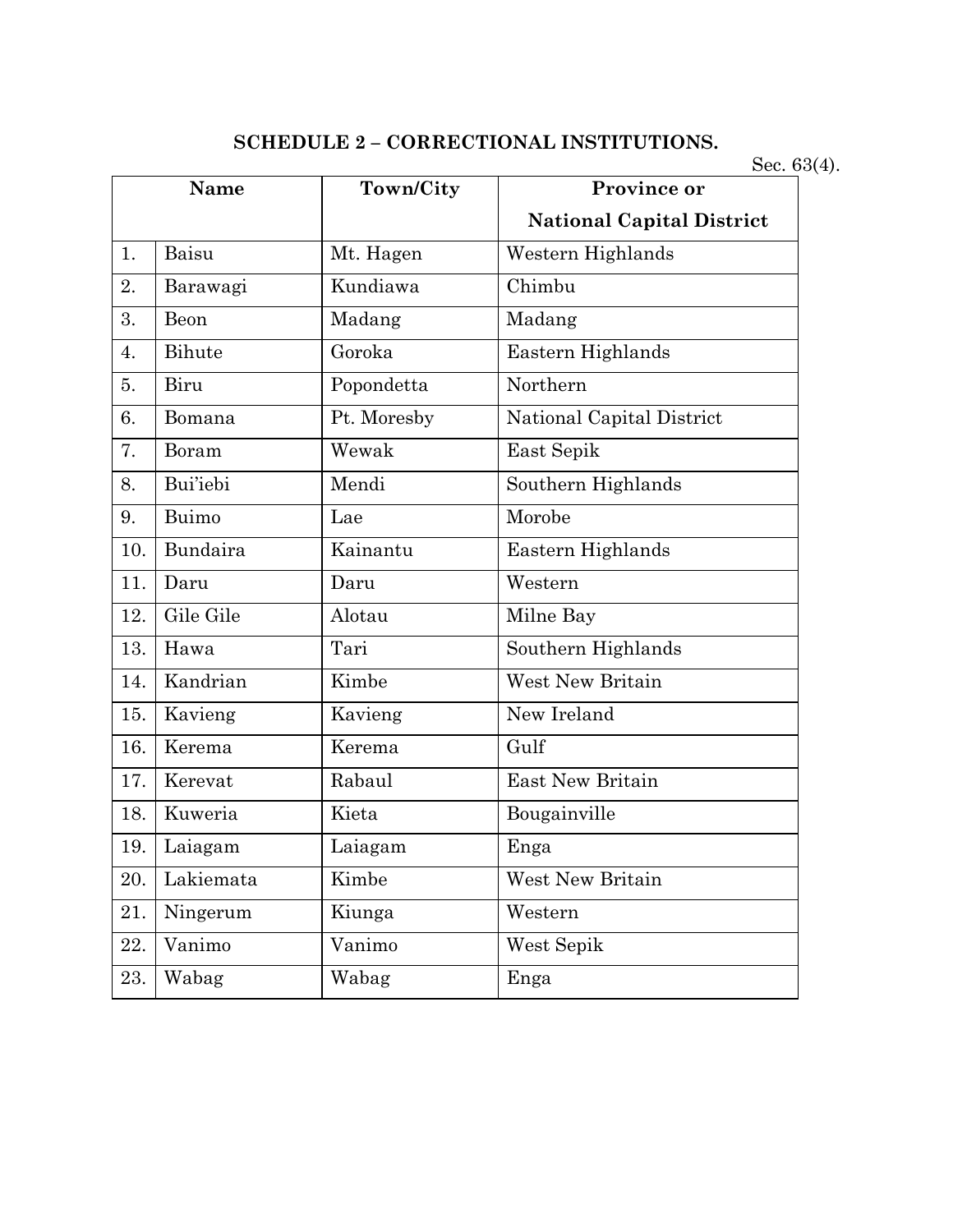#### **SCHEDULE 3 – RURAL LOCK-UPS.**

**Premises Name of Rural Lock-up Central Province.** Kupiano Police Lock-up Kupiano Rural Lock-up Magarida Police Lock-up Magarida Rural Lock-up Moreguina Police Cell (S. 25. L. 7) Moreguina Rural Lock-up Tapini Police Lock-up Tapini Rural Lock-up Upulima Police Cell (S.1. L.1) Upulima Rural Lock-up Woitape Police Lock-up Woitape Rural Lock-up **Chimbu Province.** Gembogl Police Lock-up Gembogl Rural Lock-up Gumine Police Lock-up Gumine Rural Lock-up Karimui Police Lock-up Karimui Rural Lock-up Kilau Rural Lock-up Kilau Rural Lock-up **East New Britain Province.** Palmalmal Patrol Post Palmalmal Rural Lock-up **East Sepik Province.** Ambunti Police Lock-up Ambunti Rural Lock-up Angoram Police Lock-up Angoram Rural Lock-up Maprik Police Lock-up Maprik Rural Lock-up Yangoru Rural Lock-up Yangoru Rural Lock-up **Eastern Highlands Province.** Marawaka Police Lock-up Marawaka Rural Lock-up **Enga Province.** Kandep Police Lock-up Kandep Rural Lock-up Kompiam Police Lock-up Kompiam Rural Lock-up Laiagam Police Lock-up <br>  $\boxed{\text{Laiagam Rural Lock-up}}$ Porgera Police Lock-up Porgera Rural Lock-up Wapenamanda Patrol Post Wapenamanda Rural Lock-up **Gulf Province.**

Sec. 64(5).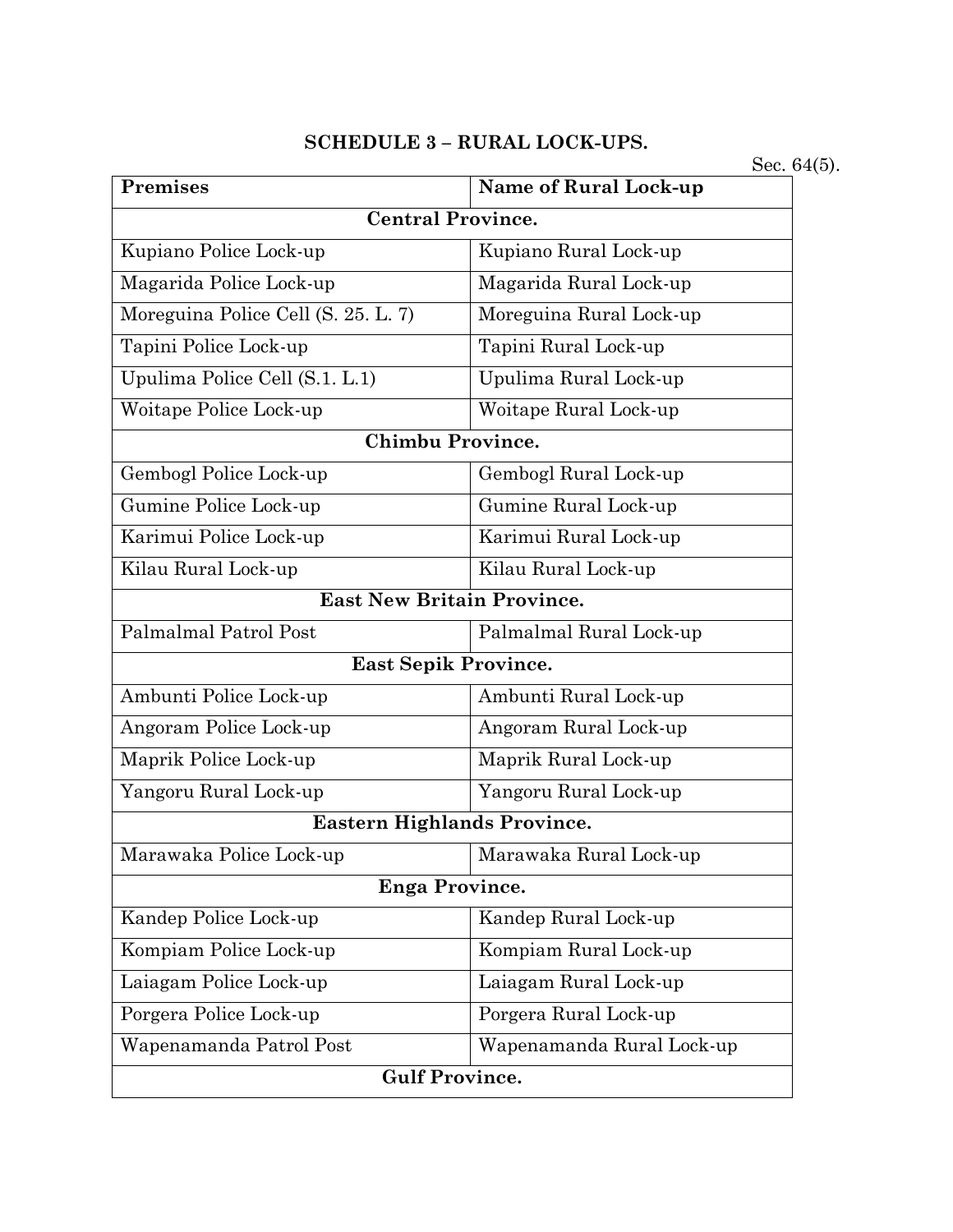| Baimuru Rural Lock-up      | Baimuru Rural Lock-up       |  |
|----------------------------|-----------------------------|--|
| Ihu Rural Lock-up          | Ihu Rural Lock-up           |  |
| Kaintiba Police Lock-up    | Kaintiba Rural Lock-up      |  |
| Kerema Rural Lock-up       | Kerema Rural Lock-up        |  |
| Kikori Police Lock-up      | Kikori Rural Lock-up        |  |
| Kotidanga Rural Lock-up    | Kotidanga Rural Lock-up     |  |
| Malalaua Rural Lock-up     | Malalaua Rural Lock-up      |  |
| <b>Madang Province.</b>    |                             |  |
| Bogia Police Lock-up       | Bogia Rural Lock-up         |  |
| Josephstaal Rural Lock-up  | Josephstaal Rural Lock-up   |  |
| Karkar Island Patrol Post  | Karkar Island Rural Lock-up |  |
| Saidor Police Lock-up      | Saidor Rural Lock-up        |  |
| Simbai Police Lock-up      | Simbai Rural Lock-up        |  |
| Wanuma Rural Lock-up       | Wanuma Rural Lock-up        |  |
| <b>Manus Province.</b>     |                             |  |
| Lorengau Police Lock-up    | Lorengau Rural Lock-up      |  |
| <b>Milne Bay Province.</b> |                             |  |
| Bolu Bolu Rural Lock-up    | Bolu Bolu Rural Lock-up     |  |
| Bwagoai Police Lock-up     | Bwagoai Rural Lock-up       |  |
| Esa'ala Police Lock-up     | Esa'ala Rural Lock-up       |  |
| Gusasopa Rural Lock-up     | Gusasopa Rural Lock-up      |  |
| Losuia Police Lock-up      | Losuia Rural Lock-up        |  |
| Mapamoewa Rural Lock-up    | Mapamoewa Rural Lock-up     |  |
| Pambwa Rural Lock-up       | Pambwa Rural Lock-up        |  |
| Rabaraba Police Lock-up    | Rabaraba Rural Lock-up      |  |
| Sehulea Rural Lock-up      | Sehulea Rural Lock-up       |  |
| Suau Rural Lock-up         | Suau Rural Lock-up          |  |
| Tagula Rural Lock-up       | Tagula Rural Lock-up        |  |
| <b>Morobe Province.</b>    |                             |  |
| Aseki Police Lock-up       | Aseki Rural Lock-up         |  |
| Finschhafen Police Lock-up | Finschhafen Rural Lock-up   |  |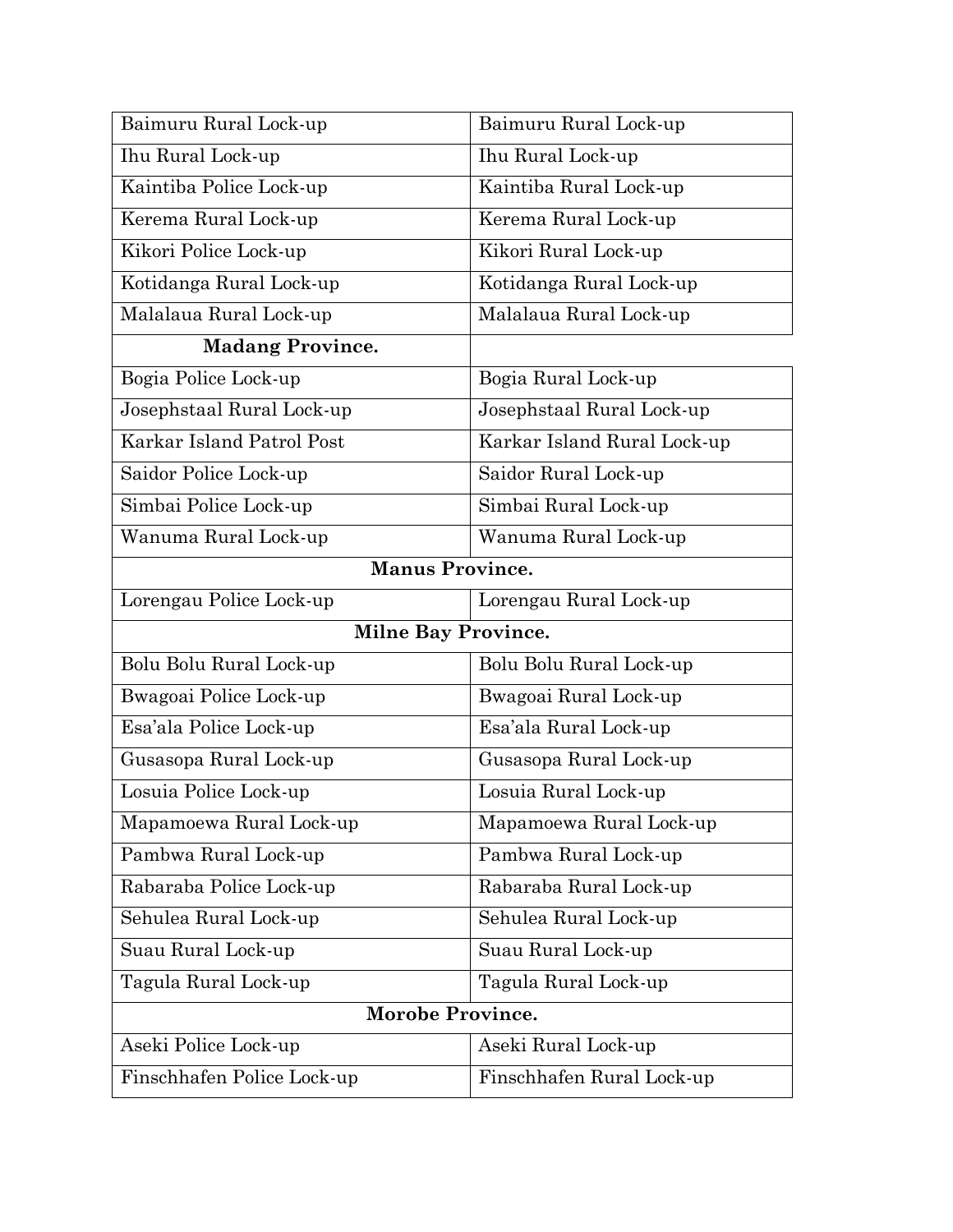| <b>West Sepik Province.</b>            |                          |  |  |
|----------------------------------------|--------------------------|--|--|
| Nigilani Police Lock-up                | Nigilani Rural Lock-up   |  |  |
| Kandrian former Corrective Institution | Kandrian Rural Lock-up   |  |  |
| Gloucester Police Lock-up              | Gloucester Rural Lock-up |  |  |
| Gasmata Police Lock-up                 | Gasmata Rural Lock-up    |  |  |
| Ewasse Police Lock-up                  | Ewasse Rural Lock-up     |  |  |
| <b>West New Britain Province.</b>      |                          |  |  |
| Pangia Police Lock-up                  | Pangia Rural Lock-up     |  |  |
| Nipa Police Lock-up                    | Nipa Rural Lock-up       |  |  |
| Koroba Police Lock-up                  | Koroba Rural Lock-up     |  |  |
| Kagua Police Lock-up                   | Kagua Rural Lock-up      |  |  |
| Ialibu Rural Lock-up                   | Ialibu Rural Lock-up     |  |  |
| <b>Southern Highlands Province.</b>    |                          |  |  |
| Tufi Police Lock-up                    | Tufi Rural Lock-up       |  |  |
| Ioma Police Lock-up                    | Ioma Rural Lock-up       |  |  |
| Afore Police Lock-up                   | Afore Rural Lock-up      |  |  |
| <b>Northern Province.</b>              |                          |  |  |
| Taskul Police Lock-up                  | Taskul Rural Lock-up     |  |  |
| Tangia (Tanga) Rural Lock-up           | Tangia Rural Lock-up     |  |  |
| Palokau Rural Lock-up                  | Palokau Rural Lock-up    |  |  |
| Namatanai Patrol Post                  | Namatanai Rural Lock-up  |  |  |
| Lihir Rural Lock-up                    | Lihir Rural Lock-up      |  |  |
| Lamassa Rural Lock-up                  | Lamassa Rural Lock-up    |  |  |
| Konos Rural Lock-up                    | Konos Rural Lock-up      |  |  |
| <b>New Ireland Province.</b>           |                          |  |  |
| Wasu Rural Lock-up                     | Wasu Rural Lock-up       |  |  |
| Wantoat Rural Lock-up                  | Wantoat Rural Lock-up    |  |  |
| Pindiu Police Lock-up                  | Pindiu Rural Lock-up     |  |  |
| Morobe Rural Lock-up                   | Morobe Rural Lock-up     |  |  |
| Menyamya Police Lock-up                | Menyamya Rural Lock-up   |  |  |
| Kabwum Police Lock-up                  | Kabwum Rural Lock-up     |  |  |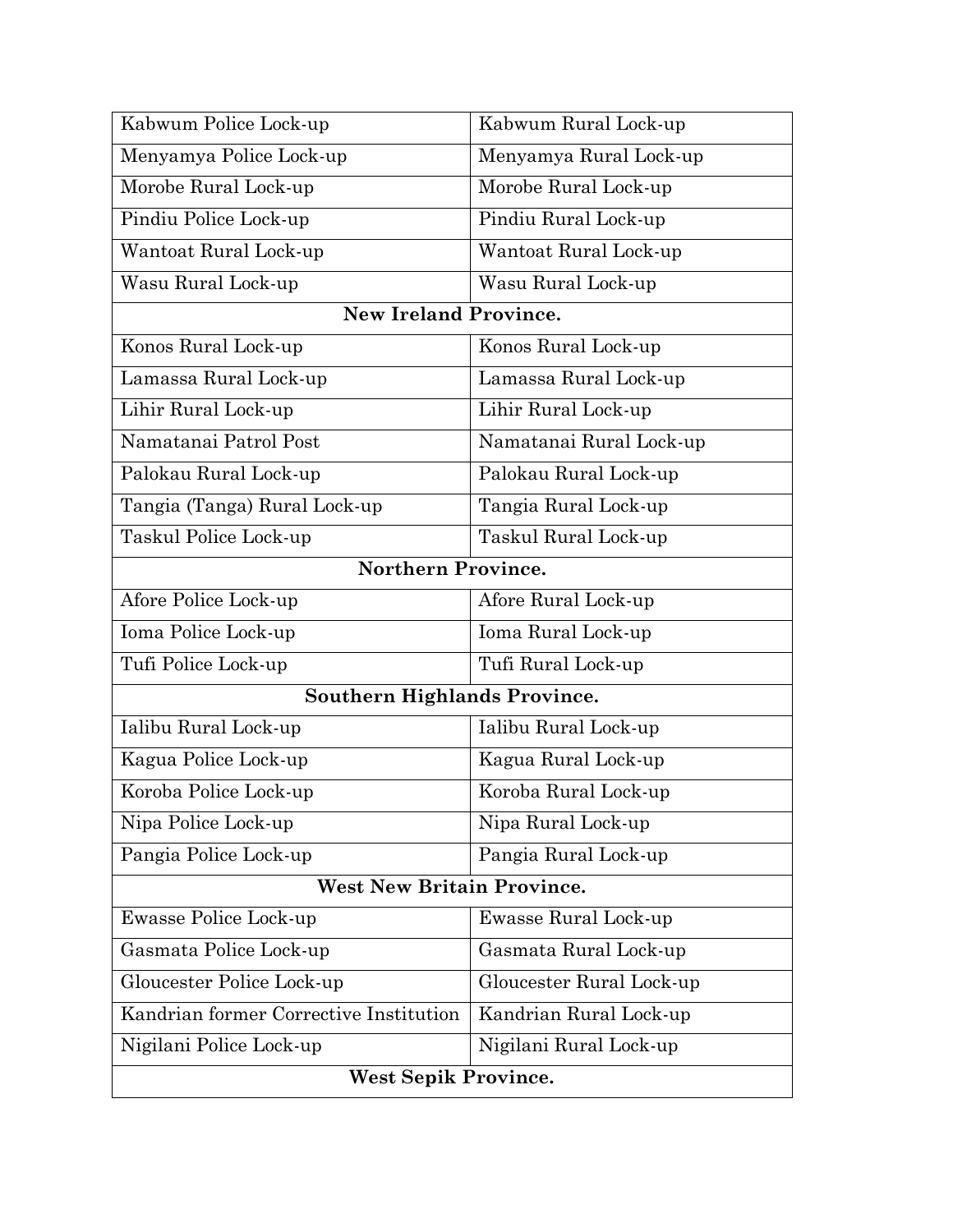| Aitape Police Lock-up                | Aitape Rural Lock-up       |  |
|--------------------------------------|----------------------------|--|
| Amanab Police Lock-up                | Amanab Rural Lock-up       |  |
| Lumi Police Lock-up                  | Lumi Rural Lock-up         |  |
| Telefomin<br>Corrective<br>former    | Telefomin Rural Lock-up    |  |
| Institution                          |                            |  |
| <b>Western Province.</b>             |                            |  |
| Balimo Police Lock-up                | Balimo Rural Lock-up       |  |
| Kiunga former Corrective Institution | Kiunga Rural Lock-up       |  |
| Lake Murray Police Lock-up           | Lake Murray Rural Lock-up  |  |
| Morehead Police Lock-up              | Morehead Rural Lock-up     |  |
| Nomad Police Lock-up                 | Nomad Rural Lock-up        |  |
| Western Highlands Province.          |                            |  |
| Baiyer River Rural Lock-up           | Baiyer River Rural Lock-up |  |
| Kamuga Patrol Post                   | Kamuga Rural Lock-up       |  |
| Kol Rural Lock-up                    | Kol Rural Lock-up          |  |
| Muglamp Patrol Post                  | Muglamp Rural Lock-up      |  |
| Tabibuga Police Lock-up              | Tabibuga Rural Lock-up     |  |
| Tambul Police Lock-up                | Tambul Rural Lock-up       |  |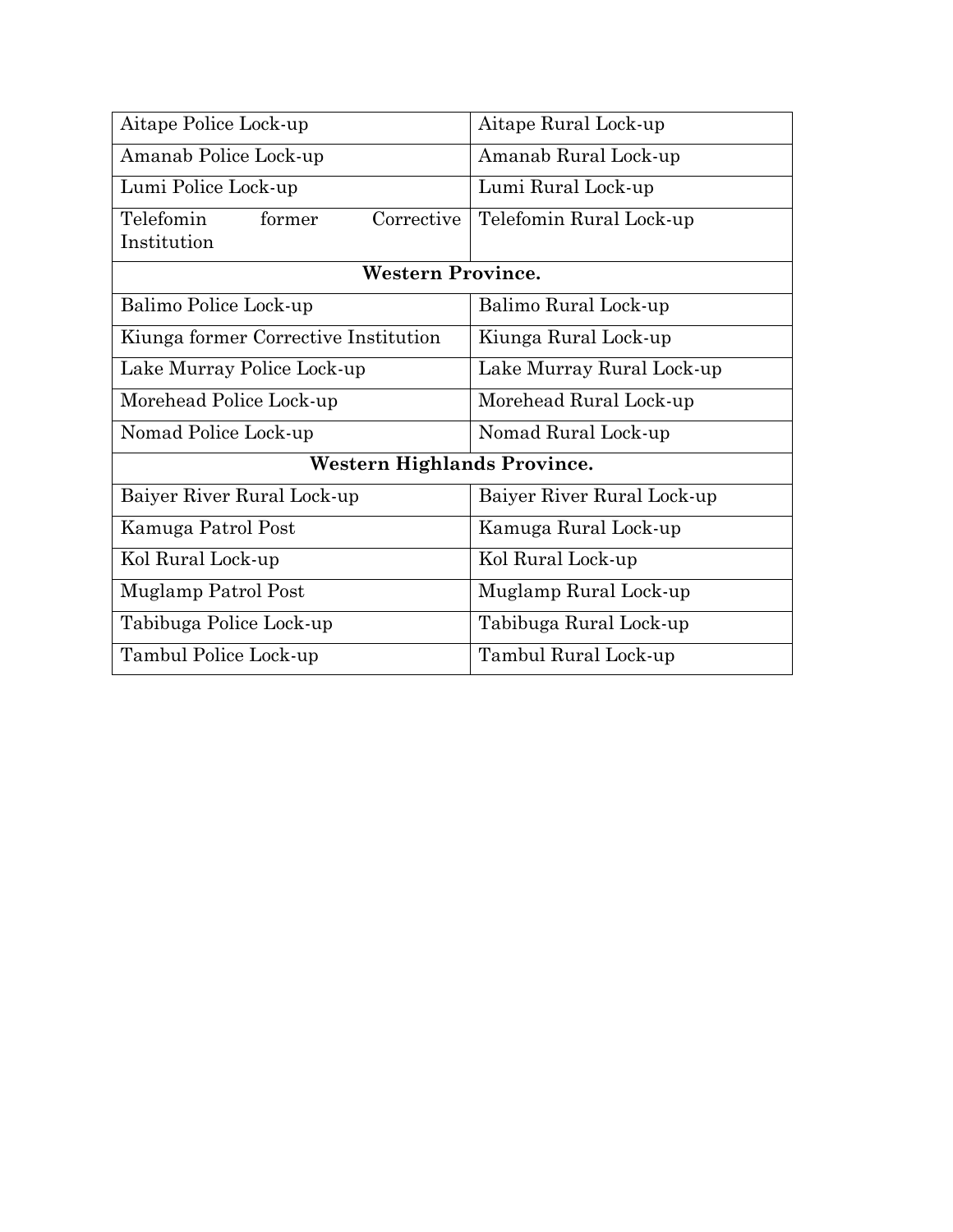# **SCHEDULE 4 – POLICE LOCK-UPS.**

Sec. 65(5).

| <b>Part of Premises</b>                         | Name of Police Lock-up         |
|-------------------------------------------------|--------------------------------|
| Afore Corrective Institution                    | Afore Police Lock-up           |
| Aiome Corrective Institution                    | Aiome Police Lock-up           |
| Aitape Corrective Institution                   | Aitape Police Lock-up          |
| <b>Alotau Police Station</b>                    | Alotau Police Lock-up          |
| Amanab Corrective Institution                   | Amanab Police Lock-up          |
| Amboin Corrective Institution                   | Amboin Police Lock-up          |
| Ambunti Corrective Institution                  | Ambunti Police Lock-up         |
| Andatale Base Group                             | Andatale Police Lock-up        |
| Angoram Police Station                          | Angoram Police Lock-up         |
| Aseki Corrective Institution                    | Aseki Police Lock-up           |
| <b>Badili Police Station</b>                    | Badili Police Lock-up          |
| Baimuru Corrective Institution                  | Bainuru Police Lock-up         |
| Baiyer River Corrective Institution             | Baiyer River Police Lock-up    |
| Balimo Corrective Institution                   | Balimo Police Lock-up          |
| <b>Banz Police Station</b>                      | Banz Police Lock-up            |
| Bereina Corrective Institution                  | Bereina Police Lock-up         |
| Bogia Corrective Institution                    | Bogia Police Lock-up           |
| <b>Bolu Bolu Corrective Institution</b>         | Bolu Bolu Police Lock-up       |
| <b>Boroko Police Station</b>                    | Boroko Police Lock-up          |
| <b>Buin Corrective Institution</b>              | Buin Police Lock-up            |
| <b>Bulolo Police Station</b>                    | Bulolo Police Lock-up          |
| Bundi Corrective Institution                    | Bundi Police Lock-up           |
| Bwagaoia Corrective Institution                 | Bwagaoia Police Lock-up        |
| Gloucester<br>Corrective<br>Cape<br>Institution | Cape Gloucester Police Lock-up |
| Daru Police Station                             | Daru Police Lock-up            |
| Esa'ala Corrective Institution                  | Esa'ala Police Lock-up         |
| <b>Ewasse Corrective Institution</b>            | Ewasse Police Lock-up          |
| Finschhafen Corrective Institution              | Finschhafen Police Lock-up     |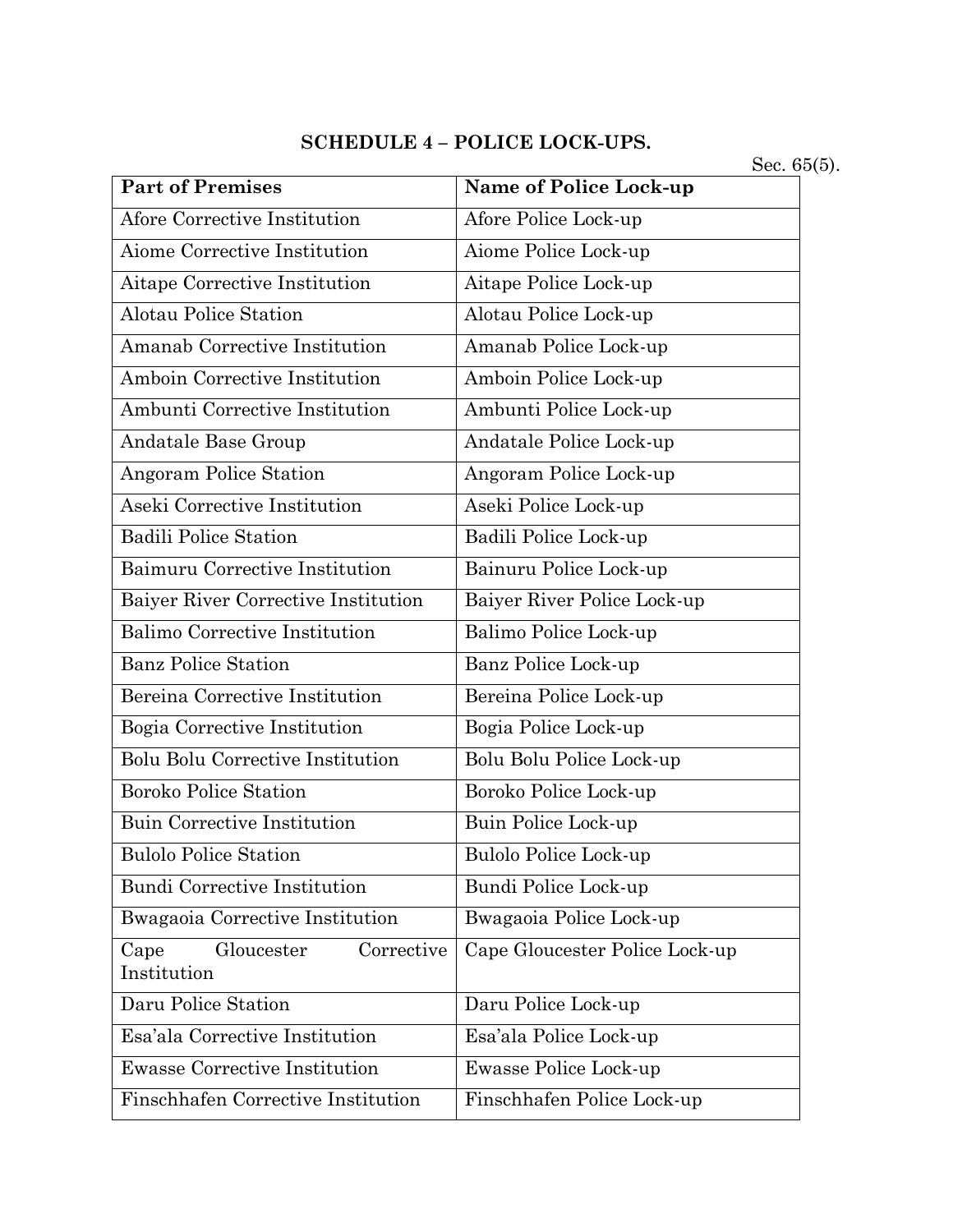| Gasmata Corrective Institution    | Gasmata Police Lock-up  |
|-----------------------------------|-------------------------|
| Gembogl Corrective Institution    | Gembogl Police Lock-up  |
| Gordons Police Station            | Gordons Police Lock-up  |
| Goroka Police Station             | Goroka Police Lock-up   |
| Gumine Corrective Institution     | Gumine Police Lock-up   |
| Hohola Police Station             | Hohola Police Lock-up   |
| Ialibu Police Station             | Ialibu Police Lock-up   |
| <b>Ihu Corrective Institution</b> | Ihu Police Lock-up      |
| Ioma Corrective Institution       | Ioma Police Lock-up     |
| Kabwum Corrective Institution     | Kabwum Police Lock-up   |
| Kainantu Police Station           | Kainantu Police Lock-up |
| Kaintiba Corrective Institution   | Kaintiba Police Lock-up |
| Kamtai Patrol Post                | Kamtai Police Lock-up   |
| Kandep Corrective Institution     | Kandep Police Lock-up   |
| Karimui Corrective Institution    | Karimui Police Lock-up  |
| Kavieng Police Station            | Kavieng Police Lock-up  |
| Kerevat Police Station            | Kerevat Police Lock-up  |
| Kerema Police Station             | Kerema Police Lock-up   |
| Kieta Police Station              | Kieta Police Lock-up    |
| Kikori Corrective Institution     | Kikori Police Lock-up   |
| Kimbe Police Station              | Kimbe Police Lock-up    |
| Kiunga Corrective Institution     | Kiunga Police Lock-up   |
| Koki Police Station               | Koki Police Lock-up     |
| Kokoda Corrective Institution     | Kokoda Police Lock-up   |
| Kokopo Police Station             | Kokopo Police Lock-up   |
| Komo Corrective Institution       | Komo Police Lock-up     |
| Kompiam Corrective Institution    | Kompiam Police Lock-up  |
| Kopiago Corrective Institution    | Kopiago Police Lock-up  |
| Koroba Corrective Institution     | Koroba Police Lock-up   |
| Kundiawa Police Station           | Kundiawa Police Lock-up |
| Kunua Police Station              | Kunua Police Lock-up    |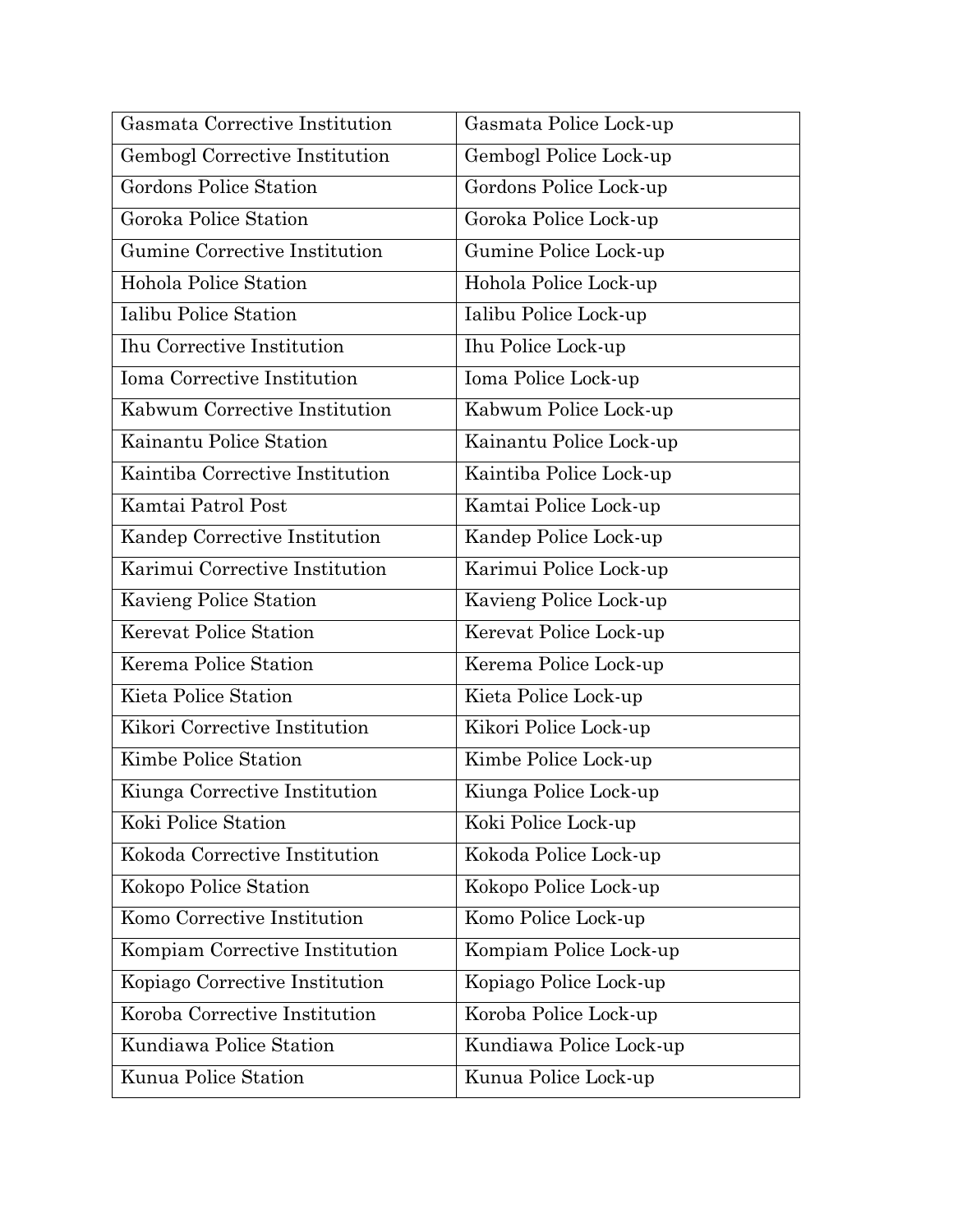| Kupiano Corrective Institution     | Kupiano Police Lock-up     |
|------------------------------------|----------------------------|
| Lae Police Station                 | Lae Police Lock-up         |
| Lake Murray Corrective Institution | Lake Murray Police Lock-up |
| Lassul Bay Police Post             | Lassul Bay Police Lock-up  |
| Loloho Police Station              | Loloho Police Lock-up      |
| Lorengau Police Station            | Lorengau Police Lock-up    |
| Losuia Corrective Institution      | Losuia Police Lock-up      |
| Lufa Police Station                | Lufa Police Lock-up        |
| Lumi Corrective Institution        | Lumi Police Lock-up        |
| <b>Madang Police Station</b>       | Madang Police Lock-up      |
| Magarida Corrective Institution    | Magarida Police Lock-up    |
| Malalaua Corrective Institution    | Malalaua Police Lock-up    |
| Maprik Police Station              | Maprik Police Lock-up      |
| Maramuni Base Group                | Maramuni Police Lock-up    |
| Marawaka Corrective Institution    | Marawaka Police Lock-up    |
| May River Corrective Institution   | May River Police Lock-up   |
| Mendi Police Station               | Mendi Police Lock-up       |
| Menyamya Corrective Institution    | Menyamya Police Lock-up    |
| Milim Police Lock-up               | Milim Police Lock-up       |
| Minj Police Station                | Minj Police Lock-up        |
| Mioko Police Station               | Mioko Police Lock-up       |
| Molot Police Lock-up               | Molot Police Lock-up       |
| Moreguina Police Station           | Moreguina Police Lock-up   |
| Morehead Corrective Institution    | Morehead Police Lock-up    |
| Mount Hagen Police Station         | Mount Hagen Police Lock-up |
| Mumeng Police Station              | Mumeng Police Lock-up      |
| Munihu Patrol Post                 | Munihu Police Lock-up      |
| Muritaka Base Group                | Muritaka Police Lock-up    |
| Nigilani Corrective Institution    | Nigilani Police Lock-up    |
| Nipa Corrective Institution        | Nipa Police Lock-up        |
| Nomad Corrective Institution       | Nomad Police Lock-up       |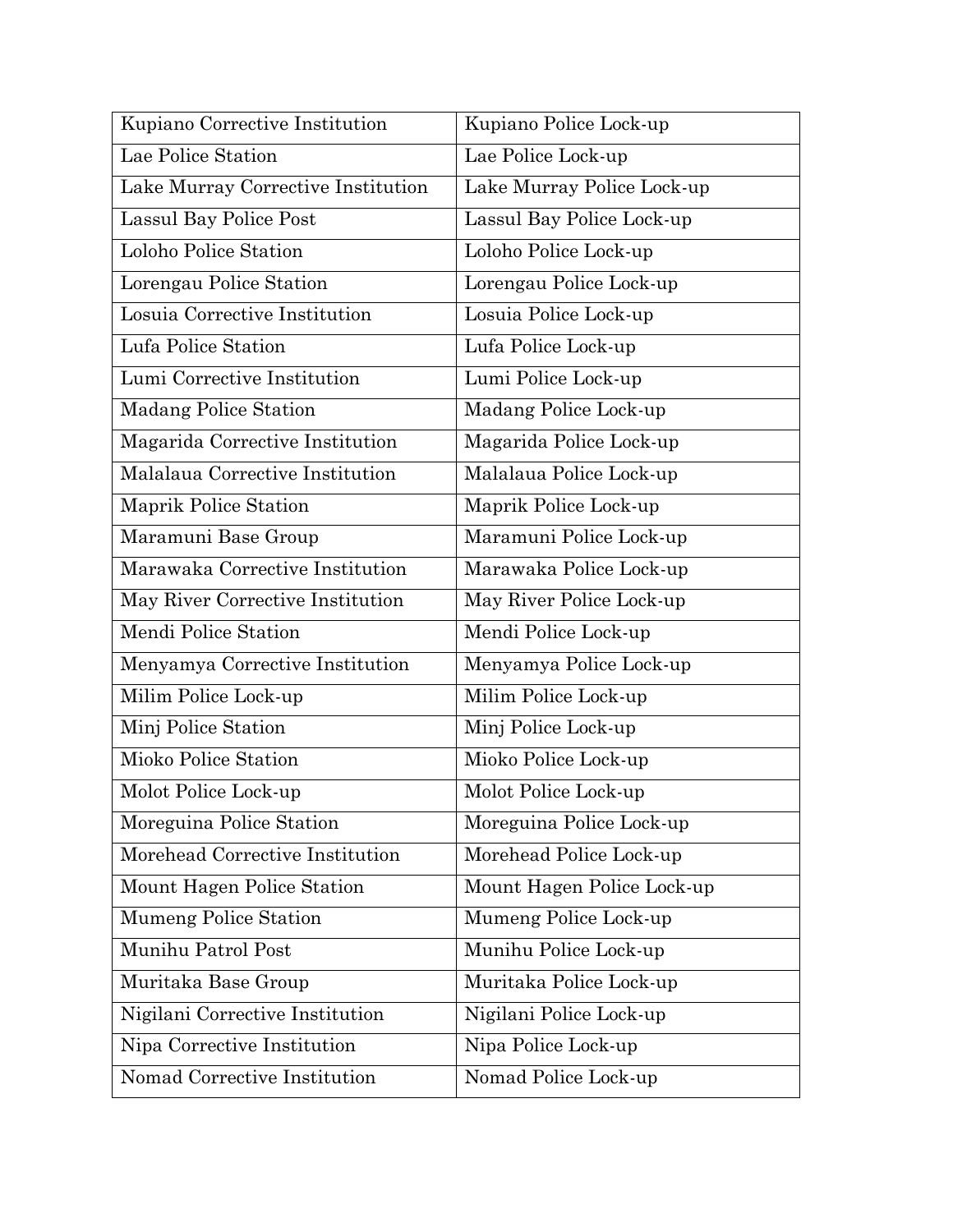| Nuku Corrective Institution          | Nuku Police Lock-up         |
|--------------------------------------|-----------------------------|
| Obura Corrective Institution         | Obura Police Lock-up        |
| Okapa Police Station                 | Okapa Police Lock-up        |
| Oro Bay Rural Police Station         | Oro Bay Police Lock-up      |
| Pangia Corrective Institution        | Pangia Police Lock-up       |
| Panguna Police Station               | Panguna Police Lock-up      |
| Pindiu Corrective Institution        | Pindiu Police Lock-up       |
| Pomio Corrective Institution         | Pomio Police Lock-up        |
| Popondetta Police Station            | Popondetta Police Lock-up   |
| Porgera Corrective Institution       | Porgera Police Lock-up      |
| Port Moresby Police Station          | Port Moresby Police Lock-up |
| Rabaraba Corrective Institution      | Rabaraba Police Lock-up     |
| Rabaul Police Station                | Rabaul Police Lock-up       |
| Rabaul Police Lock-up No.2           | Rabaul Police Lock-up No. 2 |
| Saidor Corrective Institution        | Saidor Police Lock-up       |
| Saiko Rural Police Station           | Saiko Police Lock-up        |
| Samarai Police Station               | Samarai Police Lock-up      |
| Siassi Corrective Institution        | Siassi Police Lock-up       |
| Simbai Corrective Institution        | Simbai Police Lock-up       |
| Sirunki Base Group                   | Sirunki Police Lock-up      |
| Six Mile Police Station              | Six Mile Police Lock-up     |
| Sogeri Police Station                | Sogeri Police Lock-up       |
| Suau Corrective Institution          | Suau Police Lock-up         |
| Tabibuga Corrective Institution      | Tabibuga Police Lock-up     |
| Talasea Corrective Institution       | Talasea Police Lock-up      |
| Talidig Rural Police Station         | Talidig Police Lock-up      |
| <b>Tambul Corrective Institution</b> | Tambul Police Lock-up       |
| Tapini Corrective Institution        | Tapini Police Lock-up       |
| <b>Taskul Corrective Institution</b> | Taskul Police Lock-up       |
| Telefomin Police Station             | Telefomin Police Lock-up    |
| Tomaringa Police Station             | Tomaringa Police Lock-up    |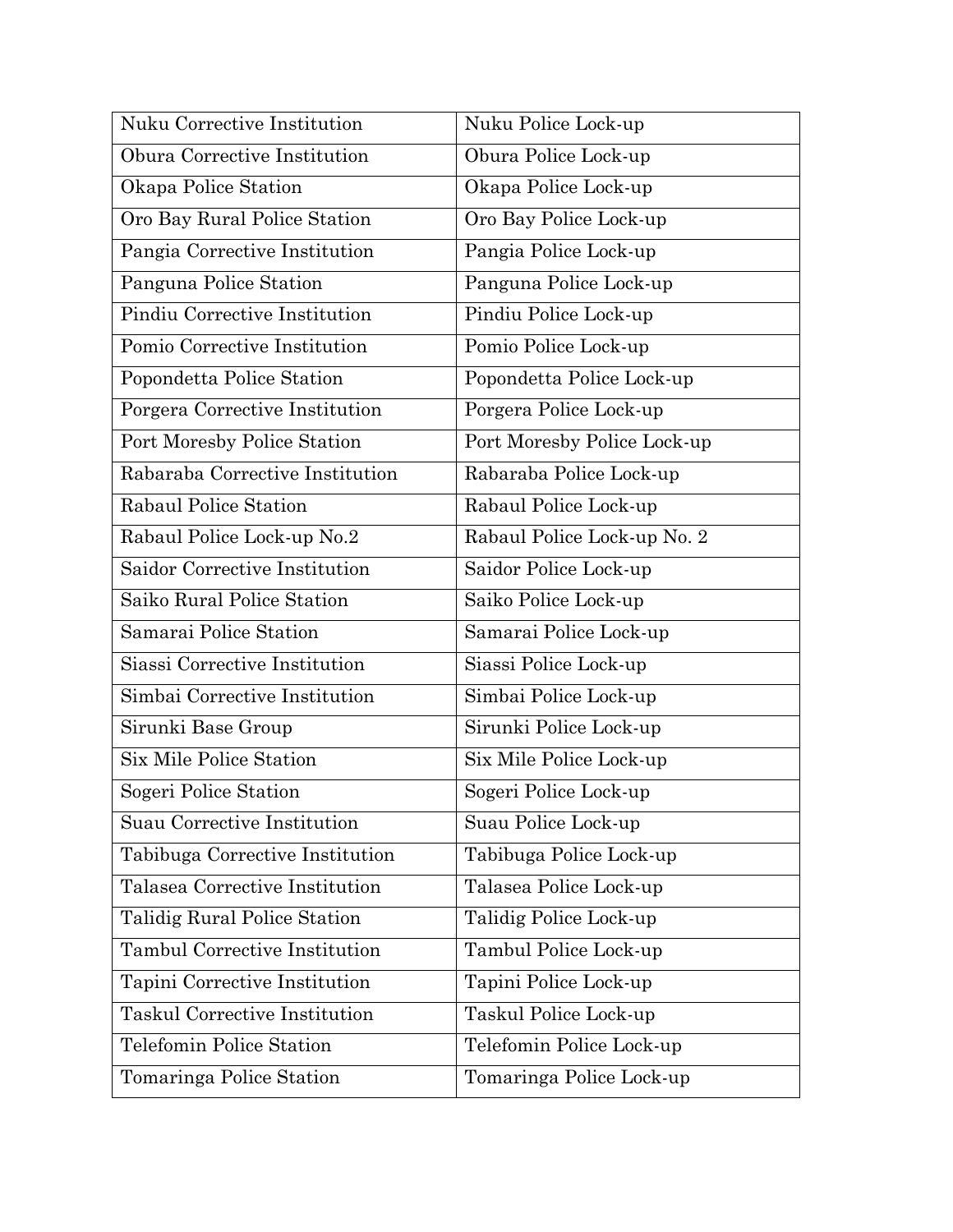| Tufi Corrective Institution    | Tufi Police Lock-up         |
|--------------------------------|-----------------------------|
| Usino Corrective Institution   | Usino Police Lock-up        |
| Uvol Police Lock-up            | Uvol Police Lock-up         |
| Vanimo Police Station          | Vanimo Police Lock-up       |
| Vunapalading Police Lock-up    | Vunapalading Police Lock-up |
| Waigani Police Station         | Waigani Police Lock-up      |
| <b>Walium Police Station</b>   | Walium Police Lock-up       |
| Wantoat Corrective Institution | Wantoat Police Lock-up      |
| Warangoi Police Lock-up        | Warangoi Police Lock-up     |
| Wasu Corrective Institution    | Wasu Police Lock-up         |
| Wau Police Station             | Wau Police Lock-up          |
| Weam Corrective Institution    | Weam Police Lock-up         |
| <b>Wewak Police Station</b>    | Wewak Police Lock-up        |
| Woitape Corrective Institution | Woitape Police Lock-up      |
| Yogos Base Group               | Yogos Police Lock-up.       |